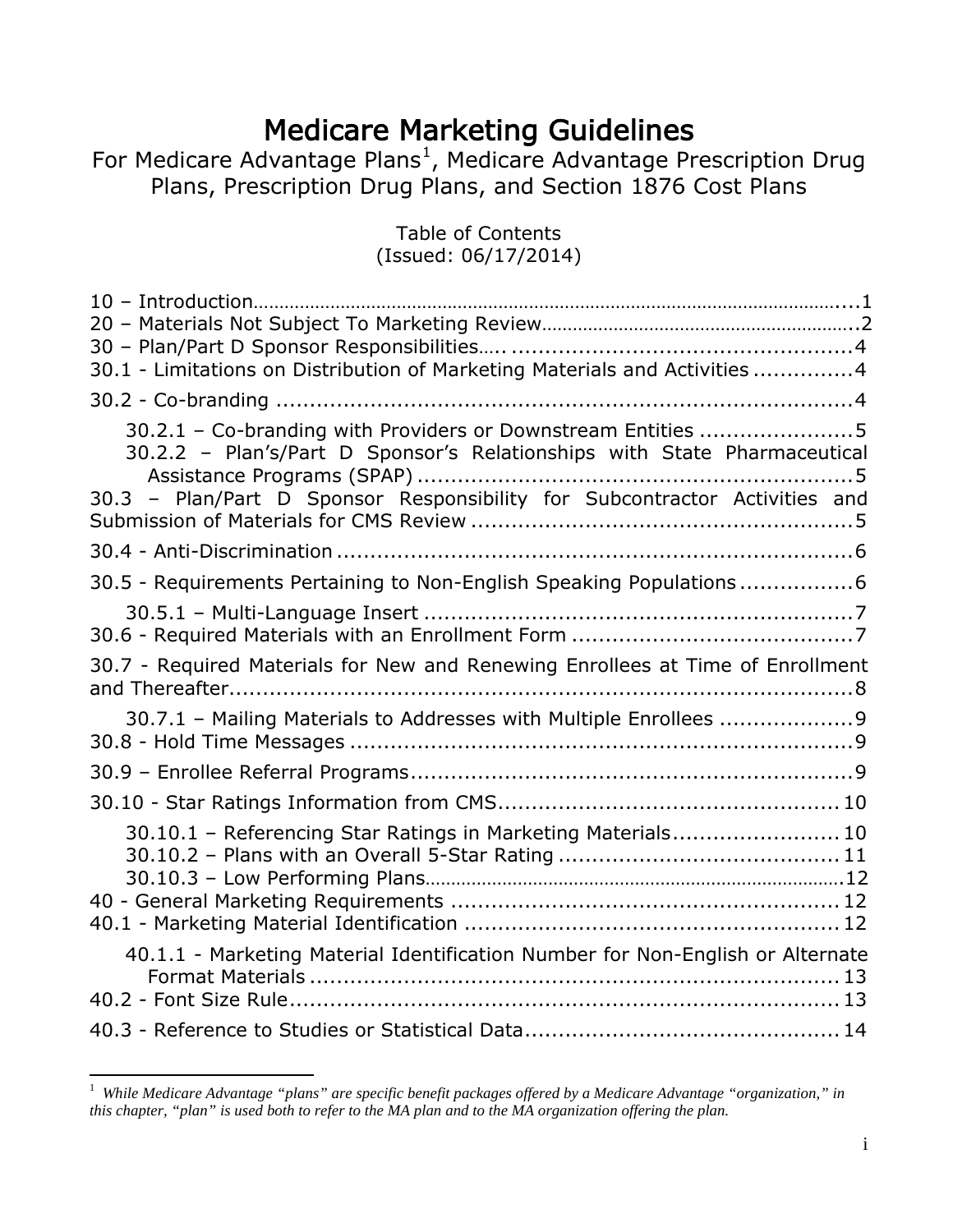| 40.6 - Hours of Operation Requirements for Marketing Materials 16                                                                              |
|------------------------------------------------------------------------------------------------------------------------------------------------|
|                                                                                                                                                |
|                                                                                                                                                |
| 40.8.1 - Multiple Lines of Business - General Information  17<br>40.8.3 - Marketing Materials from Third Parties that Provide Non-Benefit/Non- |
|                                                                                                                                                |
| 50 - Marketing Material Types and Applicable Disclaimers  20                                                                                   |
|                                                                                                                                                |
| 50.3 - Disclaimers When Plan Premiums Are Mentioned  21                                                                                        |
| 50.4 - Disclaimer on Availability of Non-English Translations 22                                                                               |
|                                                                                                                                                |
| 50.6 - Disclaimer When Cost-Sharing is Mentioned on D-SNP Materials Targeting                                                                  |
| 50.7 - Disclaimer for Private Fee-for-Service Plans Targeting Potential Enrollees 23                                                           |
| 50.8 - Disclaimers for Medicare Medical Savings Accounts (MSAs) Targeting                                                                      |
| 50.9 - Disclaimer for Materials that are Co-branded with Providers 24                                                                          |
| 50.10 - Disclaimer on Advertisements and Invitations to Sales/Marketing Events                                                                 |
|                                                                                                                                                |
| 50.12 - Disclaimer for Plans Accepting Online Enrollment Requests 24                                                                           |
|                                                                                                                                                |
| 50.13.1 - Disclaimer When Third Parties List a Subset of Plan Options  25                                                                      |
| 50.14 - Disclaimer When Referencing Star Ratings Information  25                                                                               |
|                                                                                                                                                |
|                                                                                                                                                |
|                                                                                                                                                |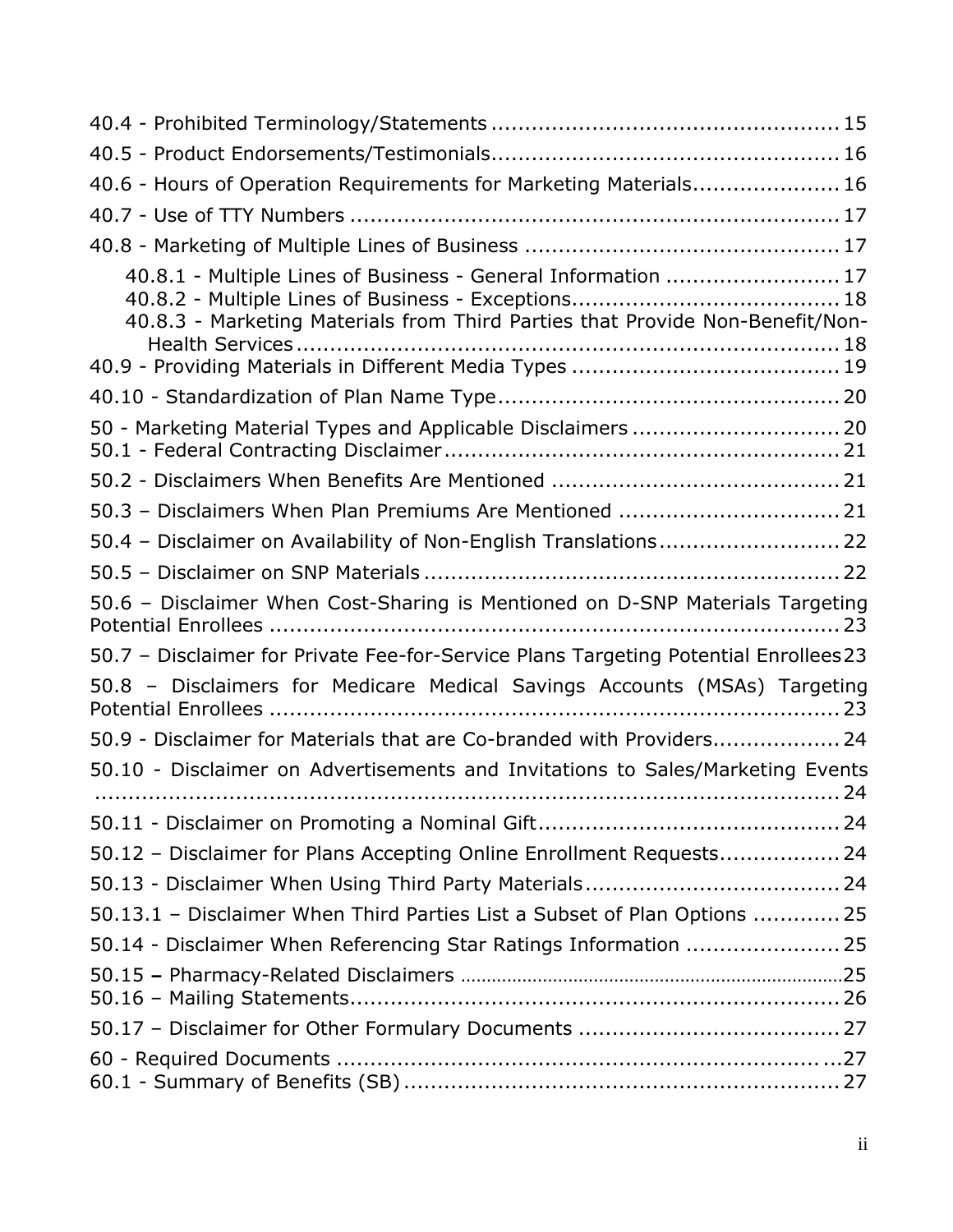| 60.3 - Additional Materials Enclosed with Required Post-Enrollment Materials  30                                                                                                                                                                           |
|------------------------------------------------------------------------------------------------------------------------------------------------------------------------------------------------------------------------------------------------------------|
|                                                                                                                                                                                                                                                            |
|                                                                                                                                                                                                                                                            |
| 60.5 - Formulary and Formulary Change Notice Requirements 33                                                                                                                                                                                               |
| 60.5.5 - Provision of Notice to Beneficiaries Regarding Formulary  37                                                                                                                                                                                      |
| 60.5.6 - Provision of Notice to Other Entities Regarding Formulary Changes 38                                                                                                                                                                              |
| 60.7 - Annual Notice of Change (ANOC) and Evidence of Coverage (EOC)  39                                                                                                                                                                                   |
| 60.8 - Other Mid-Year Changes Requiring Enrollee Notification 39                                                                                                                                                                                           |
| 70 - Promotional Activities, Rewards, Incentives, Events and Outreach 40                                                                                                                                                                                   |
| 70.1.1 - Nominal Gifts 42 CFR 422.2268(a-c), 423.2268(a-c) 41                                                                                                                                                                                              |
|                                                                                                                                                                                                                                                            |
|                                                                                                                                                                                                                                                            |
|                                                                                                                                                                                                                                                            |
|                                                                                                                                                                                                                                                            |
|                                                                                                                                                                                                                                                            |
| 70.7 - Outbound Enrollment and Verification Requirements 44                                                                                                                                                                                                |
|                                                                                                                                                                                                                                                            |
|                                                                                                                                                                                                                                                            |
|                                                                                                                                                                                                                                                            |
| 70.9.1 - Notifying CMS of Scheduled Marketing Events  49<br>70.9.2 - Personal/Individual Marketing Appointments 49<br>70.9.4 - Beneficiary Walk-ins to a Plan or Agent/Broker Office or Similar<br>Beneficiary-Initiated Face-to-Face Sales Appointment 51 |
| 70.10 - PFFS Plan Provider Education and Outreach Programs51                                                                                                                                                                                               |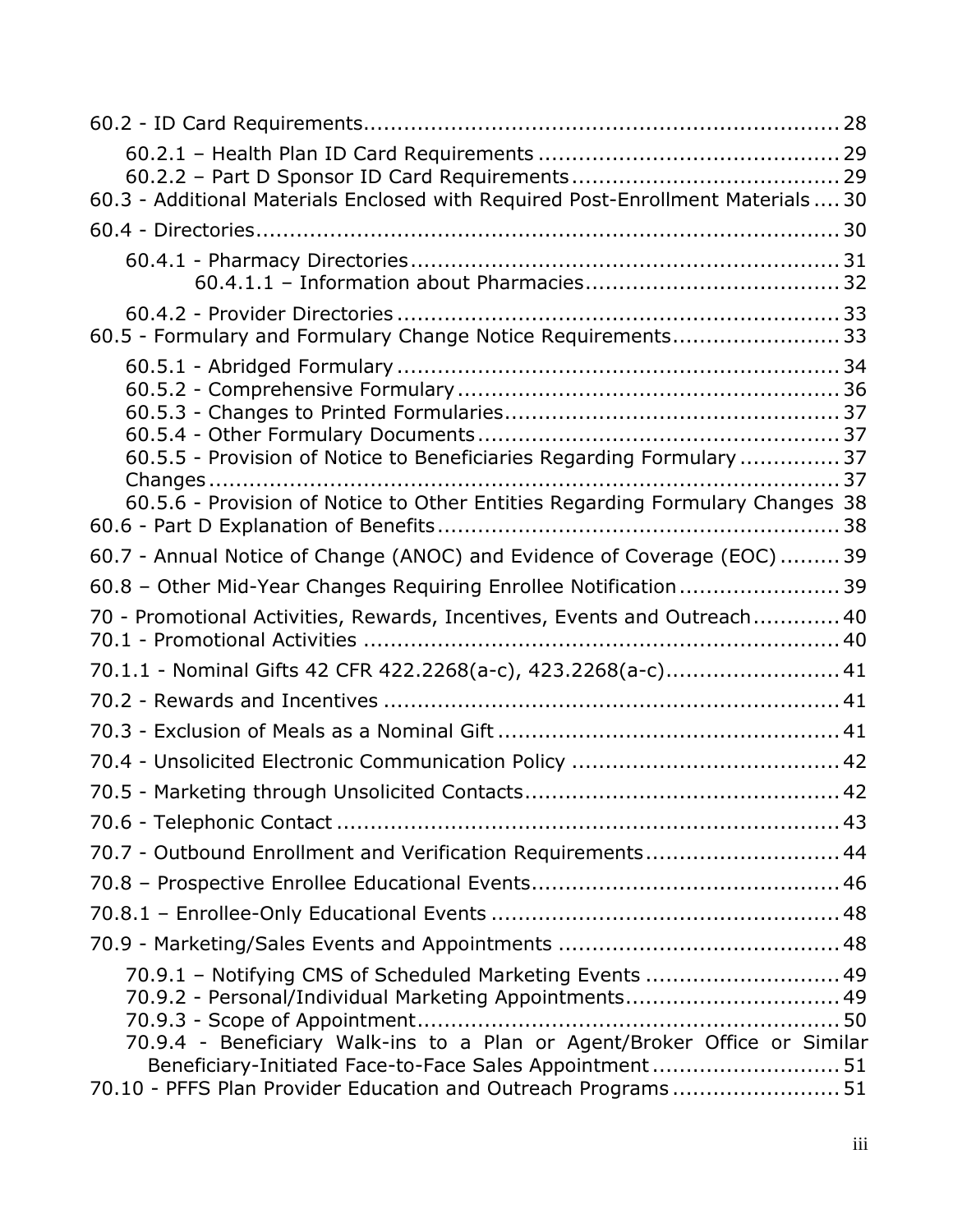| 70.10.1 - PFFS Plan Terms and Conditions of Payment Contact and Website                                                                                                                                      |
|--------------------------------------------------------------------------------------------------------------------------------------------------------------------------------------------------------------|
|                                                                                                                                                                                                              |
| 70.11.2 - New or Continued Provider Affiliation Announcements  55<br>70.11.4 - Comparative and Descriptive Plan Information  56<br>70.11.5 - Comparative and Descriptive Plan Information Provided by a Non- |
|                                                                                                                                                                                                              |
|                                                                                                                                                                                                              |
|                                                                                                                                                                                                              |
|                                                                                                                                                                                                              |
| 80.4 - Requirements for Telephone Sales Scripts (Inbound or Outbound) 60                                                                                                                                     |
|                                                                                                                                                                                                              |
|                                                                                                                                                                                                              |
|                                                                                                                                                                                                              |
| 90.2.1 - Submission of Non-English Materials or Alternate Formats 61                                                                                                                                         |
|                                                                                                                                                                                                              |
|                                                                                                                                                                                                              |
|                                                                                                                                                                                                              |
| 90.6.1 - Restriction on the Manual Review of File & Use Eligible Materials  67                                                                                                                               |
|                                                                                                                                                                                                              |
| 90.8.3 - Template Materials Quality Review and Reporting of Errors71                                                                                                                                         |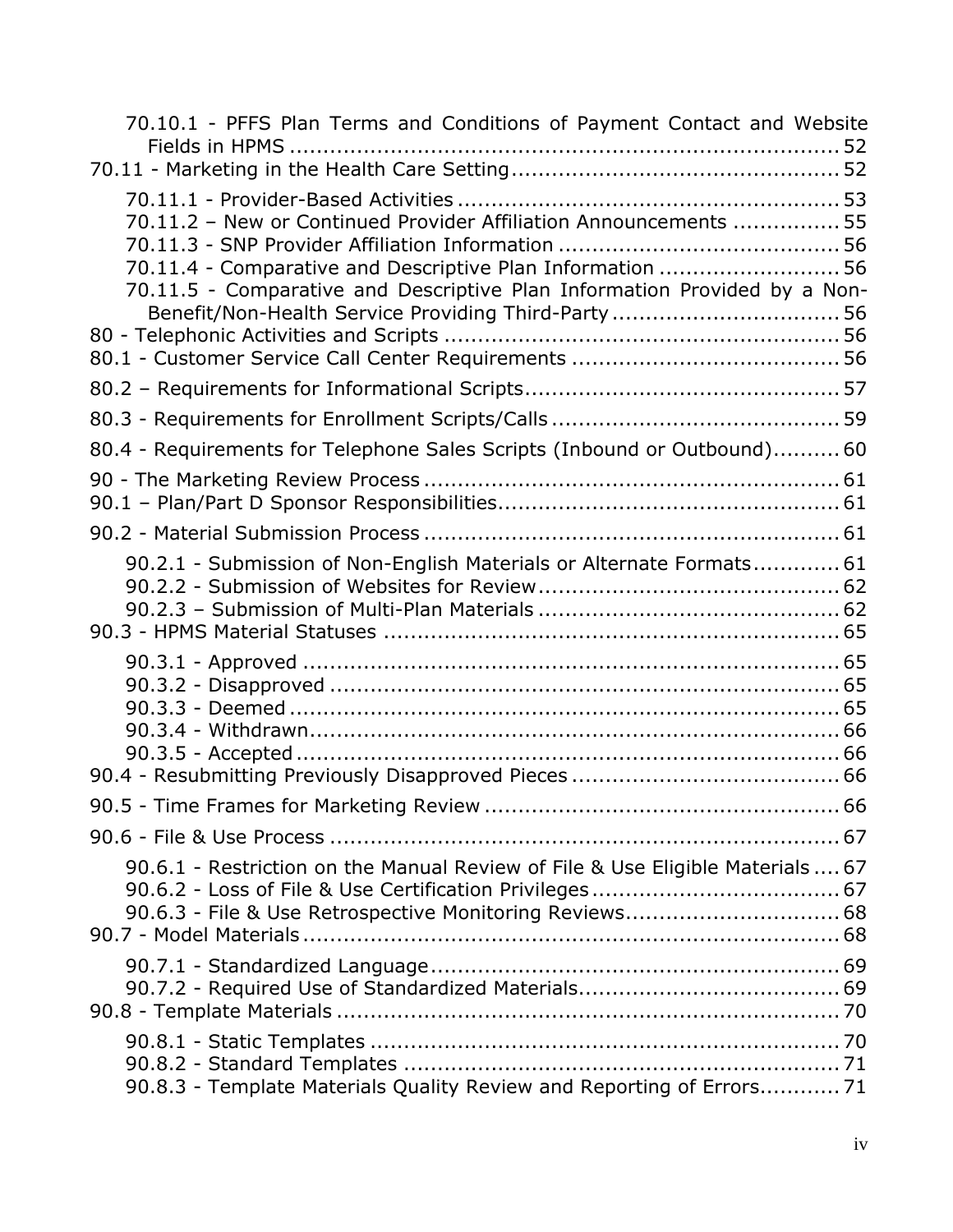| 100.2.1 - Required Documents for All Plans/Part D Sponsors 76<br>100.2.2 - Required Documents for Part D Sponsors 77             |
|----------------------------------------------------------------------------------------------------------------------------------|
|                                                                                                                                  |
| 100.5 - Online Formulary, Utilization Management (UM), and Notice Requirements                                                   |
|                                                                                                                                  |
| 120 - Marketing and Sales Oversight and Responsibilities  81<br>120.1 - Compliance with State Licensure and Appointment Laws  81 |
|                                                                                                                                  |
|                                                                                                                                  |
| 120.4 - Compensation Applicability and Definitions  82<br>120.4.3 - Compensation Recovery Requirements (Charge-backs)  85        |
|                                                                                                                                  |
| 120.6 - Activities That Do Not Require the Use of State-Licensed Marketing                                                       |
|                                                                                                                                  |
| 150.2 - Use of Medicare Prescription Drug Benefit Program Mark on Items for Sale                                                 |
| 150.3 - Approval to Use the Medicare Prescription Drug Benefit Program Mark  90                                                  |
| 150.4 - Restrictions on Use of the Medicare Prescription Drug Benefit Program                                                    |
| 150.5 - Prohibition on Misuse of the Medicare Prescription Drug Benefit Program                                                  |
|                                                                                                                                  |
|                                                                                                                                  |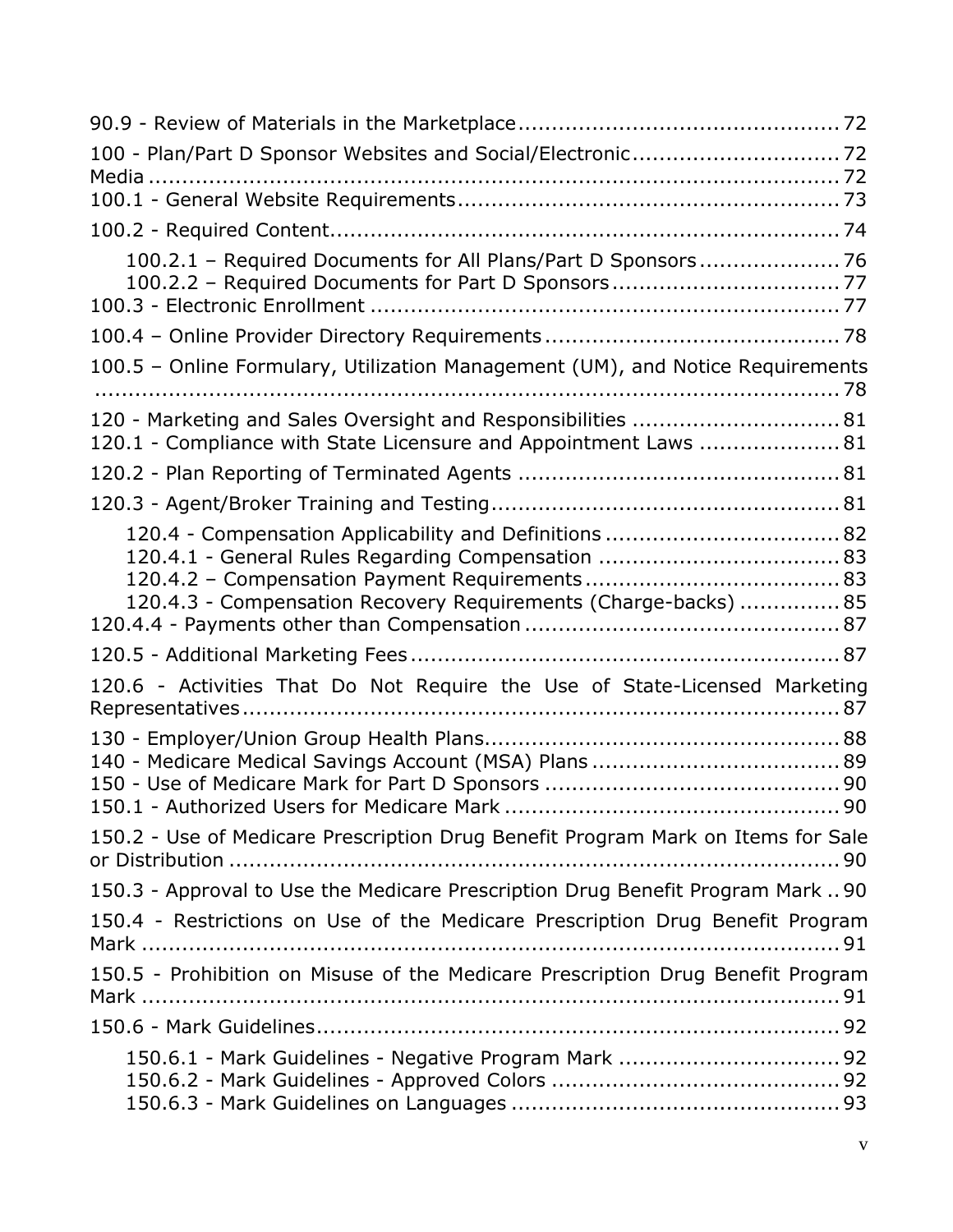| 150.7 - Mark Guidelines for Part D Standard Pharmacy ID Card Design 95                                                                                  |
|---------------------------------------------------------------------------------------------------------------------------------------------------------|
| 160 - Allowable Use of Medicare Beneficiary Information Obtained from CMS95<br>160.1 - When Prior Authorization from the Beneficiary Is Not Required 96 |
| 160.2 - When Prior Authorization from the Beneficiary Is Required 97                                                                                    |
|                                                                                                                                                         |
| 160.4 - Sending Non-plan and Non-health Information Once Prior Authorization is                                                                         |
|                                                                                                                                                         |
|                                                                                                                                                         |
|                                                                                                                                                         |
|                                                                                                                                                         |
|                                                                                                                                                         |
|                                                                                                                                                         |
|                                                                                                                                                         |
|                                                                                                                                                         |
|                                                                                                                                                         |
| Appendix 4 - Pharmacy Technical Help/Coverage Determinations and Appeals Call                                                                           |
| Part D Sponsor Coverage Determinations and Appeals Call Center Requirements                                                                             |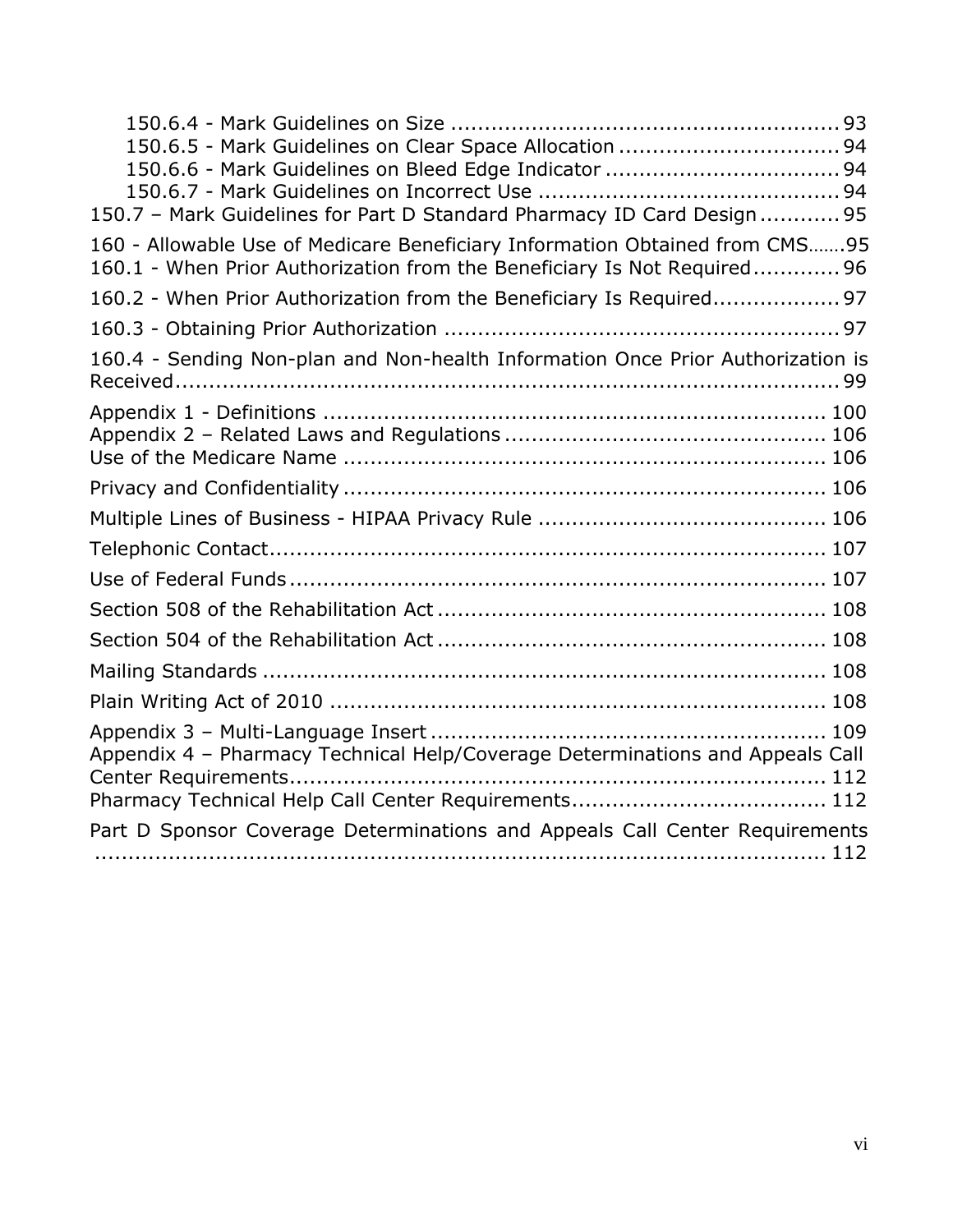# <span id="page-6-0"></span>10 – Introduction

The Medicare Marketing Guidelines (MMG) implement the Centers for Medicare & Medicaid Services' (CMS) marketing requirements and related provisions of the Medicare Advantage (MA) (also referred to as Plan), Medicare Prescription Drug Plan (PDP) (also referred to as Part D Sponsor), and except where otherwise specified 1876 cost plans (also referred to as Plan) rules, (i.e., Title 42 of the Code of Federal Regulations, Parts 422, 423, and 417). These requirements do not apply to Program of All-Inclusive Care for the Elderly (PACE) plans or section 1833 Health Care Pre-payment Plans. These requirements also apply to Medicare-Medicaid Plans (MMPs), except as modified or clarified in state-specific marketing guidance for each state's demonstration. State-specific guidance is considered an addendum to the MMG. State-specific marketing guidance for MMPs will be posted to [http://cms.gov/Medicare-Medicaid-Coordination/Medicare](http://cms.gov/Medicare-Medicaid-Coordination/Medicare-and-Medicaid-Coordination/Medicare-Medicaid-Coordination-Office/FinancialModelstoSupportStatesEffortsinCareCoordination.html)[and-Medicaid-Coordination/Medicare-Medicaid-Coordination-](http://cms.gov/Medicare-Medicaid-Coordination/Medicare-and-Medicaid-Coordination/Medicare-Medicaid-Coordination-Office/FinancialModelstoSupportStatesEffortsinCareCoordination.html)[Office/FinancialModelstoSupportStatesEffortsinCareCoordination.html](http://cms.gov/Medicare-Medicaid-Coordination/Medicare-and-Medicaid-Coordination/Medicare-Medicaid-Coordination-Office/FinancialModelstoSupportStatesEffortsinCareCoordination.html) as it is finalized.

The term "marketing" is referenced at Section 1851(h) and 1860 D-4 of the Social Security Act (the Act), as well as in CMS regulations. The scope of the definition extends beyond the public's general concept of advertising materials.

Pursuant to 42 CFR section 417.428, section 422.2260, and section 423.2260, the following materials, while not an exhaustive list, fall under CMS' purview per the definition of marketing:

- General audience materials such as general circulation brochures, direct mail, newspapers, magazines, television, radio, billboards, yellow pages or the Internet
- Marketing representative materials such as scripts or outlines for telemarketing or other presentations
- Presentation materials such as slides and charts
- Promotional materials such as brochures or leaflets, including materials circulated by physicians, other providers, or third-party entities
- Membership communications and communication materials including membership rules, subscriber agreements, enrollee handbooks and wallet card instructions to enrollees (e.g., Evidence of Coverage (EOC))
- Communications to enrollees about contractual changes, and changes in providers, premiums, benefits, plan procedures, etc. (e.g., Annual Notice of Change (ANOC), Provider/Pharmacy Directory)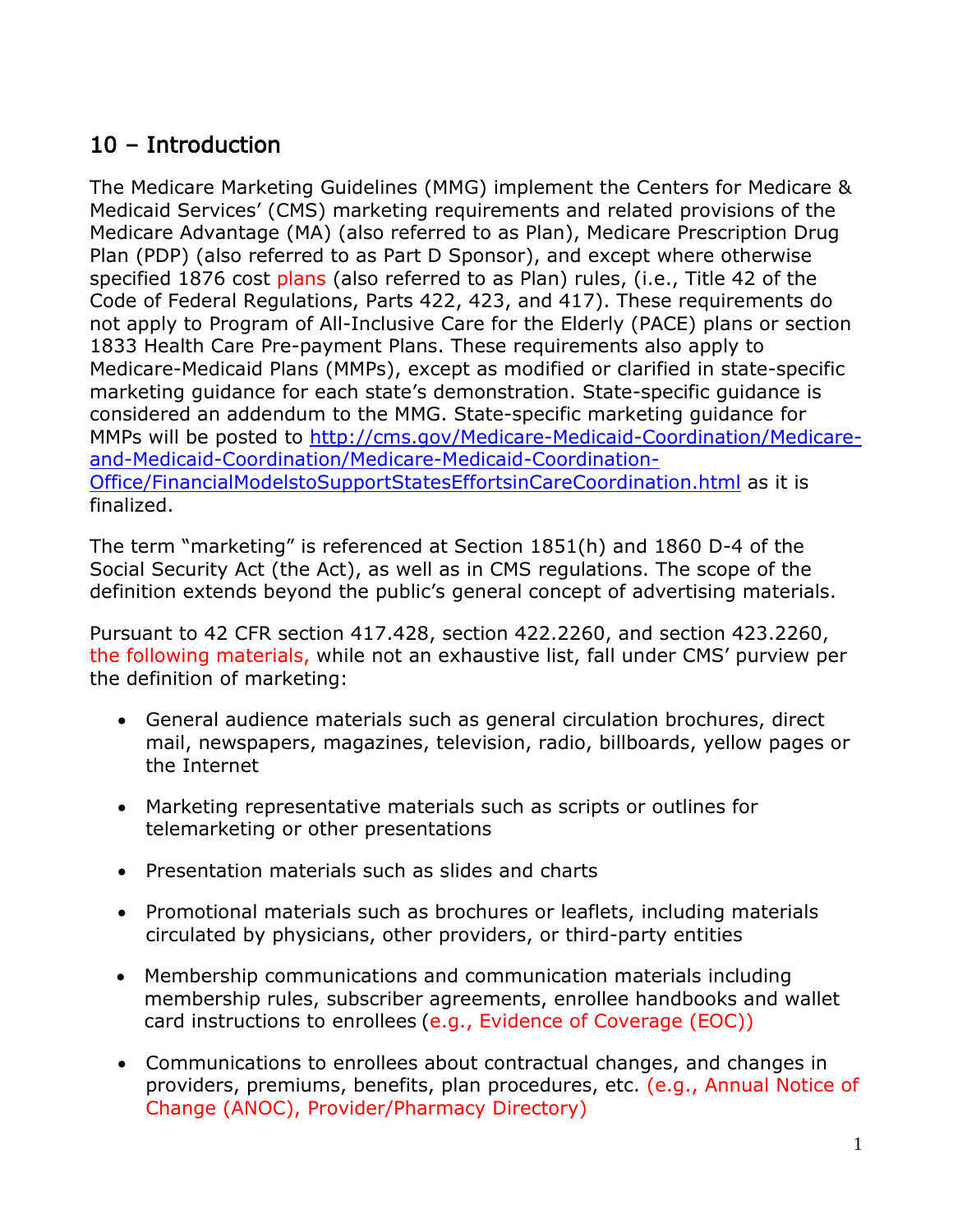- Membership activities, (e.g., materials on plan policies, procedures, rules involving non-payment of premiums, confirmation of enrollment or disenrollment, or non-claim specific notification information)
- The activities of a Plan's/Part D Sponsor's employees, independent agents or brokers, Third Party Marketing Organizations (TMO) (downstream contractors) or other similar type organizations that are contributing to the steering of a potential enrollee toward a specific plan or limited number of plans, or may receive compensation directly or indirectly from a Plan/Part D Sponsor for marketing activities

In addition, 42 CFR section 417.428, section 422.2268, and section 423.2268 define the standards for marketing. CMS' authority for marketing oversight, and the MMG, encompasses not only marketing materials but also marketing/sales activities. As Plans/Part D Sponsors implement their programs, they should consider the following guiding principles:

- Plans/Part D Sponsors are responsible for ensuring compliance with CMS' current marketing regulations and guidance, including monitoring and overseeing the activities of their subcontractors, downstream entities, and/or delegated entities
- Plans/Part D Sponsors are responsible for full disclosure when providing information about plan benefits, policies, and procedures
- Plans/Part D Sponsors are responsible for documenting compliance with all applicable MMG requirements

It is important to note that the marketing guidance set forth in this document is subject to change as policy, communication technology, and industry marketing practices continue to evolve. Any new rulemaking or interpretative guidance (e.g., annual Call Letter or HPMS guidance memoranda) may supersede the marketing guidance provided in this document. Specific questions regarding a marketing material or marketing practice should be directed to the Plan's/Part D Sponsor's Account Manager or designated Marketing Reviewer.

# <span id="page-7-0"></span>20 – Materials Not Subject To Marketing Review

42 CFR 422.2260, 422.2262, 423.2260, 423.2262

The following items are materials that are not subject to marketing review by CMS, should not be uploaded into HPMS, and do not require a material ID number. However, Plans/Part D Sponsors are still responsible for maintaining such materials so as to make them available, through HPMS or other means, upon CMS request.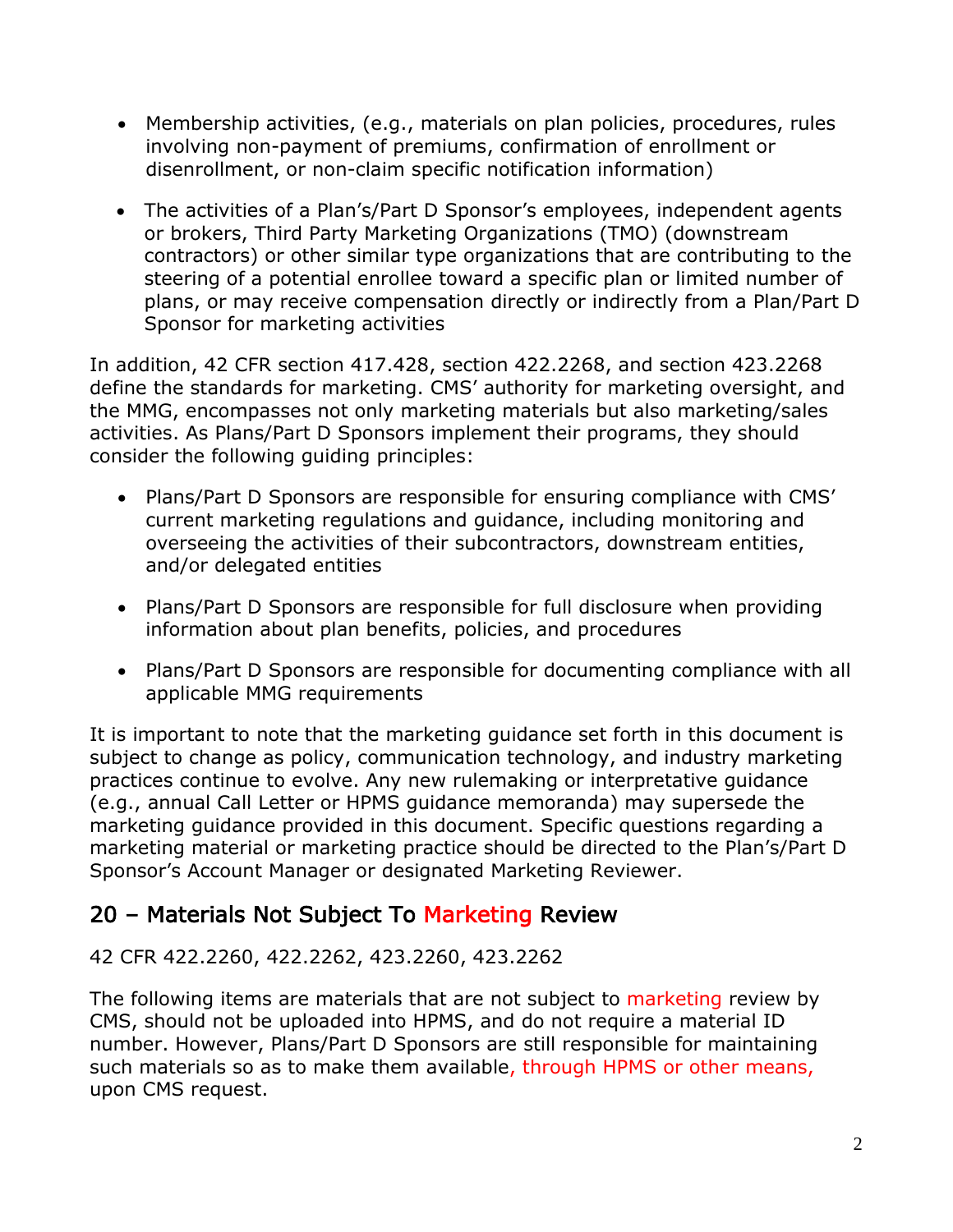- Privacy notices (which are subject to enforcement by the Office for Civil Rights)
- OMB-approved forms/documents, except when otherwise specified by CMS
- Press releases that do not include any plan-specific information (examples of plan-specific information include information about benefits, premiums, co-pays, deductible, benefits, how to enroll, networks)
- Certain enrollee newsletters unless sections are used to enroll, disenroll, and communicate with enrollees on product specific information (examples of product specific information include benefits or coverage, membership operational policies, rules and/or procedures)
- Blank letterhead/fax coversheets that do not include promotional language
- General health promotion materials that do not include any specific plan related information (examples of general health promotion materials include health education and disease management materials). In general, health promotion materials should meet CMS' definition of "educational" (Refer to 70.8, Educational Events)
- Non-Medicare beneficiary-specific materials that do not involve an explanation or discussion of Part D, MA, or section 1876 cost plans (examples of materials within this category include notice of check return for insufficient funds, letter stating Medicare ID number provided was incorrect, billing statements/invoices, sales, and premium payment coupon book)
- Documents to recruit or train sales/marketing representatives
- Medication Therapy Management (MTM) program materials (see Appendix 1)
- Ad hoc Enrollee Communications Materials (see definition in Appendix 1)
- Materials used at educational events for the education of beneficiaries and other interested parties (refer also to 70.8)
- Coordination of Benefits notifications (as provided in Chapter 14 of the Medicare Prescription Drug Benefit Manual)
- Health Risk Assessments
- Mail order pharmacy election forms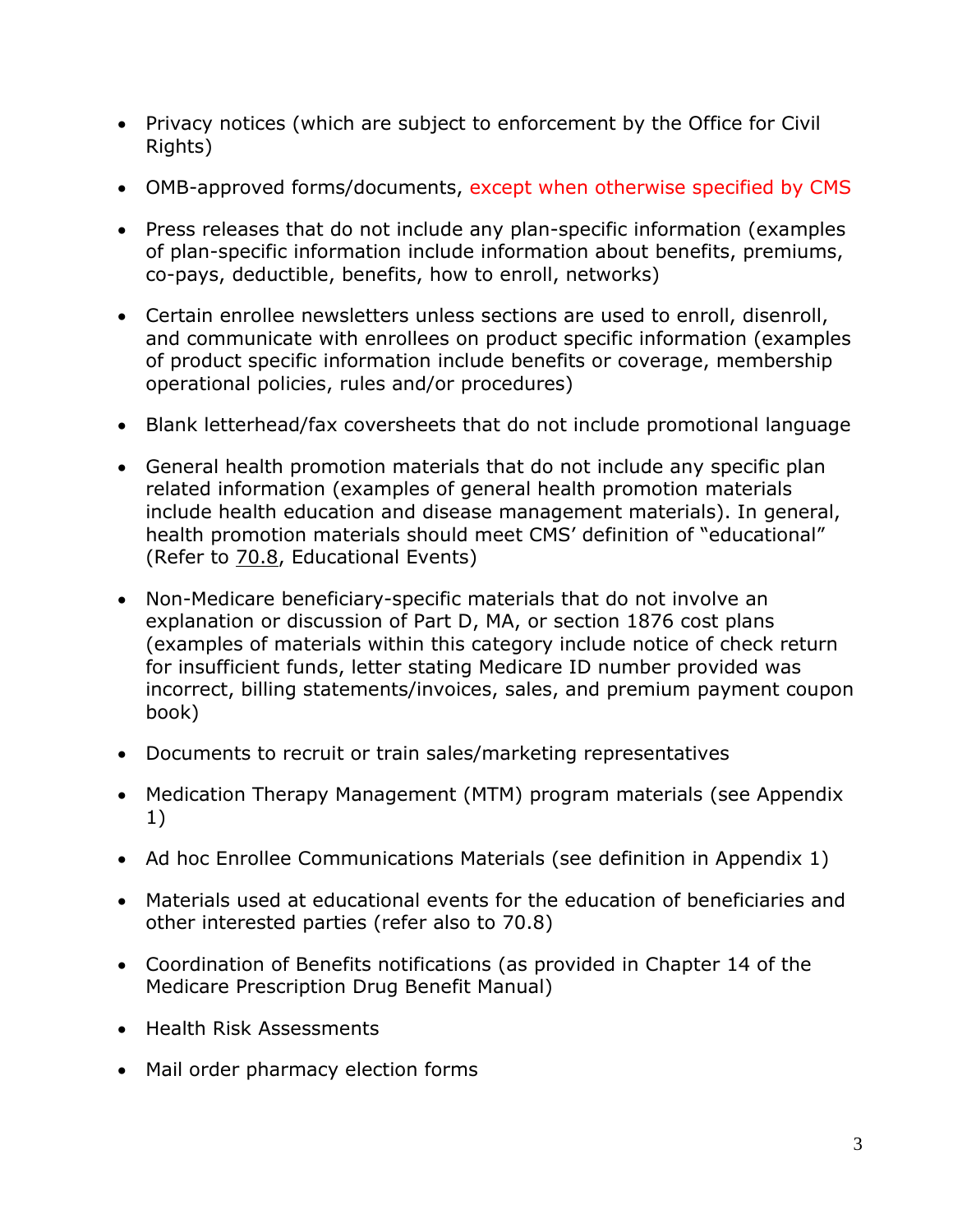- Enrollee surveys
- Value-Added Items and Services (VAIS materials (refer to Chapter 4 of the Medicare Managed Care Manual))
- Communicating preventive services to enrollees
- Mid-year Change Enrollee Notifications (Refer to 60.8)
- Informational Scripts

# <span id="page-9-0"></span>30 - Plan/Part D Sponsor Responsibilities

### <span id="page-9-1"></span>30.1 - Limitations on Distribution of Marketing Materials and Activities

42 CFR 422.2262(a), 423.2262(a), 422.2260, 423.2260, 422.2268(e), 423.2268(e)

A Plan/Part D Sponsor is prohibited from advertising outside of its defined service area unless such advertising is unavoidable. For situations in which this cannot be avoided, (e.g., advertising in print or broadcast media with a national audience or with an audience that includes some individuals outside of the service area, such as a Metropolitan Statistical Area that covers two regions), Plans/Part D Sponsors are required to clearly disclose their service area.

Joint enterprises must market their plans under a single name throughout a region. Joint enterprise marketing materials may only be distributed where one or more of the contracted Plans/Part D Sponsors creating the single entity is licensed by that State as a risk-bearing entity or qualifies for a waiver under 42 CFR 423.410 or 42 CFR 422.372. All marketing materials must be submitted under the joint enterprise's contract number and follow CMS requirements.

NOTE: Marketing for an upcoming plan year may not occur prior to October 1. Plans/Part D Sponsors must cease current year marketing activities to existing beneficiaries once they begin marketing benefits for the new contract year. Prior year materials may be provided upon request and enrollment applications may be processed.

# <span id="page-9-2"></span>30.2 - Co-branding

# 42 CFR 422.2268(n), 423.2268(n)

Plans/Part D Sponsors must input any co-branding relationships, including any changes in or newly formed co-branding relationships, prior to marketing its new relationship, in the Health Plan Management System (HPMS). Plans/Part D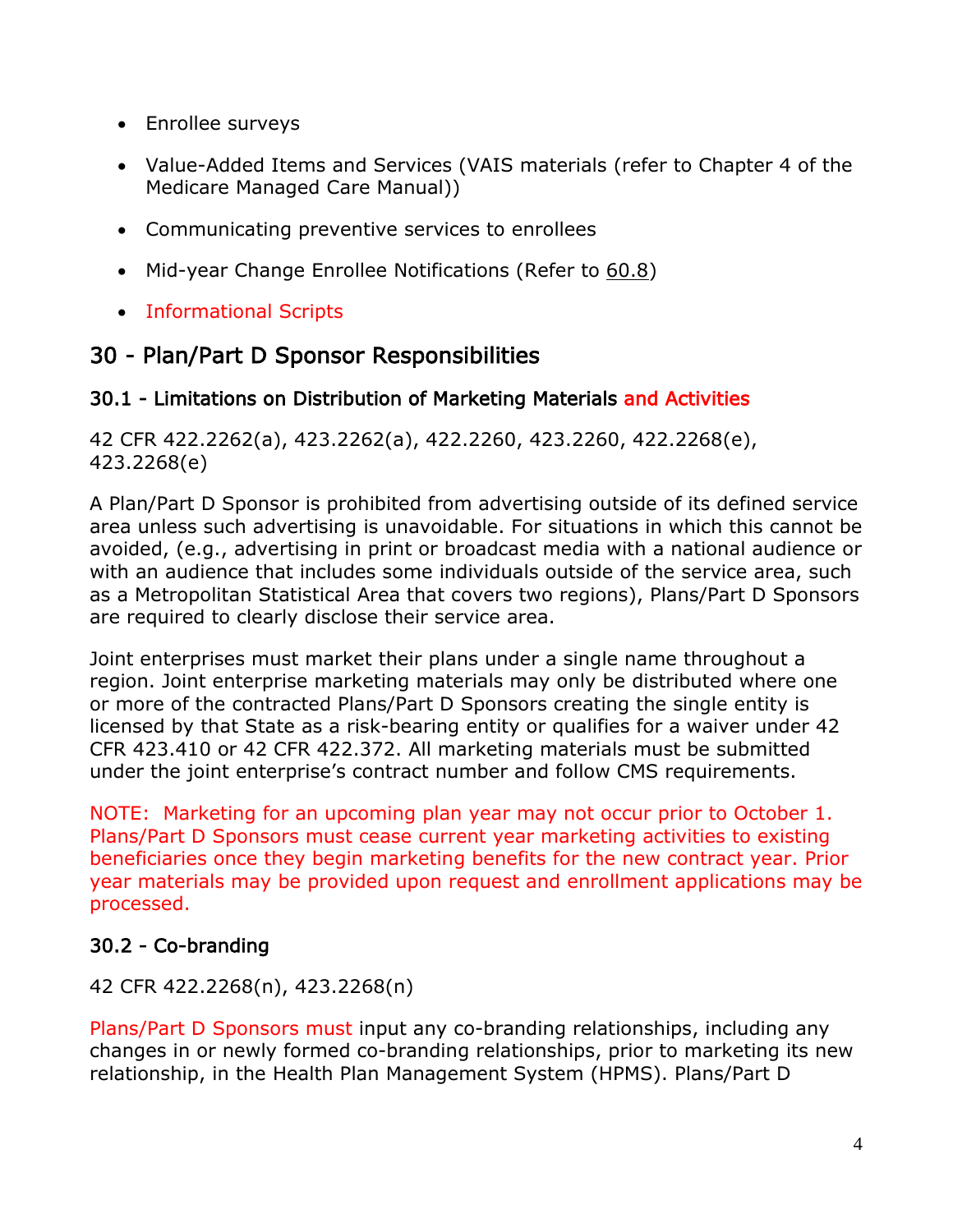Sponsors should reference the HPMS user guide for instructions on entering cobranding information.

# <span id="page-10-0"></span>30.2.1 - Co-branding with Providers or Downstream Entities

# 42 CFR 422.2262(a), 422.2268(n), 423.2262(a), 423.2268(n)

Plans are prohibited from displaying the names and/or logos of co-branded providers on the Plan's member identification card, unless the provider names and/or logos are related to a member's selection of a specific provider/provider organization, (e.g., physicians, hospitals). Part D sponsors are prohibited from displaying the names and/or logos of co-branded providers on the Part D Sponsor's member identification card.

Plans/Part D Sponsors that choose to co-brand with providers must include on marketing materials (other than ID cards) the language in section 50.9. Neither the Plan/Part D Sponsor nor its co-branding partners, whether through marketing materials or other communications, may imply that the co-branding partner is endorsed by CMS, or that its products or services are Medicare-approved. Cobranded marketing materials must be submitted to CMS by the Plan/Part D Sponsor.

NOTE: Consistent with the National Council for Prescription Drug Program's (NCPDP's) "Pharmacy and/or Combination ID Card" standard, the Pharmacy Benefit Manager (PBM) name may be included on a enrollee ID card.

#### <span id="page-10-1"></span>30.2.2 – Plan's/Part D Sponsor's Relationships with State Pharmaceutical Assistance Programs (SPAP)

A Plan's/Part D Sponsor's logo may be used in connection with the coverage of benefits provided under an SPAP and may contain an emblem or symbol indicating such a relationship.

### <span id="page-10-2"></span>30.3 – Plan/Part D Sponsor Responsibility for Subcontractor Activities and Submission of Materials for CMS Review

# 42 CFR 422.504(e)(2), 423.505, 422.2262(a), 423.2262(a)

Plans/Part D Sponsors are responsible for all marketing materials used by their subcontractors to market their plan(s). All marketing materials used by Plans/Part D Sponsors or their subcontractors must be submitted by the Plan/Part D Sponsor (or its designee) to CMS for review and approval (or acceptance).

Employer group health plans should refer to section 130 of this chapter, Chapter 9 of the Medicare Managed Care Manual, and Chapter 12 of the Prescription Drug Benefit Manual for more guidance.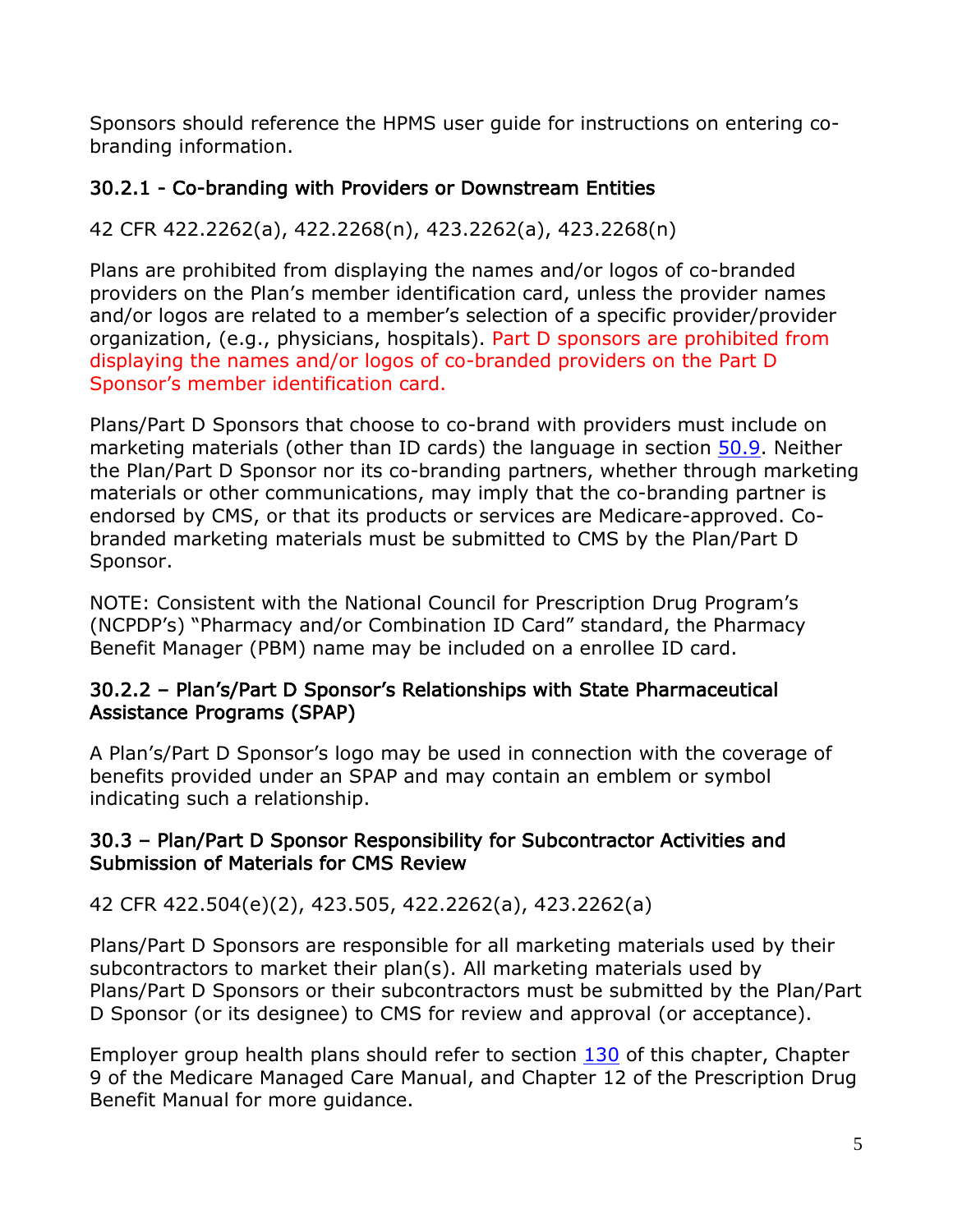Materials created by agents or brokers that mention plan specific benefits must be submitted by the Plan/Part D Sponsor to CMS. Materials that include an agent's/broker's phone number should clearly indicate that calling the agent/broker number will direct an individual to a licensed insurance agent/broker.

NOTE: Exclusions from this requirement include:

- Business cards that do not mention plan specific benefits
- Materials that only indicate the products (e.g., HMO, PPO, or PDP) an agent sells

Please note that this guidance in no way precludes the application by the Plans/Part D Sponsors of more stringent rules or contractual obligations in order to further restrict agent or broker communication and activities.

# <span id="page-11-0"></span>30.4 - Anti-Discrimination

42 CFR 422.110, 422.2268(c), 423.2268(c)

Plans/Part D Sponsors may not discriminate based on race, ethnicity, national origin, religion, gender, age, mental or physical disability, health status, claims experience, medical history, genetic information, evidence of insurability or geographic location. Plans/Part D Sponsors may not target beneficiaries from higher income areas or state or otherwise imply that they are available only to seniors rather than to all Medicare beneficiaries. Only Special Needs Plans (SNPs) and MMPs may limit enrollment to dual-eligibles, institutionalized individuals, or individuals with severe or disabling chronic conditions and/or may target items and services to corresponding categories of beneficiaries. Basic services and information must be made available to individuals with disabilities, upon request.

# <span id="page-11-1"></span>30.5 - Requirements Pertaining to Non-English Speaking Populations

42 CFR 422.111(h)(1), 423.128(d)(1)(iii), 422.2264(e), 423.2264(e)

All Plans'/Part D Sponsors' call centers must have interpreter services available to call center personnel to answer questions from non-English speaking or limited English proficient (LEP) beneficiaries. Call centers are those centers that receive calls from current and prospective enrollees. This requirement is in place regardless of the percentage of non-English speaking beneficiaries in a service area.

Plans/Part D Sponsors must make the marketing materials identified in sections 30.6, 30.7, 30.10, and the Part D Transition Letter(s) available in any language that is the primary language of at least five (5) percent of a Plan's/Part D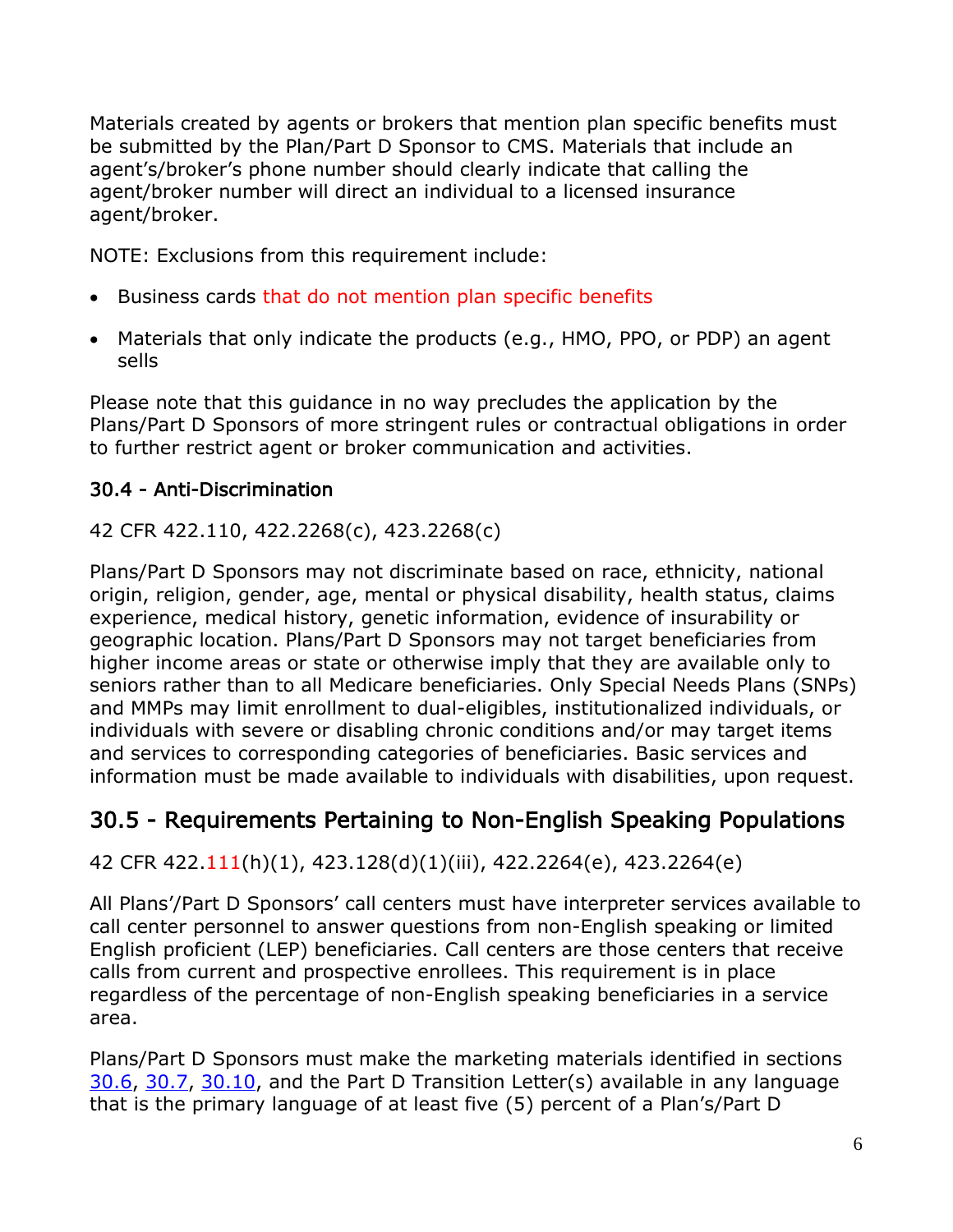Sponsor's plan benefit package service area. Final populated translations of all marketing materials must be uploaded into HPMS.

NOTE: The enrollee ID card is excluded from this requirement.

CMS strongly encourages Plans/Part D Sponsors to translate ad-hoc communications upon request.

### <span id="page-12-0"></span>30.5.1 – Multi-Language Insert

42 CFR 422.111(h), 422.2262(c), 422.2264(a), 423.128(d) 423.2262(c), 423.2264(a)

The Multi-Language Insert is a document that contains information translated into multiple languages: (e.g., Spanish, Chinese, Tagalog, French, Vietnamese, German, Korean, Russian, Arabic, Italian, Portuguese, French Creole, Polish, Hindi, and Japanese).

"We have free interpreter services to answer any questions you may have about our health or drug plan. To get an interpreter, just call us at [1-xxxxxx-xxxx]. Someone who speaks [language] can help you. This is a free service."

Regardless of the 5 percent service area threshold (See 30.5), all Plans/Part D Sponsors must include the CMS created Multi-Language Insert with the Summary of Benefits (SB), ANOC/EOC, and the enrollment form. Plans/Part D Sponsors have the option to incorporate the Multi-Language Insert as part of these materials or provide it as a separate document.

Please see Appendix 3. The Multi-Language Insert cannot be modified except to include additional languages and/or inserting the Plan/Part D Sponsor logo/name. If a Plan/Part D Sponsor chooses to include additional languages on the insert, they must do so by translating the statement referenced above.

NOTE: Dual SNPs (D-SNPs) that work with States that have more stringent language requirements must work with CMS to determine whether those requirements can be incorporated into the CMS Multi-Language Insert or may be met another way.

#### <span id="page-12-1"></span>30.6 - Required Materials with an Enrollment Form

42 CFR 422.111, 422.2264, 423.128, 423.2264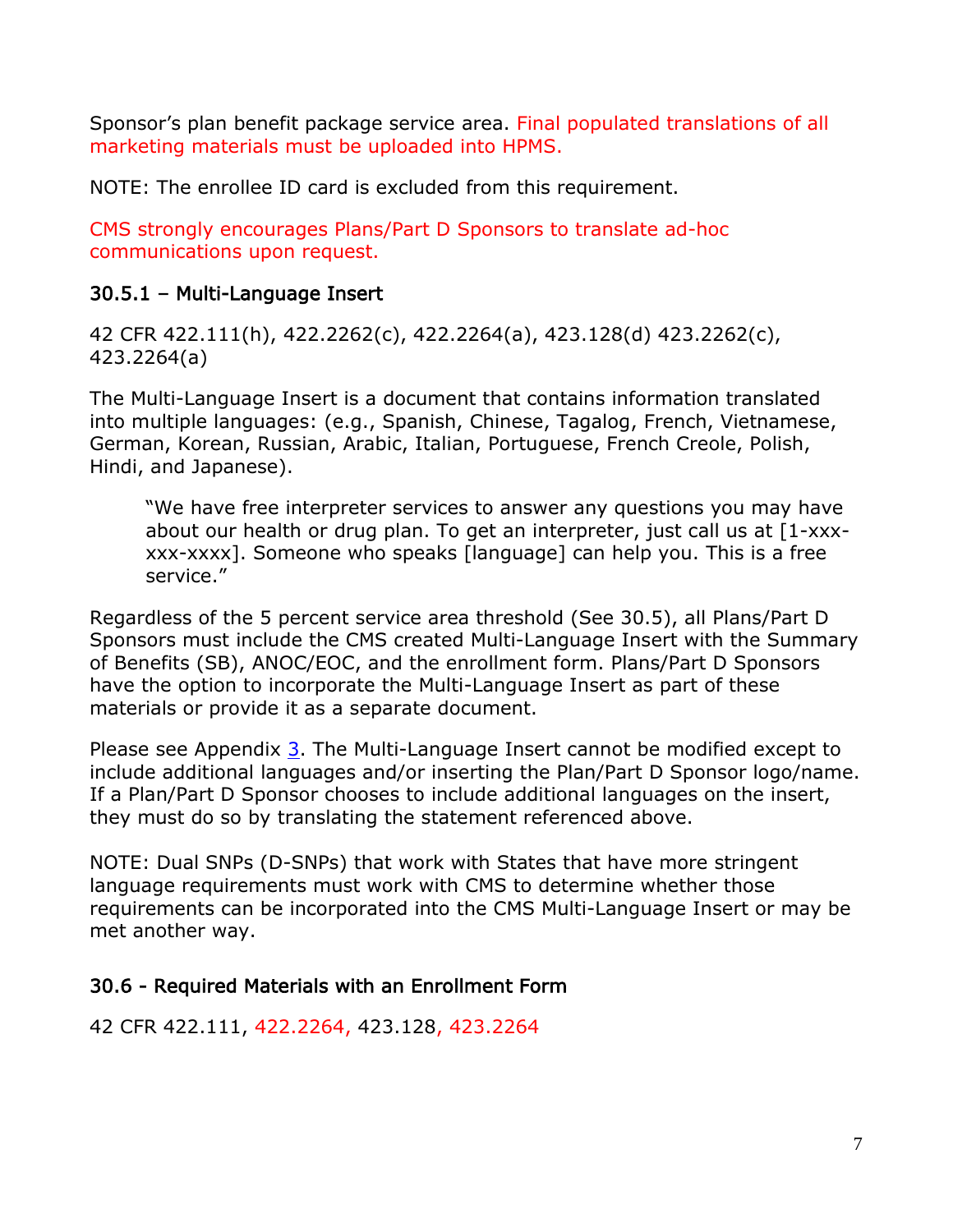When a beneficiary is provided with enrollment instructions/form, s/he must also receive Star Ratings information (as specified in 30.10), the SB, and the Multi-Language Insert (see section 30.5.1).

NOTE: When a Plan/Part D Sponsor enrolls a beneficiary online, it must make these materials available electronically (e.g., via website links) to the potential enrollee prior to the completion and submission of the enrollment request.

#### <span id="page-13-0"></span>30.7 - Required Materials for New and Renewing Enrollees at Time of Enrollment and Thereafter

42 CFR 422.111(c)(1), 423.128(c)(1), 422.2264(a), 423.2264(a)

- ANOC/EOC or EOC as applicable (required annually by Plan/Part D Sponsor, see section 60.7 for additional information)
- Low Income Subsidy (LIS) Rider (Part D Sponsors only, see the Prescription Drug Benefit Manual, Chapter 13, section 70.2 for additional information, including timeframes [\(http://www.cms.gov/Medicare/Prescription-Drug-](http://www.cms.gov/Medicare/Prescription-Drug-Coverage/PrescriptionDrugCovContra/PartDManuals.html)[Coverage/PrescriptionDrugCovContra/PartDManuals.html\)](http://www.cms.gov/Medicare/Prescription-Drug-Coverage/PrescriptionDrugCovContra/PartDManuals.html)
- Comprehensive formulary or abridged formulary including information on how the beneficiary can obtain a comprehensive formulary (Part D sponsors only, see section 60.5 for additional information)
- Pharmacy directory (Part D Sponsors only, this is required at time of enrollment; see section 60.4.1 for additional information)
- Provider directory (For all plan types except PDPs, this is required at time of enrollment; see section 60.4.2 for additional information)
- Membership Identification Card (required at time of enrollment and as needed or required by Plan/Part D Sponsor post-enrollment; see section 60.2 for additional information)

These documents are expected to be provided to all new enrollees no later than ten (10) calendar days from receipt of CMS confirmation of enrollment or by the last day of the month prior to the effective date, whichever is later. For exceptions to the 10-day requirement related to the LIS Rider, please see Prescription Drug Benefit Manual, Chapter 13 - Premium and Cost-Sharing Subsidies for Low-Income Individuals, 70.2 - Enrollee Notifications. Plans/Part D Sponsors should refer to the date of the Transaction Reply Report (TRR) that has the notification to identify the start of the ten (10) calendar day timeframe.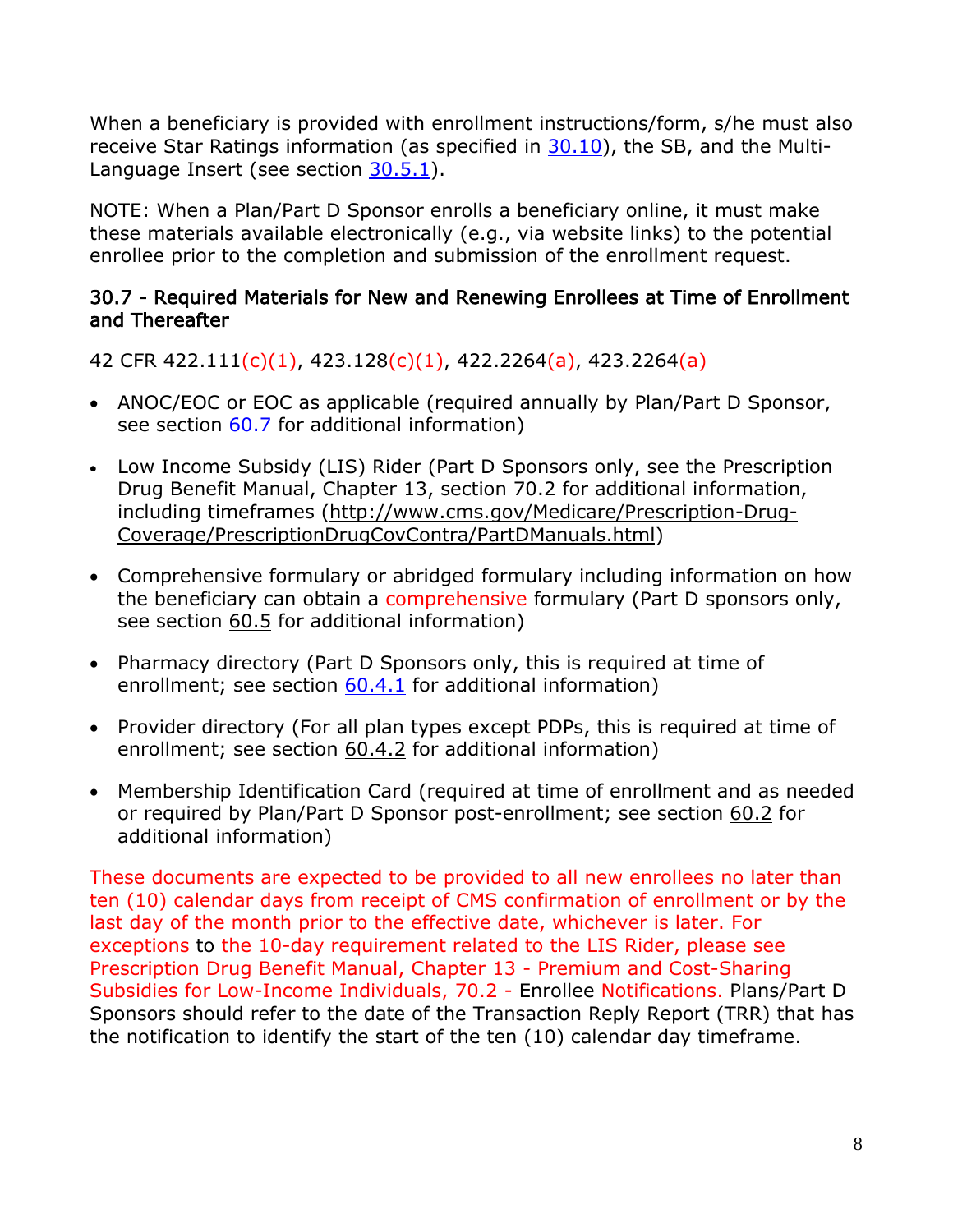### <span id="page-14-0"></span>30.7.1 – Mailing Materials to Addresses with Multiple Enrollees

### 42 CFR 422.111, 423.128, 422.2264, 423.2264

Every enrollee must receive the materials noted in 30.7 at the time of enrollment. Plans/Part D Sponsors may combine the mailing of these materials to enrollees at the same address after receiving consent from all the enrollees. Individuals in apartment buildings are only considered to be at the "same address" if the apartment number is the same. Individuals living in community residences, (e.g., group homes or nursing facilities), must each receive their own materials, regardless of whether they have the same address.

NOTE: Plans/Part D Sponsors may not mail one membership identification card to an address where multiple enrollees reside; all enrollees must receive individual membership identification cards.

### <span id="page-14-1"></span>30.8 - Hold Time Messages

#### 42 CFR 422.2262, 422.2268(f), 423.2262 and 423.2268(f)

Hold time messages (messages played when an enrollee or prospective enrollee is on hold when calling the plan) that promote the plan or include benefit information must be submitted in HPMS for review as marketing materials. In addition, Plans/Part D Sponsors are prohibited from using hold time messages to sell other products.

#### <span id="page-14-2"></span>30.9 – Enrollee Referral Programs

42 CFR 422.2268(a),(b), and (d), 423.2268(a),(b), and (d),

The following general guidelines apply to referral programs under which a Plan/Part D Sponsor solicits leads from enrollees for new enrollees. These include gifts that would be used to thank enrollees for devoting time to encourage enrollment.

- A Plan/Part D Sponsor can ask for referrals from enrollees, including names and mailing addresses, but cannot request phone numbers or email addresses
- Plans/Part D Sponsors may use enrollee provided referral names and mailing addresses to solicit potential new enrollees by conventional mail only
- Any solicitation for leads, including letters sent from Plans/Part D Sponsors to enrollees, cannot announce that a gift will be offered for a referral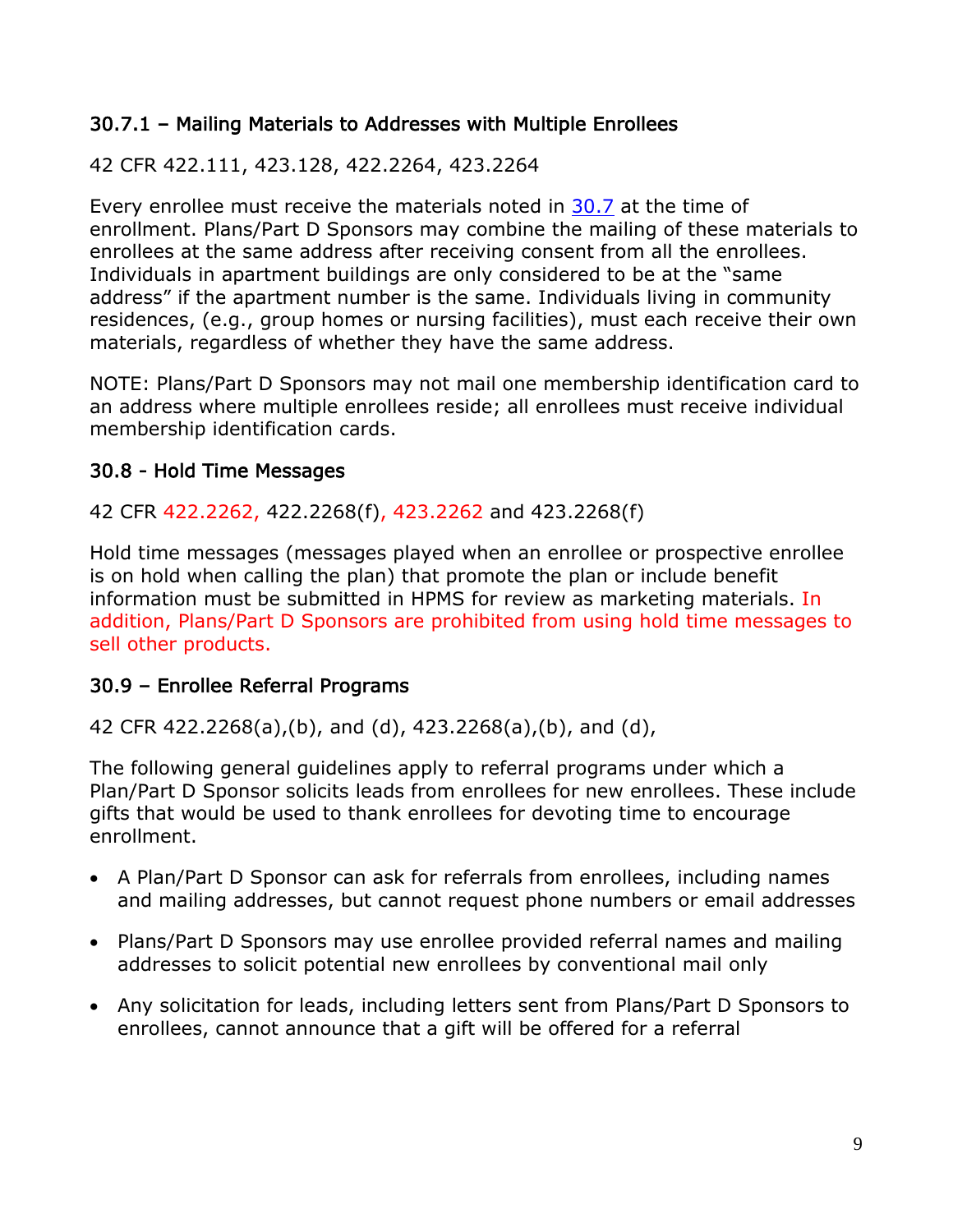• Gifts must be of nominal value (refer to section 70.1.1 - Nominal Gifts, and 70.2 and 70.3 for additional guidance on limits for gifts provided to enrollees or prospective enrollees)

#### <span id="page-15-0"></span>30.10 - Star Ratings Information from CMS

#### 42 CFR 422.2264(a)(4), 423.2264(a)(3)

Plans/Part D Sponsors must provide Star Ratings information to beneficiaries through the standardized Star Ratings information document. The Star Ratings information document must be distributed with any enrollment form and/or the SB. The Star Ratings information document must also be prominently posted on plan websites.

To create this document, Plans/Part D Sponsors must download Star Ratings information from HPMS using the following navigation path: HPMS Homepage >Quality and Performance > Part C Performance Metrics or Part D Performance Metrics and Reports > Part C or D Star Ratings Template.

Plans/Part D Sponsors have the option to add their plan logo to the document. No additional alterations may occur unless otherwise directed by CMS.

Star Ratings are generally issued in October of each year. Plans/Part D Sponsors will be required to use updated Star Ratings information within 21 calendar days of the release of the updated information.

New Plans/Part D Sponsors that do not have any Star Ratings information are not required to provide Star Ratings information until the next contract year. However, small Plans/Part D Sponsors that do not have complete Star Ratings information due to insufficient sample sizes for certain measures must include the standardized Star Ratings information document with any enrollment form and/or the SB as described above.

#### <span id="page-15-1"></span>30.10.1 – Referencing Star Ratings in Marketing Materials

42 CFR 422.2262, 422.2264, 422.2268(e), 423.2262, 422.2264, 423.2268(e)

• Plans/Part D Sponsors may only reference a contract's individual measures in conjunction with its highest Rating (MAPD- overall rating, MA only- Part C summary rating, and PDP- Part D summary rating) in marketing materials. Plans/Part D Sponsors may not use their Star Rating in an individual underlying category or measure to imply higher overall or summary Star Ratings in their marketing materials. For example, a Plan/Part D Sponsor that received an overall rating of 2 stars, and a 5-star rating in the category of customer service may not promote itself as a "5-star plan."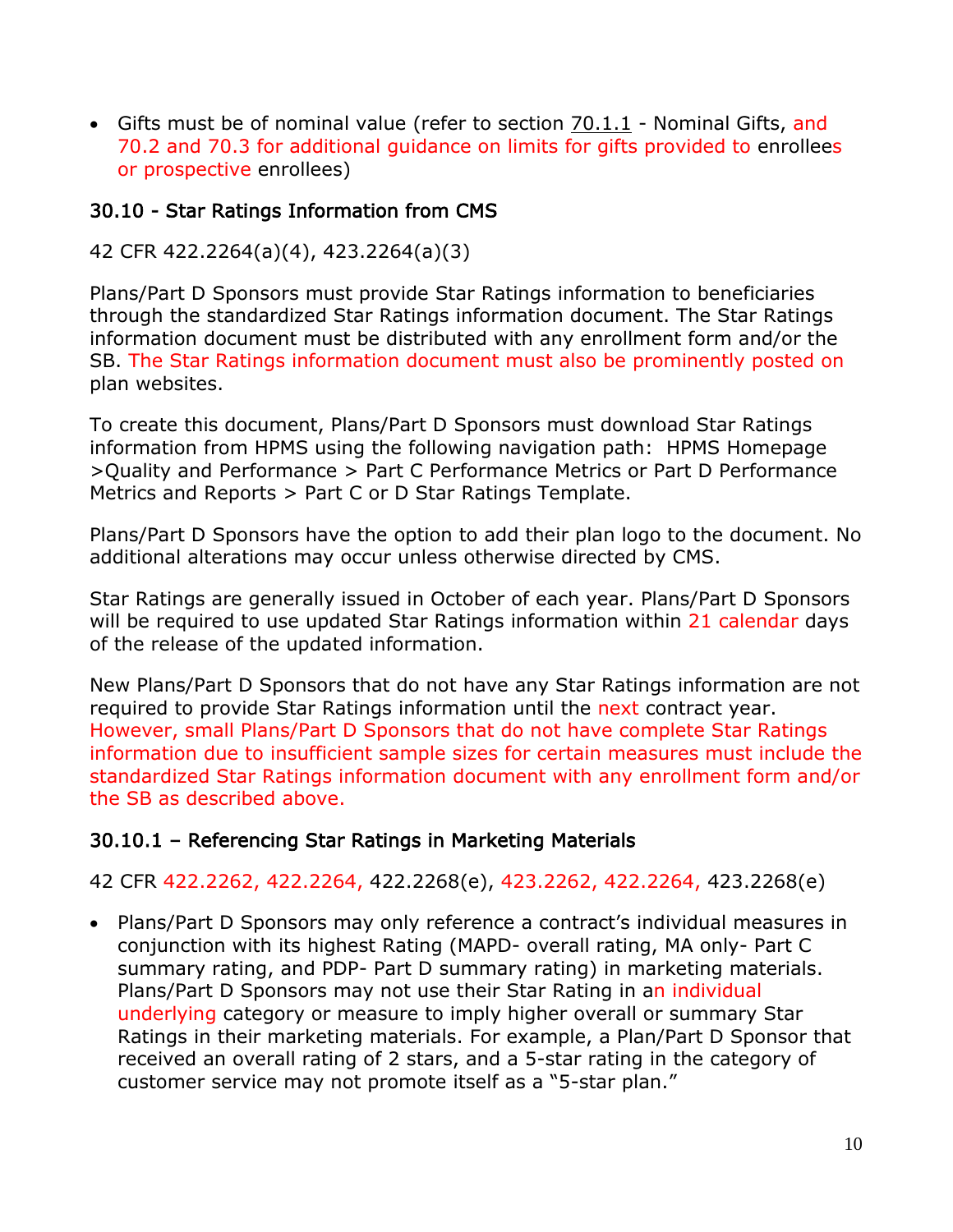- Plans/Part D Sponsors must use their Star Ratings in marketing materials in a manner that does not mislead beneficiaries into enrolling in plans based on inaccurate information
- Plans/Part D Sponsors must include the disclaimer noted in section 50.14 on materials that refer to Star Rating
- Plans/Part D Sponsors may direct beneficiaries to [www.Medicare.gov](http://www.medicare.gov/) for more information on Star Ratings
- Plans/Part D Sponsors may only market their Star Ratings for contracts in that geographic service area as specified in section 30.1-Limitations on Distribution of Marketing Materials

NOTE: Plans/Part D Sponsors are responsible for translating Star Ratings information as specified in section 30.5. Translation of Star Ratings information will not be considered an alteration of the document.

#### <span id="page-16-0"></span>30.10.2 –Plans with an Overall 5-Star Rating

#### 42 CFR 422.2262, 422.2264, 422.2268(e), 423.2262, 422.2264, 423.2268(e)

Plans/Part D Sponsors with overall 5-star ratings may market their ability to enroll beneficiaries through the 5-star special enrollment period (SEP). However, they must refrain from doing so in a manner that specifically targets beneficiaries enrolled in poor performing plans, and they may not direct the beneficiary to request an SEP.

Plans/Part D Sponsors with an overall 5-star rating have the option to include CMS' gold star icon on marketing materials. The icon must be included in a way that is not misleading and makes it clear to the audience that the 5-star rating is for a specific contract(s), as applicable. CMS' Regional Offices will provide the gold star icon to Plans/Part D Sponsors every Fall.

If a Plan/Part D Sponsor with an overall 5-star rating is evaluated as having a rating of less than 5 stars for the upcoming year, the Plan/Part D Sponsor must discontinue marketing for the purpose of accepting enrollments under the 5-star SEP by November 30 of the current year.

Plans/Part D Sponsors with one or more contracts with an overall 5-star rating should not create or disseminate materials in a way that implies that all of their contracts achieved this rating. Materials should list specific contracts with overall 5-star ratings.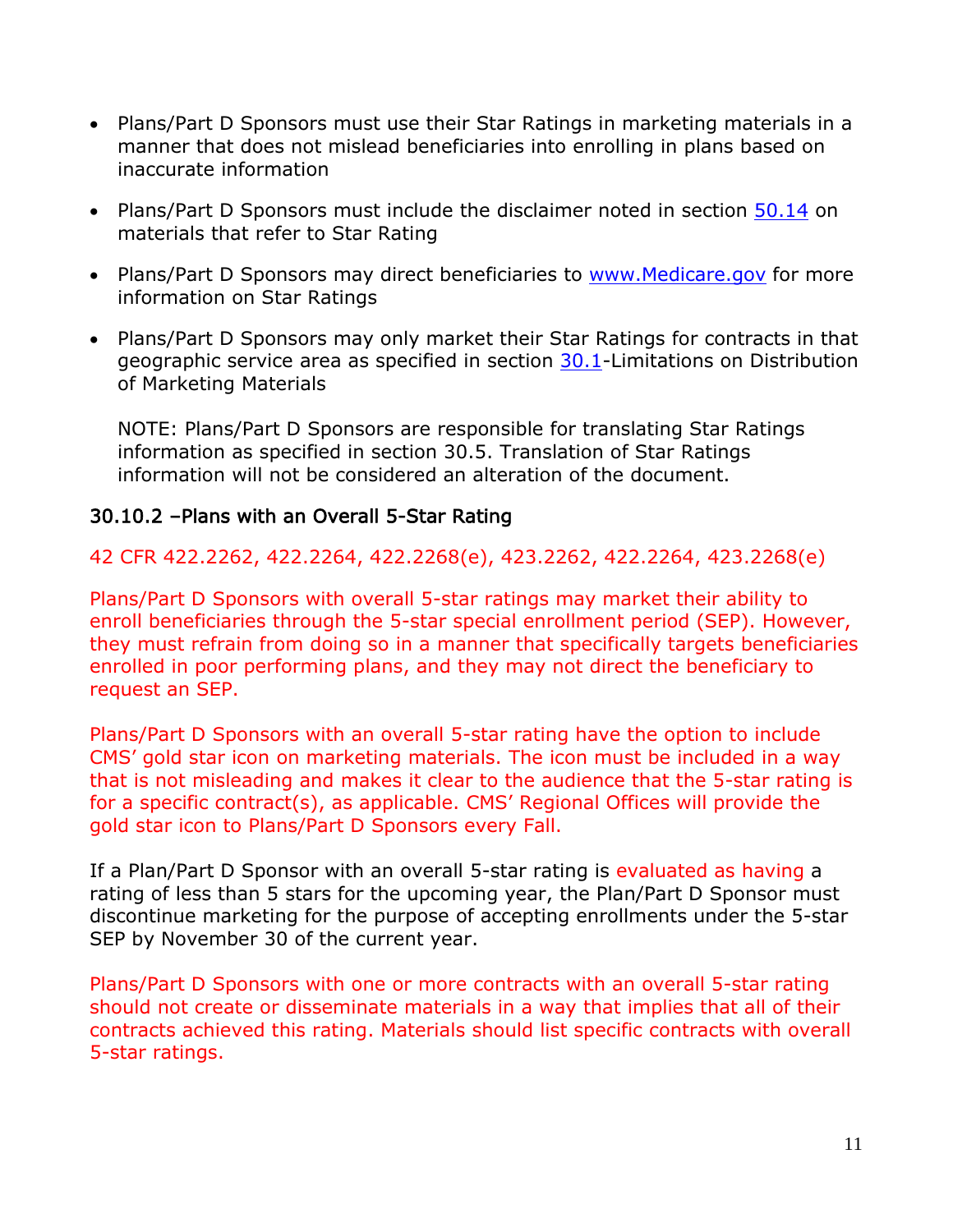# 30.10.3 –Low Performing Plans

42 CFR 422.2262, 422.2264, 422.2268(e), 423.2262, 422.2264, 423.2268(e)

- Plans/Part D Sponsors assigned a Low Performing Icon (LPI) by CMS may not attempt to discredit or refute their LPI status by only showcasing a higher overall Star Rating. If an MA-PD plan has been assigned an LPI, due to either low Part C and/or Part D ratings, the organization must clearly indicate its LPI status when referencing its Star Rating. For example, an MA-PD plan has a 3 star overall rating but has an LPI because of its low Part C ratings may advertise that its overall Star Rating is 3, but it must also include that it has a LPI for low Part C performance. In addition, the organization must state that its LPI status means that it received a 2.5-star or below summary rating in either Part C and/or Part D for the last three years. In cases where the organization received an LPI due to alternating low performance on Part C and Part D ratings, the most recent low rating must be noted.
- Plans/Part D Sponsors cannot encourage beneficiaries to enroll based on the argument that if they are dissatisfied with the plans, they can later request SEPs and change to higher-rated plans.
- If Plans/Part D Sponsors wish to respond to CMS-issued beneficiary notices, the proposed response must be approved by CMS prior to use. Prior CMS approval is required unless identical materials have been previously reviewed and approved by CMS. Outreach materials may focus on the efforts of the organization to improve its Star Ratings, but cannot:
	- dispute the validity or importance of CMS' Star Ratings,
	- dispute the validity of the plan's low rating, or
	- state or imply that the enrollee is responsible for the plan's poor rating and/or needs to take specific actions for the plan's future success.

# <span id="page-17-0"></span>40 - General Marketing Requirements

# <span id="page-17-1"></span>40.1 - Marketing Material Identification

42 CFR 422.2262(a)(1)(i) and (c), 423.2262(a)(1)(i) and (c), 422.2264, 423.2264

Plans/Part D Sponsors are required to place a unique marketing material identification number on all marketing materials (except as indicated below) to facilitate CMS review of and oversight of marketing materials.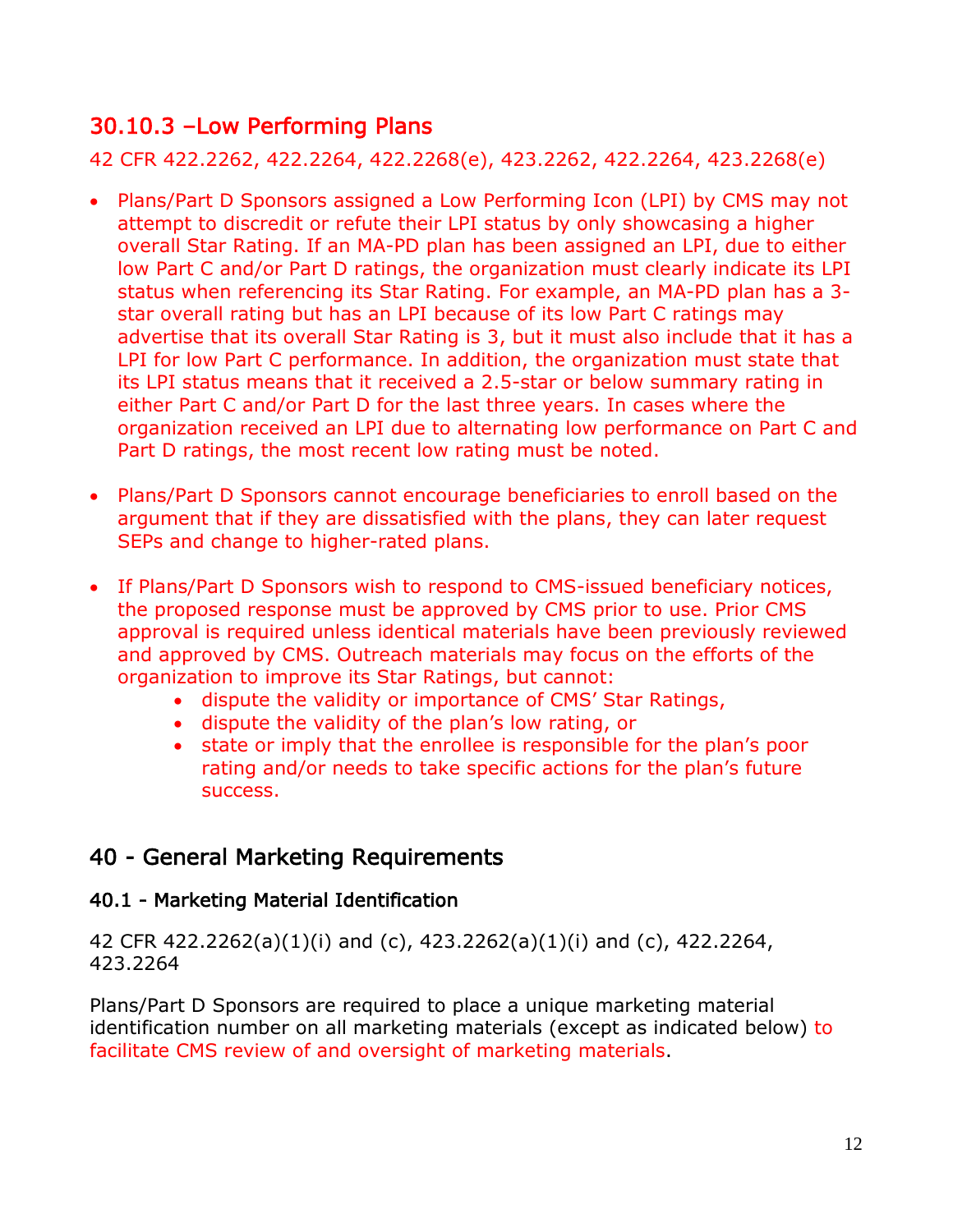The material ID is made up of two parts: (1) Plans'/Part D Sponsors' contract or MCE number, (i.e., H for MA or section 1876 cost plans, R for regional PPO plans (RPPOs), S for PDPs, or Y for Multi-Contract Entity (MCE) identifier) followed by an underscore; and (2) any series of alpha numeric characters chosen at the discretion of the Plan/Part D Sponsor. Use of the material ID on marketing materials must be immediately followed by the status of either *approved*, pending (for websites only), or accepted (e.g., Y1234 drugx38 Approved). Please note that Plans/Part D Sponsors should include approved statuses only after the material is approved and not when submitting the material for review.

The following marketing materials do not require a marketing material ID number on them:

- The enrollee ID card (although PDP or MA-PD enrollee ID cards must include the CMS contract number and Plan Benefit Package (PBP) number on them)
- Envelopes, radio ads, outdoor advertisements, banner or banner-like ads, and social media comments and posts

NOTE: Refer to section 90.2.3 for additional guidance on the multi-plan material ID requirements

#### <span id="page-18-0"></span>40.1.1 - Marketing Material Identification Number for Non-English or Alternate Format Materials

42 CFR 422.2264(e), 423.2264(e)

Non-English or alternate format materials must be given a unique material ID using the method outlined above. When submitting these materials, Plans/Part D Sponsors must designate that they are non-English or alternate format versions in HPMS.

# <span id="page-18-1"></span>40.2 - Font Size Rule

42 CFR 422.2264(a), 423.2264(a)

All text included on materials, including footnotes, must be printed with a font size equivalent to or larger than Times New Roman twelve (12)-point. The equivalency standard applies to both the height and width of the font.

Exceptions:

- Television Ads
- ID cards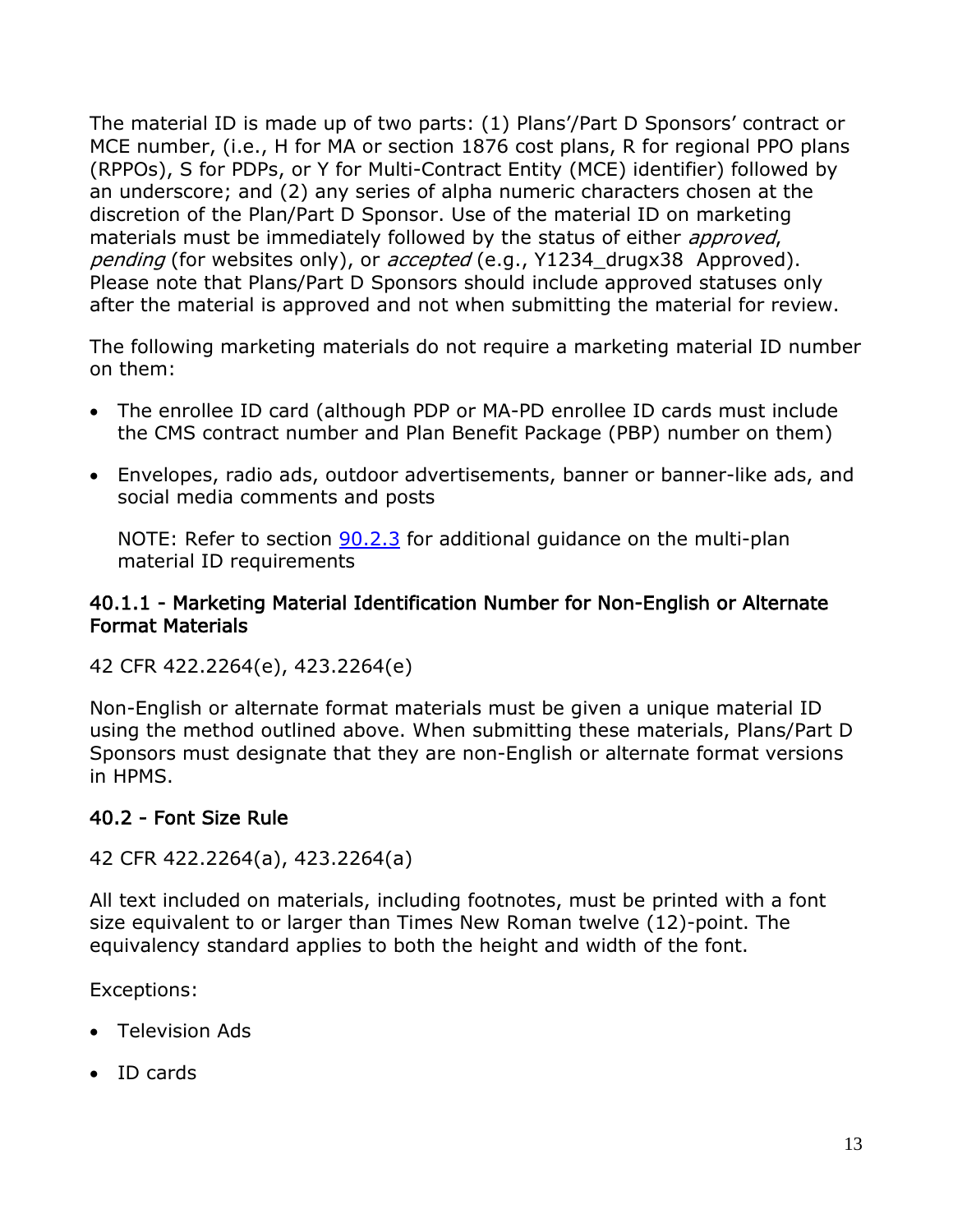- Internal tracking numbers
- Logos/logos with taglines
- If a Plan/Part D Sponsor publishes a notice to close enrollment in the *Public* Notices section of a newspaper, the Plan/Part D Sponsor does not need to use twelve (12)-point font and can instead use the font normally used by the newspaper for its Public Notices section

Note: Because neither CMS nor the Plan/Part D Sponsor has any control over the actual screen size shown on individuals' computer screens that can be adjusted by the user, for internet marketing materials, the twelve (12)-point font requirement refers to how the Plan/Part D Sponsor codes the font for the Web page rather than how it actually appears on the user's screen.

# <span id="page-19-0"></span>40.3 - Reference to Studies or Statistical Data

42 CFR 422.2264(a)(4), 422.2268(e), 423.2264(a)(4), 423.2268(e)

Plans/Part D Sponsors may only compare their plan to another Plan/Part D Sponsor by referencing a study or statistical data as described below.

- Plans/Part D Sponsors must provide the study sample size, number of Plans/Part D Sponsors surveyed, publication date, and page number in the HPMS marketing material transmittal comments field when uploading the document that includes the reference
- Plans/Part D Sponsors must make it clear that the study or statistical data is not endorsed by CMS
- In the event that a Plan/Part D Sponsor uses a non-CMS award/survey in its marketing materials, the Plan/Part D sponsor must:
	- prior to citing the study/survey data, provide CMS with detailed information about the study/survey which resulted in the award in compliance with Section 40.3;
	- explicitly state that 1) the award was not given by Medicare; and 2) the plan's official CMS Star Rating can be found at [www.Medicare.gov;](http://www.medicare.gov/) and
	- give equal prominence (font size and/or screen time) to the Medicare Star Rating relative to other awards or surveys mentioned.

Plans/Part D Sponsors must provide the following information, either in the text or as a footnote, on marketing pieces (including but not limited to informational scripts) that mention a study: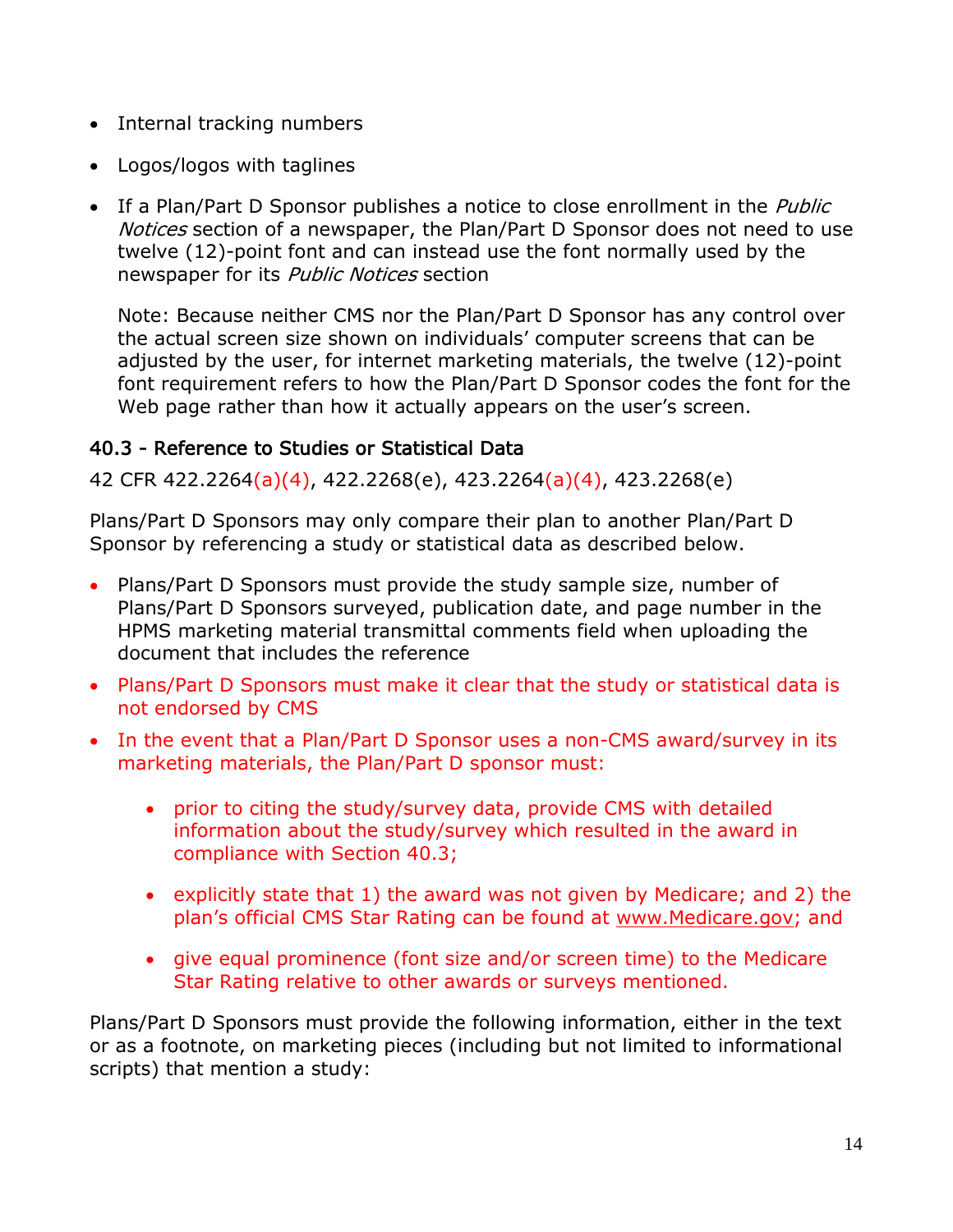- The source and date of the study
- Information about the Plan's/Part D Sponsor's relationship with the entity that conducted the study
- The study sample size and number of plans surveyed (unless the study that is referenced is a CMS study)
- Reference information (e.g., publication, date, page number) for CMS studies

# <span id="page-20-0"></span>40.4 - Prohibited Terminology/Statements

42 CFR 422.2262, 422.2264, 423.2262, 423.2264, 422.2268(e), 423.2268(e)

CMS prohibits the distribution of marketing materials that are materially inaccurate, misleading, or otherwise make material misrepresentations.

Plans/Part D Sponsors may not:

- Claim that they are recommended or endorsed by CMS, Medicare, or the Department of Health & Human Services (DHHS)
- Use absolute superlatives (e.g., "the best," "highest ranked," "rated number 1") and/or qualified superlatives (e.g., "one of the best," "among the highest rank") unless they are substantiated with supporting data provided to CMS as a part of the marketing review processes or they are used in logos/taglines. If the material is submitted via the File & Use program, the supporting data must be included, along with the materials that use an absolute superlative. The superlatives used and the data provided must be in context and may not mislead consumers. For example, a Plan/Part D Sponsor that is the only plan in the area that received a 5-star rating in customer service, but received an overall rating of 3 stars, may not promote itself as the highest ranked plan in a service area where other plans have a higher overall rating.
- Other than the exceptions noted in section 40.3, compare their Plan/Part D Sponsor to another Plan/Part D Sponsor by name without written concurrence from all Plans/Part D Sponsors being compared. This documentation must be included when the material is submitted in HPMS.

Plans/Part D Sponsors may:

- State that the Plan/Part D Sponsor is approved for participation in Medicare programs and/or it is contracted to administer Medicare benefits
- Use the term "Medicare-approved" to describe their benefits and services within their marketing materials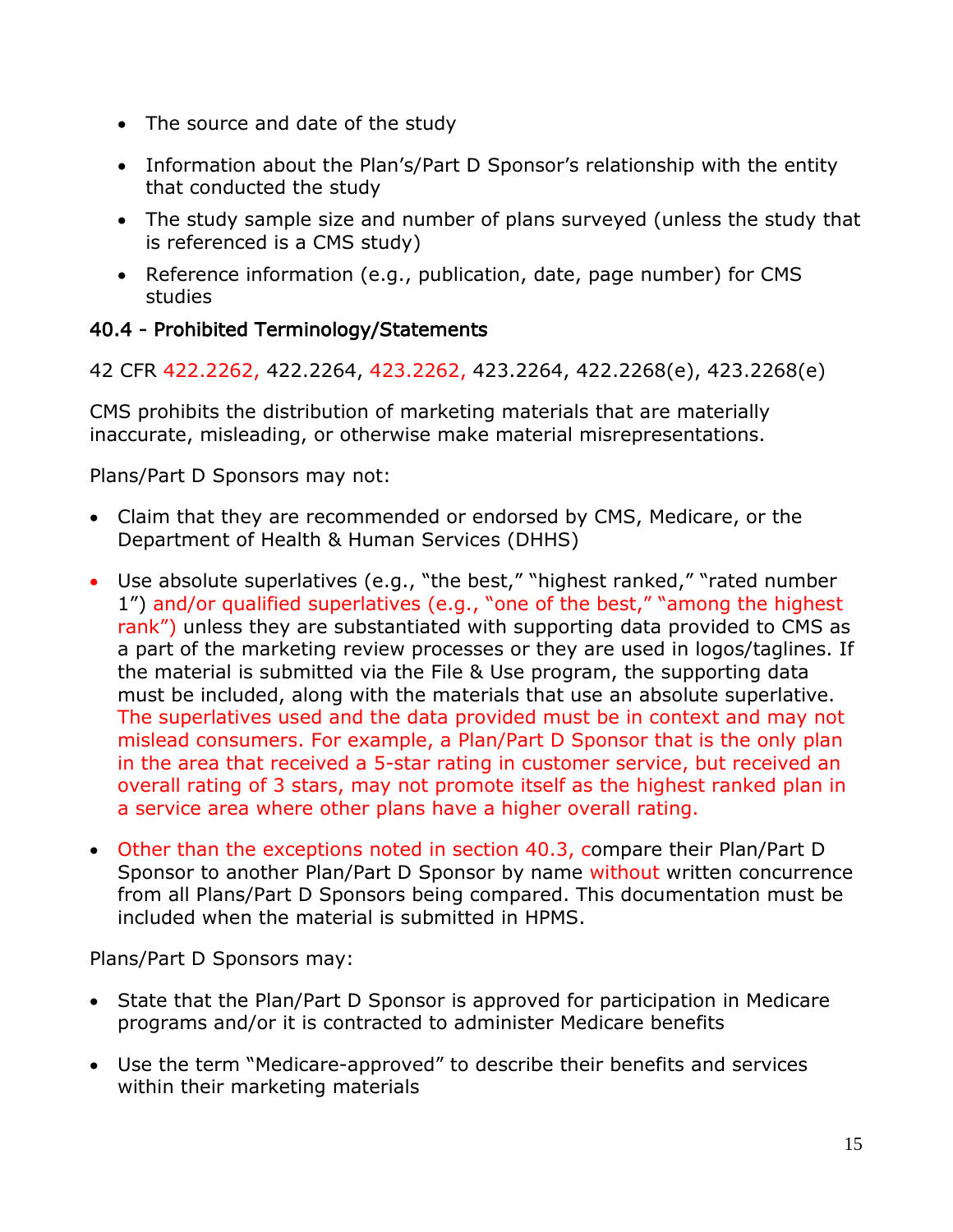## <span id="page-21-0"></span>40.5 - Product Endorsements/Testimonials

42 CFR 422.2264, 423.2264, 422.2268, 423.2268

Product endorsements and testimonials will be considered helpful to enable the beneficiary to make informed decisions and therefore not be considered misleading if they adhere to the following:

- The speaker must identify the Plan's/Part D Sponsor's product by name
- Medicare beneficiaries endorsing a Plan/Part D Sponsor or promoting a specific product must be current enrollees of that Plan/Part D Sponsor
- If an individual is paid to endorse or promote the plan or product, this must be clearly stated (e.g., "paid endorsement")
- If an individual, such as an actor, is paid to portray a real or fictitious situation, the ad must clearly state it is a "Paid Actor Portrayal"
- The endorsement or testimonial cannot use any quotes by physicians or other health care providers
- The endorsement or testimonial cannot use negative testimonials about other Plans/Part D Sponsors

NOTE: Re-publication of individual users' content or comment that promotes a Plan's/Part D Sponsor's product from social media sites is considered a product endorsement/testimonial and must adhere to the guidance in this section.

# <span id="page-21-1"></span>40.6 - Hours of Operation Requirements for Marketing Materials

# 42 CFR 422.111(h), 422.2262(c), 423.128(d), 423.2262(c)

A Plan's/Part D Sponsor's hours of operation should be listed on every material where a customer service number is provided, excluding ID cards, for current and prospective enrollees to call. Similarly, a Plan/Part D Sponsor must list the hours of operation for 1-800-MEDICARE on every material where 1-800-MEDICARE or Medicare TTY appears (i.e., 24 hours a day/7 days a week).

NOTE: The hours of operation need to only be listed once in conjunction with the customer service number and 1-800-MEDICARE; they do not need to be listed every time a customer service number is provided.

• The Plan/Part D Sponsor customer service number must be a toll-free number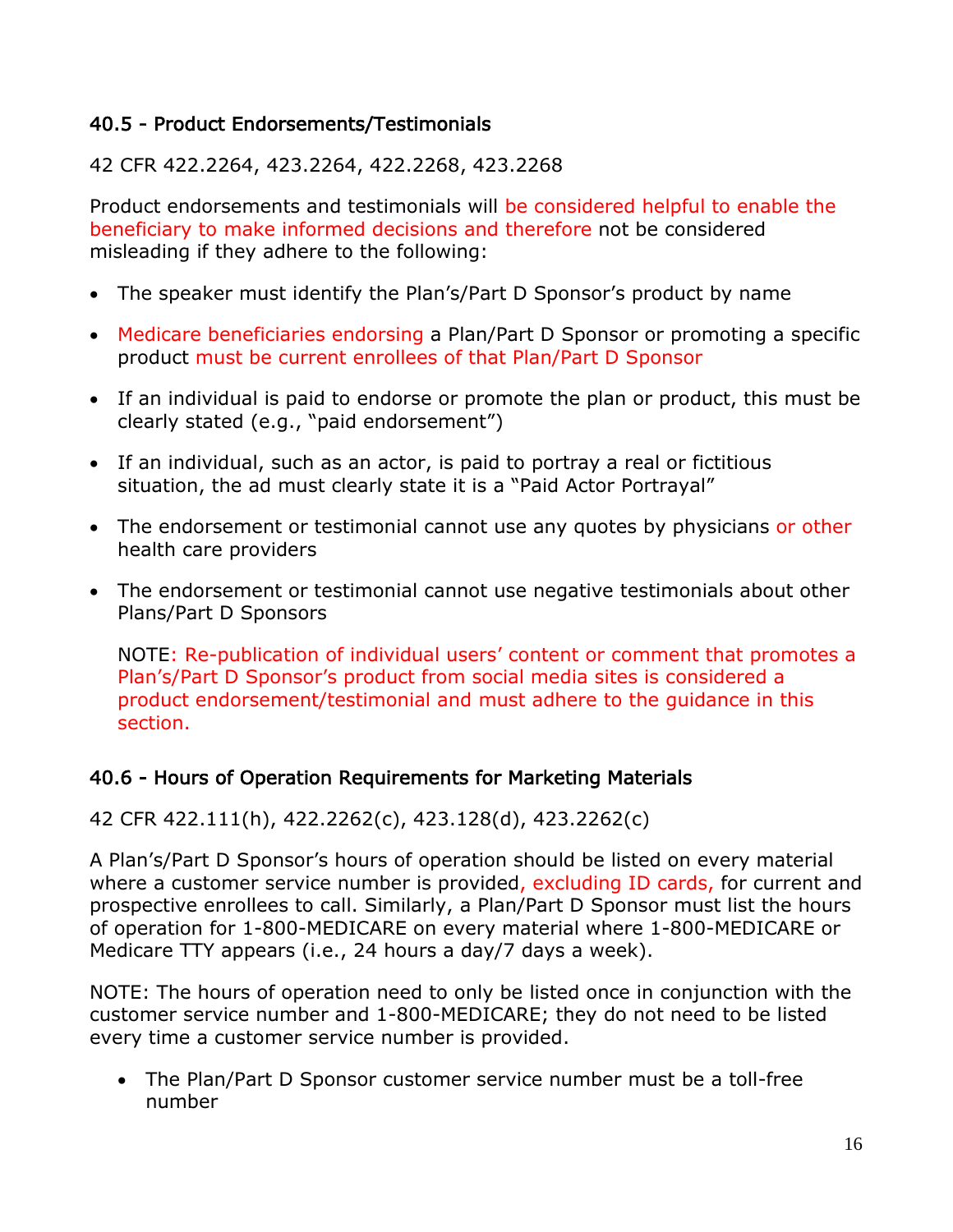• Customer service call center hours must be the same for all individuals regardless of whether they speak another language or use assistive devices for communication

Refer to section 80.1 for additional quidance for customer call centers.

## <span id="page-22-0"></span>40.7 - Use of TTY Numbers

Section 501 and Section 504 of the Rehabilitation Act

A TTY number must appear in conjunction with the Plan's/Part D Sponsor's customer service number in the same font size and style as the other phone numbers except as outlined below. Plans/Part D Sponsors can either use their own TTY number or State relay services, as long as the number included is accessible from TTY equipment. TTY customer service numbers must be toll-free.

Exceptions:

- Outdoor advertising (ODA) or banner/banner-like ads
- The Multi-language Insert (Appendix 3)
- Radio ads and radio sponsorships (e.g., sponsoring an hour of public radio)

In television ads, the TTY number may be a different font size/style than other phone numbers to limit possible confusion. Plans/Part D Sponsors may use various techniques to distinguish between TTY and other phone numbers on a television ad (such as using a smaller font size for the TTY number than for the other phone numbers).

#### <span id="page-22-1"></span>40.8 - Marketing of Multiple Lines of Business

42 CFR 422.2268(e), (f) and (h),  $423.2268(e)$ , (f) and (h)

Plans/Part D Sponsors cannot market non-health related products to prospective enrollees during an MA or Part D sales activity. Plans/Part D Sponsors may provide marketing materials describing other health-related lines of business when marketing covered plans, provided that such materials are in compliance with applicable State law governing the other lines of business and Federal Medicare regulations. When doing so, Plans/Part D Sponsors are encouraged to adhere to the quidance set forth in this section, as well as section  $160$ .

#### <span id="page-22-2"></span>40.8.1 - Multiple Lines of Business - General Information

42 CFR 422.2268(e-f), 423.2268(e-f)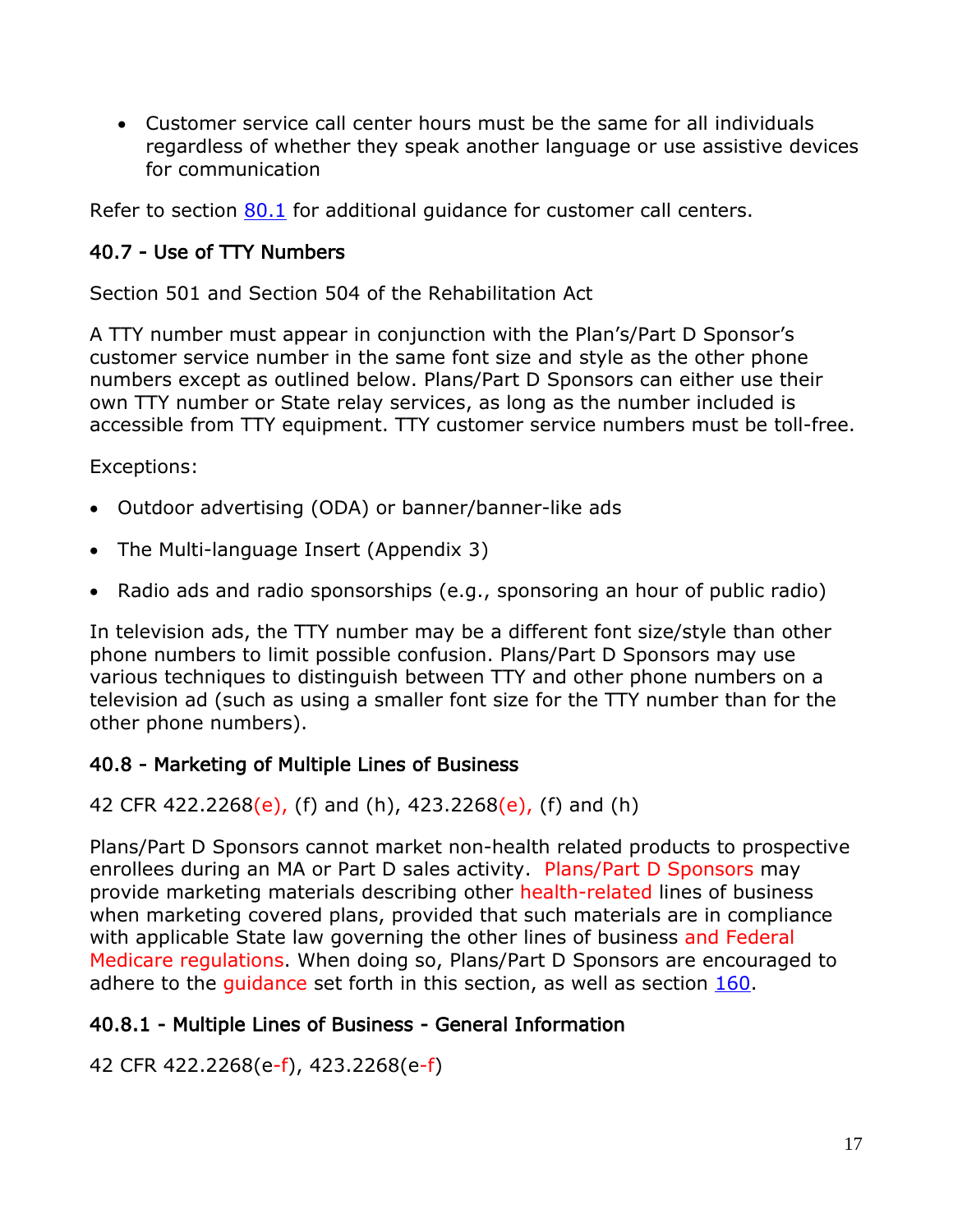Plan/Part D Sponsor marketing materials sent to current enrollees describing other health-related lines of business are expected to contain instructions that describe how individuals may opt out of receiving such communications. Plans/Part D Sponsors must ensure individuals (including non-enrollees) who ask to opt out of receiving future marketing communications are not sent such communications. In marketing multiple lines of business, Plans/Part D Sponsors must comply with the Health Insurance Portability and Accountability Act (HIPAA) rules (outlined generally in Appendix 2) and the guidance in section 160 regarding use of beneficiary information.

Plans/Part D Sponsors that advertise multiple lines of business within the same marketing document must keep the organization's Medicare lines of business clearly and understandably distinct from the other products.

Plans/Part D Sponsors must not include enrollment applications for competing lines of business (e.g., MA-PD or MA plans and Medigap products) or for other non-Medicare lines of business in mailings that combine Medicare plan information with other product information. Such activities are considered crossselling and potentially misleading in violation of the rules.

### <span id="page-23-0"></span>40.8.2 - Multiple Lines of Business - Exceptions

42 CFR 422.2268, 423.2268

Plans/Part D Sponsors that send out non-renewal notices may only provide information regarding other Medicare products (such as other MA-PDs available in the service area) to those enrollees receiving the non-renewal notice. CMS considers additional materials provided in a separate enclosure within the same envelope to be consistent with permitted marketing practices. Enrollment applications are prohibited from being provided with non-renewal information.

#### <span id="page-23-1"></span>40.8.3 - Marketing Materials from Third Parties that Provide Non-Benefit/Non-Health Services

42 CFR 422.2268, 423.2268

Third parties that provide non-benefit/non-health services ("Non-benefit/nonhealth service providing third party entities") are organizations or individuals that supply non-benefit related information to Medicare beneficiaries or a Plan's/Part D Sponsor's membership, which is paid for by the Plan/Part D Sponsor or the non-benefit/non-health service-providing third party entity.

Example A: Company XYZ promotes health and wellness and develops materials targeted to the Medicare population.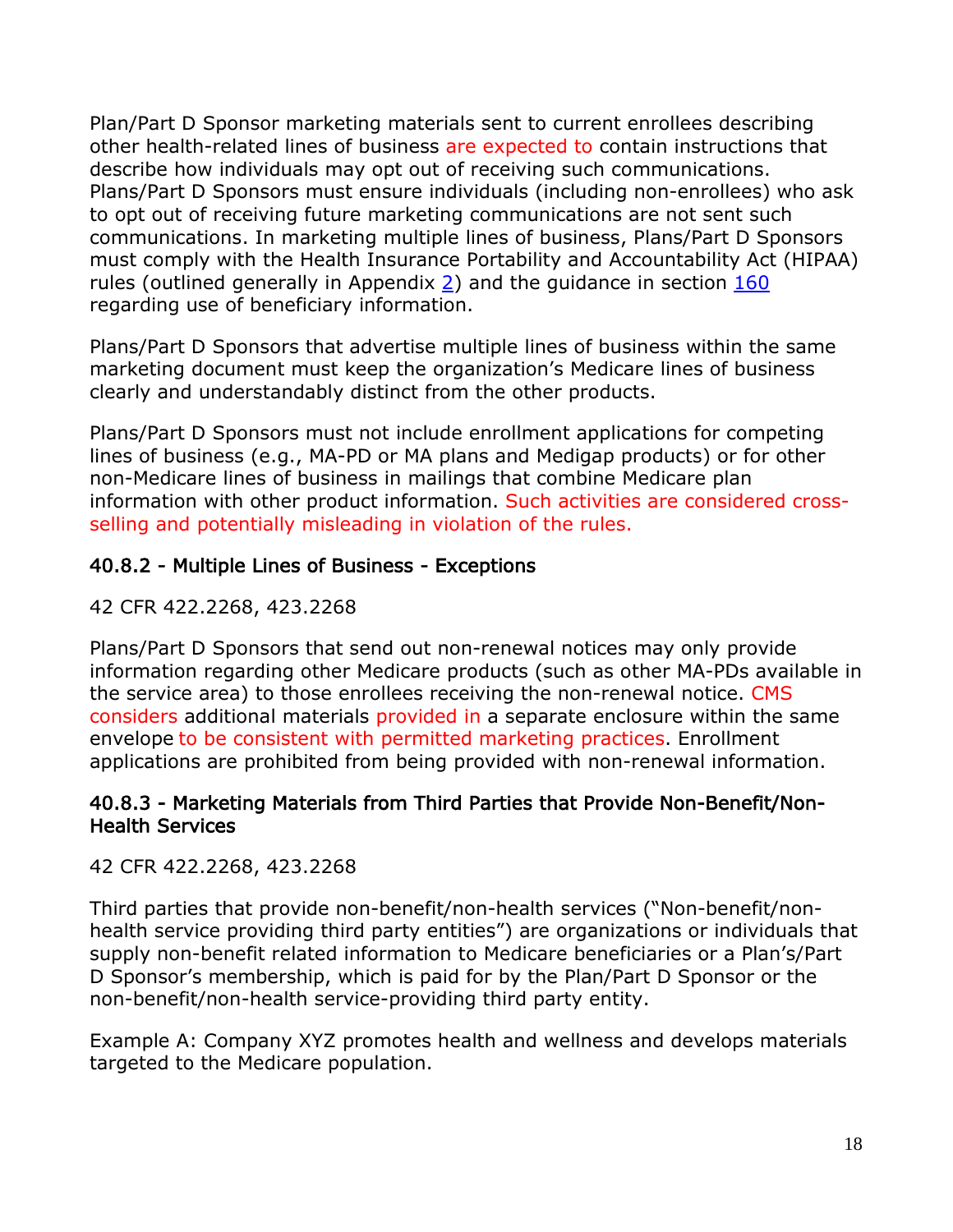Example B: An individual that provides summaries of Plans/Part D Sponsors or highlights Plans/Part D Sponsors using CMS statistical data or other research data sources available to them and offers their services and/or materials to the Plans/Part D Sponsors. The Plan/Part D Sponsor would distribute or allow the non-benefit/non-health servicing third party individual to distribute the materials to their plan membership and/or to prospective enrollees.

Example C: Materials created by organizations like the Red Cross and Asthma Coalition.

If a non-benefit/non-health service-providing third party wishes to develop and/or provide information to a Plan's/Part D Sponsor's enrollees and/or prospective enrollees, plans must review such materials and ensure compliance with the MMG requirements prior to distributing materials to the Plan's/Part D Sponsor's membership. See section 50.13.

# <span id="page-24-0"></span>40.9 - Providing Materials in Different Media Types

42 CFR 422.64, 422.111, 423.48, and 423.128

Plans/Part D Sponsors may provide materials using different media types (e.g., electronic or portable media like email, CD, or DVD). However, Plans/Part D Sponsors must receive consent prior to providing materials in this format (i.e., individuals must opt-in) in order for the materials to satisfy Medicare notice and disclosure requirements. When requesting consent, the Plan/Part D Sponsor must specify to the beneficiary the media type and the documents to be sent in such media format.

In addition, Plans/Part D Sponsors electing to provide any materials using different media types must:

- Provide hard copies (excluding plan web pages) of all enrollee materials available to enrollees upon request
- Inform enrollees of the option and give them the choice to opt-in. If a enrollee no longer wishes to receive plan communications through electronic or portable media, the enrollee must be able to opt-out upon request
- Document each enrollee's choice of media type and (opt-in) election to receive plan communications using that type
- Have safeguards in place to ensure that enrollee contact information is current, communication materials are delivered and received timely and appropriately, and important materials are identified in a way that enrollees understand their importance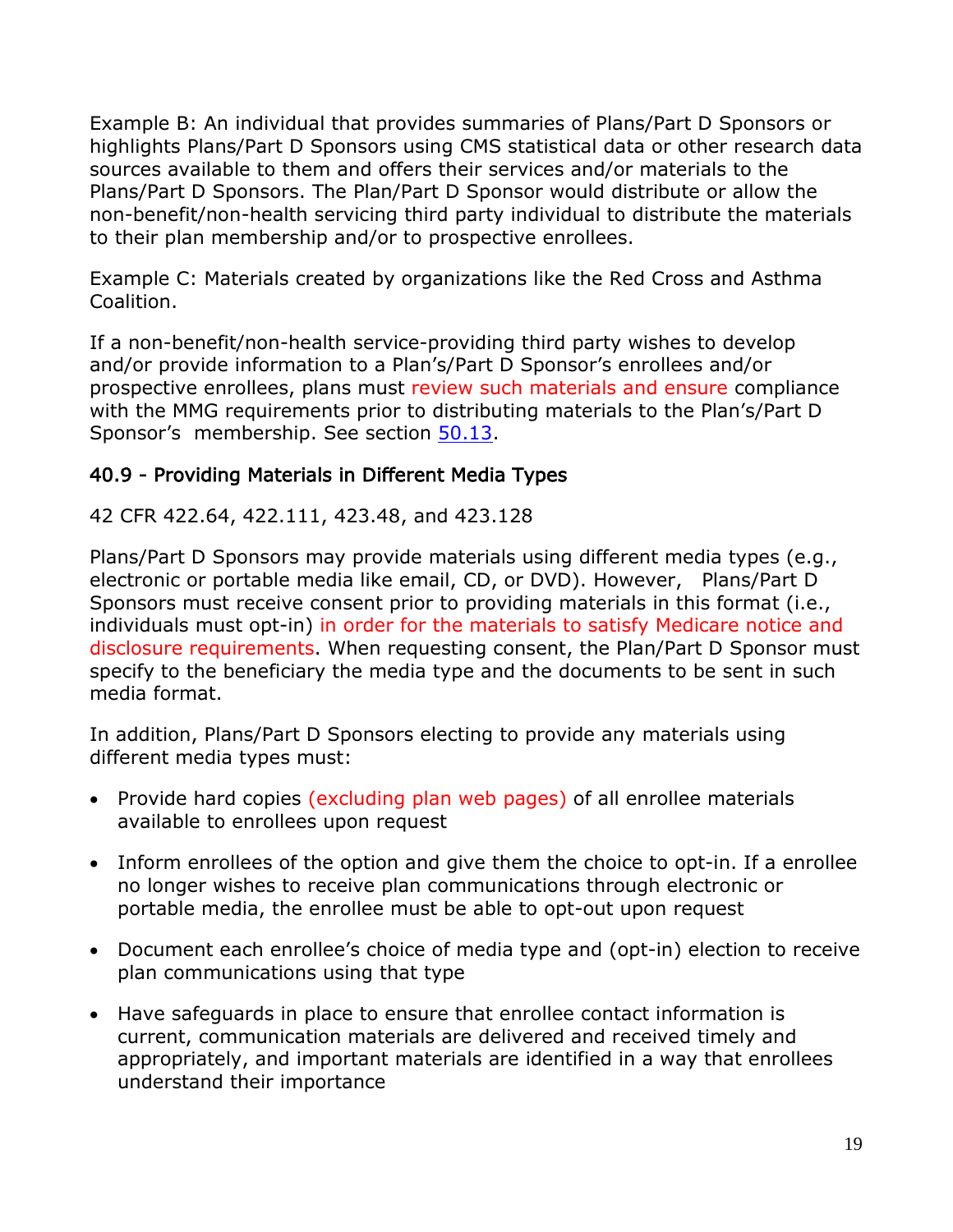- Have a process for automatic mailing of hard copies when electronic versions or choice of media types are undeliverable (e.g., an expired e-mail account)
- Ensure compliance with HIPAA

# <span id="page-25-0"></span>40.10 - Standardization of Plan Name Type

42 CFR 422.2268 (q), 423.2268 (q), sections 1851(h)(6) and 1860D-4(l)(3)

Plans/Part D Sponsors must include the plan type in each plan's name using standard terminology. Plans/Part D Sponsors enter and maintain their plan names in HPMS. Plans/Part D Sponsors must include the plan type on all marketing materials when the plan name is mentioned.

The plan type label must be placed at the end of each plan name. For instance, an HMO plan named "Golden Medicare Plan" would appear as follows: "Golden Medicare Plan (HMO)." Plans/Part D Sponsors containing the plan type at the end of the plan name (e.g., Gold Plan PFFS) are not required to repeat the plan type in the plan name.

Inclusion of the plan type is not required throughout an entire document. However, plans must include the plan type on the front page or at the beginning of the document. Model documents to which the only modification is the addition of the required plan name type will be considered a model without modification.

# <span id="page-25-1"></span>50 - Marketing Material Types and Applicable Disclaimers

42 CFR 422.2262(c), 422.2264, 423.2262(c), 423.2264

In general, CMS groups marketing materials into two distinct categories – materials directed to potential enrollees and communications to existing enrollees. Unless otherwise noted, the disclaimers described in this section are required on all marketing materials created by the Plan/Part D Sponsor regardless of the intended audience. Disclaimers must be prominently displayed on the material and must be of similar font size and style (refer to section 40.2 for more information).

Disclaimers are not required on call scripts, communications written for social media, banner and banner-like ads, envelopes, and outdoor advertising. However, if a communication written for social media has the potential to be disseminated via another medium, disclaimers must be included. For example, a video produced for YouTube must include disclaimers because the video has the potential to be disseminated by other means.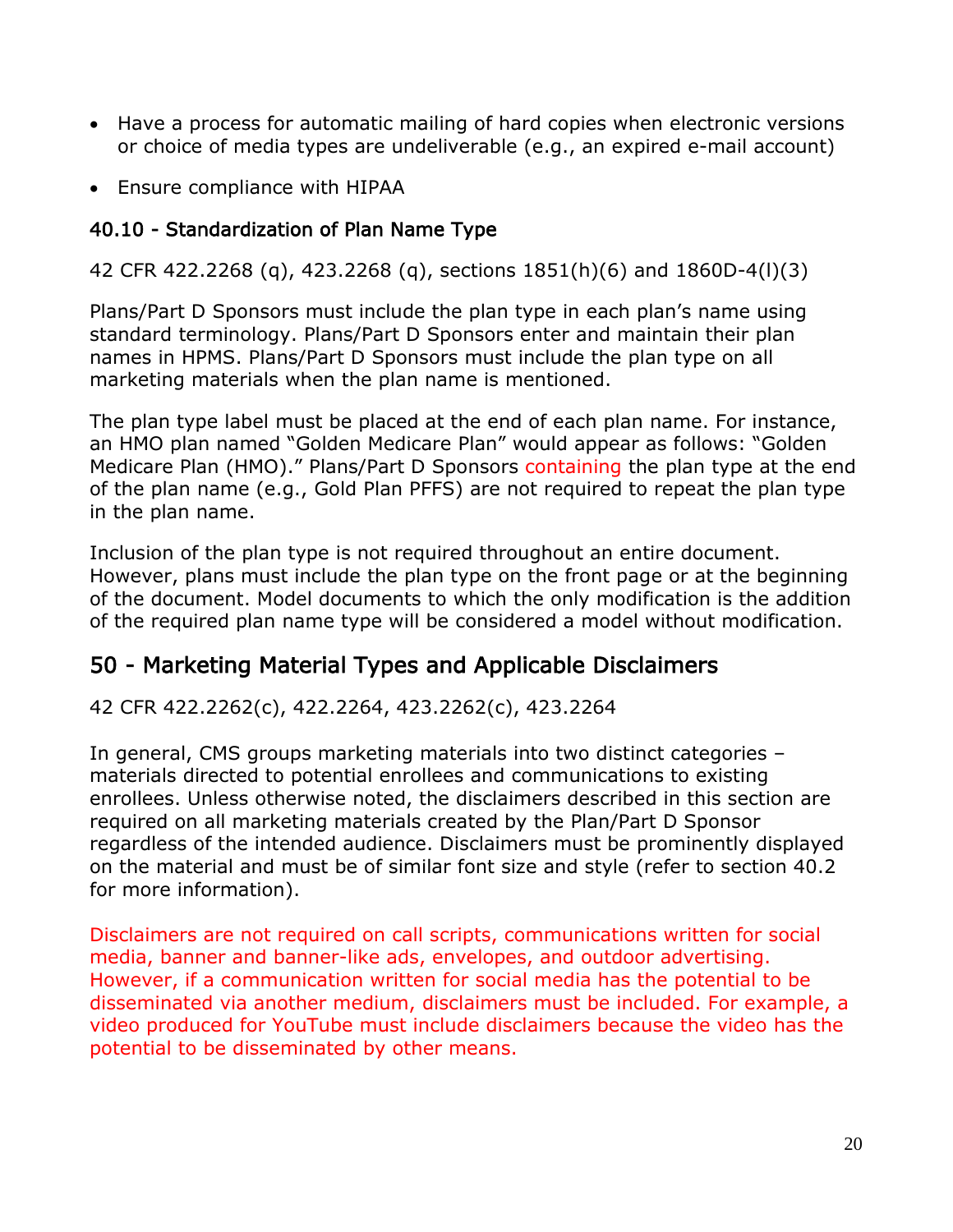# <span id="page-26-0"></span>50.1 - Federal Contracting Disclaimer

42 CFR 422.2264(c), 423.2264(c)

All marketing materials must include a contracting statement either in the text or at the end/bottom of the piece. The statement should include the legal or marketing name, the type of plan (e.g., HMO, PPO, PFFS, PDP), and who the contract is with (e.g., Medicare, Federal Government, State Medicaid program).

Plans/Part D Sponsors are responsible for creating their own disclaimer that meets the requirement specified in the regulation text cited above. An example of this statement follows:

• "[Plan's/Part D Sponsor's legal or marketing name] is an HMO plan with a Medicare contract. Enrollment in [Plan's/Part D Sponsor's legal or marketing name] depends on contract renewal."

NOTE: Radio and television and internet banner ads do not need to include the Federal contracting disclaimer.

# <span id="page-26-1"></span>50.2 - Disclaimers When Benefits Are Mentioned

42 CFR 422.111(a) and (b), 423.128(a) and (b)

The following disclaimers must be used when benefit information is included in marketing materials:

- "The benefit information provided is a brief summary, not a complete description of benefits. For more information, contact the plan."
- "Limitations, copayments, and restrictions may apply."
- "[Benefits, formulary, pharmacy network, provider network, premium and/or co-payments/co-insurance] may change on January 1 of each year."

#### <span id="page-26-2"></span>50.3 – Disclaimers When Plan Premiums Are Mentioned

42 CFR 422.111(a)(2), 422.2264(a), 423.128(a)(2), 423.2264(a)

All plan materials that mention plan premium information must include the following disclaimer:

• "You must continue to pay your Medicare Part B premium."

NOTE: This statement is required even if the plan premium is \$0. This disclaimer is not required if the Part B premium is entirely paid by rebates under the plan.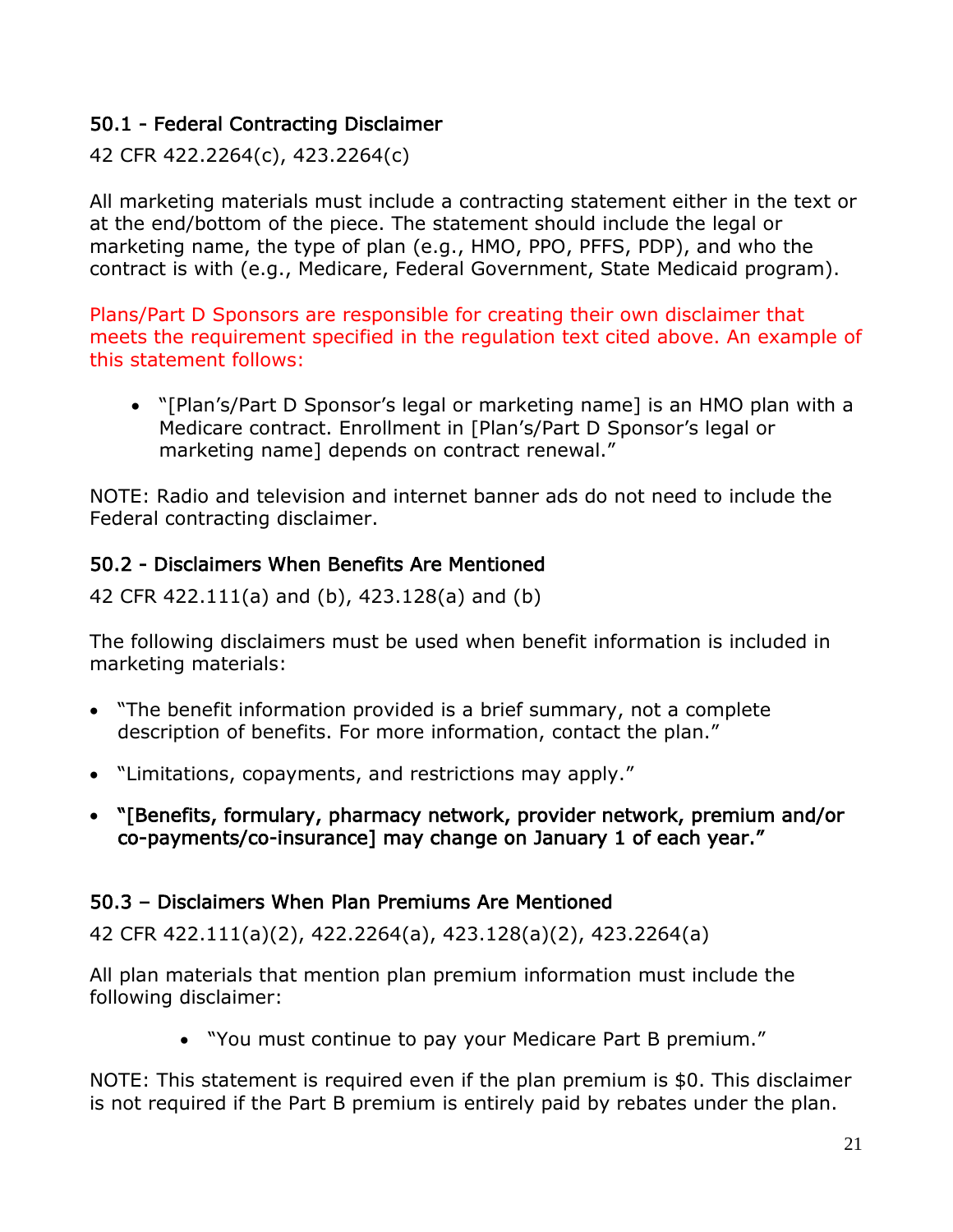D-SNPs where the State pays the Part B premium should indicate that the Part B premium is covered for full-dual enrollees.

# <span id="page-27-0"></span>50.4 – Disclaimer on Availability of Non-English Translations

42 CFR 422.2264(e), 423.2264(e)

Plans/Part D Sponsors that meet the five (5) percent threshold for language translation (Refer to section 30.5) must place the following alternate language disclaimer on all materials:

• "This information is available for free in other languages. Please call our customer service number at [insert customer service and TTY numbers, and hours of operation]."

The alternate language disclaimer must be placed in both English and all non-English languages that meet the five (5) percent threshold for the Plan Benefit Packages (PBP) related to the document. The non-English disclaimer must be placed below the English version and in the same font size as the English version.

NOTE: ID cards are excluded from this requirement.

# <span id="page-27-1"></span>50.5 – Disclaimer on SNP Materials

42 CFR 422.4(a)(1)(iv), 422.111(b)(2)(iii), 422.2264(a)(4), 423.2264(a)(3)

SNP plans must place a disclaimer related to enrollment eligibility on any materials targeting potential enrollees. Some examples are:

- "This plan is available to anyone with Medicare who meets the Skilled Nursing Facility (SNF) level of care and resides in a nursing home."
- "This plan is available to anyone with Medicare who has been diagnosed with HIV/AIDS."
- "This plan is available to anyone who has both Medical Assistance from the State and Medicare."

Plans/Part D Sponsors may not discuss numeric SNP approval scores in marketing materials or press releases. Plans/Part D Sponsors may only include the following information related to their NCQA SNP approval:

• "[Insert Plan Name] has been approved by the National Committee for Quality Assurance (NCQA) to operate as a Special Needs Plan (SNP) until [insert last contract year of NCQA approval] based on a review of [insert Plan Name's] Model of Care."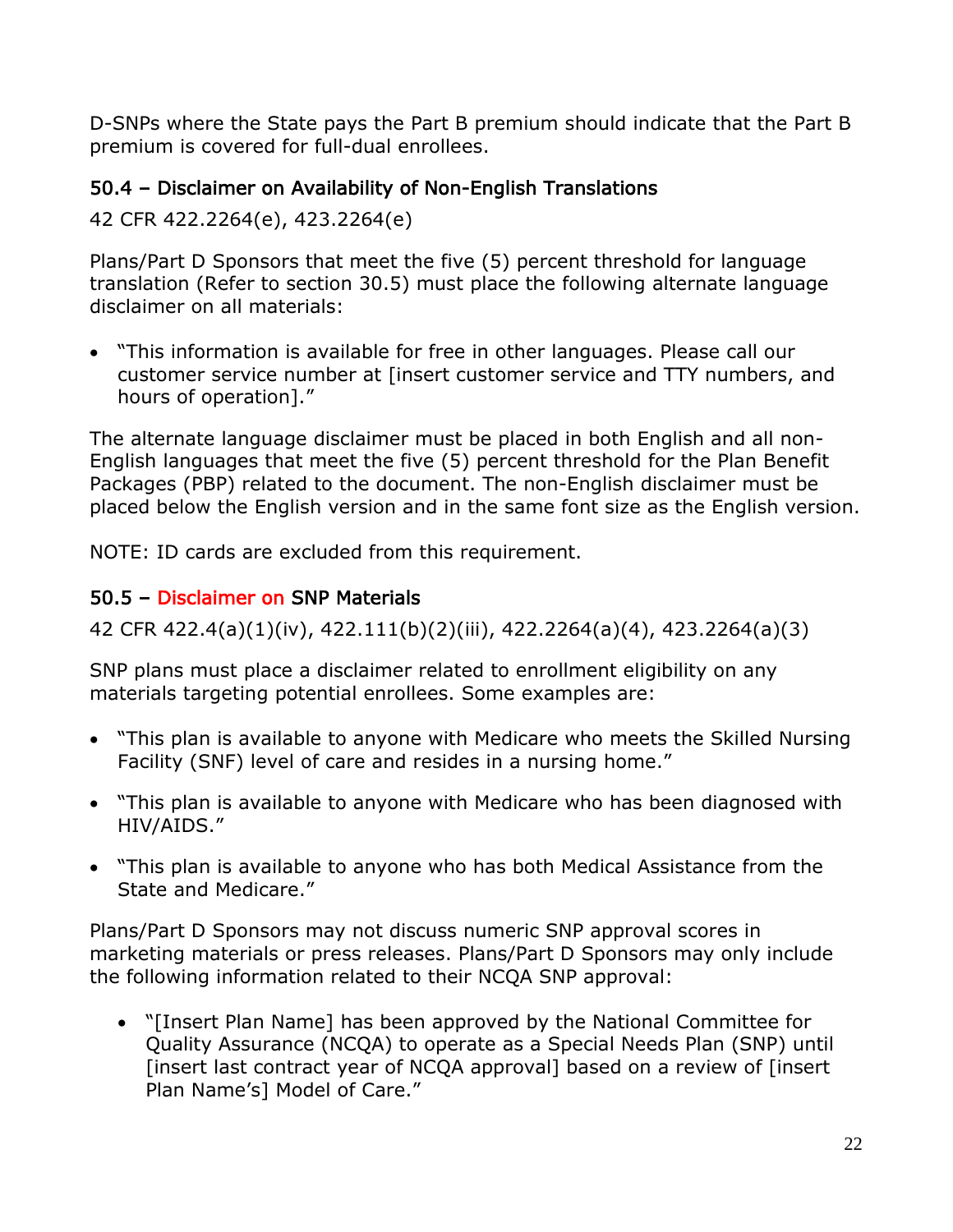#### <span id="page-28-0"></span>50.6 – Disclaimer When Cost-Sharing is Mentioned on D-SNP Materials Targeting Potential Enrollees

42 CFR 422.4(a)(1)(iv), 422.111(b)(2)(iii), 422.2264, 423.2264

The following disclaimer must be on D-SNP materials targeting potential enrollees that mention cost-sharing information. The disclaimer is not required on materials for beneficiaries residing in the territories.

• "[premiums],[ co-pays],[ co-insurance], and [deductibles] may vary based on the level of Extra Help you receive. Please contact the plan for further details."

#### <span id="page-28-1"></span>50.7 – Disclaimer for Private Fee-for-Service Plans Targeting Potential Enrollees

PFFS materials targeting potential enrollees must include the following disclaimer:

• "A Private Fee-for-Service plan is not Medicare supplement insurance. Providers who do not contract with our plan are not required to see you except in an emergency."

#### <span id="page-28-2"></span>50.8 – Disclaimers for Medicare Medical Savings Accounts (MSAs) Targeting Potential Enrollees

#### 42 CFR 422.111(b)(2), 422.2264(a)(4), 423.2264(a)(3)

MSA materials targeting potential enrollees must include the following disclaimers:

- "MSA Plans combine a high deductible Medicare Advantage Plan and a trust or custodial savings account (as defined and/or approved by the IRS). The plan deposits money from Medicare into the account. You can use this money to pay for your health care costs, but only Medicare-covered expenses count toward your deductible. The amount deposited is usually less than your deductible amount, so you generally have to pay out-of-pocket before your coverage begins."
- "Medicare MSA Plans don't cover prescription drugs. If you join a Medicare MSA Plan, you can also join any separate Medicare Prescription Drug Plan."
- "There are additional restrictions to join an MSA plan, and enrollment is generally for a full calendar year unless you meet certain exceptions. Those who disenroll during the calendar year will owe a portion of the account deposit back to the plan. Contact the plan at [insert customer service and TTY] for additional information."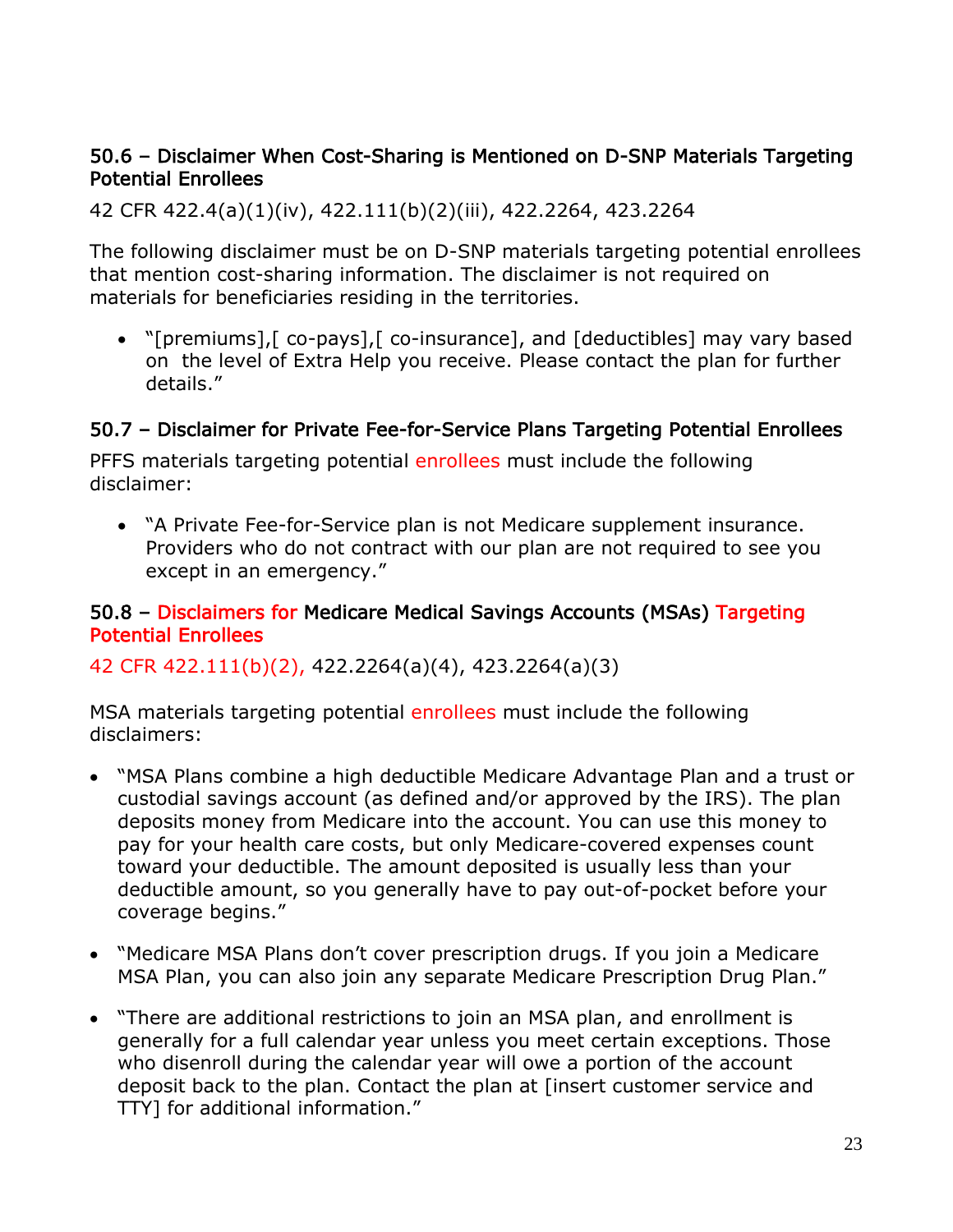# <span id="page-29-0"></span>50.9 - Disclaimer for Materials that are Co-branded with Providers

42 CFR 422.2268(n), 423.2268(n)

Plans/Part D Sponsors that enter into co-branding relationships with network providers must include the following disclaimer:

• "Other <Pharmacies/Physicians/Providers> are available in our network."

# <span id="page-29-1"></span>50.10 - Disclaimer on Advertisements and Invitations to Sales/Marketing Events

42 CFR 422.156(b)(2), 422.2268(e) and (o), 423.2268(e) and (o)

Advertisements and invitations to sales/marketing events (in any form of media) used to invite beneficiaries to attend a group session with the possibility of enrolling those individuals must include the following statements on marketing materials:

- "A sales person will be present with information and applications."
- "For accommodation of persons with special needs at sales meetings call <insert phone and TTY number>."

# <span id="page-29-2"></span>50.11 - Disclaimer on Promoting a Nominal Gift

42 CFR 422.2268(b), 423.2268(b)

Plans/Part D Sponsors must include a written statement on all marketing materials promoting drawings, prizes or any promise of a free gift that there is no obligation to enroll in the plan. For example:

- "Eligible for a free drawing and prizes with no obligation." or
- "Free drawing without obligation."

# <span id="page-29-3"></span>50.12 – Disclaimer for Plans Accepting Online Enrollment Requests

42 CFR 422.2262(c), 423.2262(c)

Plans/Part D Sponsors accepting enrollment requests through the Online Enrollment Center (OEC) must state the following disclaimer on their websites:

"Medicare beneficiaries may also enroll in <plan name> through the CMS Medicare Online Enrollment Center located at [http://www.medicare.gov.](http://www.medicare.gov/)"

# <span id="page-29-4"></span>50.13 - Disclaimer When Using Third Party Materials

42 CFR 422.2264, 423.2264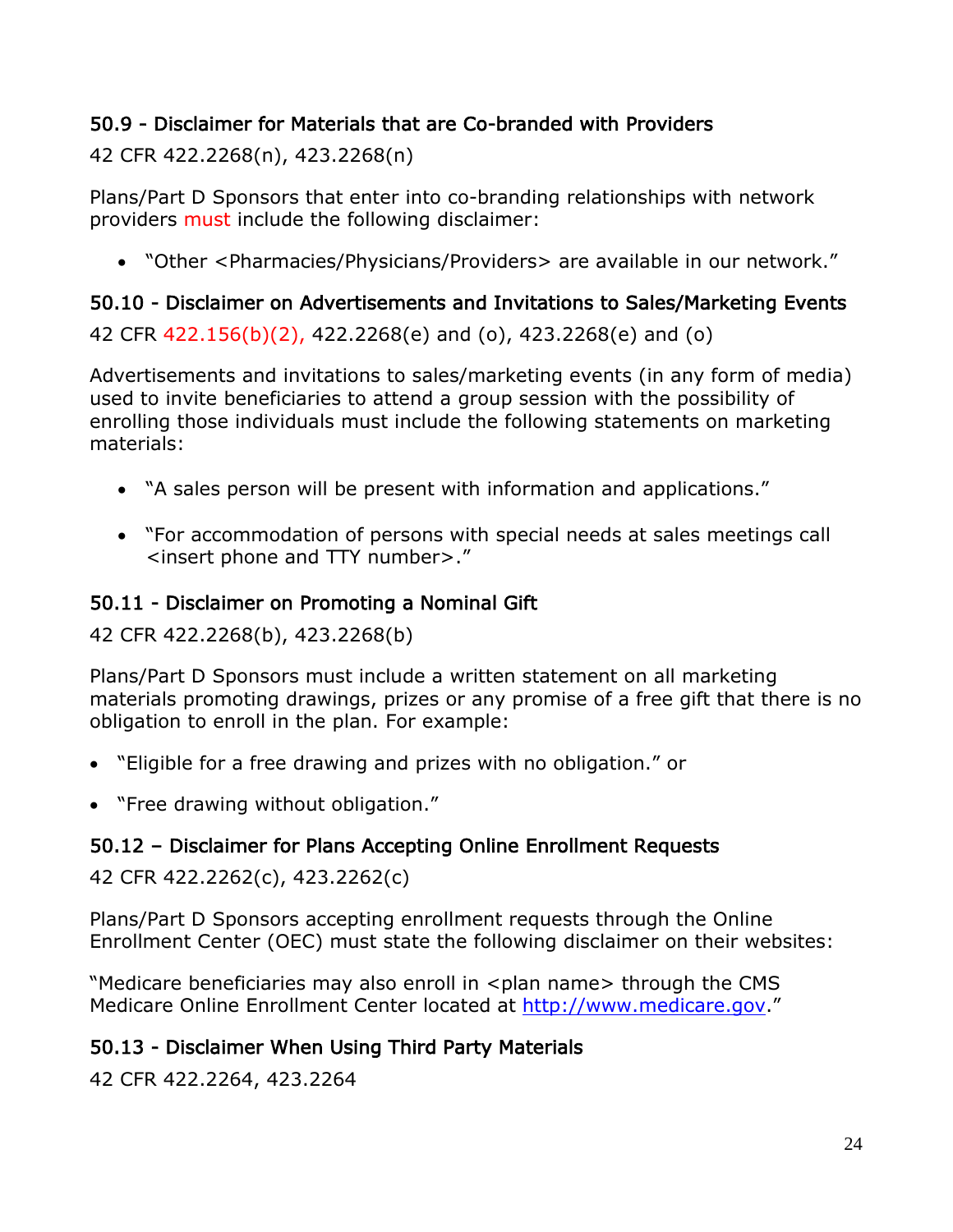CMS does not review materials developed by a non-benefit/non-health service providing third-party entity that is not affiliated or contracted with the Plan/Part D Sponsor. An affiliation is defined as a mutual agreement of understanding (includes, but is not limited to parent organization relationships). Plans/Part D Sponsors choosing to provide marketing materials and/or services created by non-benefit/non-health service providing third-party entities must include the following disclaimer on all materials:

• "Medicare has neither reviewed nor endorsed this information."

The disclaimer must be prominently displayed at the bottom center of the first page of the material, or in the case of a website, on each page, and be a similar font size and style as the message.

# <span id="page-30-0"></span>50.13.1 – Disclaimer When Third Parties List a Subset of Plan Options

# 42 CFR 422.2264, 423.2264

Plans/Part D Sponsors must ensure that materials developed by a third party providing information on a subset of plan choices that lists, compares, or names available plans, must prominently display the following disclaimer on all materials.

• "This is not a complete listing of plans available in your service area. For a complete listing please contact 1-800-MEDICARE (TTY users should call 1- 877-486-2048), 24 hours a day/7 days a week or consult [www.medicare.gov.](http://www.medicare.gov/)"

# <span id="page-30-1"></span>50.14 - Disclaimer When Referencing Star Ratings Information

42 CFR 422.2264, 423.2264

Plans/Part D Sponsors must include the following disclaimer on all materials referencing Star Ratings information:

• "Medicare evaluates plans based on a 5-star rating system. Star Ratings are calculated each year and may change from one year to the next."

# 50.15 –Pharmacy-Related Disclaimers

If a directory is a subset of a service area, Part D sponsors must advise members that: "This directory is for <geographic area>."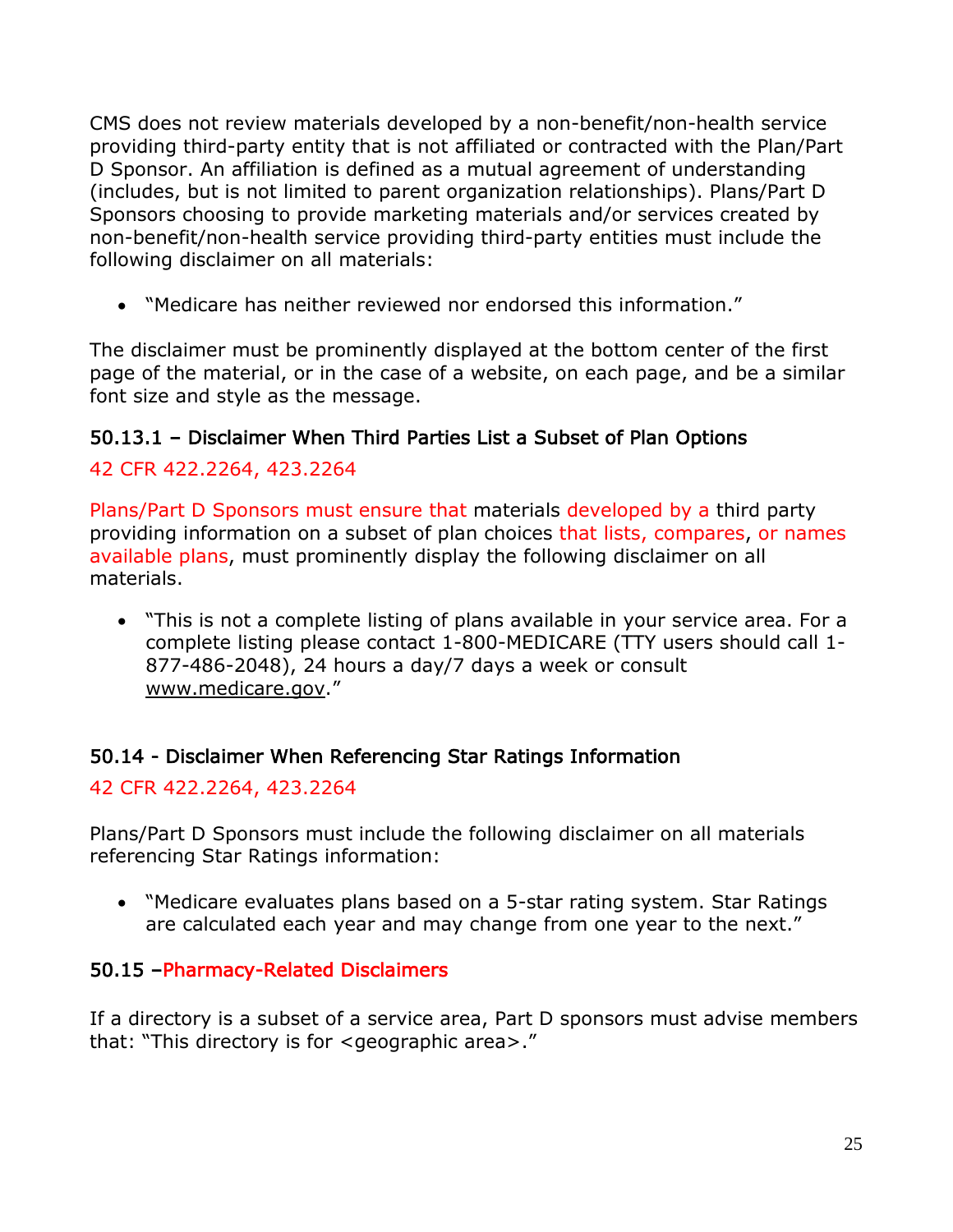• If a Part D Sponsor lists pharmacies in its network but outside the service area, the sponsor must advise members that: "We also list pharmacies that are in our network but are outside <geographic area>."

On marketing materials that mention mail order pharmacies, Part D Sponsors are expected to, when applicable:

- Advise enrollees that they can get prescription drugs shipped to their homes through the network mail order delivery program.
- State the typical number of (calendar or business) days or range of days after the pharmacy receives an order within which enrollees should expect to receive their drugs.
- Provide a phone number for members to call when their mail order drugs do not arrive within the estimated time frames.
- When applicable, advise enrollees that they have they have the choice to sign up for automated mail order delivery.

# <span id="page-31-0"></span>50.16 – Mailing Statements

## 42 CFR 422.2268(e), 422.2272(b), 423.2268(e), 423.2272(b)

In order to ensure that beneficiaries can quickly and easily identify the contents of a Plan's/Part D Sponsor's mailing, all Plans/Part D Sponsors that mail information to prospective or current Medicare beneficiaries must prominently display one of the following four statements on the front of the envelope or if no envelope is being sent, the mailing itself. Plans/Part D Sponsors may meet this requirement through the use of ink stamps or stickers, in lieu of pre-printed statements. Any delegated or sub-contracted entities and downstream entities that conduct mailings on behalf of a Plan/Part D Sponsor must comply with this requirement.

- 1. Advertising pieces "This is an advertisement"
- 2. Plan information "Important plan information"

3. Health and wellness information – "Health and wellness or prevention information"

4. Non-health or non-plan information - "Non-health or non-plan related information"

All mailings should include one of these four mailing statements. If a mailing is not advertising or a health and wellness mailing, but is related to an enrollee's plan, Plans/Part D Sponsors should categorize it as a plan information mailing.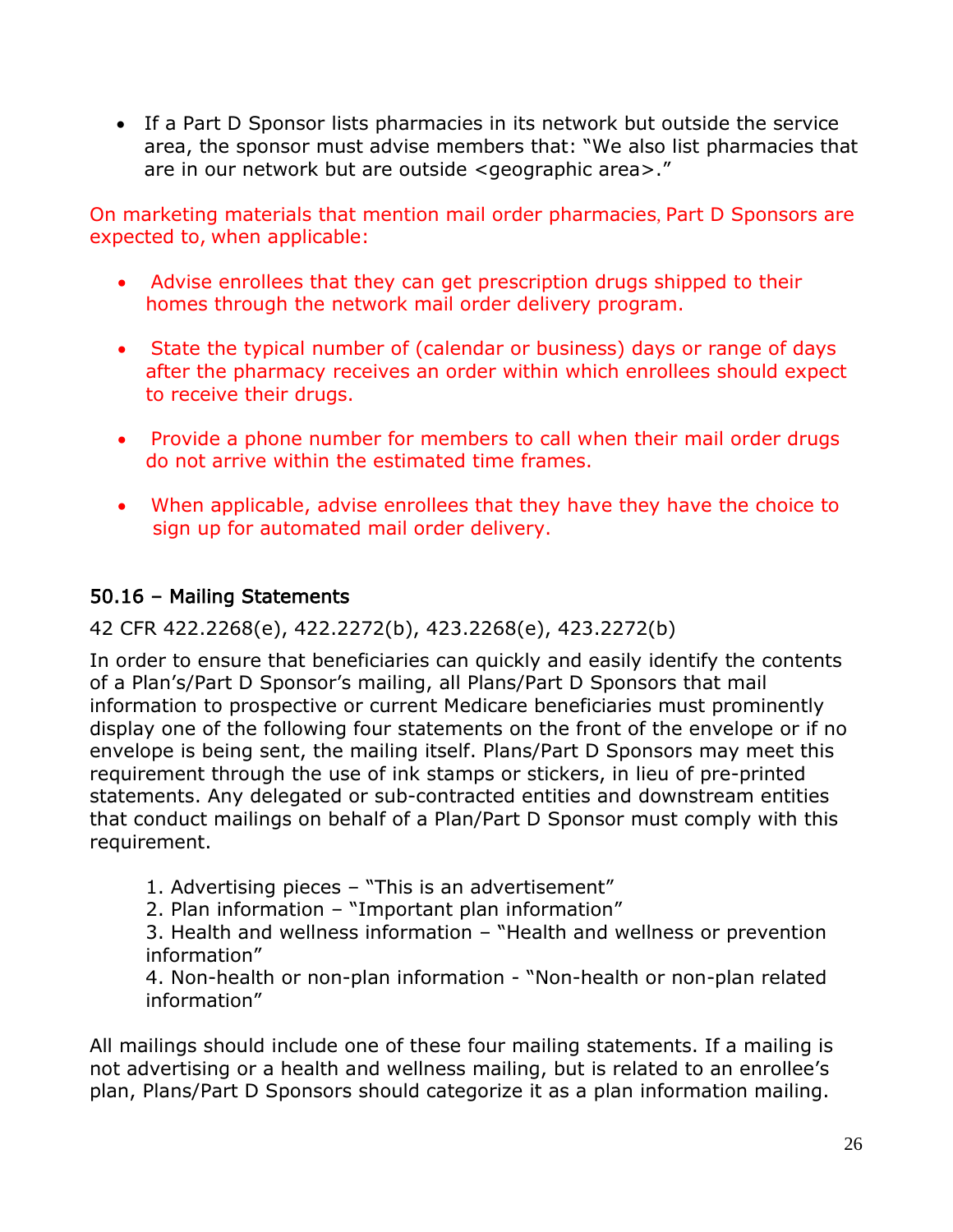However, if the mailing contains non-health or non-plan related information (refer to section 160.4 for examples), a Plan/Part D Sponsor should use the "nonhealth or non-plan related information" mailing statement. Plans/Part D Sponsors may not modify these mailing statements and must use them verbatim.

In addition, Plans/Part D Sponsors must include their plan name or logo on every envelope to current and prospective enrollees (either on or visible from the front of the envelope, or on the mailing when no envelope accompanies the mailer).

CMS does not require resubmission of envelopes based only on a change in the envelope size. If a plan uses the same mailing statement on 3 different mailing packages (e.g., 8 x 12 envelope, letter size envelope, and box) the envelope with each mailing statement only needs to be submitted once, provided the required mailing statement remains unchanged and additional information is not included.

NOTE: Plans/Part D Sponsors are not required to include the material ID on envelopes; however all envelopes must be submitted to HPMS with an associated marketing material ID number.

NOTE: Envelopes containing additional information (e.g., advertising) must be submitted for review.

# <span id="page-32-0"></span>50.17 – Disclaimer for Other Formulary Documents

The following disclaimer must be displayed prominently on the cover of other formulary documents referenced in section 60.5.4:

• "This is not a complete list of drugs covered by our plan. For a complete listing, please call <Customer Service Phone and TTY Numbers/> or visit <website address>".

# <span id="page-32-1"></span>60 - Required Documents

# <span id="page-32-2"></span>60.1 - Summary of Benefits (SB)

42 CFR 422.111(b)(2), 423.128(b)(2)

The SB is a standardized document that should be generated via HPMS. Plans/Part D Sponsors must include the SB when providing an enrollment form and also upon request. Additionally, Plans/Part D Sponsors must provide the multi-language insert any time they distribute an SB (see 30.5.1).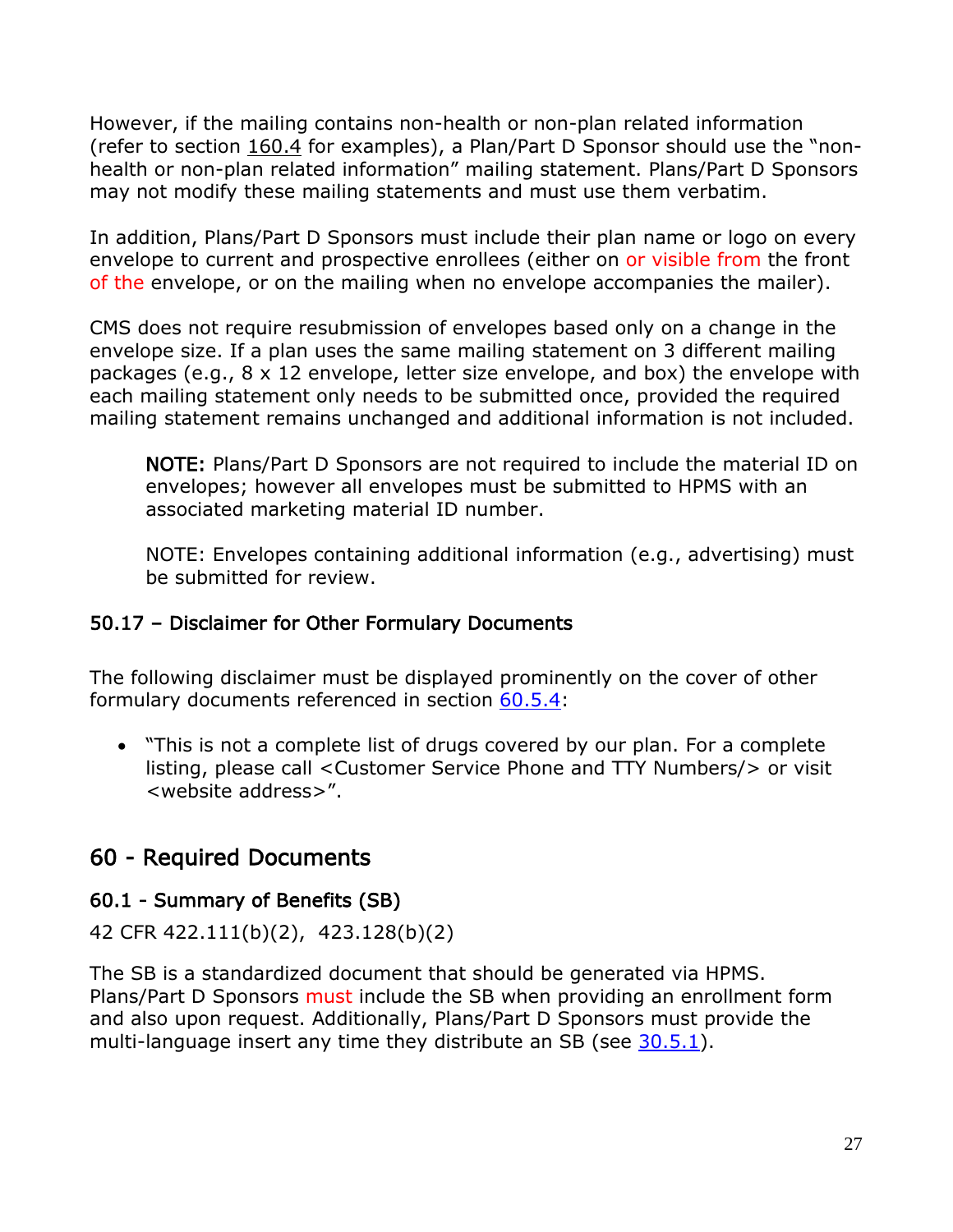- Medicaid Benefits: D-SNPs must provide each prospective enrollee prior to enrollment with a comprehensive written statement that describes:
	- The benefits that the individual is entitled to under Title XIX (Medicaid);
	- The cost-sharing protections that the individual is entitled to under Title XIX (Medicaid);
	- The description of the benefits and cost-sharing protections that are covered under the D-SNP.

The SB must be submitted to CMS as one document under the File & Use process. SBs may not be submitted as a template.

Plans/Part D Sponsors must obtain any hard copy change request approval prior to submitting their SBs. Hard copy change requests must be submitted in HPMS using the SB Hard Copy Change module.

Plans/Part D Sponsors offering more than one plan may describe several plans in the same document by displaying the benefits for different plans in separate columns. Since the PBP will only print introduction and benefit information for one plan, Plans/Part D Sponsors will have to create a side-by-side comparison matrix for two (or more) plans by manually combining the information into a chart. Plans/Part D Sponsors can use a comparison matrix and still submit the document under File & Use. Plans/Part D Sponsors must also modify the introduction to accurately reflect the plans that have been added to the benefits information.

NOTE: Annually, CMS will release technical specifications for the SB including global hard copy changes, requirements for specific plan types, and instructions for submission.

# <span id="page-33-0"></span>60.2 - ID Card Requirements

#### 42 CFR 417.427, 422.111(i), 423.120(c)

All Plans/Part D Sponsors must create ID cards following the National Council for Prescription Drug Program (NCPDP) or Workgroup for Electronic Data Interchange (WEDI) standards.

Combination health and drug plan ID cards must follow the WEDI standard and must include the required information in  $60.2.1$  and  $60.2.2$  below.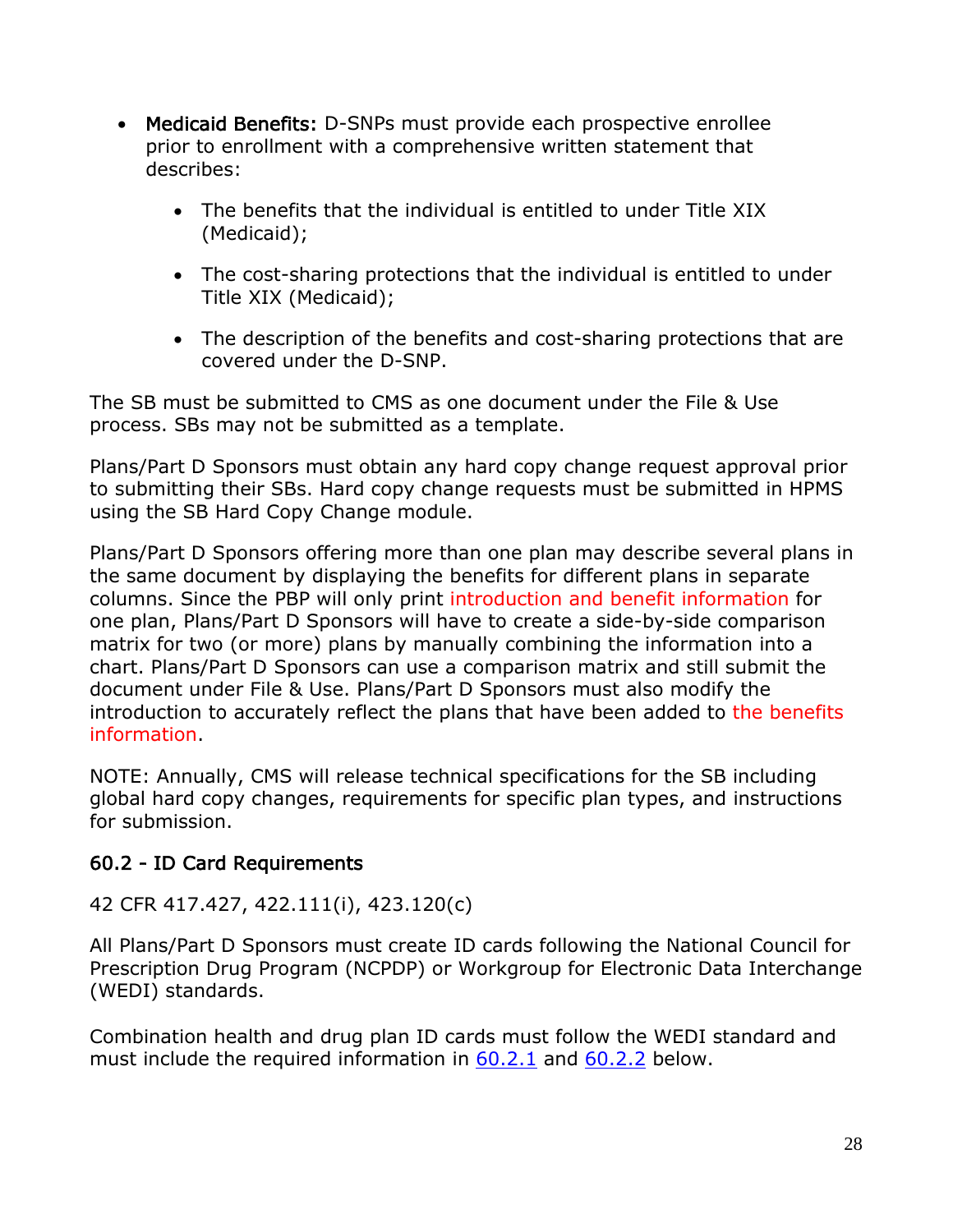All Plans/Part D Sponsors must issue and reissue (as appropriate) enrollee ID cards that enrollees may use to access covered services under the plan.

ID cards must include:

- The Plan website address
- The Plan's customer service number

Plans/Part D Sponsors must ensure that the enrollee identification number on the ID card is not the SSN or Healthcare Insurance Claim Number (HICN) of the enrolled enrollee.

Plans/Part D Sponsors must include the CMS contract number and PBP number on the enrollee ID card.

ID cards are not required to include:

- The marketing material identification number
- Hours of operation of the customer service center
- Disclaimers noted in section 50
- Health Plan Identification Number (HPID) (for more information on HPID, review the regulations published by CMS' Office of E-Health Standards and Services (CMS-0040-F). 77 Fed. Reg. 54664 (Sept. 5, 2012), as corrected 77 Fed. Reg. 60629 (Oct. 4, 2012))

(Refer to section 30.2.1 regarding co-branding requirements related to ID cards.)

#### <span id="page-34-0"></span>60.2.1 – Health Plan ID Card Requirements

Other than exceptions cited in section 60.2, the health plan enrollee ID card (for MA or 1876 cost plans) must meet the standards for medical ID cards in the most recent version of the WEDI Health Identification Card Implementation Guide. Visit [www.wedi.org](http://www.wedi.org/) to find the Guide.

Health plan ID cards must also include the phrase "Medicare limiting charges apply" on PPO and PFFS cards only.

#### <span id="page-34-1"></span>60.2.2 – Part D Sponsor ID Card Requirements

Other than any exceptions cited in section 60.2, the Part D Sponsor enrollee ID card must meet the most recent version of the NCPDP's "Pharmacy and/or Combination ID Card" standard. This standard is based on the American National Standards Institute ANSI INCITS 284-1997 standard titled Identification Card – Health Care Identification Cards.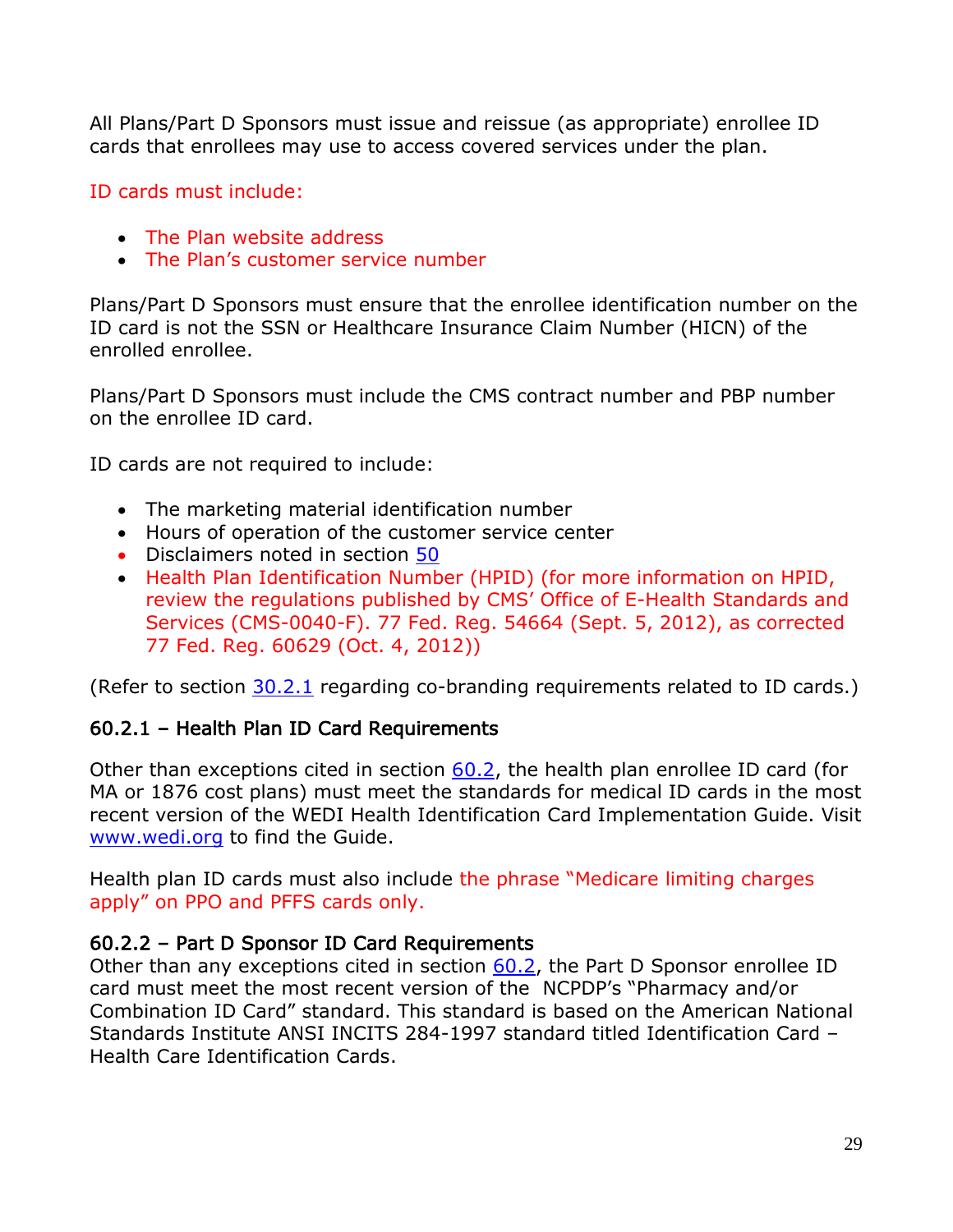The front of the Part D Sponsor ID Card must include the Medicare Prescription Drug Benefit Program Mark (Refer to section 150 for more information).

# <span id="page-35-0"></span>60.3 - Additional Materials Enclosed with Required Post-Enrollment Materials

42 CFR 422.111, 423.128

Unless otherwise directed, Plans/Part D Sponsors are permitted to enclose other materials related to benefits or plan operations in their post-enrollment packages (e.g., health education newsletters, Medication Therapy Management Program (MTMP) materials, mail service forms for Part D drugs, etc.). In addition to complying with all relevant laws and regulations, these materials should be distinctly separate (e.g., folded or different color pages) from the required document within the mailing envelope, and may not include advertising materials (e.g., materials advertising additional products such as Medigap by the Plan/Part D Sponsor).

NOTE: Additional materials may not be included in the ANOC/EOC mailing unless otherwise specified (e.g., ANOC/EOC instructions).

# <span id="page-35-1"></span>60.4 - Directories

42 CFR 422.111(b)(3)(i), 422.111(e), 423.128(b)(5), 422.2260, 423.2260, 422.2262(c), 423.2262(c)

Plans/Part D Sponsors must send a Provider and Pharmacy Directory (as applicable) at the time of enrollment and at least every three years after that. Additionally, Plans/Part D Sponsors must make directories available upon beneficiary request and ensure that websites contain current directories at all times.

MAPD plans and section 1876 cost plans that offer prescription drug coverage may combine the model provider and model pharmacy directories in one document; this is not considered a modification to the model as long as no other changes are made.

MA, MAPD, Part D, and 1876 cost plans must include information regarding all contracted network providers and/or pharmacies in directories at the time of enrollment. Directories must include information about the number, mix, and distribution of network providers and/or pharmacies. Plans may have directories for each of the geographic areas they serve, (e.g., metropolitan areas, surrounding county areas), provided that all directories together cover the entire service area.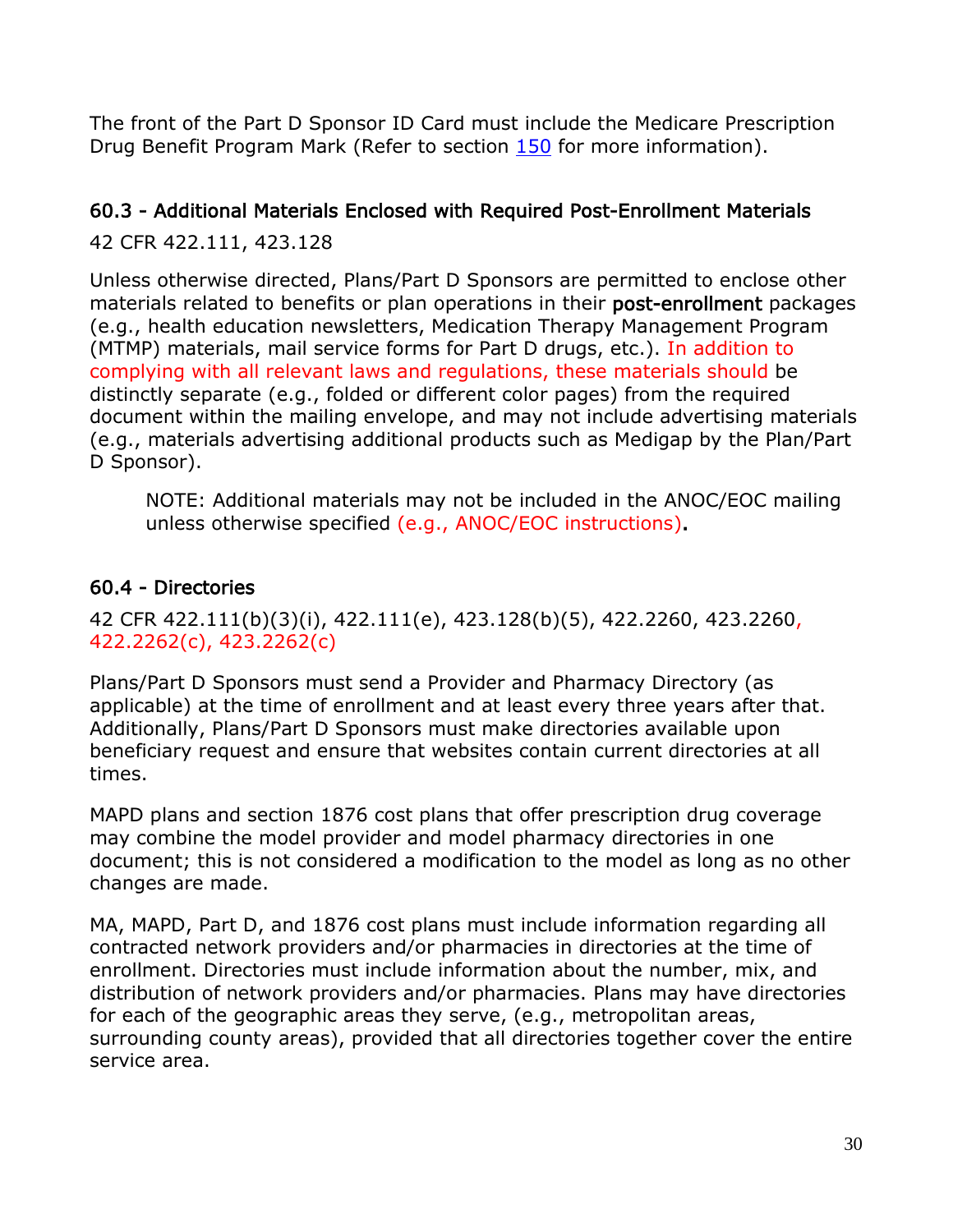NOTE: Employer/Union-only Group Waiver Plans (EGWP) can direct enrollees to their employer for information on the available providers. Employer/Union-only Group Waiver Plans (EGWP) must comply with requirements to mail directories and post directories on their plan website that are generally applicable to all MA and PDP plans.

Plans must, and Part D Sponsors are expected to, make a good faith effort to provide written notice of termination of a contracted provider/pharmacy at least thirty (30) calendar days before the termination effective date, whether the termination was for or without cause. When a contract termination involves a primary care provider, all enrollees who are patients of that primary care provider must be notified. For other provider types, all enrollees who regularly use the provider/pharmacy's services must be notified.

Plans/Part D Sponsors should include the following information in the written notice of termination of a contracted provider, when practicable:

- Names and phone numbers of in-network providers that enrollees may access for continued care;
- Information regarding how enrollees can request continuation of ongoing medical treatment or therapies with their current providers; and
- Customer service number(s) where answers to questions about the network changes will be available.

Plans/Part D Sponsors should develop detailed scripts, call center talking points and frequently asked questions so they can effectively respond to phone inquiries from enrollees and other stakeholders.

In instances where it has been determined there are significant changes to the provider/pharmacy network occur, the organization should send a special mailing immediately.

See section 100 for additional website requirements.

## 60.4.1 - Pharmacy Directories

42 CFR 423.128(b)(5), 423.128(c)(1)(E)

Part D Sponsors must provide information about the number, mix, and distribution (addresses) of network pharmacies from which enrollees may reasonably be expected to obtain covered Part D drugs. Part D sponsors may have pharmacy directories for each of the geographic areas they serve (e.g.,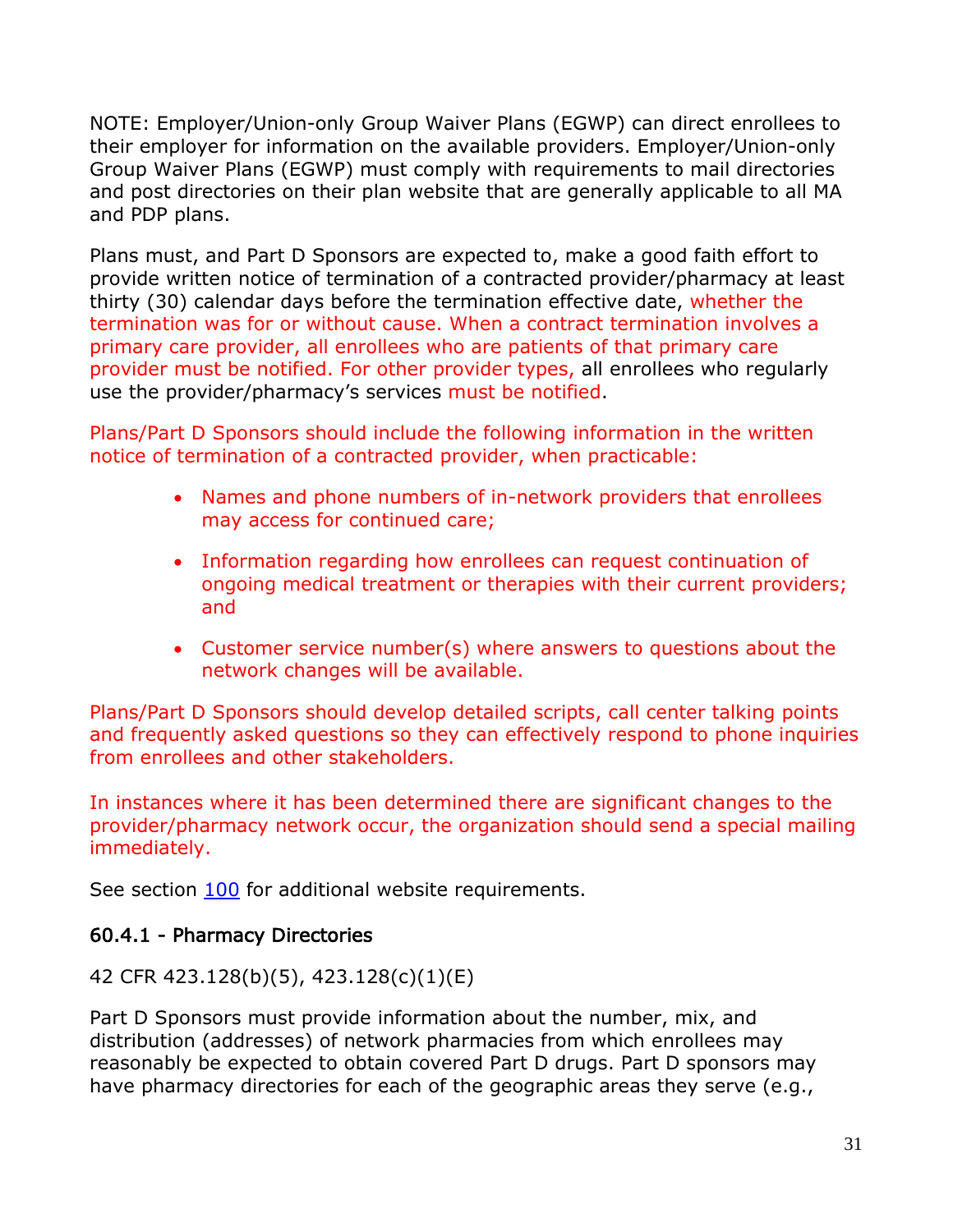metropolitan areas, surrounding county areas) provided that all directories together cover the entire service area.

Part D Sponsors must advise beneficiaries that they generally must use network pharmacies to receive plan coverage. If the network consists of pharmacies with preferred cost-sharing in addition to pharmacies with standard cost-sharing, the sponsor must identify the pharmacies that offer preferred cost-sharing and note that enrollees may save on cost-sharing at those pharmacies. For more information, visit Chapter 5 of the Prescription Drug Benefit Manual, section 50.9 [\(http://www.cms.gov/Medicare/Prescription-Drug-](http://www.cms.gov/Medicare/Prescription-Drug-Coverage/PrescriptionDrugCovContra/PartDManuals.html)[Coverage/PrescriptionDrugCovContra/PartDManuals.html\)](http://www.cms.gov/Medicare/Prescription-Drug-Coverage/PrescriptionDrugCovContra/PartDManuals.html).

The pharmacy directory must advise enrollees that they can either visit the website or call the plan for additional information and provide contact information on both the front and back cover pages.

### 60.4.1.1 – Information about Pharmacies

The pharmacy directory must:

- Provide the pharmacy name, address, and phone number for all network pharmacies except:
	- For chain pharmacies, Part D Sponsors have the option to provide a tollfree customer service number and a TTY number that a enrollee can call to get the locations and phone numbers of the chain pharmacies nearest to their home. If a chain pharmacy does not have a toll-free number, Part D Sponsors should include a central number for the pharmacy chain. If the chain pharmacy does not have a central number for enrollees to call, then plans must list each chain pharmacy location and phone number in the directory. If the chain pharmacy does not have a TTY number, Part D Sponsors are instructed to list the TRS Relay number 711. Part D Sponsors should not list their own customer service number as a pharmacy phone number or TTY number.
- Identify type of pharmacy (e.g., retail, mail order, long-term care, home infusion, I/T/U)
- Identify which pharmacies provide an extended day supply of medications
- Part D Sponsors may indicate which of their network pharmacies support e-prescribing in their pharmacy directories. Model directories that include e-prescribing information will still be considered model.

Part D Sponsors are expected to consult sections 50.15 - Pharmacy-Related Disclaimers.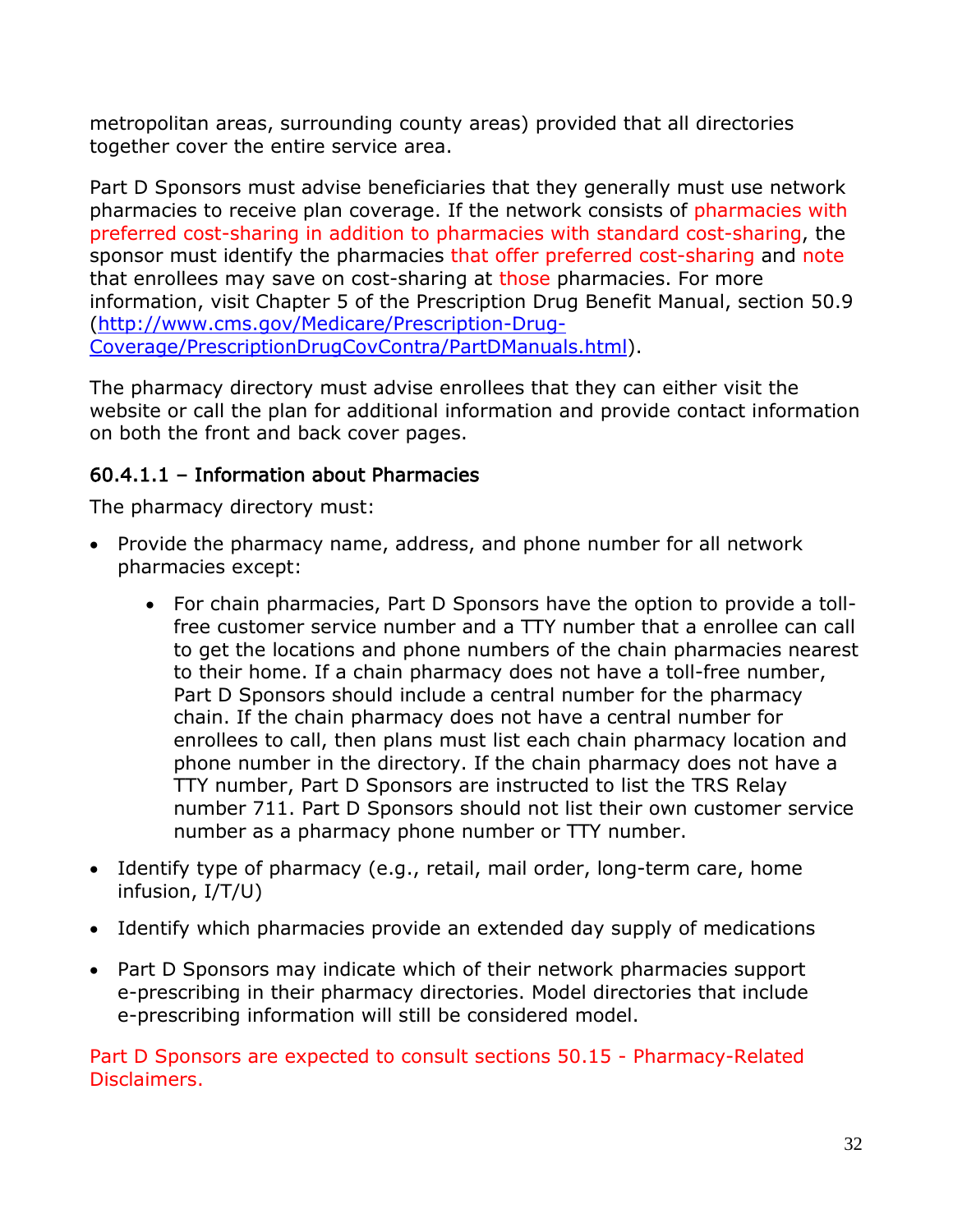#### 60.4.2 - Provider Directories

### 42 CFR 422.111(b)(3)(i), 422.111(e)

If a Plan chooses to develop a non-model provider directory, the directory must contain all information and follow all instructions within the CMS model provider directory.

Plans may print a separate directory for each sub-network and disseminate this information to enrollees in that particular sub-network. This practice is permissible as long as the directory clearly states that the lists of providers for other networks is available and will be provided to enrollees upon request.

Plans may publish separate PCP and specialty directories provided both directories are given to enrollees at the time of enrollment.

#### 60.5 - Formulary and Formulary Change Notice Requirements

42 CFR 423.120(b)(5), 423.128 (b)(4) , 423.2262(a), 423.2268(e)

Part D Sponsors must provide a list of drugs, known as a formulary, to enrollees at the time of enrollment and at least annually thereafter. While the print version of the formulary may be abridged, each Part D Sponsor must provide a comprehensive formulary on its website. See Chapter 6 of the Prescription Drug Benefit Manual for program guidance regarding formularies, change notices, and utilization management [\(http://www.cms.gov/Medicare/Prescription-Drug-](http://www.cms.gov/Medicare/Prescription-Drug-Coverage/PrescriptionDrugCovContra/PartDManuals.html)[Coverage/PrescriptionDrugCovContra/PartDManuals.html\)](http://www.cms.gov/Medicare/Prescription-Drug-Coverage/PrescriptionDrugCovContra/PartDManuals.html).

Part D Sponsors must ensure that each formulary marketed for a specific plan is consistent with the HPMS formulary file approved by CMS for that plan:

- Each covered drug must be displayed at the correct cost-sharing tier and with the approved utilization management edits (i.e., prior authorization, step therapy or quantity limits)
- The formulary drug category and class must be consistent
- The applicable HPMS approved formulary file submission ID number, which is the HPMS formulary submission ID number of the approved formulary that is being marketed, and version number must be included

Any drug adjudicated as a formulary drug at the point of sale must be included in the Part D Sponsor's marketing materials. This applies to drugs that exist on the approved HPMS formulary as well as drugs covered as Part D formulary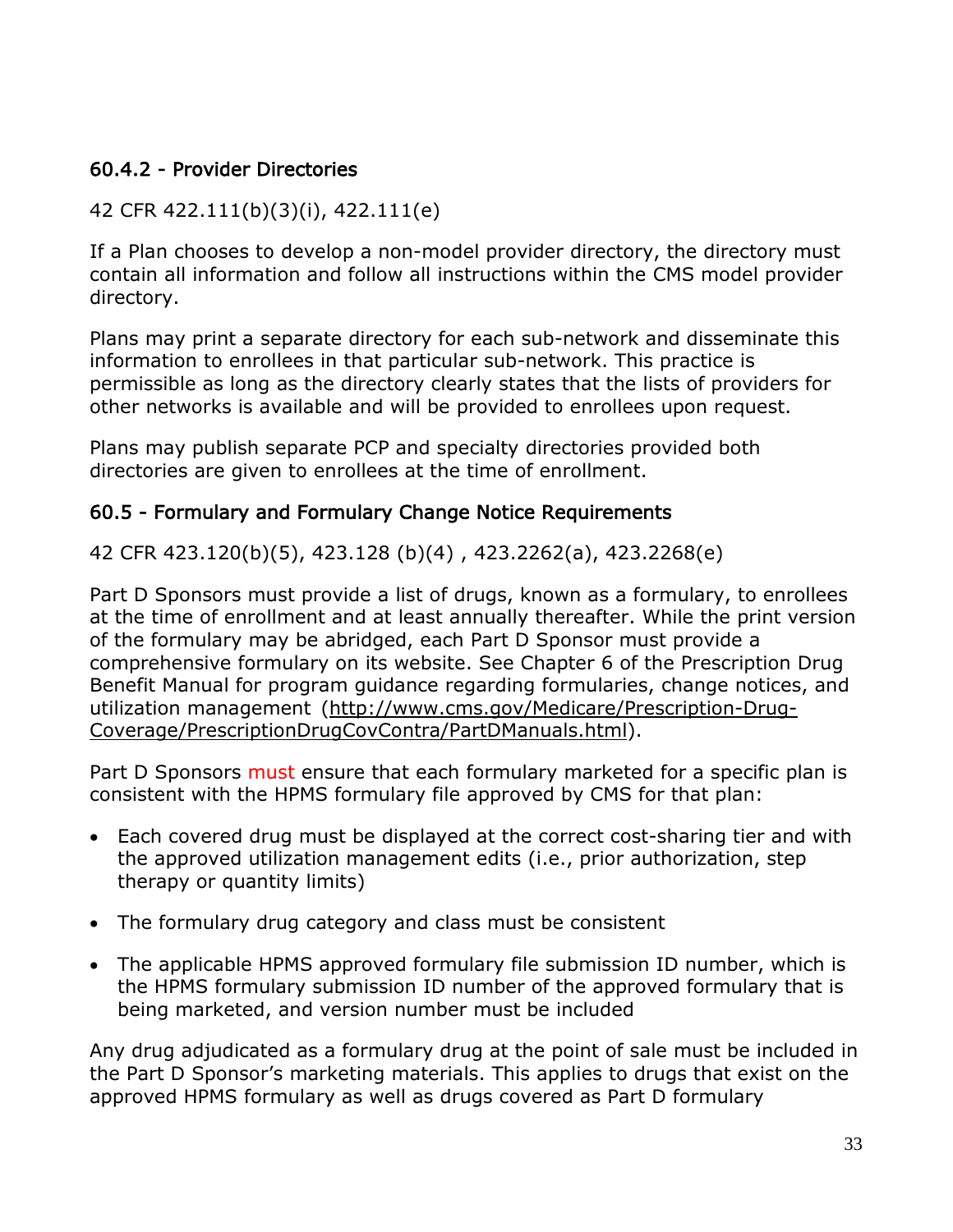enhancements to the approved formulary. Generally, these drugs are expected to relate to newly approved brand or generic drugs (including new formulations and strengths) that do not currently reside on the Formulary Reference File (FRF), but that would likely be added during subsequent FRF updates. These marketed formulary drug enhancements must be added to the HPMS formulary once the drugs are represented on the FRF.

A Part D Sponsor may market enhancements (such as adding a newly available drug to the formulary), but not negative changes, to its formulary prior to receiving CMS approval. For more details, see Chapter 6 of the Prescription Drug Manual, section 30.3 [\(http://www.cms.gov/Medicare/Prescription-Drug-](http://www.cms.gov/Medicare/Prescription-Drug-Coverage/PrescriptionDrugCovContra/PartDManuals.html)[Coverage/PrescriptionDrugCovContra/PartDManuals.html\)](http://www.cms.gov/Medicare/Prescription-Drug-Coverage/PrescriptionDrugCovContra/PartDManuals.html).

In the event that a marketing discrepancy is identified, the Part D Sponsor must continue to cover the drug(s) at the more favorable cost share or with less restrictive utilization management for the affected enrollee (as defined in 42 CFR 423.100) through the end of the contract year.

## 60.5.1 - Abridged Formulary

42 CFR 423.128, 423.2262(c), 423.2268(e)

Part D Sponsors are expected to provide abridged formulary document that includes at a minimum:

- Plan Name on cover page
- "<Year> Formulary (List of Covered Drugs)" on cover page
- "PLEASE READ: THIS DOCUMENT CONTAINS INFORMATION ABOUT THE DRUGS WE COVER IN THIS PLAN" on cover page
- Advise enrollees that the document includes a partial list of drugs; that enrollees can visit the website or call the plan for a complete list of covered drugs
- Contact information on both the front and back cover pages
- The following statement: "Note to existing enrollees: This formulary has changed since last year. Please review this document to make sure that it still contains the drugs you take."
- The definition of a formulary as compared to an abridged formulary (42 CFR 423.4 defines "formulary" as "the entire list of Part D drugs covered by a Part D plan")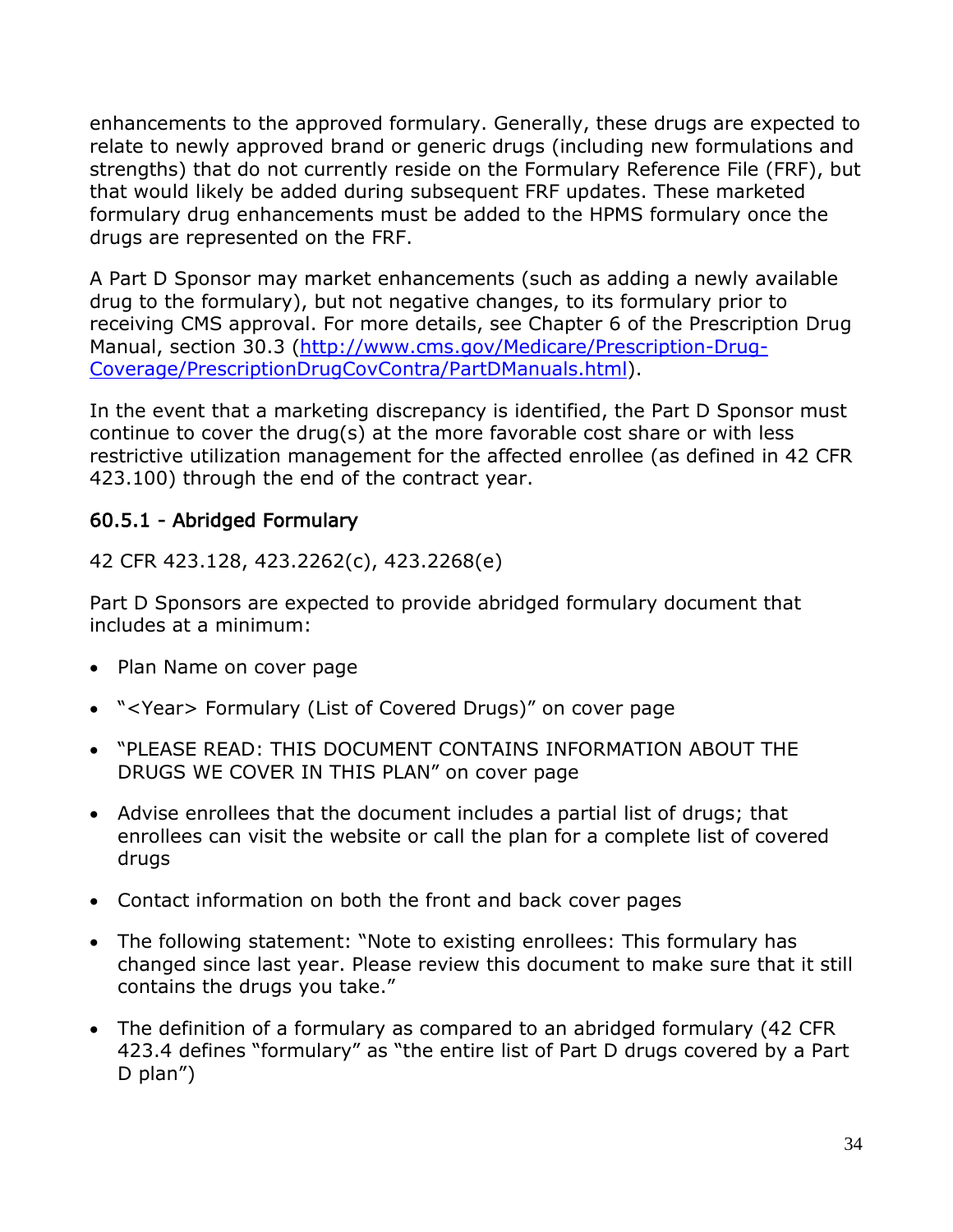- An explanation of how to use the Part D Sponsor's formulary document
- The following statement: "<Part D Plan Sponsor Name> covers both brand name drugs and generic drugs. A generic drug is approved by the FDA as having the same active ingredient as the brand name drug. Generally, generic drugs cost less than brand name drugs."
- A statement describing the Part D Sponsor's general utilization management procedures
- A statement that if a drug is not on the formulary, enrollees may contact the Part D sponsor to obtain a list of alternatives or to apply for exceptions to coverage rules
- An explanation of how to obtain an exception to the Part D Sponsor's formulary, utilization management tools or tiered cost sharing
- A description of the Part D Sponsor's drug transition policy
- A statement that enrollees may contact the Part D Sponsor for additional information or questions on the formulary
- A chart (the CMS-approved formulary) of covered drugs organized by therapeutic category that includes at least two covered drugs for each therapeutic class. Exceptions to this include when only one drug exists in the category or class or in the case where two drugs exist in the category or class, and one is clinically superior to the other. The category or class names must be the same as those found on the CMS-approved Part D Sponsor formulary.

NOTE: While Part D Sponsors must ensure that at least two drugs per therapeutic class are included within the abridged formulary, Part D Sponsors have the option to include the therapeutic classes as subheadings within the abridged formulary, as this level of detail may be confusing for beneficiaries. The row of the chart must include at least the three items described below.

- Drug Name: We suggest capitalizing brand name drugs (e.g., LIPITOR), and listing generic drugs in lowercase italics, (e.g., penicillin). Part D Sponsors may include the generic name of a drug next to the brand name of the drug. The abridged formulary may only consist of drugs included on the CMS approved HPMS formulary. Formulary drug enhancements described in section 60.5 may not be included in the abridged formulary document.
- Tier Placement: Part D Sponsors that provide different levels of coverage for drugs depending on their tier should include a column indicating the drug's tier placement and the corresponding tier label description (e.g.,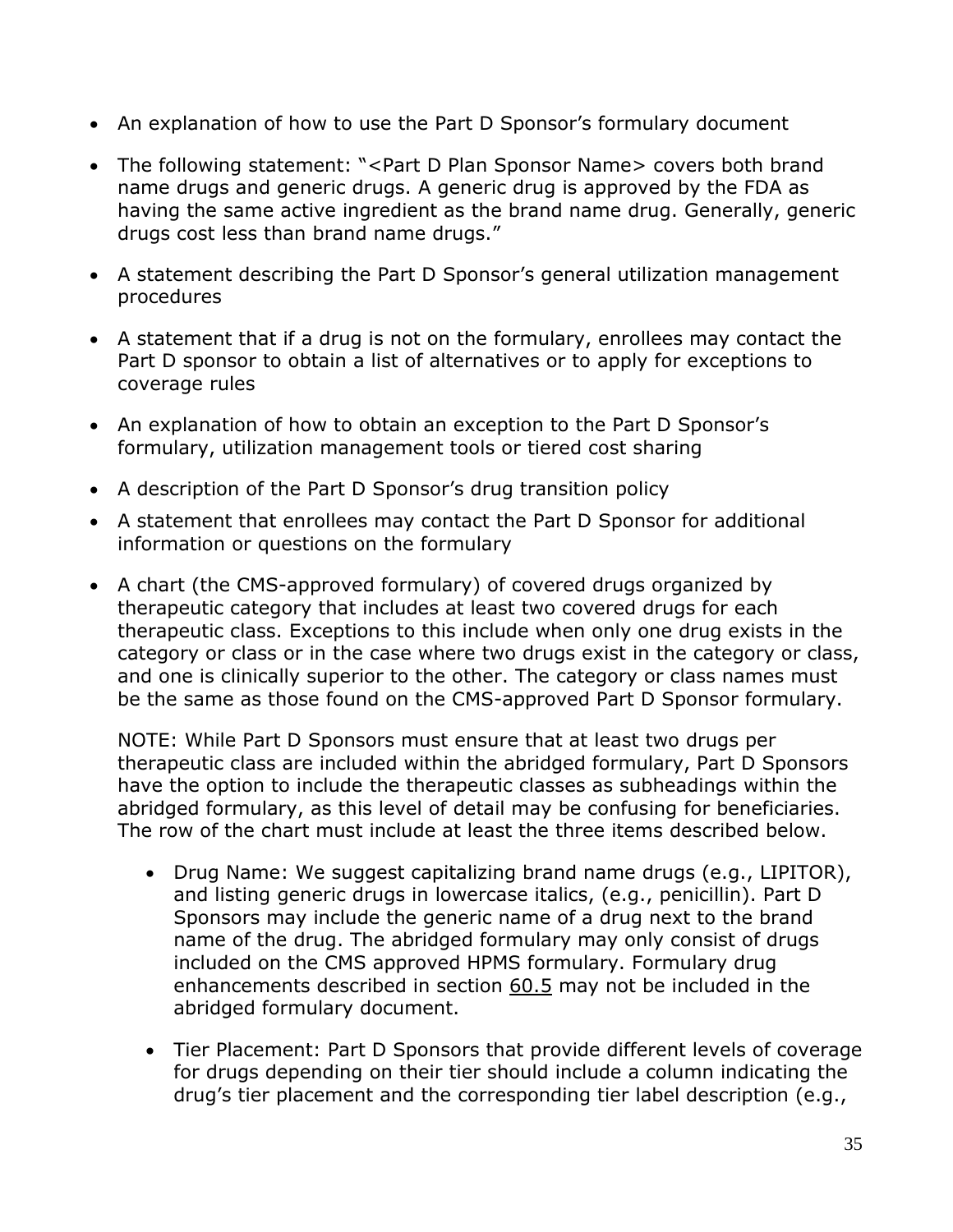Generic or Preferred Brand) from the approved PBP. Part D Sponsors may also choose to include a column providing the co-payment or coinsurance amount for each tier.

• Utilization Management (UM): Part D Sponsors must indicate any applicable UM tools (e.g., prior authorization, step therapy, and quantity limit restrictions) for the drug. A description of the indicator used to describe the UM tools must be provided somewhere within the document (e.g., in footnotes). For example, a Part D Sponsor may choose to designate a prior authorization on a drug by placing an asterisk next to the name of the drug.

NOTE: Every beneficiary must be able to tell by examining the complete formulary whether a specific drug is covered—including those drugs that have varying dosage forms or strengths at different formulary statuses, tier placements, and/or utilization management procedures (e.g., prior authorization, step therapy, quantity limit, or other restrictions). If there are differences in formulary status, tier placement, quantity limit, prior authorization, step therapy, or other restrictions for a drug based on its differing dosage forms or strengths, the formulary must clearly identify how it will treat the different formulations of that same drug.

- An index listing drugs in alphabetical order that directs the reader to the page containing complete information for that drug, (e.g., name, tier placement, and utilization management strategy); this is because many beneficiaries may only know the name of their prescription and not its therapeutic class
- A symbol or abbreviation, as well as an explanation, to identify any utilization management restrictions, drugs that are available via mail-order, excluded drugs, free first fill drugs, limited access drugs, drugs covered in the coverage gap, and drugs covered under the medical benefit (for home infusion drugs only)
- Part D Sponsors may not include OTC drugs in the formulary table, but are expected to provide a separate list or table

## 60.5.2 - Comprehensive Formulary

#### 42 CFR 423.4, 423.120, 423.128(c)(1)(v)

The comprehensive formulary must include the same information provided within the abridged formulary document, except that the comprehensive formulary must include the entire list of drugs covered by the Part D Sponsor (for instance, drugs covered as an enhancement) and would not inform beneficiaries that they can obtain a comprehensive formulary by contacting the Part D Sponsor. Drugs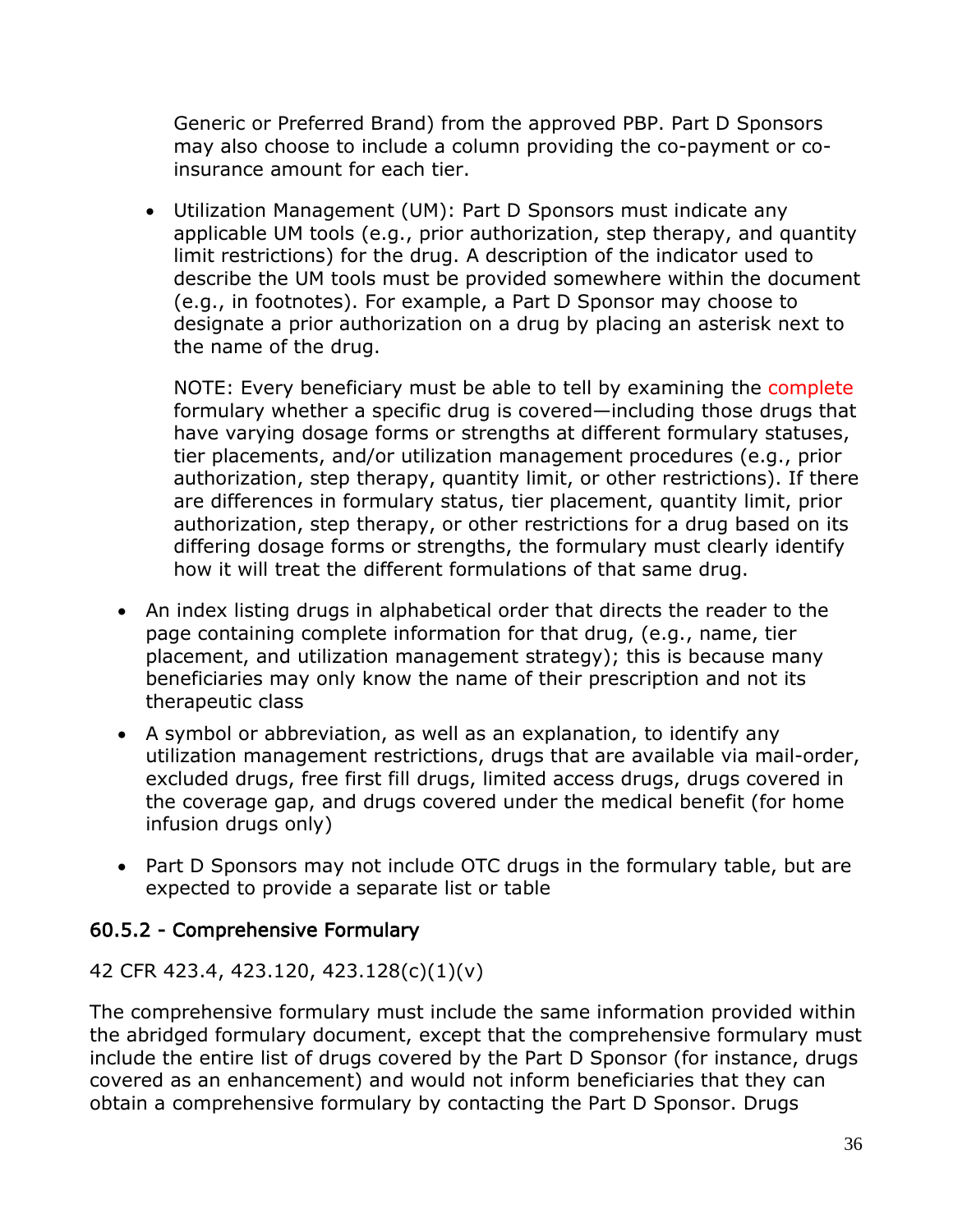adjudicated at the point of sale as formulary drugs that are not found on the CMS approved HPMS formulary must be included in the comprehensive formulary. This may include drugs that are not found on the CMS approved HPMS formulary as described in section 60.5.

## 60.5.3 - Changes to Printed Formularies

42 CFR 423.120(b), 423.128(a)-(c)

Part D Sponsors will be expected to update all impacted abridged and comprehensive printed formularies with any applicable formulary changes.

Part D Sponsors may make any necessary formulary changes via errata sheets mailed to affected enrollees. While Part D Sponsors retain the flexibility to utilize other processes for notifying beneficiaries of non-maintenance changes to their printed formularies, CMS expects Part D Sponsors to send out errata sheets with formulary changes no less than monthly to the extent that any negative nonmaintenance formulary changes have occurred and that affected enrollees will receive a hard copy of such changes (website updates alone will not suffice). Errata sheets must include a statement explaining that the plan will continue to cover the drugs in question for enrollees taking the drug at the time of change for the remainder of the plan year as long as the drug continues to be medically necessary and prescribed by the enrollee's physician and was not removed for safety reasons. Refer to the Prescription Drug Manual, Chapter 6, sections 30.3.3.3 and 30.3.4.1. This requirement does not extend to mid-year maintenance changes defined in section 30.3.3.2 of the Prescription Drug Manual [\(http://www.cms.gov/Medicare/Prescription-Drug-](http://www.cms.gov/Medicare/Prescription-Drug-Coverage/PrescriptionDrugCovContra/PartDManuals.html)[Coverage/PrescriptionDrugCovContra/PartDManuals.html\)](http://www.cms.gov/Medicare/Prescription-Drug-Coverage/PrescriptionDrugCovContra/PartDManuals.html). Changes to previously printed formularies resulting from mid-year maintenance changes may be made at the time of the next printing. This is not a substitute for the required advance 60 days' notice to affected beneficiaries.

## 60.5.4 - Other Formulary Documents

42 CFR 423.128(b)(4)

In addition to comprehensive and abridged formularies, Part D Sponsors may choose to develop a formulary that lists all of their preferred drugs or is tailored to individuals with specific chronic conditions, as long as these items supplement the two required documents rather than replace them and include the disclaimer in section 50.17.

### 60.5.5 - Provision of Notice to Beneficiaries Regarding Formulary Changes

42 CFR 423.120(b)(5)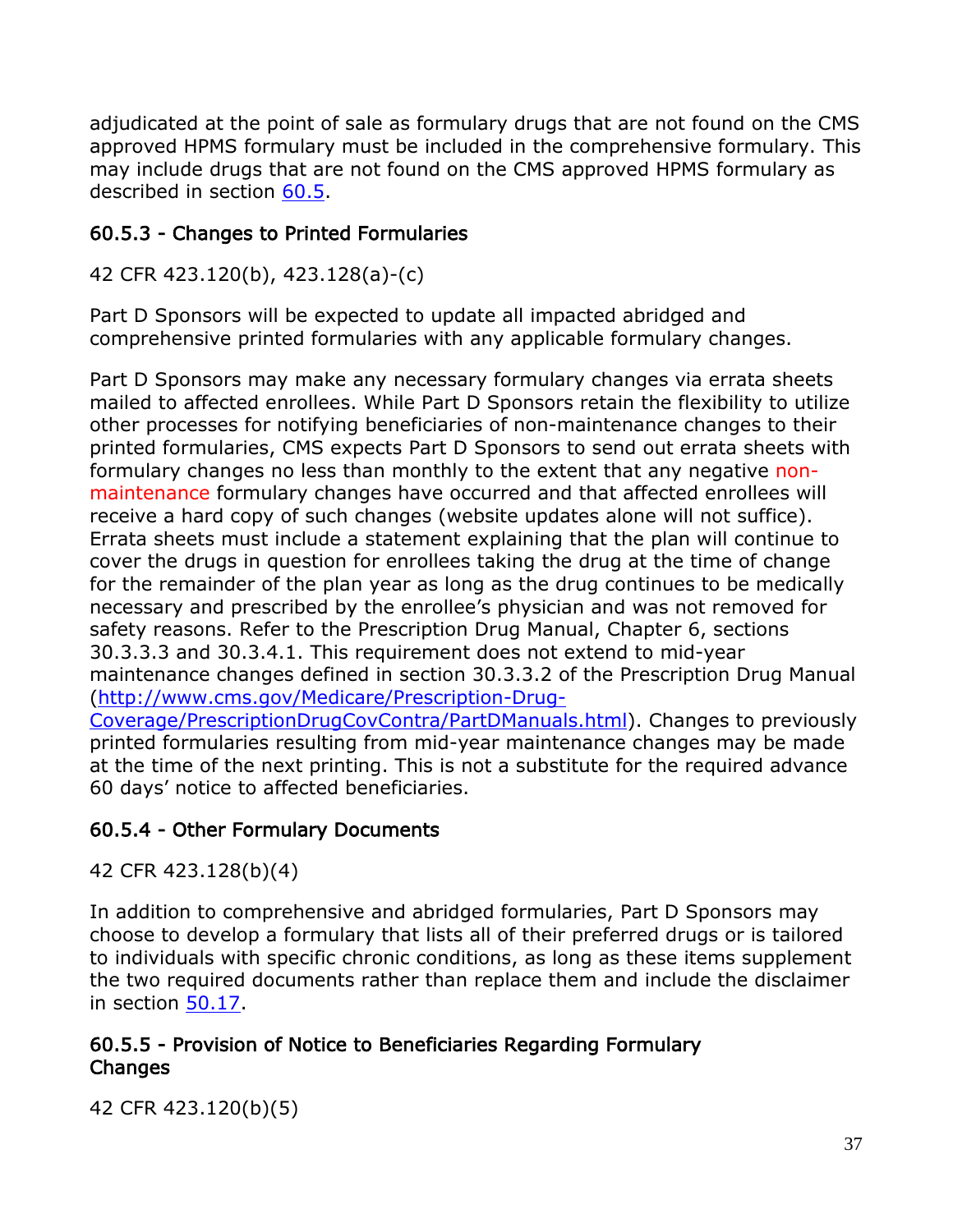Part D Sponsors must provide at least sixty (60) days' notice or a 60-day supply with notice to affected beneficiaries before removing a Part D drug from the Part D Sponsor's formulary (e.g., adding prior authorization, quantity limits, step therapy or other restrictions on a drug), or moving a drug to a higher costsharing tier. Sixty day notice must be provided in writing unless a beneficiary has affirmatively elected to receive electronic notice. In such instances, Part D Sponsors can determine the most effective means by which to communicate the 60-day notice of formulary change information to beneficiaries, including electronic means. Part D Sponsors should refer to Chapter 6 of the Prescription Drug Manual, section 30.3.4 [\(http://www.cms.gov/Medicare/Prescription-Drug-](http://www.cms.gov/Medicare/Prescription-Drug-Coverage/PrescriptionDrugCovContra/PartDManuals.html)[Coverage/PrescriptionDrugCovContra/PartDManuals.html\)](http://www.cms.gov/Medicare/Prescription-Drug-Coverage/PrescriptionDrugCovContra/PartDManuals.html).

## 60.5.6 - Provision of Notice to Other Entities Regarding Formulary Changes

42 CFR 423.120(b)(5)

Prior to removing a covered Part D drug from its formulary, or making any change in the preferred or tiered cost-sharing status of a covered Part D drug, a Part D Sponsor must provide at least sixty (60) days' notice to CMS, State Pharmaceutical Assistance Programs, entities providing other prescription drug coverage, authorized prescribers, network pharmacies, and pharmacists prior to the date such change becomes effective. Part D Sponsors should refer to Prescription Drug Benefit Manual, Chapter 6, section 30.3.4.2 of [\(http://www.cms.gov/Medicare/Prescription-Drug-](http://www.cms.gov/Medicare/Prescription-Drug-Coverage/PrescriptionDrugCovContra/PartDManuals.html)[Coverage/PrescriptionDrugCovContra/PartDManuals.html\)](http://www.cms.gov/Medicare/Prescription-Drug-Coverage/PrescriptionDrugCovContra/PartDManuals.html).

## 60.6 - Part D Explanation of Benefits

42 CFR 423.128(e)

Part D Sponsors must ensure that enrollees who utilize their prescription drug benefits in a given month receive their Explanation of Benefits (EOB) by the end of the month following the month in which they utilized their prescription drug benefits.

If a Part D Sponsor chooses to develop a non-model EOB, the EOB must contain all information and follow all instructions within the CMS model.

NOTE: An EOB does not need to be generated by the Part D Sponsor when retroactive changes apply to prior benefit year prescription fills. For example, a plan's final EOB for CY 2013 must be sent in January 2014, for December 2013 fills. Once the final EOB for CY 2013 has been sent, sponsors are not required to send an EOB for any retroactive adjustments for prior benefit year fills (prescription fills made prior to December 31, 2013).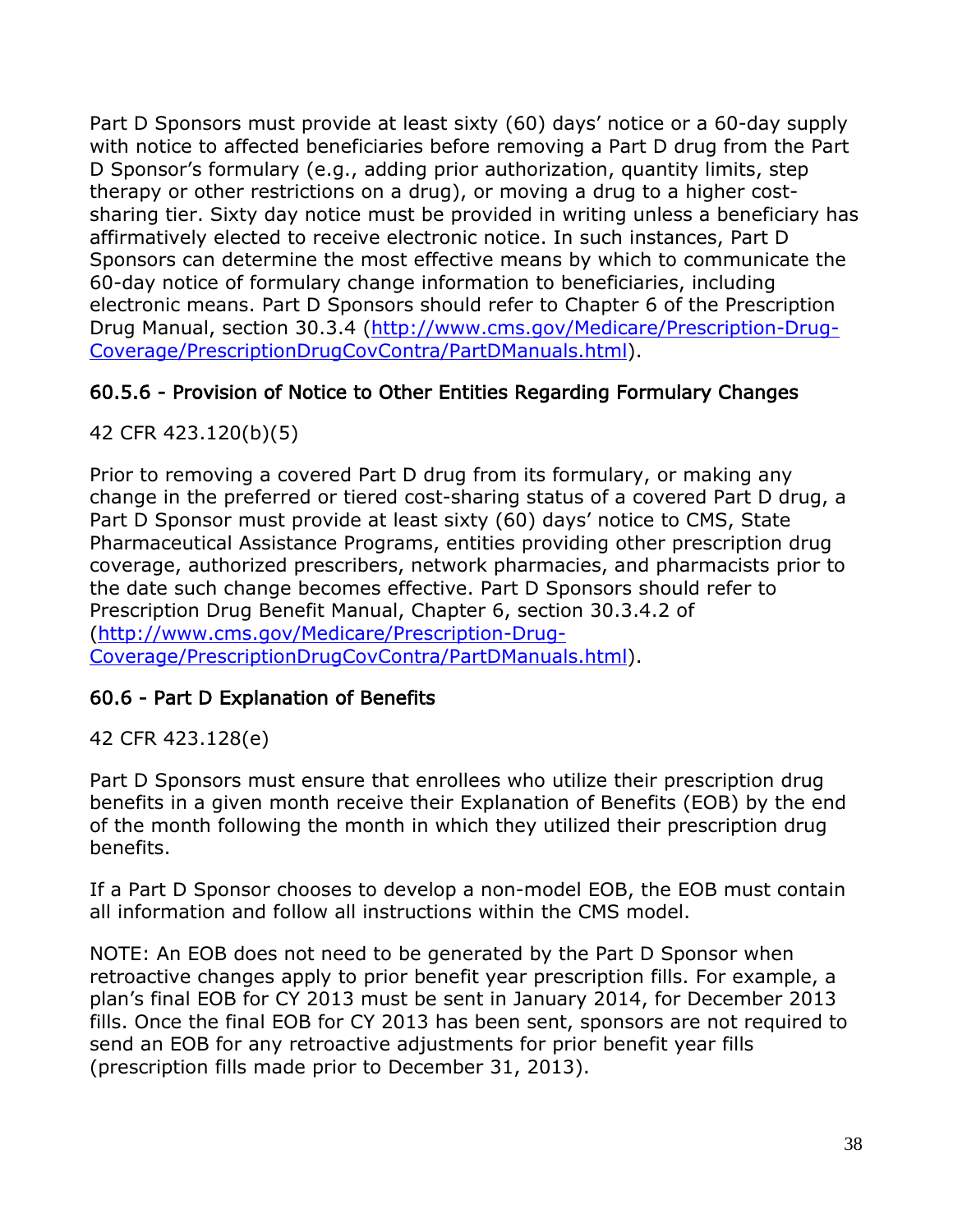### 60.7 - Annual Notice of Change (ANOC) and Evidence of Coverage (EOC)

42 CFR 422.111(a)(3), 422.111(d)(2), 423.128 (a)(3)

Except as outlined below, all Plans/Part D Sponsors must send the ANOC/EOC for enrollee receipt by September 30 of each year. New enrollees with an effective date of October 1, November 1, or December 1, should receive both an EOC for the current contract year and an ANOC/EOC for the upcoming contract year. New enrollees with an effective date of January 1 or later must receive an EOC for the contract year of coverage. Additional materials may not be included in the ANOC/EOC mailing unless otherwise specified (e.g., in the ANOC/EOC instructions). Stand-alone EOCs do not need to be resubmitted in HPMS.

D-SNPs may choose to send the ANOC for enrollee receipt by September 30, and the EOC for enrollee receipt by December 31. D-SNPs that choose this option must also send an SB with the ANOC. D-SNPs that send a combined ANOC/EOC for enrollee receipt by September 30 are not required to send an SB to current enrollees.

Section 1876 cost plans that do not offer Part D benefits must send the ANOC/EOC for enrollee receipt by December 1 of each year.

Employer/union group plans must send the ANOCs and EOCs for enrollee receipt no later than fifteen (15) days before the beginning of the employer/union sponsor's open enrollment period (refer to Chapter 9 of the Medicare Managed Care Manual and Chapter 12 of the Prescription Drug Benefit Manual).

To ensure that Plans/Part D Sponsors are mailing their ANOC/EOC timely, Plans/Part D Sponsors must indicate the actual mail date in HPMS within 15 days of mailing. This includes mail dates for alternate materials. Plans/Part D Sponsors that mail in waves should enter the actual date for each wave. For instructions on meeting this requirement, refer to the Update Material Link/Function section of the Marketing Review Users Guide in HPMS.

Plans/Part D Sponsors must use the standardized ANOC/EOC errata model to correct any errors and must submit the errata model for review via HPMS. Plans/Part D Sponsors must ensure corrected versions of the ANOC and EOC are on their websites. Plans/Part D Sponsors are not required to post the ANOC/EOC errata model on websites.

#### 60.8 – Other Mid-Year Changes Requiring Enrollee Notification

42 CFR 422.111(d)(3)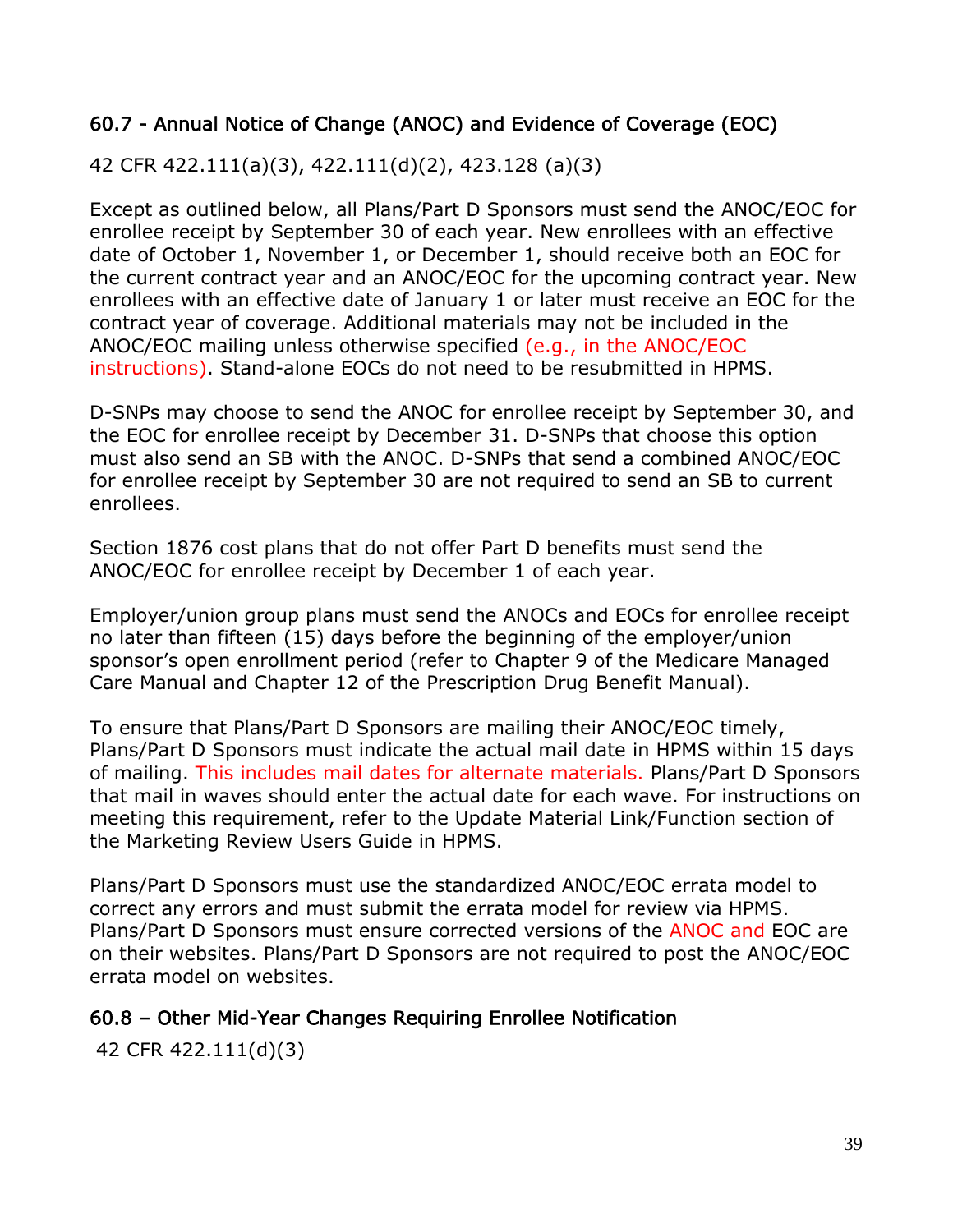CMS requires beneficiary notification of mid-year benefit changes. Examples of changes include formulary changes, National Coverage Determination (NCD) changes, plan rule changes, or provider network changes. Plans/Part D Sponsors should refer to the appropriate guidance for the requirements of each change. (For more information visit: [http://www.cms.gov/medicare-coverage](http://www.cms.gov/medicare-coverage-database/overview-and-quick-search.aspx?list_type=nca)[database/overview-and-quick-search.aspx?list\\_type=nca;](http://www.cms.gov/medicare-coverage-database/overview-and-quick-search.aspx?list_type=nca) [http://www.cms.gov/Medicare/Prescription-Drug-](http://www.cms.gov/Medicare/Prescription-Drug-Coverage/PrescriptionDrugCovContra/PartDManuals.html)[Coverage/PrescriptionDrugCovContra/PartDManuals.html\)](http://www.cms.gov/Medicare/Prescription-Drug-Coverage/PrescriptionDrugCovContra/PartDManuals.html).

For instance, the Plan may use a variety of mechanisms to inform enrollees of these changes in coverage. The notice must be provided on the plan website within 30 days, with subsequent publication in the next plan newsletter or other mass mailing not specifically dedicated to the NCD notification. Plans may also choose to provide this information to enrollees via email or one-time mailings specific to this issue. NCD communications do not need to be submitted in HPMS.

# 70 - Promotional Activities, Rewards, Incentives, Events and Outreach

### 70.1 - Promotional Activities

42 CFR 422.2268, 423.2268

Generally, promotional activities are designed to attract the attention of prospective enrollees and/or encourage retention of current enrollees. In addition to the guidance on nominal gifts, any promotional activities or items offered by Plans/Part D Sponsors:

- Must have only nominal value (be worth no more than \$15) based on the fair market value of the item or less, with a maximum aggregate of \$50 per person, per year;
- Must be offered to all people regardless of enrollment and without discrimination;
- Must not be items that are considered a health benefit (e.g., a free checkup);
- Must not be tied directly or indirectly to the provision of any other covered item or service.

NOTE: Plans/Part D Sponsors should track and document items given to current enrollees. Plans/Part D Sponsors are not required to track pre-enrollment promotional items on a per person basis; however, they may not willfully structure pre-enrollment activities with the intent to give people more than \$50 per year.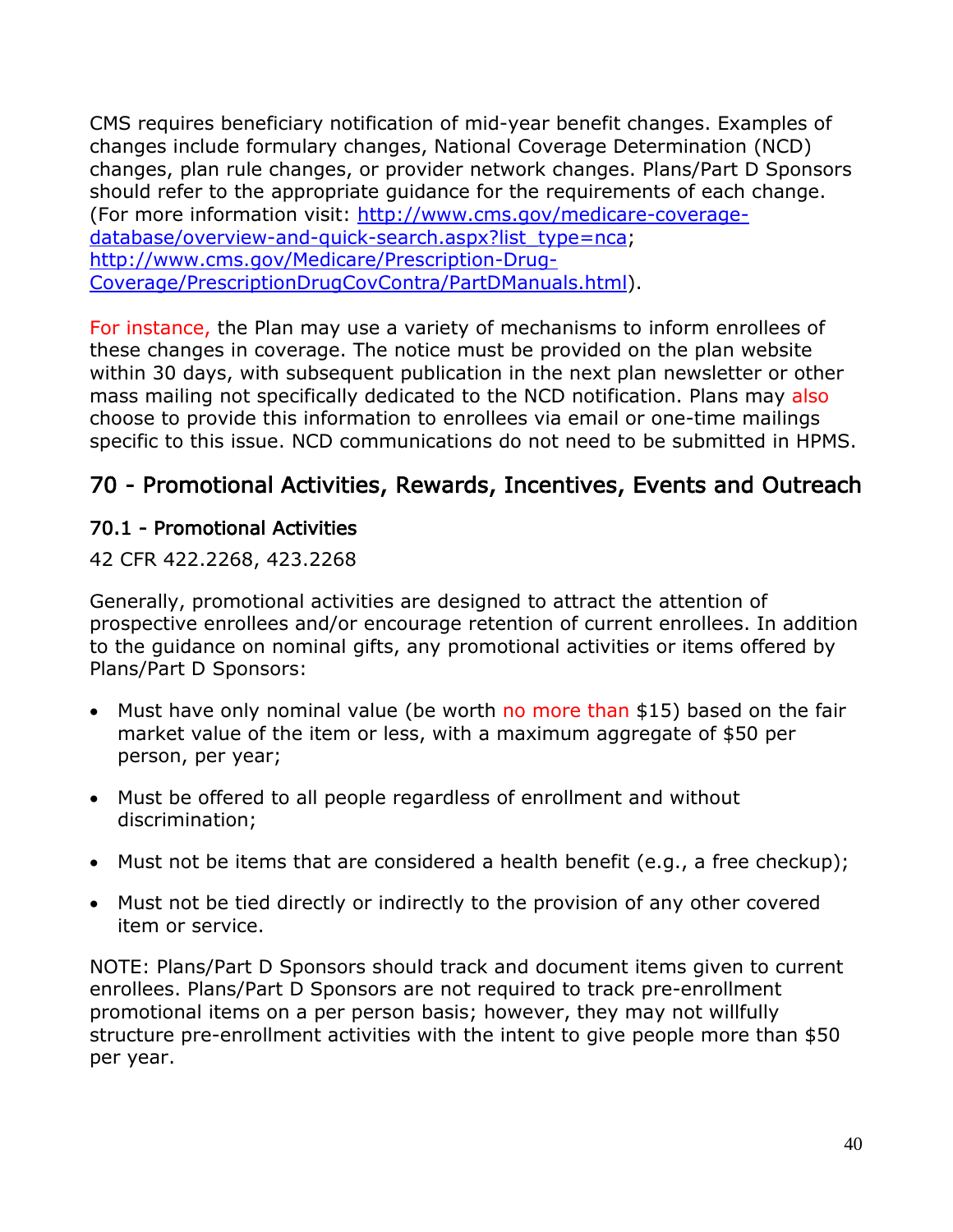### 70.1.1 - Nominal Gifts 42 CFR 422.2268(a-c), 423.2268(a-c)

Plans/Part D Sponsors may offer gifts to potential enrollees as long as the gifts are of nominal value and provided regardless of enrollment.

The following rules must be followed when providing gifts:

- If a nominal gift is one large gift (e.g., a concert, raffle, drawing), the total fair market value must nominal per person (be worth \$15 or less when it is divided by the estimated attendance). For planning purposes, anticipated attendance may be used, but must be based on actual venue size, response rate, or advertisement circulation.
- Nominal gifts may not be in the form of cash or other monetary rebates, even if their worth is \$15 or less. Cash gifts include charitable contributions made on behalf of potential enrollees, and those gift certificates and gift cards that can be readily converted to cash, regardless of dollar amount.

NOTE: Plans/Part D Sponsors should refer to the Office of Inspector General's website regarding advisory opinions on gift cards.

## 70.2 - Rewards and Incentives

42 CFR 422.2268

Plans may include information about Reward and Incentive Programs in marketing materials, as long as those communications are provided to all current and prospective enrollees without discrimination based on race, national origin, gender, disability, chronic disease, whether a person resides or receives services in an institutional setting, or other prohibited basis. Further, when marketing Reward and Incentive Programs to potential enrollees, plans must do so in conjunction with Plan benefits.

Plans offering Nominal Gifts as part of a Promotional Activity are outside of Rewards and Incentives and must follow the guidance in section 70.1 and 70.1.1.

## 70.3 - Exclusion of Meals as a Nominal Gift

42 CFR 422.2268(p), 423.2268(p)

Plans/Part D Sponsors may not provide or subsidize meals at sales/marketing events. However, Plans/Part D Sponsors may provide refreshments and light snacks. Plans/Part D Sponsors should use their best judgment on the appropriateness of food products provided and should ensure that items provided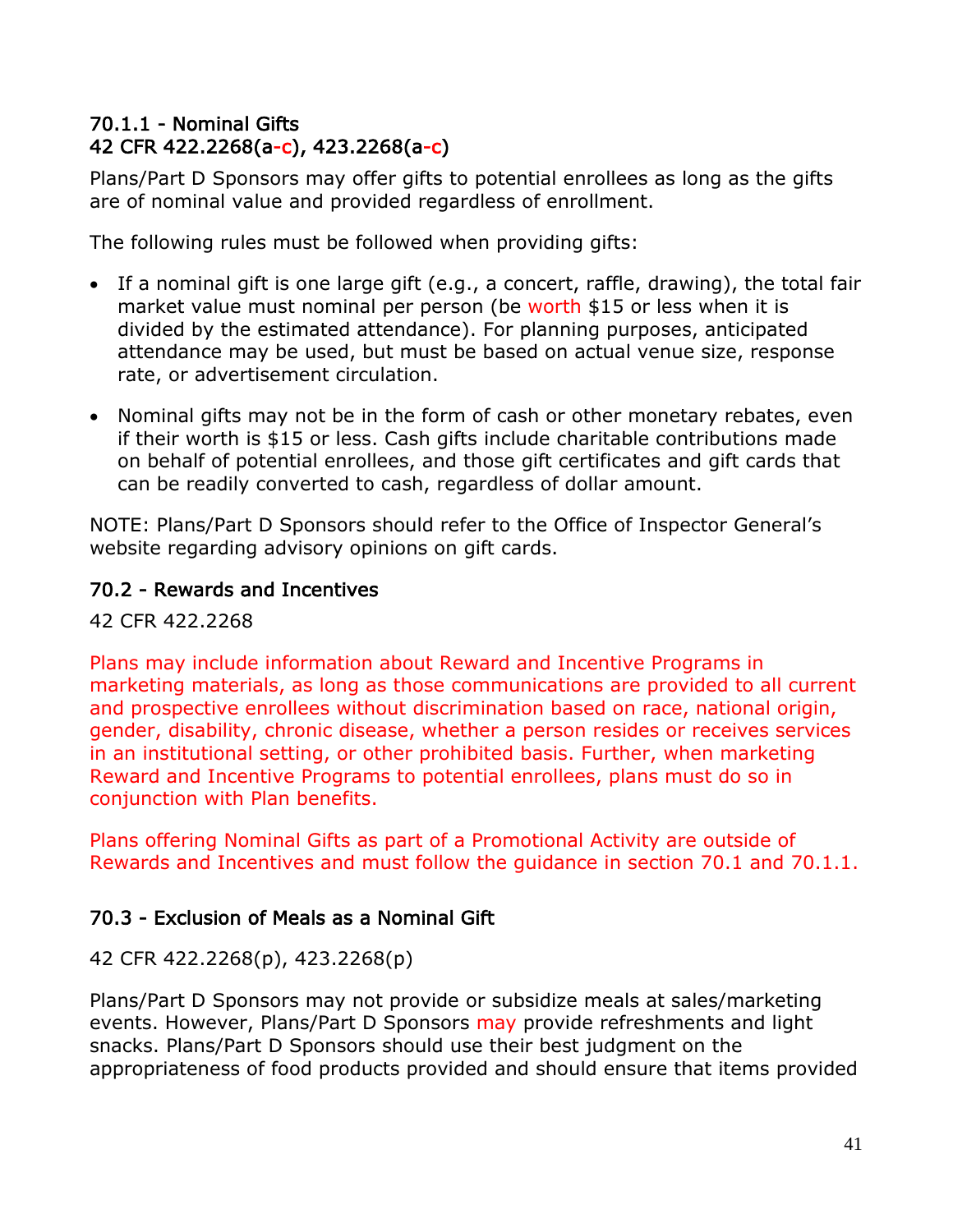could not be reasonably considered a meal and/or that multiple items are not being "bundled" and provided as if a meal.

Meals may be provided at educational events, provided the event meets CMS' strict definition of an educational event, and complies with the nominal gift requirement in section 70.1.1.

## 70.4 - Unsolicited Electronic Communication Policy

42 CFR 422.2268(d) 423.2268(d)

A Plan/Part D Sponsor may not initiate separate electronic, or otherwise, contact (e.g., email, direct message) unless an individual has agreed to receive those communications. If an individual comments, likes or follows a Plan/Part D Sponsor on social media, this does not constitute agreement to receive Plan/Part D Sponsor communications outside of the public forum. Plans/Part D Sponsors may not initiate separate communications to specific social media users. Pop-ups or targeted advertisements are permitted.

In addition, Plans/Part D Sponsors may respond to a question or statement initiated by the beneficiary, but may not address subjects beyond the scope of the question or statement.

Plans/Part D Sponsors are prohibited from renting or purchasing e-mail lists to distribute information about MA, PDP, or section 1876 cost plans, and may not send electronic communications to individuals at e-mail addresses or on social media obtained through friends or referrals.

Plans/Part D Sponsors must provide an opt-out process for enrollees to no longer receive e-mail communications.

## 70.5 - Marketing through Unsolicited Contacts

42 CFR 422.2268(d), 423.2268(d)

In general, Plans/Part D Sponsors may not market through unsolicited direct contact, including but not limited to:

- Door-to-door solicitation, including leaving information such as a leaflet or flyer at a residence or car
- Approaching beneficiaries in common areas, (e.g., parking lots, hallways, lobbies, sidewalks, etc.)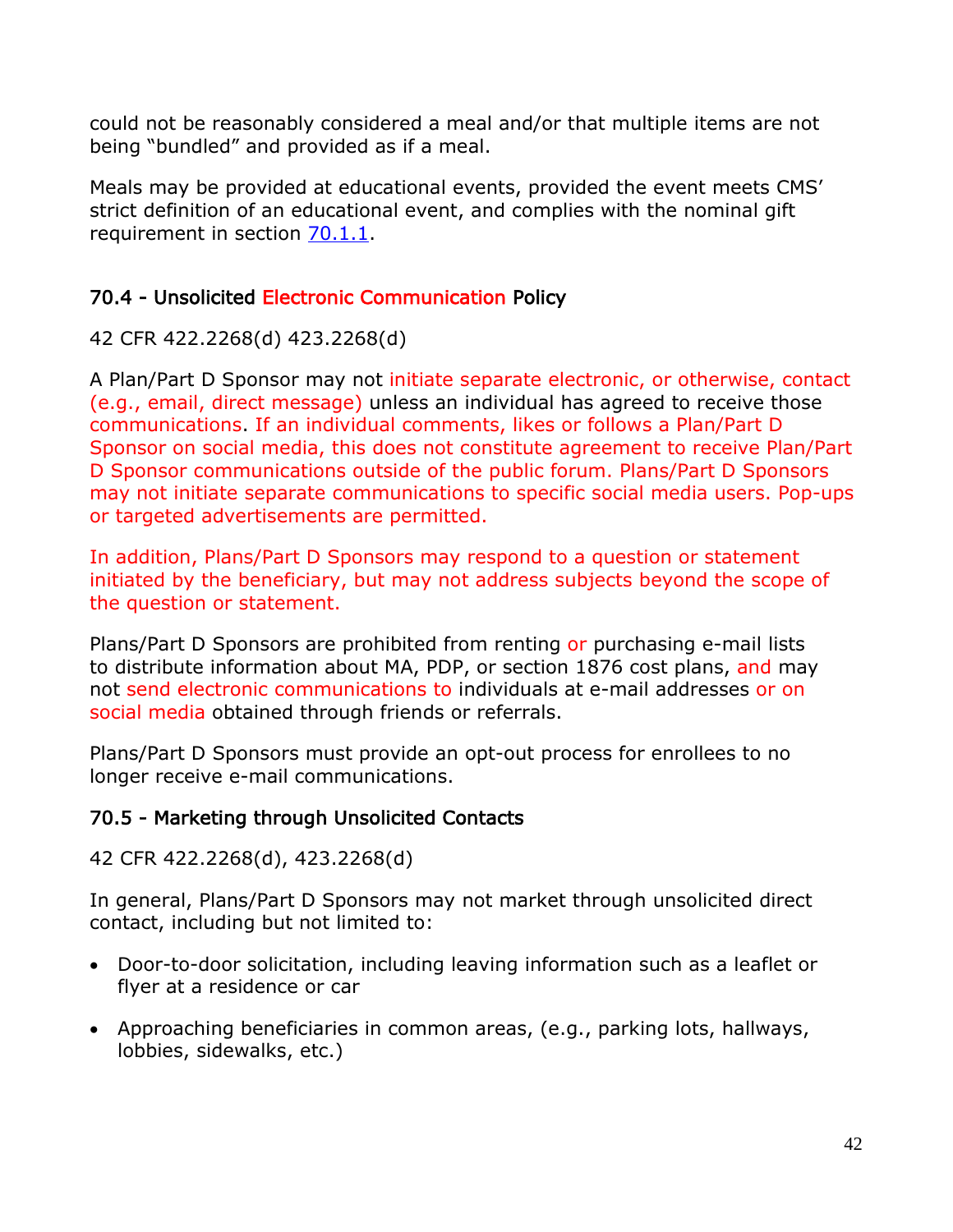• Telephonic or electronic solicitation, including leaving electronic voicemail messages or text messaging

NOTE: Agents/brokers who have a pre-scheduled appointment that becomes a "no-show" may leave information at the no-show beneficiary/individual's residence.

The prohibition on marketing through unsolicited contacts does not extend to conventional mail and other print media (e.g., advertisements, direct mail).

In addition, permission given to be called or otherwise contacted must be event-specific, and may not be treated as open-ended permission for future contacts.

## 70.6 - Telephonic Contact

## 42 CFR 422.2268(d)-(f), 423.2268(d)-(f)

Agents may contact their own clients and Plans/Part D Sponsors may contact current enrollees at any time to discuss plan business. Prohibited telephonic activities include, but are not limited to, the following:

- Bait-and-switch strategies making unsolicited calls about other business as a means of generating leads for Medicare plans
- Calls based on referrals. If an individual would like to refer a friend or relative to an agent or Plan/Part D Sponsor, the agent or Plan/Part D Sponsor may provide contact information such as a business card that the individual may give to the friend or family enrollee. Otherwise, as instructed in section 30.9, a referred individual needs to contact the plan or agent/broker directly.
- Calls to former enrollees who have disenrolled, or to current enrollees who are in the process of voluntarily disenrolling (except as permitted below), to market plans or products. Enrollees who are voluntarily disenrolling from a plan should not be contacted for sales purposes or be asked to consent in any format to further sales contacts.
- Calls to beneficiaries who attended a sales event, unless the beneficiary gave express permission at the event for a follow-up call (the Plan/Part D Sponsor must have documentation of permission to be contacted)
- Calls to beneficiaries to confirm receipt of mailed information, except as permitted below

Plans/Part D Sponsors may do the following: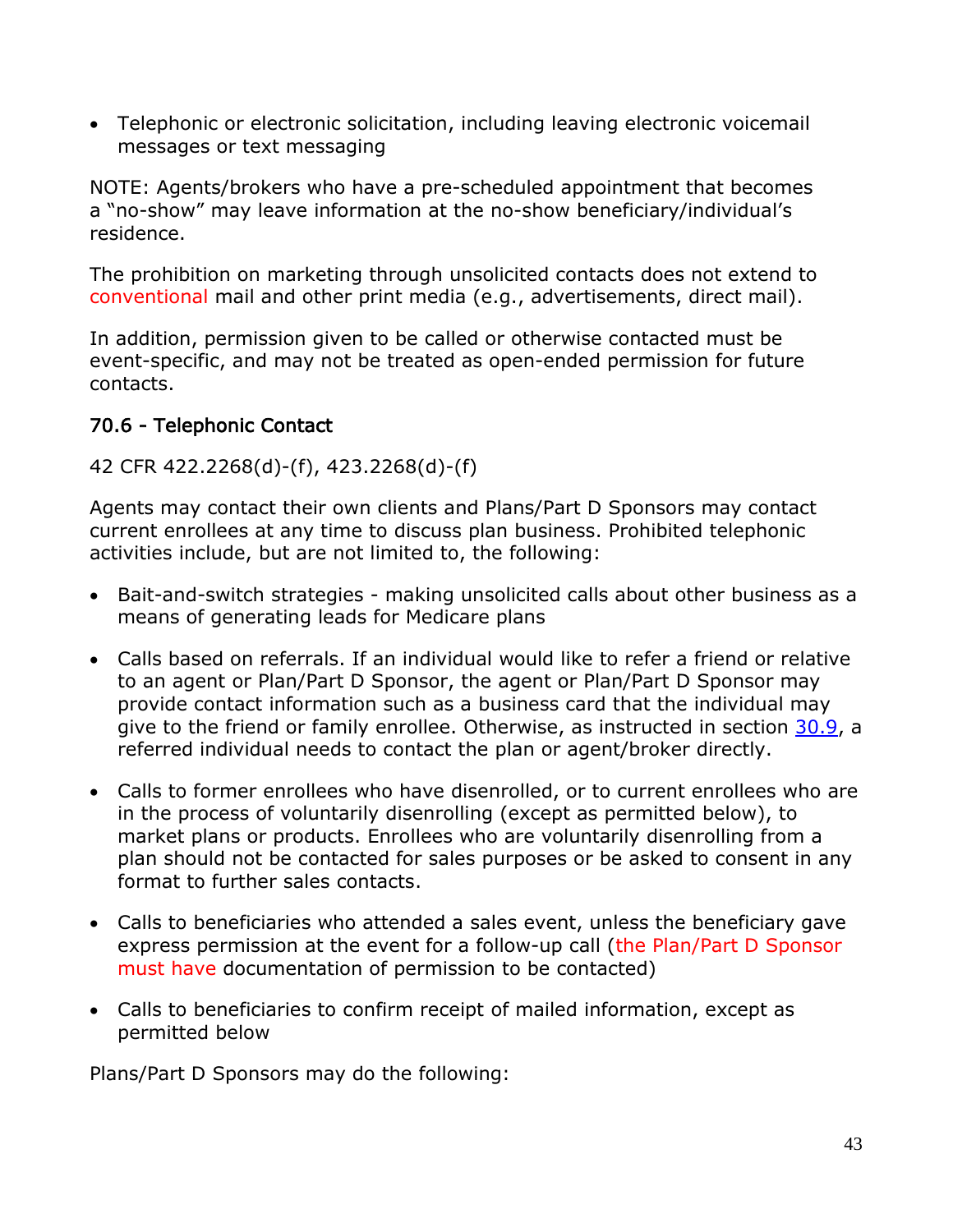- Call beneficiaries who submit enrollment applications to conduct quality control and agent/broker oversight activities
- Call their enrollees or use third-parties to contact their current enrollees about the MA/Part D plans. Examples of allowed contacts include, but are not limited to, calls to enrollees aging-in to Medicare from commercial products offered by the same organization and calls to an organization's existing Medicaid plan enrollees to talk about its Medicare products.
- Call their enrollees to discuss educational events
- Call their enrollees to conduct normal business related to enrollment in the plan, including calls to enrollees who have been involuntarily disenrolled to resolve eligibility issues
- Call former enrollees after the disenrollment effective date to conduct disenrollment surveys for quality improvement purposes. Disenrollment surveys may be done by phone or sent by mail, but neither calls, nor mailings, may include sales or marketing information.
- Under limited circumstances and subject to advance approval from the appropriate CMS Regional Office, call LIS-eligible enrollees that a plan is prospectively losing due to reassignment to encourage them to remain enrolled in their current plan
- Call individuals who have expressly given permission for a plan or sales agent to contact them, for example, by filling out a business reply card (BRC) or asking a customer service representative (CSR) to have an agent contact them. This permission applies only to the entity from which the individual requested contact, for the duration of that transaction, for the scope of product, (e.g., MA-PD plan or PDP), previously discussed or indicated in the reply card.
- Return phone calls or messages, as these are not unsolicited
- Call their enrollees via an automated telephone notification to inform them about general plan information such as the AEP dates, availability of flu shots, upcoming plan changes, and other important plan information

## 70.7 - Outbound Enrollment and Verification Requirements

42 CFR 422.2272(b), 423.2272(b)

Plans/Part D Sponsors are required to maintain a system to ensure beneficiaries are enrolled into the plan they requested and understand the rules applicable to that plan. This system must be maintained for all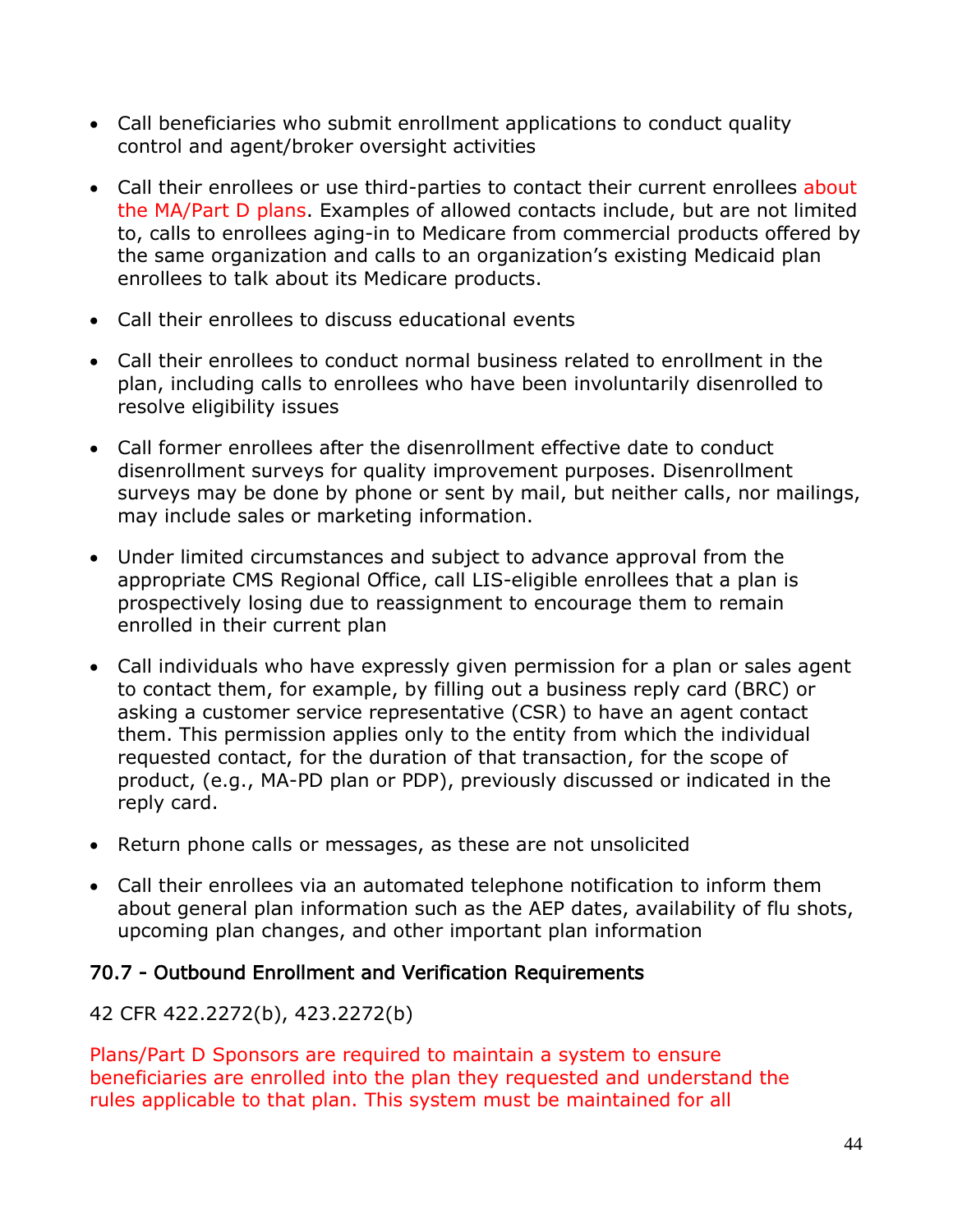enrollments, including enrollment requests in which an independent or employed agent/broker provided plan-specific information to the individual, thus potentially influencing the individual's plan choice and/or assisting in a subsequent enrollment request.

Plans/Part D Sponsors have the option to complete the enrollment verification process by telephone, email (if beneficiary opted-in for email) or direct mail. The beneficiary must be contacted within fifteen (15) calendar days of receipt of the enrollment request. Plans/Part D Sponsors may integrate enrollment verification into existing practices, such as welcome calls without making a separate call for enrollment verification. If the plan chooses to utilize a telephonic contact but is unable to speak with the individual directly, the plan must either continue call attempts or follow up with a written communication.

The timing and method of contact must be documented and the following information should be provided:

- Introduction and plan name
- Reason for call, email or letter
- Confirmation of receipt of application into plan (specific plan name)
- Request additional information if needed to complete the enrollment request
- Explanation as to how plan works (e.g. HMO, PFFS, Section 1876 Cost)
- Inform beneficiary that additional enrollment material is forthcoming, including ID card
- Provide at least two cost sharing/coinsurance examples, such as PCP and Specialists visits.
- Monthly premium (LIS and non-LIS)
- Explain physician/pharmacy network may change and may find an up-todate list on the Plan/Part D Sponsor's website
- Explain that beneficiary may cancel enrollment within seven (7) calendar days from the date of the email, letter or phone call or by the day before the enrollment effective date, whichever is later. For AEP enrollment requests, the cancellation date is December 31. (For more details on the election periods that apply in this situation, see Chapter 2 and Chapter 3 section 30 [http://www.cms.gov/Medicare/Eligibility-and-](http://www.cms.gov/Medicare/Eligibility-and-Enrollment/MedicareMangCareEligEnrol/)[Enrollment/MedicareMangCareEligEnrol/\)](http://www.cms.gov/Medicare/Eligibility-and-Enrollment/MedicareMangCareEligEnrol/)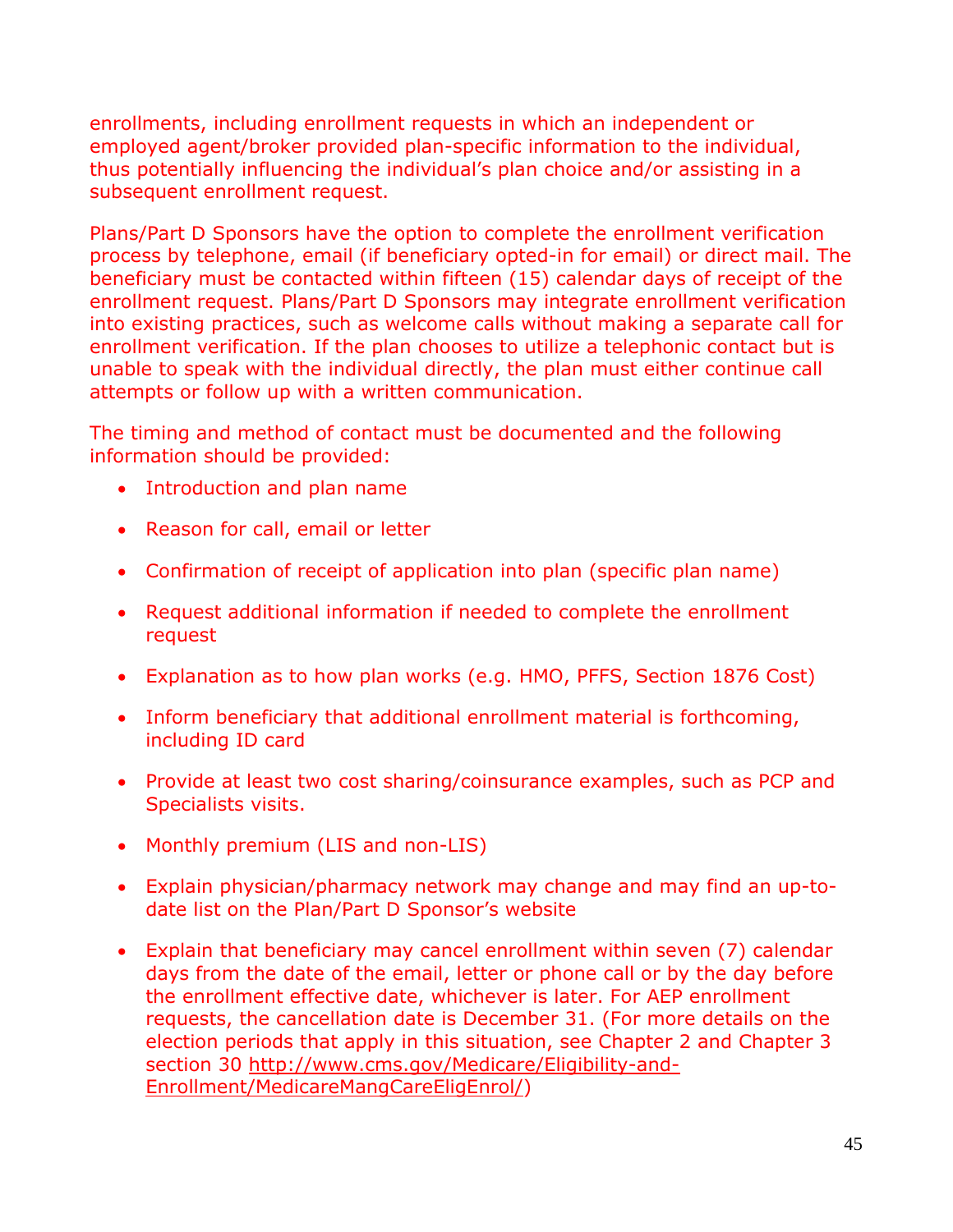- Offer to address basic questions regarding cost-sharing for PCP and specialists office visits
- For beneficiaries enrolled in Part D: Explain pharmacy access and drug formulary

The following agent/broker-assisted enrollments are excluded from the enrollment verification process:

- Enrollments into employer or union sponsored plans
- Enrollments from one plan to another plan within a parent organization involving the same plan type or product type (e.g., PFFS to PFFS, D-SNP to D-SNP, PDP to PDP)

Plans/Part D Sponsors are not expected to delay processing the enrollment request (including, but not limited to, activation of benefits and submission of enrollment request data to CMS) while completing the enrollment verification process. If the enrollment request is incomplete upon initial receipt, Plans/Part D Sponsors are expected to conduct the enrollment verification process while attempting to obtain the information needed to complete the enrollment request.

Enrollment verifications are expected to be made to the applicant after the sale has occurred and not at the point of sale. The Plan/Part D Sponsor is expected to ensure that enrollment verifications are not conducted by sales agents. Also, if calling or emailing applicants, Plans/Part D Sponsors are expected to ensure that sales agents are not physically present with the applicant at the time of the verification. Plans/Part D Sponsors may not use automated calling technologies to conduct enrollment verifications via telephone; CMS expects enrollment verification calls to be interactive.

If the Plan/Part D Sponsor makes a determination to deny an enrollment request because the individual is ineligible to enroll prior to completing the enrollment verification process, it is expected to discontinue the process and instead inform the individual of his or her ineligibility. If the Plan/Part D Sponsor receives a transaction reply report (TRR) from CMS rejecting the enrollment prior to completing the enrollment verification process, it is expected to suspend the process, but must resume if the Plan/Part D Sponsor determines the rejection to be erroneous, such that the enrollment will be resubmitted to CMS.

#### 70.8 – Prospective Enrollee Educational Events

42 CFR 422.2268(l), 423.2268(l)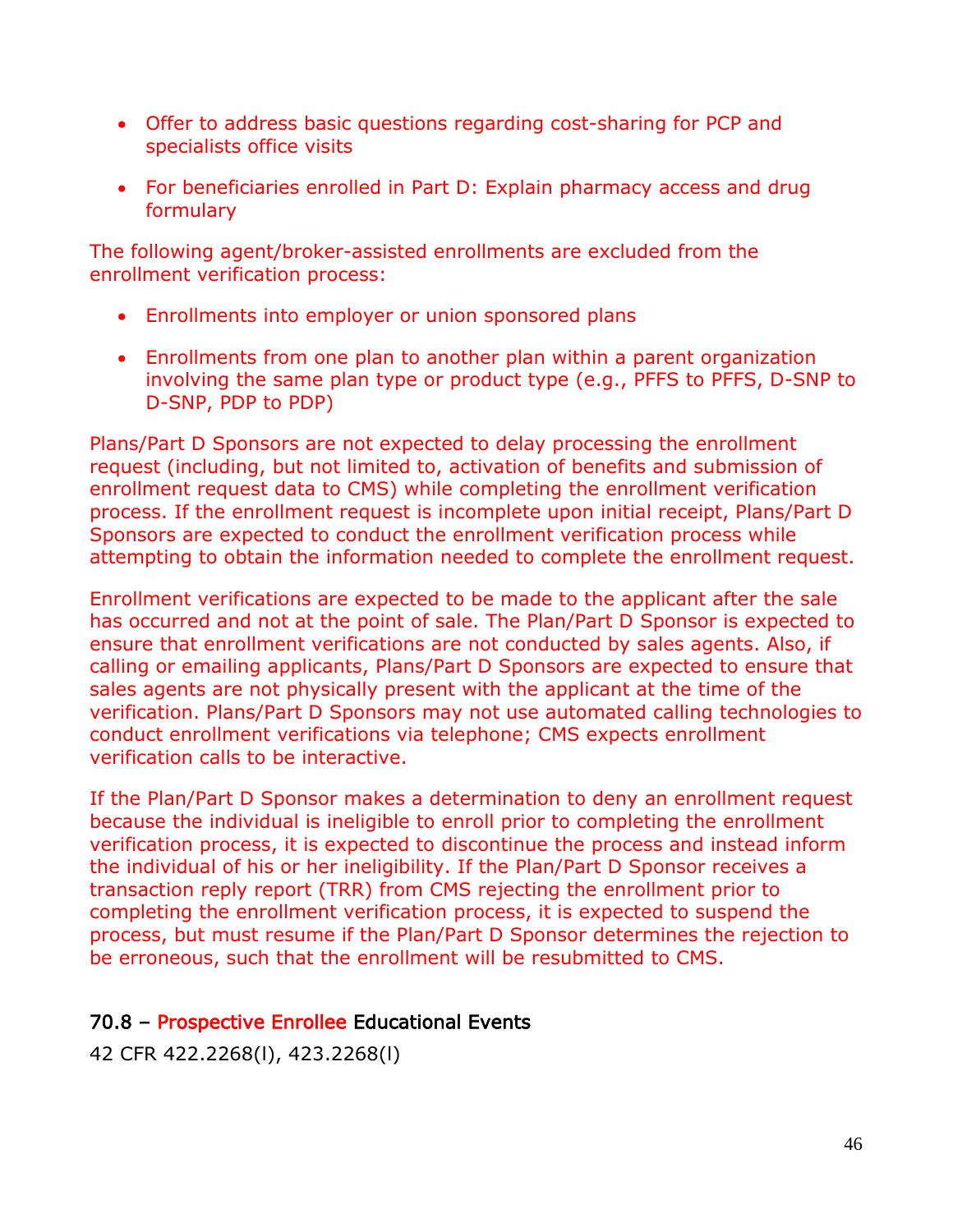An educational event is an event designed to inform Medicare beneficiaries about Medicare Advantage, Prescription Drug or other Medicare programs and does not include marketing (i.e., the event sponsor does not steer, or attempt to steer, potential enrollees toward a specific plan or limited number of plans). Educational events may be hosted by the Plan/Part D Sponsor or an outside entity and are held in a public venue. These events cannot be held at in-home or one-on-one settings.

Educational events for prospective enrollees may not include any sales activities such as the distribution of marketing materials or the distribution or collection of plan applications. Educational events must be explicitly advertised as "educational," otherwise they will be considered by CMS as sales/marketing events.

The intent of this guidance is not to preclude Plans/Part D Sponsors from educating beneficiaries about their products; rather, it is to ensure that events that are advertised as "educational" comply with CMS' requirements. More specifically, Plans/Part D Sponsors may provide education at a sales or marketing event, but may not market or sell at an educational event.

Materials distributed or made available at a prospective enrollee educational event must be free of plan-specific information (including plan-specific premiums, co-payments, or contact information), and any bias toward one plan type over another.

The following are examples of acceptable materials and activities by Plans/Part D Sponsors or their representatives at an educational event:

- A banner with the plan name and/or logo displayed
- Promotional items, including those with plan name, logo, and toll-free customer service number and/or website. Promotional items must be free of benefit information and consistent with CMS' definition of nominal gift.
- Respond to questions asked at an educational event

At educational events, Plans/Part D Sponsors or their representatives may not:

- Discuss plan-specific premiums and/or benefits
- Distribute plan-specific materials
- Distribute or display business reply cards, scope of appointment forms, enrollment forms, or sign-up sheets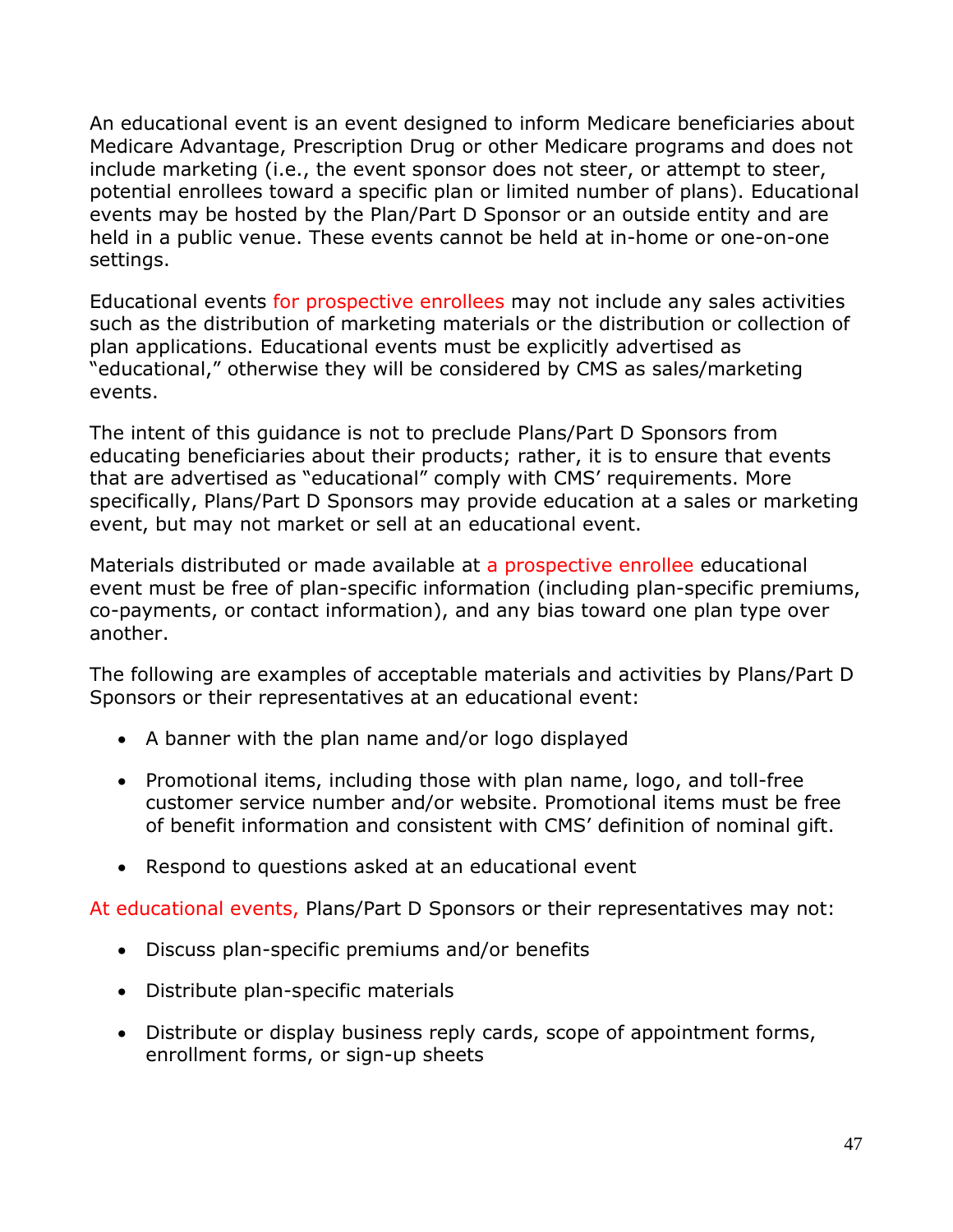- Set up individual sales appointments or get permission for an outbound call to the beneficiary
- Attach business cards or plan/agent contact information to educational materials, unless requested by the beneficiary
- Advertise an educational event and then have a marketing/sales event immediately following in the same general location (e.g., same hotel).

These activities constitute prohibited sales activities at educational events.

## 70.8.1 – Enrollee-Only Educational Events

## § 1851(j)(1)(D), 42 CFR 422.2268(l), 423.2268(l)

Plans/Part D Sponsors that hold enrollee-only educational events may not conduct enrollment or sales activities, as described in 70.8, during these events. However, Plans/Part D Sponsors may discuss plan-specific premiums and/or benefits and distribute plan-specific materials to enrollees. Educational events must be explicitly advertised as "educational;" otherwise they will be considered by CMS as sales/marketing events. In this context only (i.e., events for existing enrollees only), this discussion of benefits is not considered a sales activity. Any marketing of these events must be done in a way that reasonably targets only existing enrollees (e.g., direct mail flyers), not the mass marketplace (e.g., radio or newspaper ad).

#### 70.9 - Marketing/Sales Events and Appointments

#### 42 CFR 422.2268, 423.2268

Marketing/sales events are events designed to steer, or attempt to steer, potential enrollees toward a plan or limited set of plans. At marketing/sales events, plan representatives may discuss plan specific information and collect applications.

There are two main types of marketing/sales events: formal and informal.

Formal marketing/sales events are typically structured in an audience/presenter style with a sales person or plan representative formally providing specific Plan/Part D Sponsor information via a presentation on the products being offered.

Informal marketing/sales events are conducted with a less structured presentation or in a less formal environment. They typically utilize a table, kiosk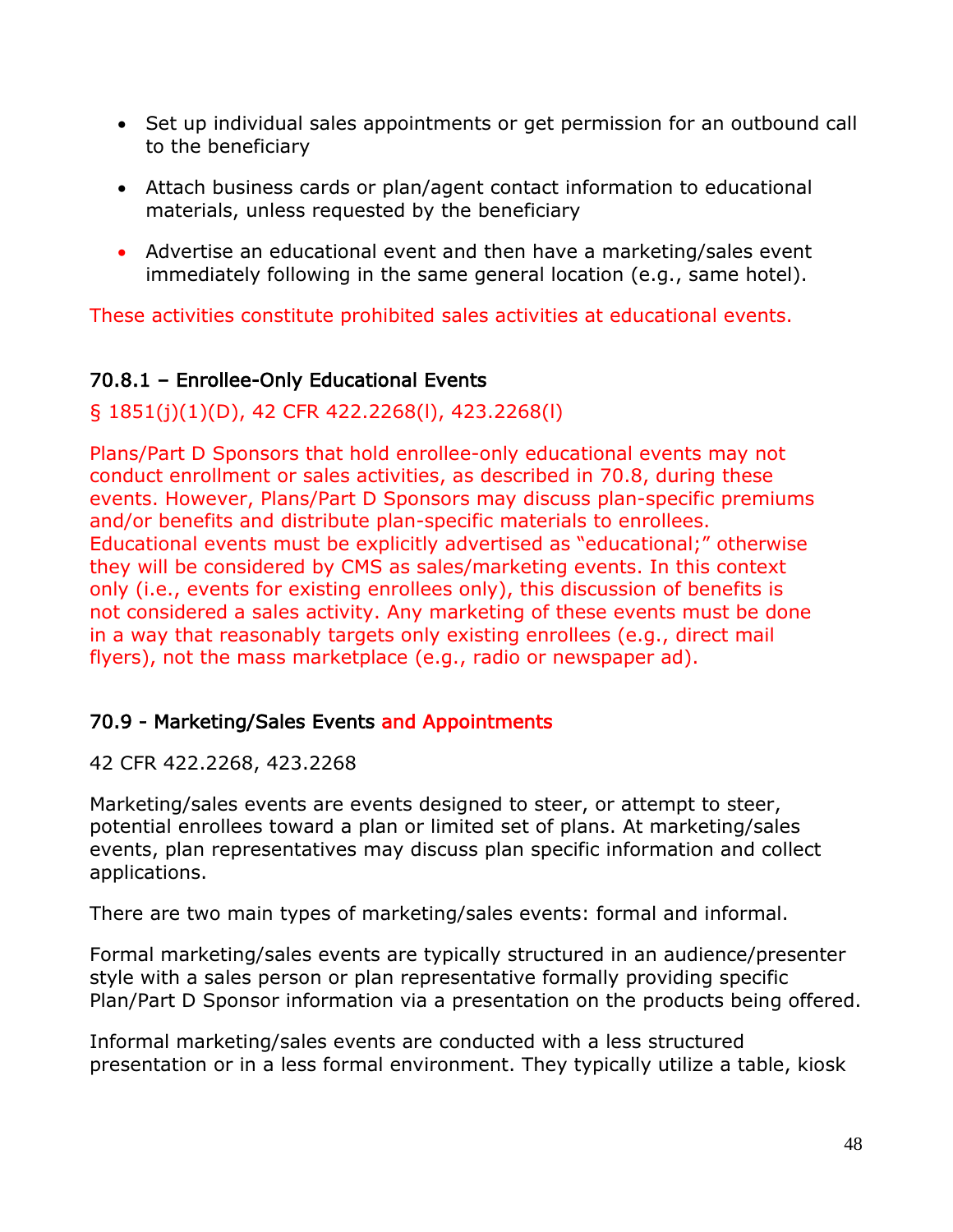or a recreational vehicle (RV) that is manned by a Plan/Part D Sponsor representative who can discuss the merits of the plan's products.

• Plans/Part D Sponsors must submit all sales scripts and presentations for approval to CMS prior to their use during the marketing/sales event

At a marketing/sales event, Plans/Part D Sponsors may not:

- Conduct health screening or other like activities that could give the impression of "cherry picking"
- Require beneficiaries to provide any contact information as a prerequisite for attending the event. This includes requiring an email address or any other contact information as a condition to RSVP for an event online or through mail. Plans should clearly indicate on any sign-in sheets that completion of any contact information is optional.
- Use personal contact information obtained to notify individuals of raffle or drawing winnings for any other purpose

## 70.9.1 – Notifying CMS of Scheduled Marketing Events

42 CFR 422.2268, 423.2268, 422.504(f)(2), 423.505(f)(2)

Plans/Part D Sponsors must notify CMS of all formal and informal marketing/sales events via HPMS prior to advertising the event or seven (7) calendar days prior to the event's scheduled date, whichever is earlier. Changes to marketing/sales events (e.g., cancellations and room changes) should be updated in HPMS at least forty-eight (48) hours prior to the scheduled event.

If a sales event is canceled before its originally scheduled date and time, the Plan/Part D Sponsor must cancel the event in HPMS, more than forty-eight (48) hours prior to the originally scheduled date and time of the event, whenever possible.

## 70.9.2 - Personal/Individual Marketing Appointments

## 42 CFR 422.2268(f)-(h), 423.2268(f)-(h)

Personal/individual marketing appointments typically take place in the beneficiary's home; however, these appointments can also take place in other venues such as a library or coffee shop. Appointments must follow the scope of appointment guidance (See section 70.9.3).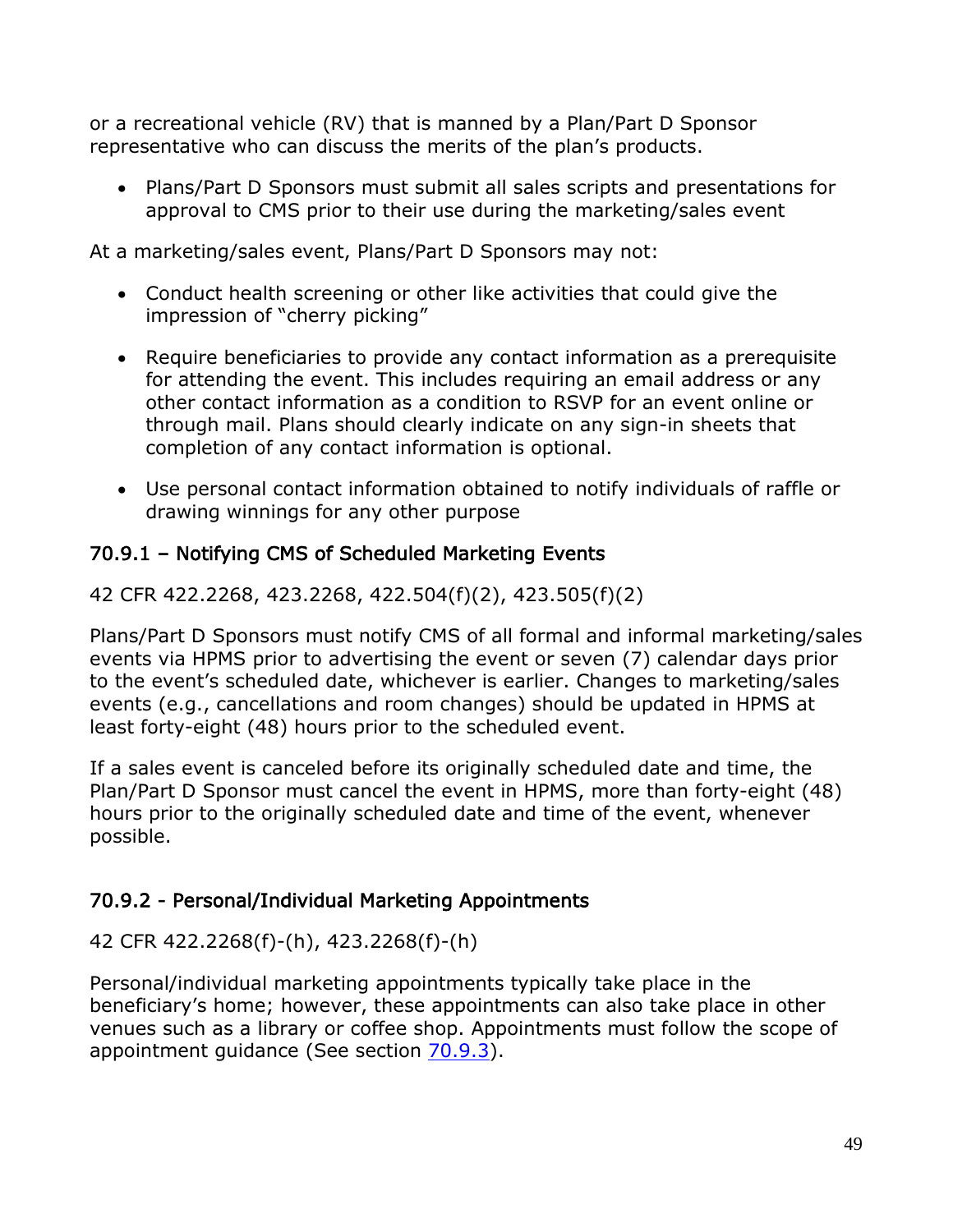All one-on-one appointments with beneficiaries are considered sales/marketing events. However, one-on-one appointments are not entered into the HPMS marketing events module.

The Plan's/Part D Sponsor's representative may not do the following:

- Discuss plan options that were NOT agreed to by the beneficiary
- Market non-health care related products (such as annuities or life insurance)
- Ask a beneficiary for referrals
- Solicit/accept an enrollment request (application) for a January  $1<sup>st</sup>$  effective date prior to the start of the Annual Enrollment Period (AEP) unless the beneficiary is entitled to another enrollment period

## 70.9.3 - Scope of Appointment

42 CFR 422.2262, 422.2268(g) and (h), 423.2262, 423.2268 (g) and (h)

When conducting marketing activities, a Plan/Part D Sponsor may not market any health care related product during a marketing appointment beyond the scope that the beneficiary agreed before the meeting with that individual. The Plan/Part D Sponsor must document the scope of the agreement before the appointment. Distinct lines of plan business include MA, PDP and Cost Plan products. If a Plan/Part D Sponsor would like to discuss additional products during the appointment that the beneficiary did not agree to discuss in advance, they must document it 48 hours in advance, when practicable. If it is not practicable and the beneficiary requests to discuss other products, the Plan/Part D Sponsor must document a second scope of appointment for the additional product type to continue the marketing appointment.

To further clarify the requirements around documentation:

- The documentation can be in writing, in the form of a signed agreement by the beneficiary, or a recorded oral agreement. Plans/Part D Sponsors are encouraged to use a variety of technological means to fulfill the scope of appointment requirement, including, but not limited to, conference calls, fax machines, designated recording line, pre-paid envelopes, and e-mail
- Plans/Part D Sponsors are expected to include the following when documenting the SOA:
	- Product type (e.g. MA, PDP) that the beneficiary has agreed,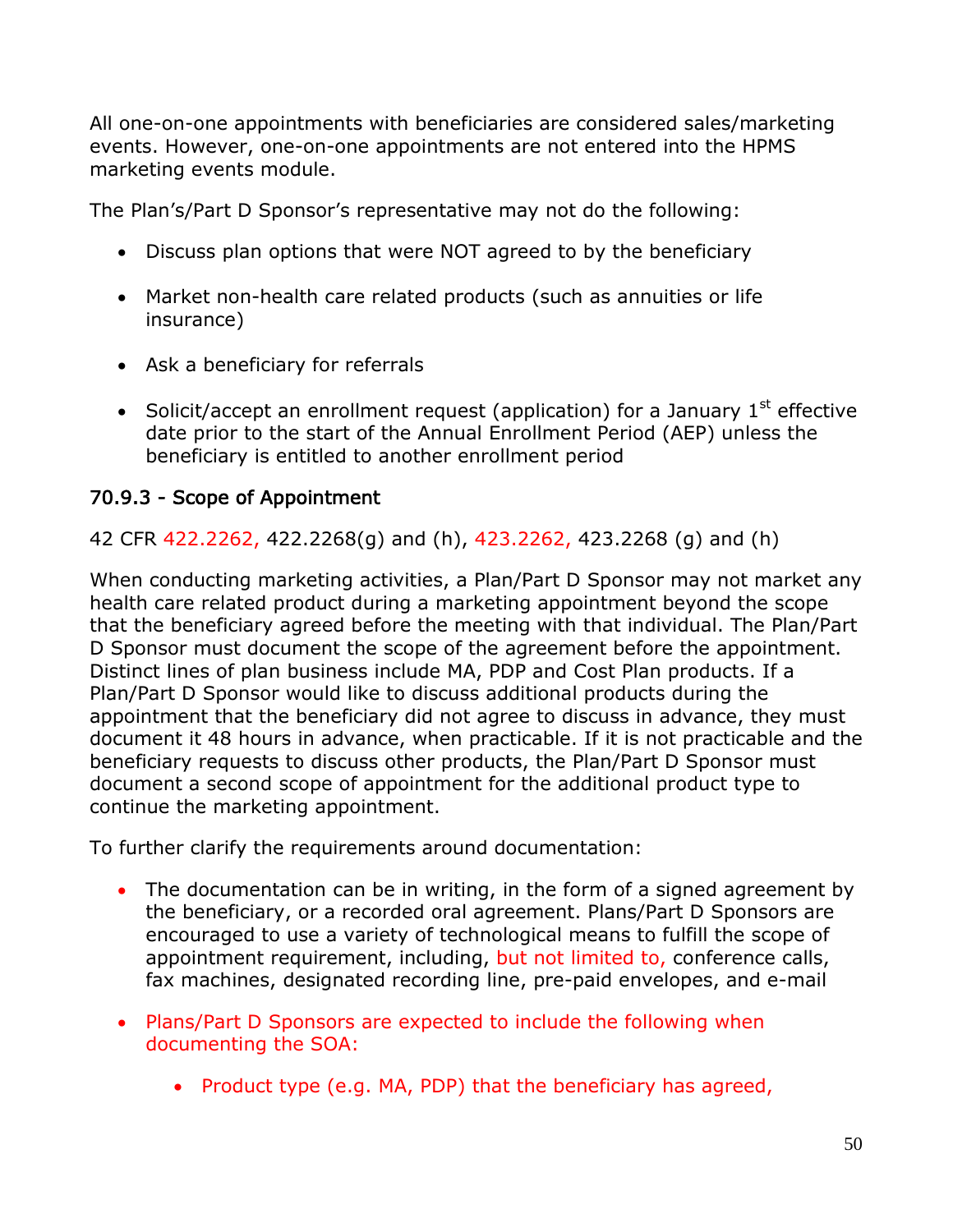- Date of appointment,
- Beneficiary contact information (e.g. name, address, telephone number),
- Signature (e.g. beneficiary or authorized representative),
- The SOA must include the type of product (e.g. MA, PDP) the beneficiary has agreed to discuss during the appointment,
- Method of contact (e.g. walk-in),
- Agent information (e.g. name and contact information) and signature,
- A statement that beneficiaries are not obligated to enroll in a plan; their current or future Medicare enrollment status will not be impacted and clearly explain that the beneficiary is not automatically enrolled in the plan(s) discussed, and
- If the SOA was not signed prior to the appointment, include an explanation why it was not completed.
- A beneficiary may set a scope of appointment at a marketing/sales event for a future appointment

NOTE: All business reply cards (BRC) used for documenting beneficiary scope of appointment or agreement to be contacted must be submitted to CMS for review and approval. . Additionally, Plans/Part D Sponsors should include a statement on the BRC informing the beneficiary that a sales person may call as a result of their returning a BRC.

NOTE: Marketing/sales events, as defined in section 70.9, do not require documentation of beneficiary agreement.

#### 70.9.4 - Beneficiary Walk-ins to a Plan or Agent/Broker Office or Similar Beneficiary-Initiated Face-to-Face Sales Appointment

42 CFR 422.2268(g) and (h), 423.2268 (g) and (h)

In instances where a beneficiary visits a Plan/Part D Sponsor or an agent/broker office on his/her own accord, the Plan/Part D Sponsor or agent/broker must document the scope of appointment prior to discussing MA, PDP, or cost plans.

## 70.10 - PFFS Plan Provider Education and Outreach Programs

42 CFR 422.114, 422.202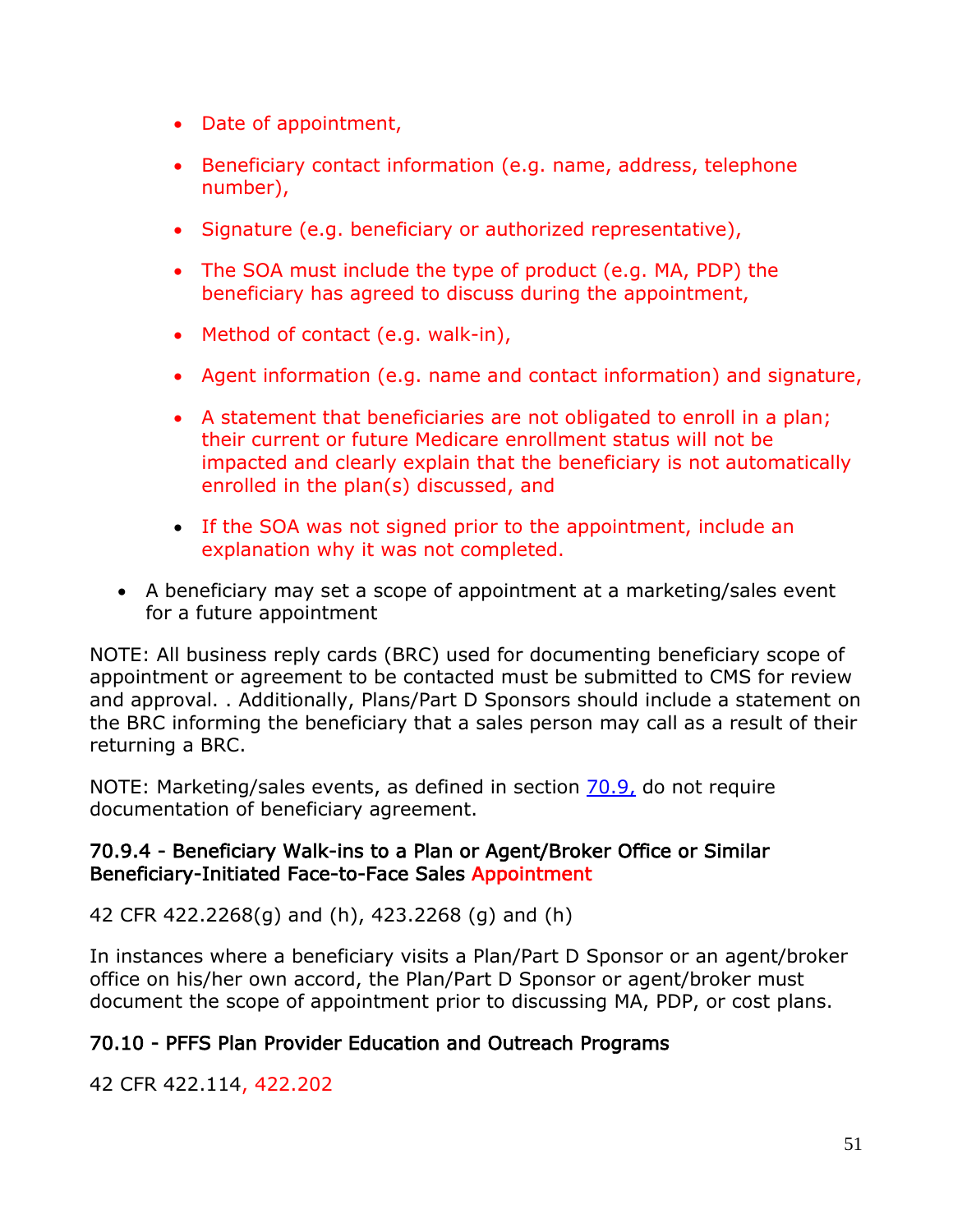PFFS Plans should conduct effective outreach to providers to help them understand how PFFS plans work and to overcome any resistance that may be particularly caused by concerns about the timeliness and accuracy of payments. They should ensure that they clearly inform providers about how to obtain their terms and conditions of payment, how to get payment or coverage questions quickly answered, and how to appeal payment decisions.

#### 70.10.1 - PFFS Plan Terms and Conditions of Payment Contact and Website Fields in HPMS

#### 42 CFR 422.114, 422.202

HPMS allows PFFS plans to directly provide CMS with their plan terms and conditions of payment contact and website information. All PFFS Plans must complete the data entry for these fields in HPMS and update the information as needed in order for CMS to make the determinations required under 42 CFR 422.114.

The "PFFS Terms and Conditions of Payment Contact for Public website" field should be populated with the contact that will facilitate provider access to the MAO's PFFS plan terms and conditions of payment. Use the following navigation path in HPMS to enter the appropriate information for this new contact: HPMS Homepage > Contract Management > Contract Management > Select a Contract Number > Contact Data.

The "PFFS Terms and Conditions of Payment website" field should be populated with the web address for where the Plan maintains its PFFS plan terms and conditions of payment. Use the following navigation path in HPMS to enter the appropriate information for this new web address: HPMS Homepage > Contract Management > Basic Contract Management > Select a Contract Number > Org. Marketing Data.

## 70.11 - Marketing in the Health Care Setting

## 42 CFR 422.2268(j) and (k), 423.2268 (j) and (k)

We recognize that Plans/Part D Sponsors have agreements with providers in connection with plan activities and expect those agreements to address marketing activity in a manner consistent with Medicare regulations. These requirements are discussed throughout this section. Plans/Part D Sponsors and providers with whom they have a relationship (contractual, co-branding or otherwise) who assist beneficiaries with plan selection should ensure that provider assistance results in plan selection that is always in the best interest of the beneficiary.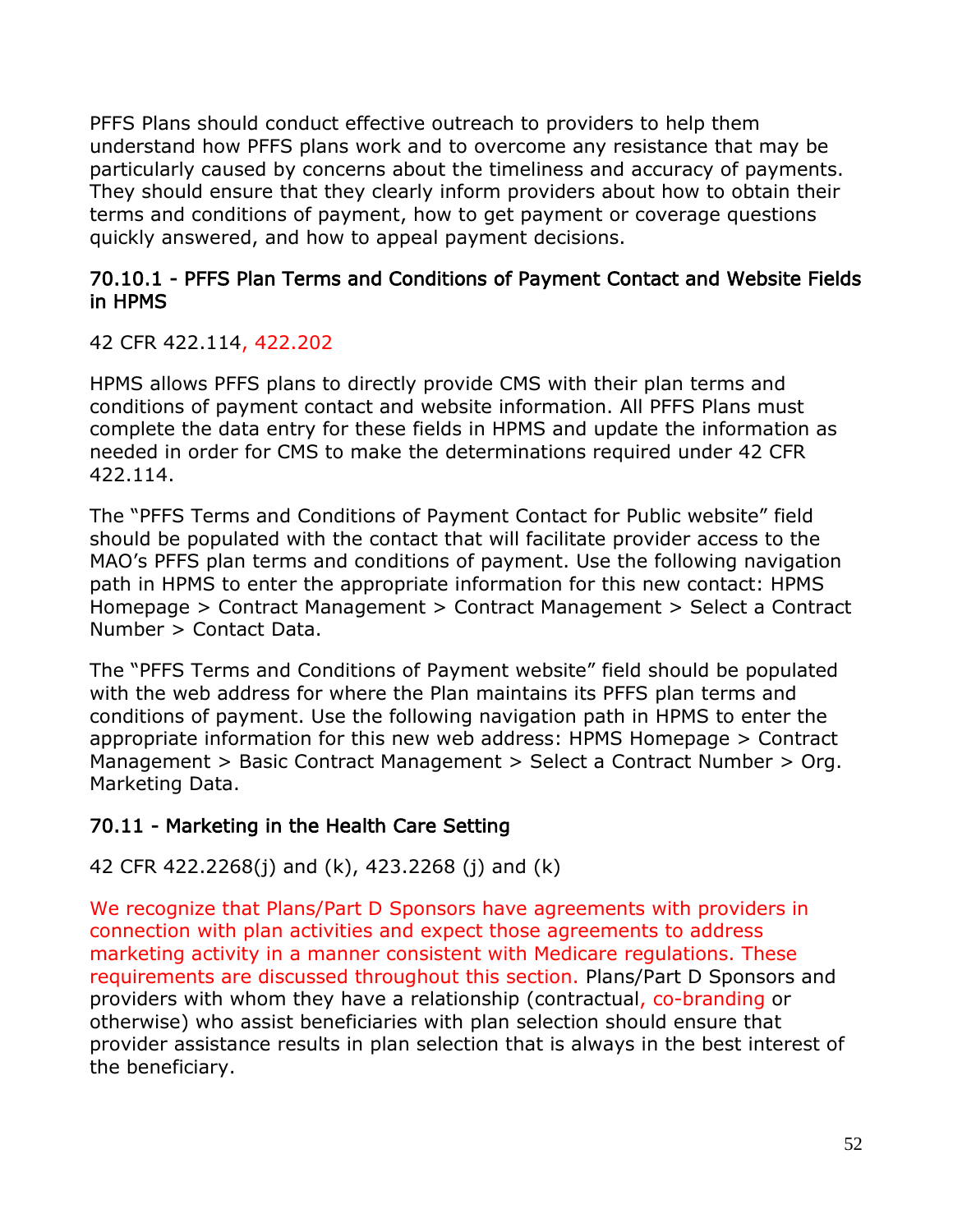Plans/Part D Sponsors may not conduct sales activities in healthcare settings except in common areas. Common areas where marketing activities are allowed include areas such as hospital or nursing home cafeterias, community or recreational rooms, and conference rooms. If a pharmacy counter area is located within a retail store, common areas would include the space outside of where patients wait for services from or interact with pharmacy providers and obtain medications.

Plans/Part D Sponsors are prohibited from conducting sales presentations, distributing and accepting enrollment applications, and soliciting Medicare beneficiaries in areas where patients primarily receive health care services or are waiting to receive health care services. These restricted areas generally include, but are not limited to, waiting rooms, exam rooms, hospital patient rooms, dialysis center treatment areas (where patients interact with their clinical team and receive treatment), and pharmacy counter areas (where patients interact with pharmacy providers and obtain medications). The prohibition against conducting marketing activities in health care settings extends to activities planned in health care settings outside of normal business hours.

Plans/Part D Sponsors are only permitted to schedule appointments with beneficiaries residing in long-term care facilities (including nursing homes, assisted living facilities, board and care homes, etc.) upon request by the beneficiary. Plans/Part D Sponsors may use providers to make available and/or distribute plan marketing materials as long as the provider and/or the facilities distributes or makes available Plan/Part D Sponsor marketing materials for all plans with which the provider participates. CMS does not expect providers to proactively contact all participating plans; rather, a Plan/Part D Sponsor must only ensure that a provider agrees to make available and/or distribute plan marketing materials and accept future requests from other Plans/Part D Sponsors with which the providers participate. Plans/Part D Sponsors may also provide materials for providers to display posters or other materials in common areas such as the provider's waiting room. Additionally, Plans/Part D Sponsors may provide materials to long-term care facilities to provide materials in admission packets announcing all plan contractual relationships.

SNP plans may provide to long term care facility staff, for distribution to residents that meet the I-SNP criteria, an explanatory brochure for each I-SNP with which the facility contracts. The brochure can explain about the qualification criteria and the benefits of being enrolled in an I-SNP. The brochure may have a reply card or telephone number for the resident or responsible party to call to request a meeting or additional information.

#### 70.11.1 - Provider-Based Activities

42 CFR 422.2268(e) and (j), 423.2268(e) and (j)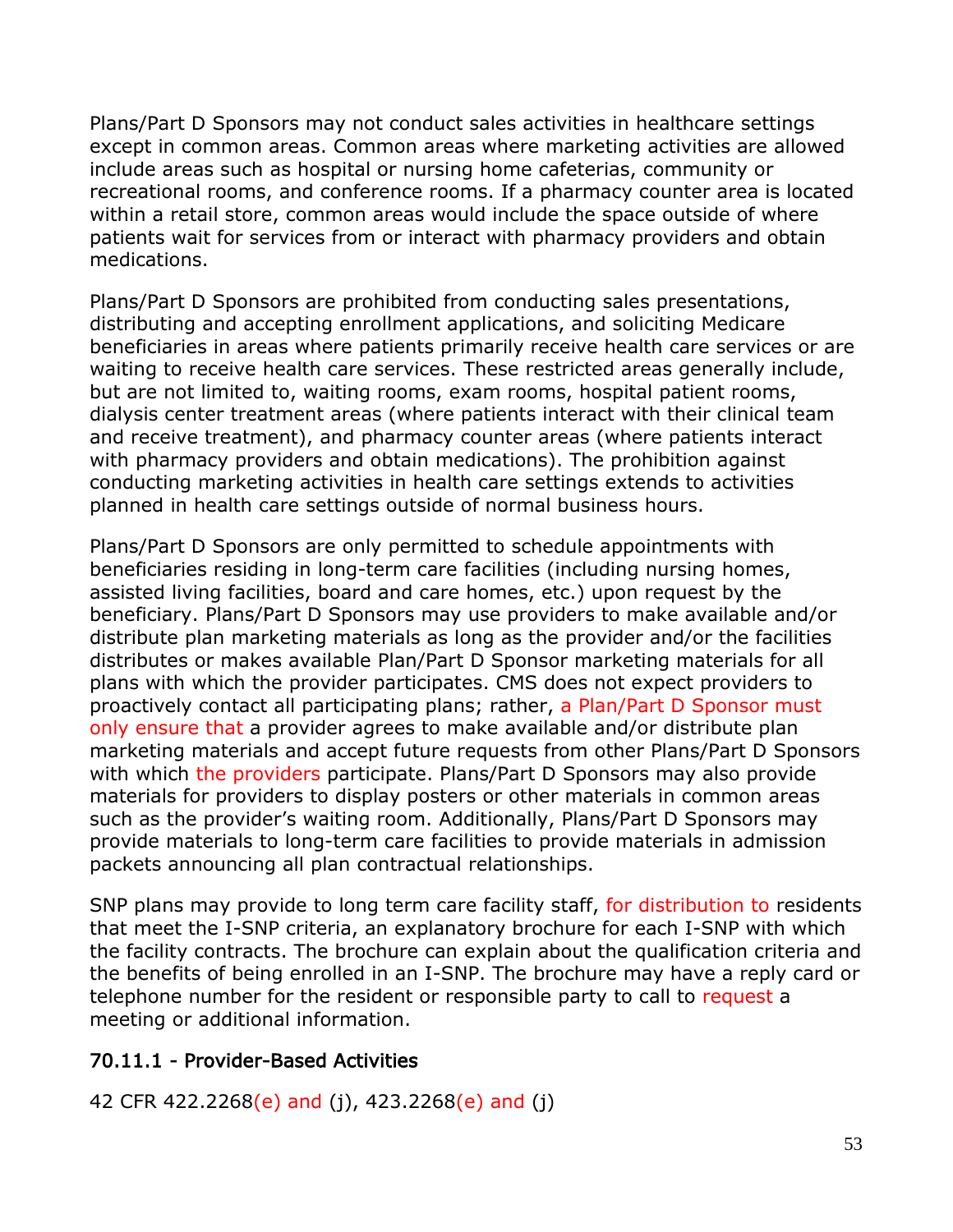CMS is concerned with Plans/Part D Sponsors engaging in provider-based marketing activities because:

- Providers may not be fully aware of all plan benefits and costs
- Providers may confuse the beneficiary if the provider is perceived as acting as an agent of the plan versus acting as the beneficiary's provider
- Providers may face conflicting incentives when acting as a Plan/Part D Sponsor representative

We recognize that Plans/Part D Sponsors have agreements with providers in connection with plan activities and expect those agreements to address marketing activity in a manner consistent with Medicare regulations. This includes ensuring that if a provider advertises non-health related items or services, the advertisement makes it clear that those items/services are not covered by the Plan/Part D Sponsor. To the extent that the Plan/Part D Sponsor ensures that a provider assists a beneficiary in an objective assessment of his/her needs and potential options to meet those needs, the Plan/Part D Sponsor may use providers for such activities. Plans/Part D Sponsors may allow contracted providers to engage in discussions with beneficiaries should a beneficiary seek advice. However, Plans/Part D Sponsors must ensure, through their agreements with providers, that contracted providers are advised of the need to remain neutral when assisting with enrollment decisions and that providers do not:

- Offer scope of appointment forms
- Accept Medicare enrollment applications
- Make phone calls or direct, urge or attempt to persuade beneficiaries to enroll in a specific plan based on financial or any other interests of the provider
- Mail marketing materials on behalf of Plans/Part D Sponsors
- Offer anything of value to induce plan enrollees to select them as their provider
- Offer inducements to persuade beneficiaries to enroll in a particular plan or organization
- Conduct health screening as a marketing activity
- Accept compensation directly or indirectly from the plan for beneficiary enrollment activities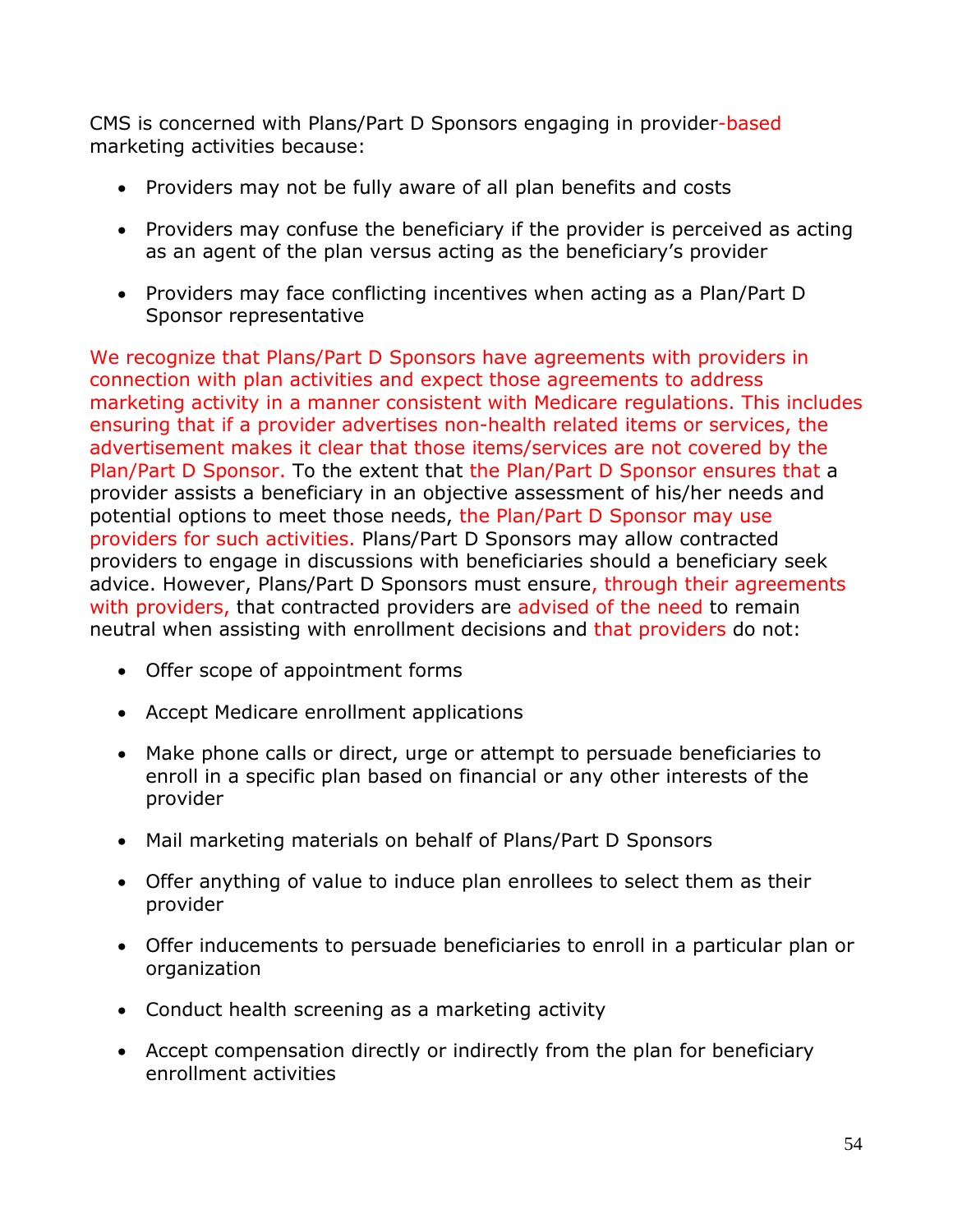• Distribute materials/applications within an exam room setting

Plans/Part D Sponsors may use and allow contracted providers to:

- Provide the names of Plans/Part D Sponsors with which they contract and/or participate (see section  $70.11.2$  for additional information on provider affiliation)
- Provide information and assistance in applying for the LIS
- Make available and/or distribute plan marketing materials
- Refer their patients to other sources of information, such as SHIPs, plan marketing representatives, their State Medicaid Office, local Social Security Office, CMS' website at<http://www.medicare.gov/> or 1-800-MEDICARE
- Share information with patients from CMS' website, including the "Medicare and You" Handbook or "Medicare Options Compare" (from [http://www.medicare.gov\)](http://www.medicare.gov/), or other documents that were written by or previously approved by CMS

#### 70.11.2 – New or Continued Provider Affiliation Announcements

### 42 CFR 422.2262(a), 422.2268, 423.2262(a), 423.2268

Plans/Part D Sponsors may permit their providers to announce new or continuing affiliations between providers and specific Plans/Part D Sponsors through general advertising (e.g., radio, television, websites). Plan/Part D Sponsor materials (including materials provided to providers) that describe plan benefits, premiums, or cost sharing must be submitted through HPMS. Materials that only announce the affiliation or continuing affiliation do not need to be submitted through HPMS.

#### New Affiliations

A new affiliation announcement may be made once within the first 30 days of a new contract agreement (in these announcements, Plans/Part D Sponsors may allow contracted providers to name only one Plan/Part D Sponsor). This may be done through direct mail, e-mail, by telephone, or advertisement. Neither the Plan/Part D Sponsor nor the contracted provider needs to notify beneficiaries that the provider may contract with other Plans/Part D Sponsors.

#### Continuing Affiliations

Continuing affiliation announcements may be made through direct mail, e-mail, phone or advertisement. Continuing affiliation announcements must clearly state that the provider may also contract with other Plans/Part D Sponsors.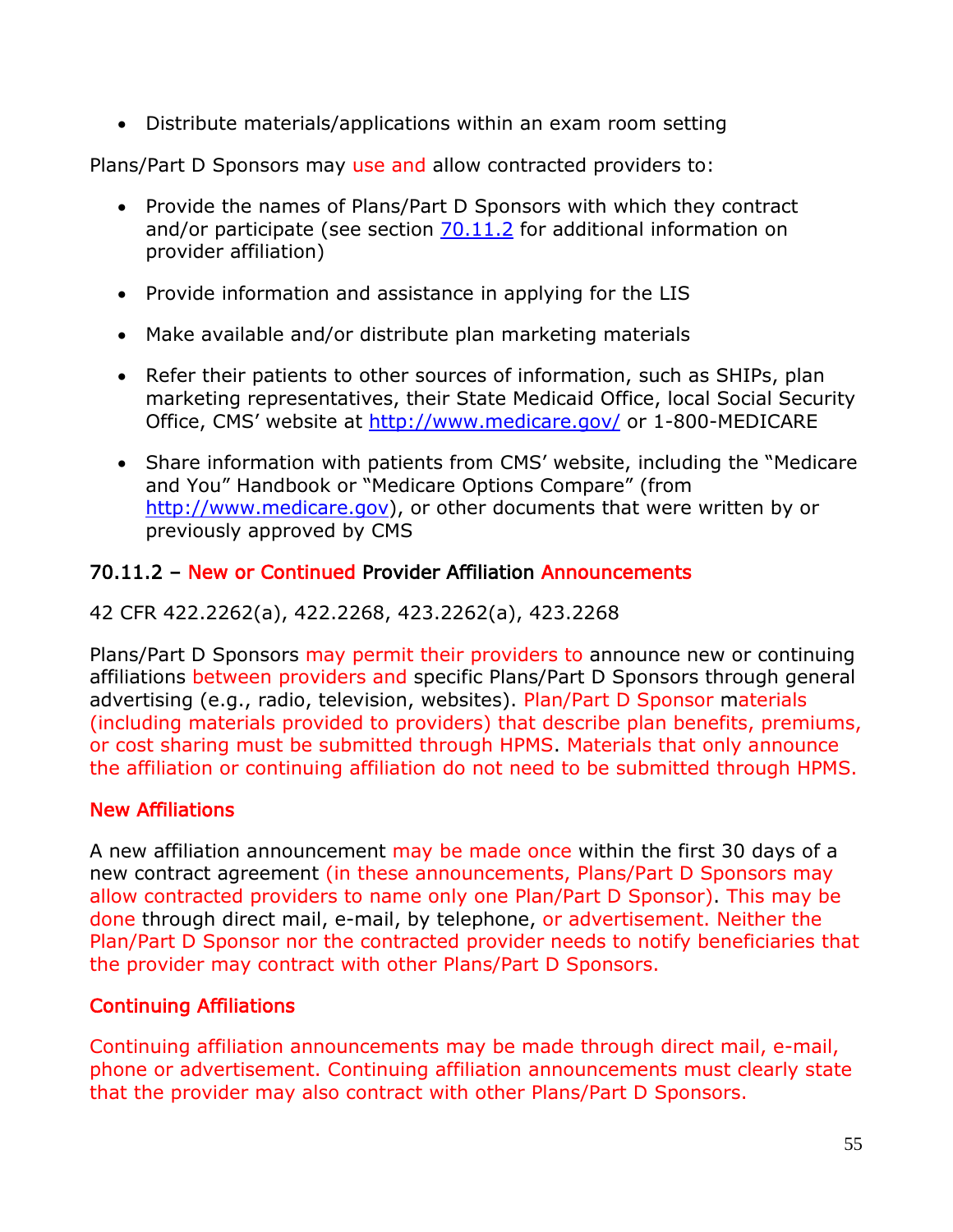## 70.11.3 - SNP Provider Affiliation Information

#### 42 CFR 422.2268, 423.2268

Plans/Part D Sponsors may allow contracted providers to feature SNPs in a mailing announcing an ongoing affiliation. This mailing may highlight the provider's affiliation or arrangement by placing the SNP affiliations at the beginning of the announcement and may include specific information about the SNP and must include the appropriate disclaimer (refer to section 50). This includes providing information on special plan features, the population the SNP serves, or specific benefits for each SNP. The announcement must list all other SNPs with which the provider is affiliated.

## 70.11.4 - Comparative and Descriptive Plan Information

### 42 CFR 422.2268, 423.2268

Plans/Part D Sponsors may allow contracted providers to distribute printed information provided by a Plan/Part D Sponsor to their patients comparing the benefits of all of the different plans with which they contract. Materials must include the appropriate disclaimer (refer to section 50). Materials may not "rank order" or highlight specific plans and should include only objective information. Such materials should have the concurrence of all Plans/Part D Sponsors involved in the comparison and must be approved by CMS prior to distribution (i.e., these items are not be subject to File & Use). The Plans/Part D Sponsors must determine a lead Plan to coordinate submission of these materials to CMS for review (refer to section 90.2 for more information on submission of marketing materials).

#### 70.11.5 - Comparative and Descriptive Plan Information Provided by a Non-Benefit/Non-Health Service Providing Third-Party

42 CFR 422.2268, 423.2268

Plans/Part D Sponsors may allow contracted providers to distribute printed information comparing the benefits of different Plans/Part D Sponsors (all or a subset) in a service area when the comparison is done by an objective third party (e.g., SHIPs, State agency or independent research organizations that conduct studies). For more information on non-benefit/non-health service providing third party providers, refer to section 40.8.3.

# 80 - Telephonic Activities and Scripts

## 80.1 - Customer Service Call Center Requirements

42 CFR 422.111(h)(1), 423.128(d)(1)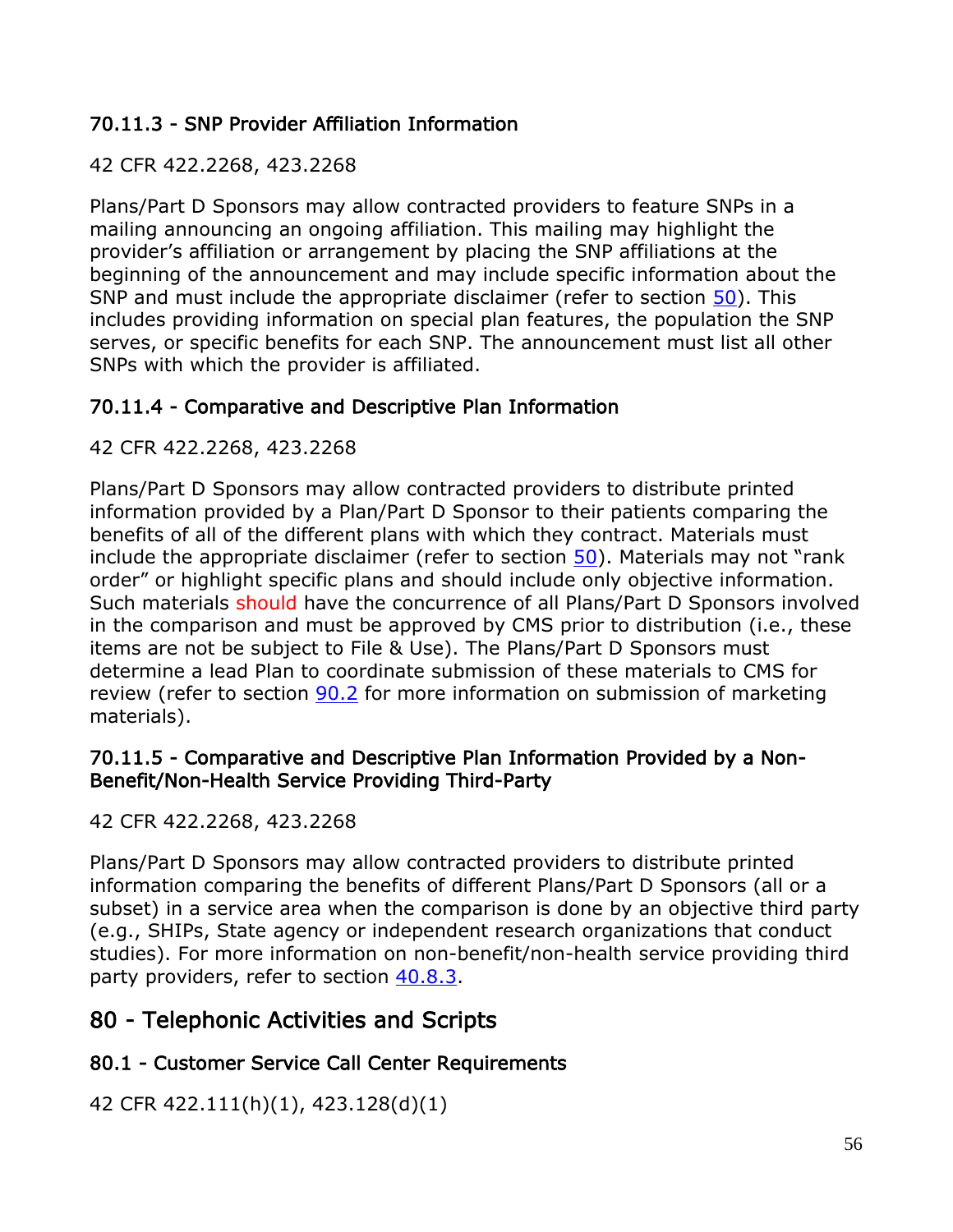Plans/Part D Sponsors must operate a toll-free call center for both current and prospective enrollees open during usual business hours; we consider seven (7) days a week, at least from 8:00 A.M. to 8:00 P.M. (according to the time zones for the regions in which they operate) to be the business hour time frame for plans. Current and prospective enrollees must be able to speak with a live customer service representative. Plans/Part D Sponsors may use alternative technologies on Thanksgiving and Christmas Day. For example, a Plan/Part D Sponsor may use an interactive voice response system or similar technologies to provide the required information listed below, and/or allow a beneficiary to leave a message in a voice mail box. A customer service representative must then return the call in a timely manner, no more than one business day later.

NOTE: From February 15 to September 30, Plans/Part D Sponsors may use alternative technologies on Saturdays, Sundays, and Federal holidays.

Call centers must meet the following operating standards:

- Provide information in response to inquiries outlined in section 80.2-80.4. If callers are transferred to a third party for provision of the information listed in 80.2 and 80.4, all other requirements in 80.1 apply to the third party.
- Follow an explicitly defined process for handling customer complaints
- Provide interpreter service to all non-English speaking and limited English proficient beneficiaries
- Inform callers that interpreter services are "free"
- Provide TTY service to all hearing impaired beneficiaries
- Limit average hold time to two (2) minutes. The average hold time is defined as the time spent on hold by the caller following the interactive voice response (IVR) system, touch tone response system, or recorded greeting and before reaching a live person.
- Answer eighty (80) percent of incoming calls within thirty (30) seconds
- Limit the disconnect rate of all incoming calls to five (5) percent

For Pharmacy Technical Help or Coverage Determinations and Appeals Call Center requirements refer to Appendix 4.

# 80.2 – Requirements for Informational Scripts

42 CFR 422.111(c), 422.2262, 422.2264, 422.2264(e), 423.128(c), 423.2262, 423.2264, 423.2264(e)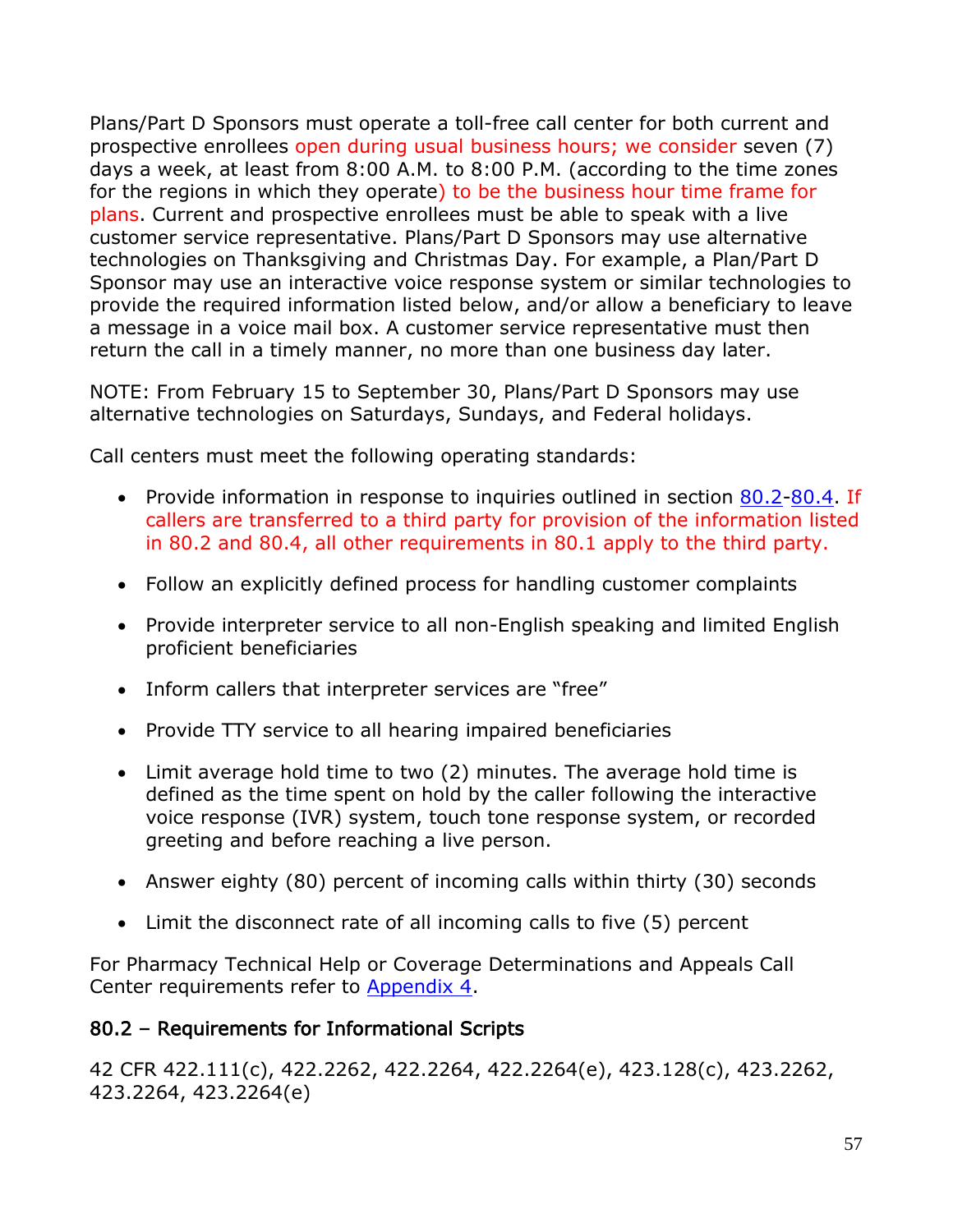Informational scripts may not ask the beneficiary if s/he wants to be transferred to a sales/enrollment department nor can the Plan's/Part D Sponsor's call center staff automatically transfer the call. CMS recognizes that, in some instances, a beneficiary may initiate a request for information and subsequently request enrollment into a plan. CMS expects that informational calls will only lead to sales/enrollment calls (or transfer to the appropriate sales/enrollment department) at the request of the beneficiary.

Example: A beneficiary calls customer service and requests to hear information about a particular plan. Based on the information provided, the beneficiary states that s/he wants to enroll in the plan. The customer service representative may process the enrollment and/or transfer the call to the appropriate area for processing because the beneficiary initiated the request.

Any change in the nature of a call from informational to sales/telephonic enrollment must clearly inform the beneficiary regarding the change. This must be done with the full and active concurrence of the beneficiary, ideally with a yes/no question.

Plans/Part D Sponsors are not required to enter informational scripts into HPMS. However, they must retain all scripts and make them available upon request to CMS. Informational scripts must be written in a way that does not mislead or confuse Medicare beneficiaries or misrepresent the Part D Sponsor. At a minimum, Plans/Part D Sponsors must develop scripts that respond to inquiries from prospective and current enrollees about the following subjects:

- Best Available Evidence (BAE) policy (applicable to Part D Sponsors)
- Request for pre-enrollment information
- Benefit information
- Cost-sharing information
- Formulary information
- Pharmacy information, including whether a beneficiary's pharmacy is in the Part D Sponsor's network
- Provider information, including whether a beneficiary's physician is in the Plan's network
- Out-of-network coverage
- Claims submission, processing and payment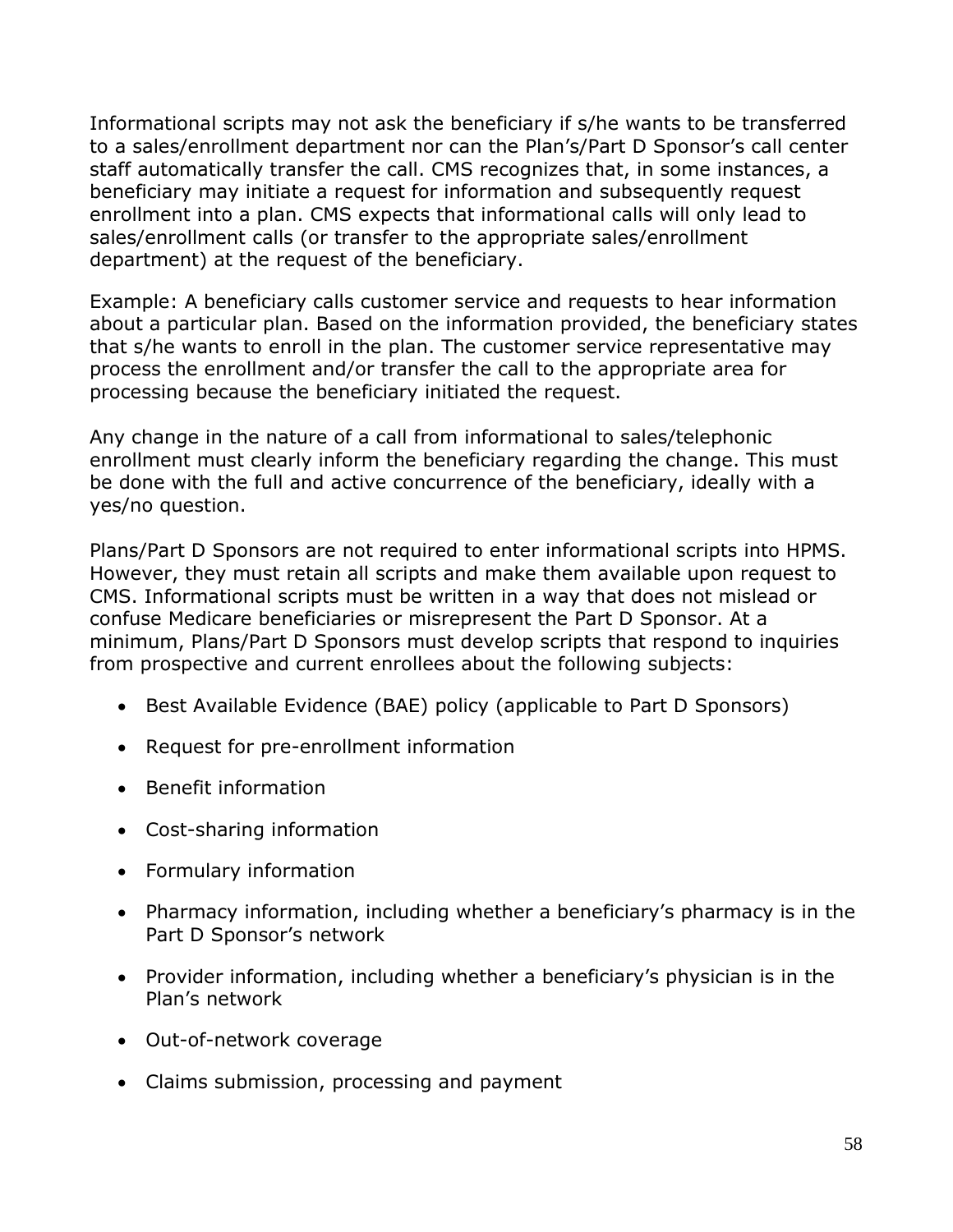- Formulary transition process
- Grievance, organization/coverage determination (including exceptions) and appeals process
- Information on extra help, including how the beneficiary can obtain extra help
- Current TROOP status (for Part D Sponsors and MA-PDPs)
- Information on how to obtain needed forms
- Information on replacing a enrollee identification card
- Service area information

Plans/Part D Sponsors may NOT:

• Include information about other lines of business in scripts

NOTE: Plans/Part D Sponsors can ask if the caller would like to receive information about other lines of business offered by the Plan/Part D Sponsor.

- Request beneficiary identification numbers (e.g., Social Security number, bank account numbers, credit card number, HICN) except as required to verify membership, determine enrollment eligibility or process an enrollment request)
- Use language in scripts that imply they are endorsed by Medicare, calling on behalf of Medicare, or that Medicare asked them to call the enrollee

NOTE: Plans/Part D Sponsors may not transfer outbound calls to inbound lines for telephone enrollment. Enrollment by telephone is limited to calls initiated by the beneficiary (i.e., "inbound" calls). If a beneficiary requests enrollment over the telephone, the agent can provide information as to how the beneficiary can enroll in the plan telephonically. Alternatively, the agent may set up a face-to-face appointment with the beneficiary for application assistance.

## 80.3 - Requirements for Enrollment Scripts/Calls

42 CFR 422.60 (c), 423.32 (b)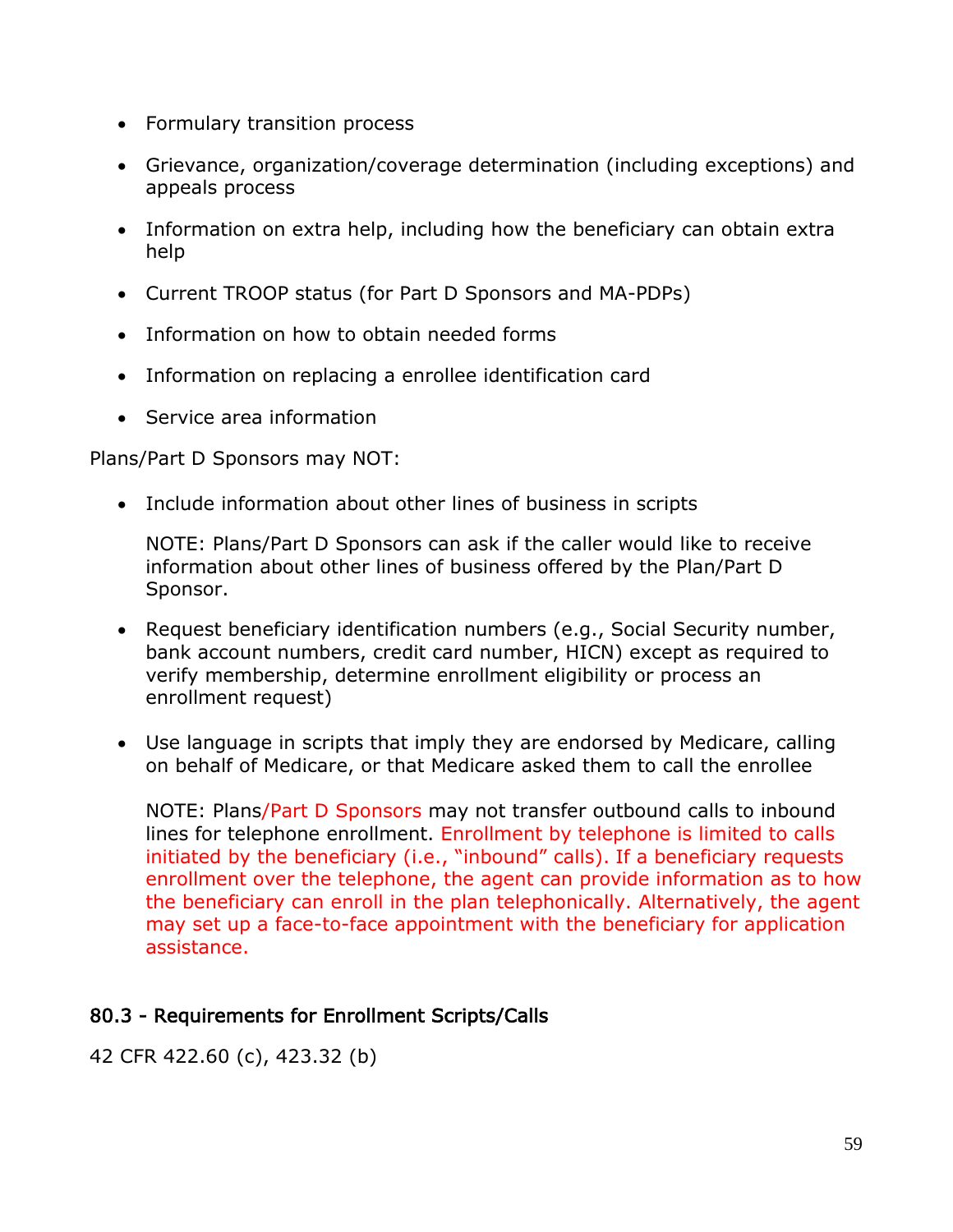Plans/Part D Sponsors must enter enrollment scripts into HPMS. CMS expects sponsors to incorporate in their scripts all relevant requirements outlined in these Medicare Marketing Guidelines (e.g., hours of operation, TTY number, etc.).

Telephone enrollment scripts must be submitted in their entirety (bullets or talking points are not acceptable). In developing and submitting enrollment scripts, Plans/Part D Sponsors must:

- Follow all requirements described in the CMS Eligibility and Enrollment Guidance in Chapters 2 and 17d of the Medicare Managed Care Manual, as well as Chapter 2 of the Medicare Prescription Drug Benefit Manual
- Clearly state the individual is requesting enrollment into [plan name] and the plan type
- Provide confirmation of having accepted the telephone enrollment request, such as a confirmation tracking number or other tracking mechanism
- Provide a statement that the individual will receive a notice acknowledging receipt of the enrollment (e.g., acknowledging request for additional information or denial of enrollment)
- Provide contact information for questions including toll-free telephone and TTY numbers

NOTE: Plans may not conduct outbound telephonic enrollment except as required to perform outbound enrollment and verification calls (refer to section 70.7).

## 80.4- Requirements for Telephone Sales Scripts (Inbound or Outbound)

42 CFR 422.2262, 422.2264, 422.2268, 423.2262, 423.2264, 423.2268

Any telephone sales scripts must be submitted to HPMS verbatim (bullets or talking points are unacceptable). Plans/Part D Sponsors must follow all telephone guidance in marketing through unsolicited contacts as noted in sections 70.4 and 70.5. This guidance extends to all downstream contractors.

In addition, inbound calls made directly to a sales department or sales agent must clearly inform the beneficiary if/when the nature of the call moves from a sales presentation to telephonic enrollment. This must be done with the full and active concurrence of the Medicare beneficiary, ideally with a yes/no question.

Sales calls must include a privacy statement clarifying that the beneficiary is not required to provide any health related information to the plan representative unless it will be used to determine enrollment eligibility.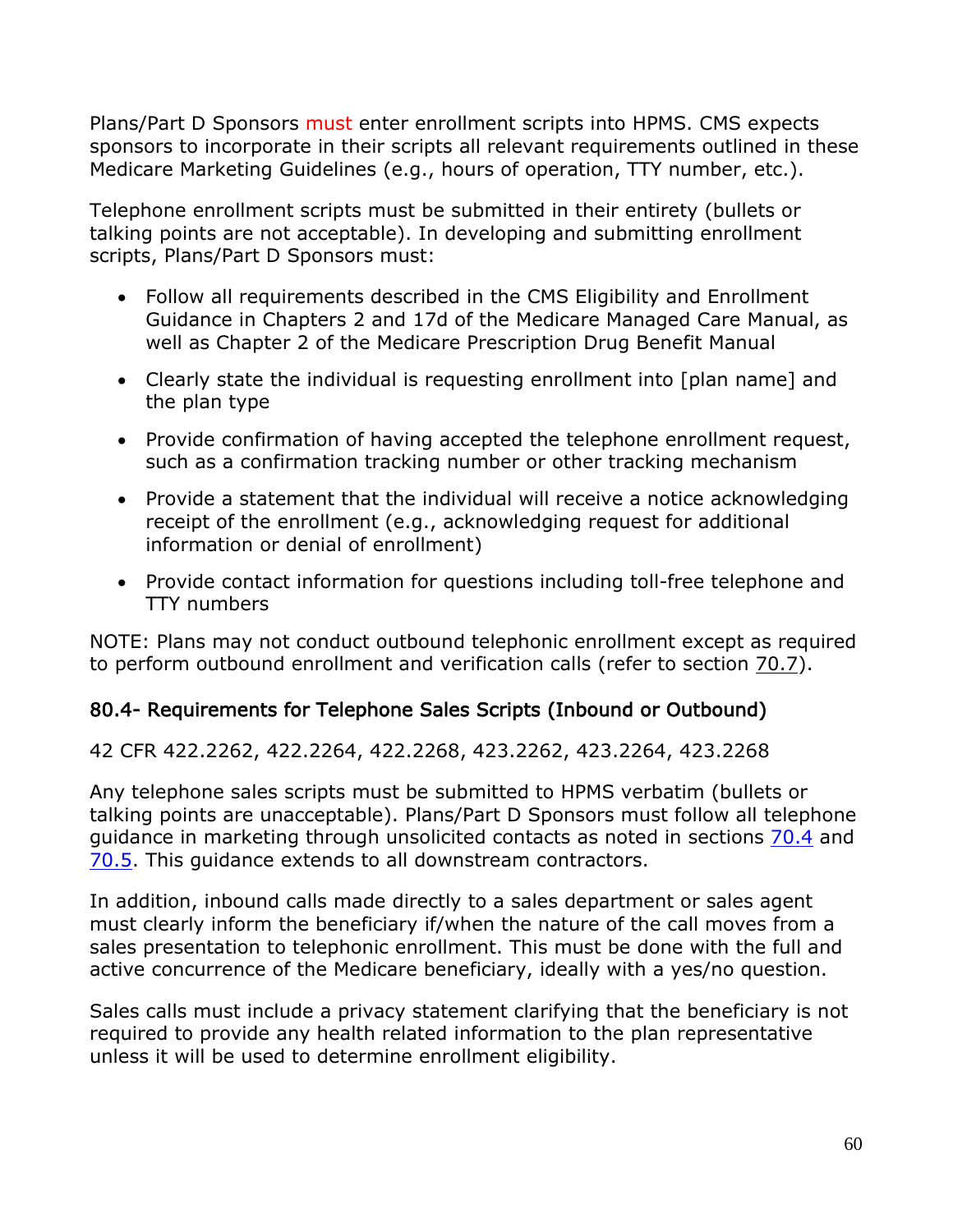# 90 - The Marketing Review Process

## 90.1 – Plan/Part D Sponsor Responsibilities

### 42 CFR 422.2262, 422.2264, 423.2262, 423.2264

Plans/Part D Sponsors must conduct a quality check and ensure that all materials are consistent with this chapter and all other relevant CMS issued guidance and instructions prior to submitting materials for review to CMS. Generally, CMS does not review marketing materials for typographical or grammatical errors, unless such errors render the marketing materials inaccurate or misleading.

## 90.2 - Material Submission Process

42 CFR 422.2262, 423.2262

Plans/Part D Sponsors must submit materials for review through the Marketing Module of HPMS, which is an automated tool used to enter, track, and maintain marketing materials submitted to CMS for review and approval. The HPMS Marketing Module User Guide provides extensive information on how to use HPMS. Plans should refer to the User Guide for any questions regarding the Marketing Module or how to submit marketing materials in HPMS.

If there are any changes or corrections to materials, (e.g., the benefit or costsharing information differs from that in the approved bid), the Plan/Part D Sponsor will be required to correct those materials for prospective enrollees and send errata sheets/addenda/reprints to current enrollees within a reasonable timeframe. If CMS finds that the Plan/Part D Sponsor failed to comply with applicable rules and guidance, CMS may take compliance action, including intermediate sanctions and civil money penalties.

Under extraordinary circumstances, and with prior approval from CMS, marketing materials may be submitted outside of HPMS. The review period begins when CMS receives the materials.

## 90.2.1 - Submission of Non-English Materials or Alternate Formats

#### 42 CFR 422.2262, 422.2264(e), 423.2262, 423.2264(e)

Non-English and alternate format materials must be based on previously approved English versions of the same material. Plans should submit non-English and alternate format versions after the original English version has a status of approved or deemed in HPMS, or after five (5) calendar days if the original English version is a File & Use document.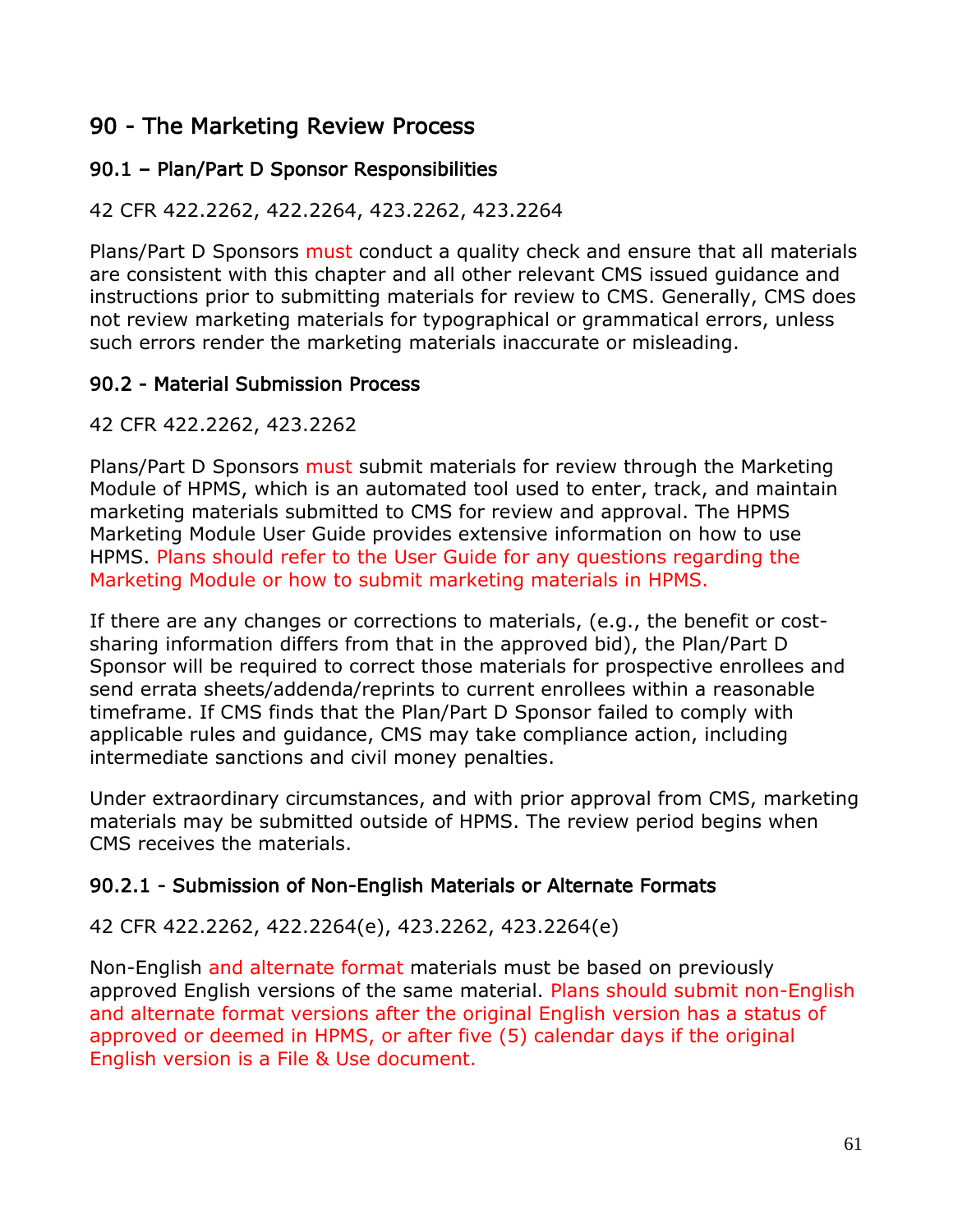Any changes or revisions that are made to the original English version should be accurately reflected in non-English and alternate format materials and resubmitted as required.

See Appendix 1 for a definition of alternate format materials.

#### 90.2.2 - Submission of Websites for Review

#### 42 CFR 422.2262, 422.2264, 423.2262, 423.2264

Plans/Part D Sponsors must submit all required website content listed in section 100 for review. Plans/Part D Sponsors should submit their websites via links in a Word document. CMS expects reviewers to have an opportunity to review the information as it will be displayed on the website. The link may provide access to a live website or a test website, provided that the test site displays information as it will appear to the beneficiary/consumer. Submitting screen shots or text in a word document is not acceptable. If the option to view online is not feasible, the organization should contact the Account Manager prior to submission to request and receive permission to submit information other than through a live link.

Once a Plan's/Part D Sponsor's website is reviewed and approved in its entirety, a Plan/Part D Sponsor may update specific pages of this same website by submitting only the pages to be changed via links on a Word document. Any updates to pages should be submitted with their own unique material ID and date stamped accordingly.

Plans/Part D Sponsors may make the website available for public use during the CMS review period; however, Plans/Part D Sponsors must include the status of pending on their website until CMS has either approved or disapproved it. If the website or portions of the website are disapproved, Plans/Part D Sponsors must submit the revision within 20 days for CMS review.

Plans/Part D Sponsors are not required to resubmit materials that have received prior approval for posting on their website. Any documents that require submission to HPMS should not be posted on the website until they are approved or accepted.

See section 100 for required website content.

#### 90.2.3 – Submission of Multi-Plan Materials

42 CFR 422.2262, 423.2262

Multi-Plan Materials are those materials that are created by a third-party on behalf of several Plans/Part D Sponsors (e.g., a PBM who creates a Part D EOB that will be used by multiple Part D Sponsors). Plans/Part D Sponsors must follow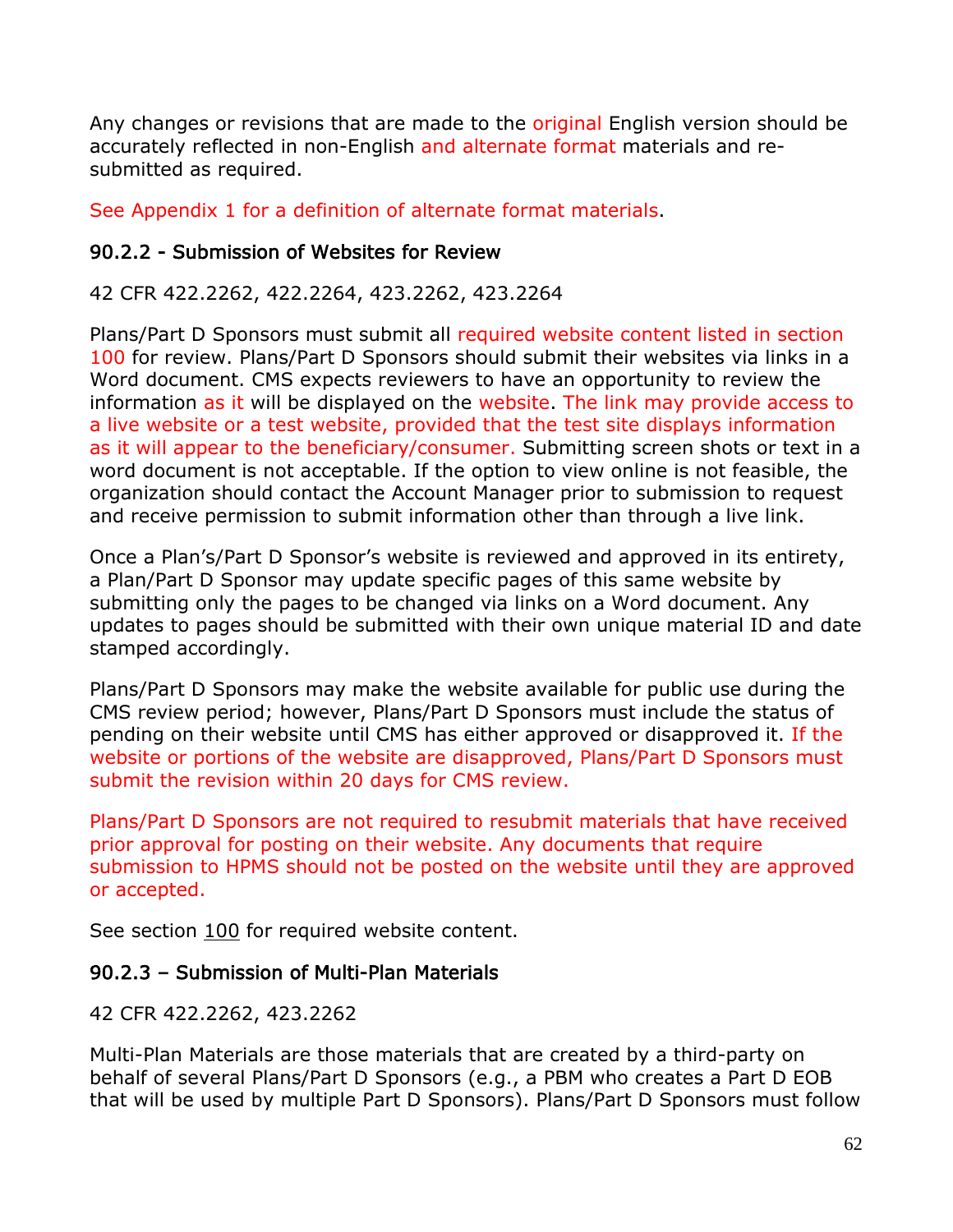these procedures when submitting multi-plan marketing materials. Plans/Part D Sponsors will be held accountable for the marketing practices of their third party organizations and must ensure that all materials developed on their behalf are compliant with CMS marketing requirements.

Relevant terms for this process include:

- Primary Material -- The base marketing material that serves as a model for submission by multiple Plans/Part D Sponsors
- Auxiliary Material -- The secondary marketing materials developed based on the CMS-approved Primary Material
- Coordinating Entity (CE) -- The third party entity that develops the Primary Material for use by the Plans/Part D Sponsors with which it contracts
- Lead Plan/Part D Sponsor (LP) -- Contracted Plan/Part D Sponsor that submits the Primary Material for CMS review
- Non-Lead Plan/Part D Sponsor (NLP) -- Contracted Plan/Part D Sponsor that produces and submits to CMS the Auxiliary Material, based on the approved Primary Material

The CE develops marketing materials in accordance with CMS requirements and coordinates with the LP to obtain CMS' approval on multi-plan marketing materials (the CMS Lead Region will be the region that has account management oversight and marketing review of the LP). Upon approval, the LP will inform the CE, who then provides the NLPs with the primary material's material ID and submission code, so the NLPs may upload their auxiliary materials in HPMS. Communications should occur via email for tracking and documentation purposes.

The LP must insert the following in the comments field:

- "MULTIPLAN MARKETING MATERIAL PRIMARY". This standardized text must be inserted in the first line of the comments field.
- The name and role of the MCE who created the material (e.g., ABC FMO or XYZ PBM) must be inserted in the second line of the comments field.
- A list of all MCE or Plan/Part D Sponsor contract numbers for which the material is applicable.
- Any applicable information related to the piece that will assist CMS with the review.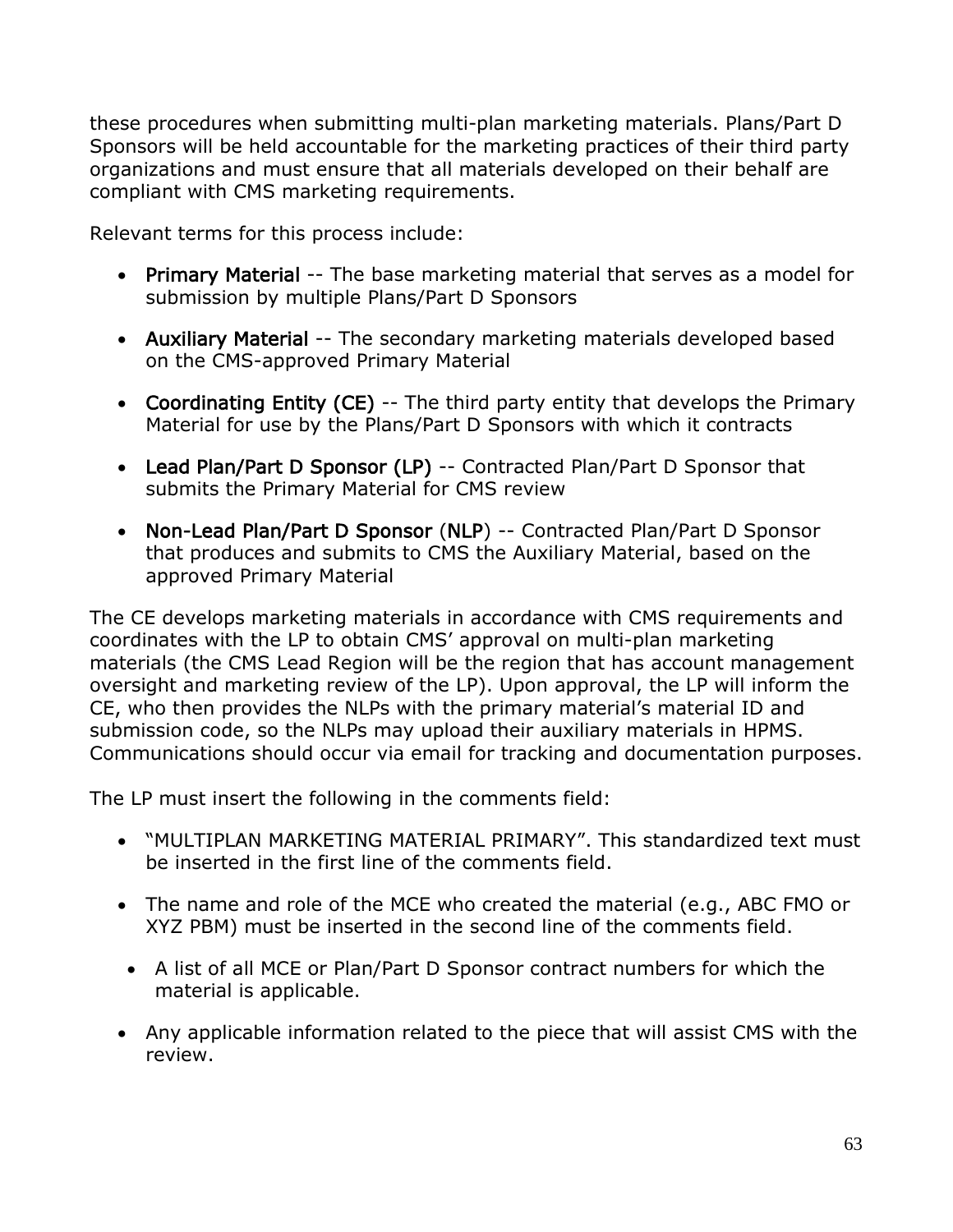The material ID for multi-plan marketing materials is made up of three parts: the Plan's/Part D Sponsor's contract number; the word "MULTIPLAN;" and any series of alpha numeric characters chosen at the discretion of the Plan/Part D Sponsor.

If material is disapproved, the CE must resubmit disapproved pieces through the same LP.

When a NLP receives direction from a CE that a multi-plan "Primary" material has been approved/accepted, the NLP should upload the "Auxiliary" material in HPMS using the same category that was selected for the "Primary" material. All NLPs must submit the previously approved/accepted piece WITHOUT MODIFICATION except as allowable by CMS. Permissible modifications are restricted to populating variable elements and adding a plan name/logo.

When submitting, the NLP must insert the following in the comments field:

- "MULTIPLAN MARKETING MATERIAL AUXILLARY". This standardized text must be inserted in the first line of the comments field.
- The name and role of the CE who created the material.
- A brief description of the material's previous submission history, including the "Primary" material ID (e.g., This Multiplan website was previously approved by CMS on Month/Day/Year. It was initially submitted by ABC123 Health Care under material ID  $[x]$ .).

The material ID should be identical to the previously approved/accepted "Primary" material, with the exception of the NLP's contract number used in place of the LP's contract number.

NLP multi-plan auxiliary marketing materials submitted for CMS review may not be used until approval from the Plan's/Part D Sponsor's CMS reviewer is received. Materials submitted File & Use may not be distributed until the five (5) calendar day waiting period has passed.

NOTE: There may be instances where a CE wants to use a material for a Plan/Part D Sponsor not identified in the original LP submission (e.g., if the CE solidifies a contract with a new Plan/Part D Sponsor). To do so, the NLP should submit the material and provide an explanation in the comments of HPMS for why it was not listed in the initial listing of contract numbers (e.g., they were not contracted with the CE during the initial submission). The name, phone, and email contact of the CE should also be included.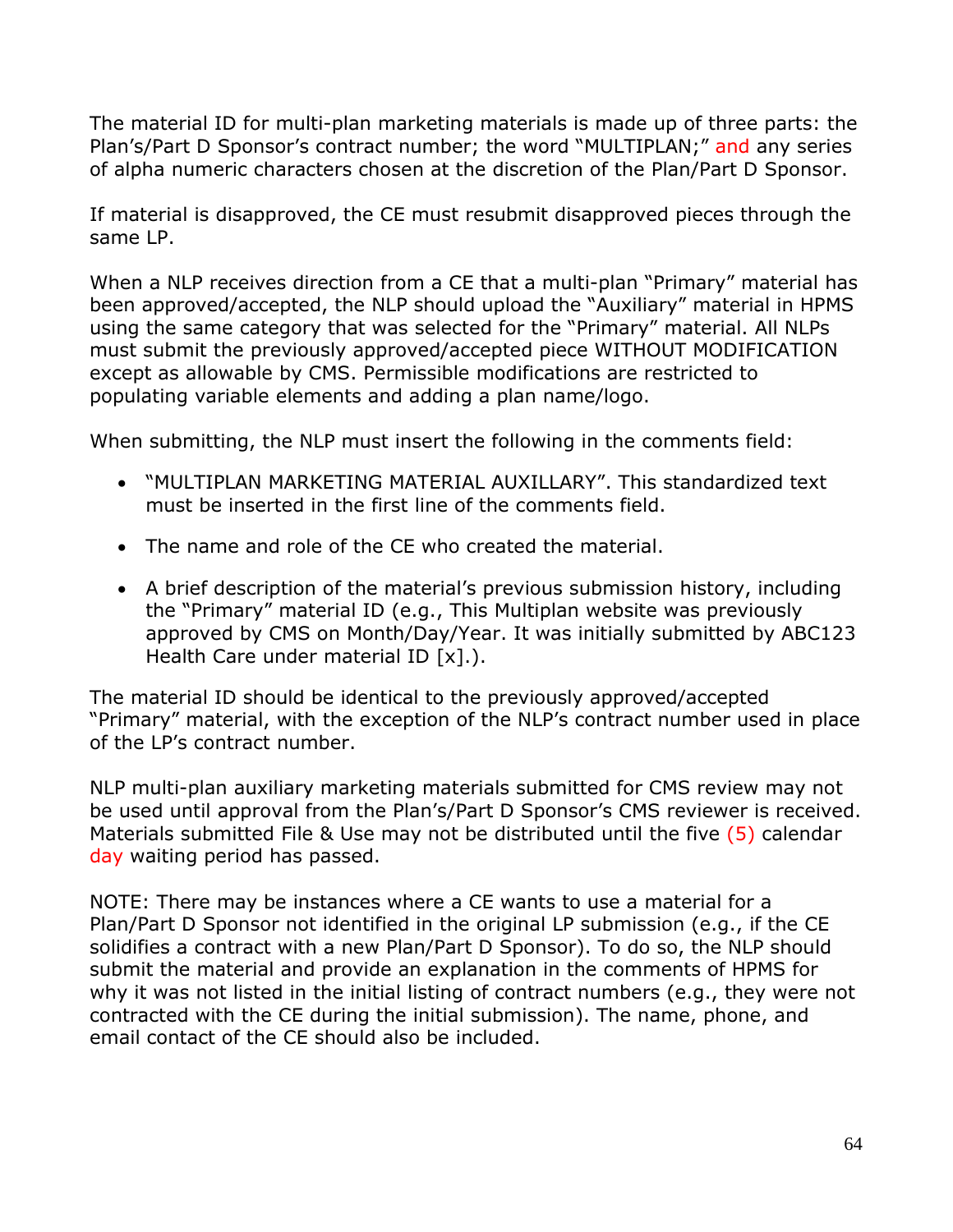#### 90.3 - HPMS Material Statuses

42 CFR 422.2262, 423.2262

All marketing materials in HPMS have a status: accepted, approved, disapproved, deemed, withdrawn, alternate format, SA/LIS, and/or populated template.

#### 90.3.1 - Approved

42 CFR 422.2262, 423.2262

CMS approval of a material submission indicates that it is approved for use in the format in which it was submitted and may be distributed by a Plan/Part D Sponsor. However, CMS may at any time require a Plan/Part D Sponsor to change any previously approved marketing materials if found to be inaccurate, altered, or otherwise non-compliant.

NOTE: Prior to having an executed contract with CMS, a Plan's/Part D Sponsor's marketing material dispositions will be considered "conditionally" approved.

#### 90.3.2 - Disapproved

42 CFR 422.2262, 423.2262

CMS disapproval of a material submission indicates that the material does not comply with the MMG, or with applicable regulations, laws, or other relevant guidance. CMS will provide a reason for the disapproval in HPMS.

#### 90.3.3 - Deemed

42 CFR 422.2262(a)(1), 423.2262(a)(1), 422.2266, 423.2266

If CMS does not approve or disapprove marketing materials within the specified review time frame, the materials are deemed approved and the following will apply:

- Materials subject to a forty-five (45) day review period will be given the status of "deemed" on the forty-sixth  $(46<sup>th</sup>)$  day
- Materials subject to a ten (10) day review period will be given a status of "deemed" on the eleventh  $(11<sup>th</sup>)$  day
- Plans/Part D Sponsors that do not have a final contract will receive a conditional deemed approval. After the contract is awarded, the materials disposition will be changed to "deemed" and can then be used.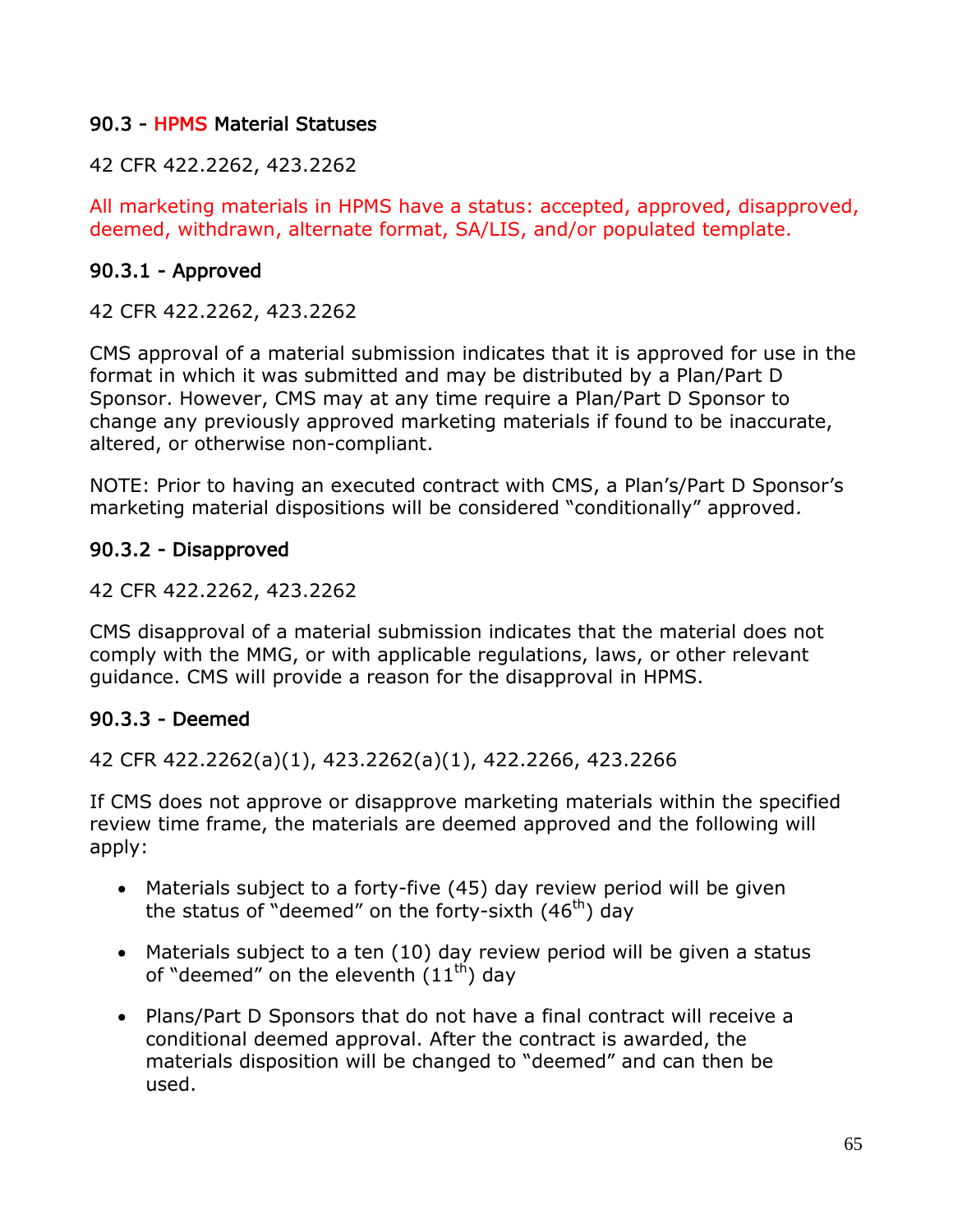The status of "deemed" means that a Plan/Part D Sponsor may use the material.

## 90.3.4 - Withdrawn

42 CFR 422.2262, 423.2262

A Plan/Part D Sponsor can request to withdraw a marketing submission prior to CMS acting upon that marketing submission (e.g., prior to beginning its review). Plans/Part D Sponsors should submit a written request to their CMS Regional Office Account Manager or Marketing Reviewer stating the reason(s) for the withdrawal.

## 90.3.5 - Accepted

CMS acceptance of a material submission indicates that the material was submitted as File & Use and is accepted for use in the format in which it was submitted. It may be distributed by a Plan/Part D Sponsor five (5) calendar days after the date of submission. However, CMS may at any time require a Plan/Part D Sponsor to change any previously accepted marketing materials if found to be inaccurate, altered, or otherwise non-compliant.

### 90.3.6 - Alternate Format, SA/LIS, and Populated Template

42 CFR 422.2262, 423.2262

These three HPMS material statuses apply to special categories of material. Please see the HPMS User Guide for an explanation of when these statuses are applicable.

## 90.4 - Resubmitting Previously Disapproved Pieces

42 CFR 422.2262, 423.2262

To expedite the review of previously disapproved pieces, Plans/Part D Sponsors should clearly indicate all changes/updates made to a material when it is resubmitted. Plans/Part D Sponsors may meet this requirement by highlighting any text changes and/or inserting notes to altered areas on the material. Plans/Part D Sponsors may develop an alternative process for identifying changes (e.g., bulleting all changes made within the comments section of HPMS when submitting the material), provided they receive approval from the Account Manager.

## 90.5 - Time Frames for Marketing Review

42 CFR 422.2262(a) 423.2262(a)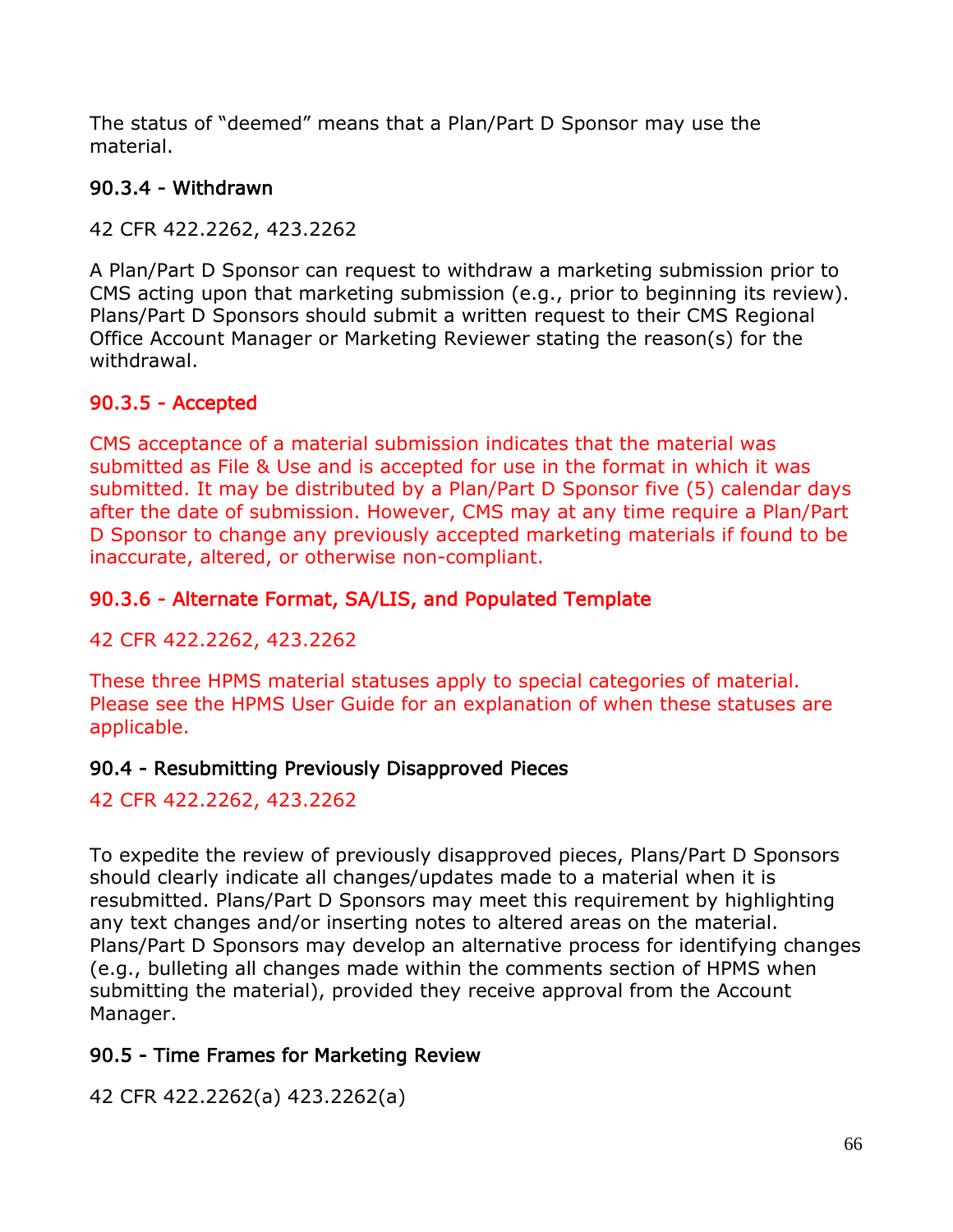Based on the material type, and as indicated by HPMS, marketing materials submitted for prospective CMS review will have a review timeframe of 10 or 45 days. The marketing review time period begins on the date a material is submitted to HPMS. If, on the 11th or 46th day (as applicable), a decision has not been rendered by CMS, the material will be "deemed" approved.

The review period restarts each time an individual marketing material is submitted to CMS for review.

## 90.6 - File & Use Process

42 CFR 422.2262(b), 423.2262(b)

Plans/Part D Sponsors using the File & Use process must submit File & Use eligible marketing materials to CMS at least five (5) calendar days prior to distribution and certify that the materials comply with this chapter.

The HPMS Marketing Module identifies those materials that qualify for File & Use under the material code look-up functionality.

A Plan/Part D Sponsor may submit File & Use materials prior to executing a contract with CMS. By executing the CMS contract, the appropriate officer of the Plan/Part D Sponsor is attesting to his/her Plan's/Part D Sponsor's compliance with the File & Use Certification requirements.

## 90.6.1 - Restriction on the Manual Review of File & Use Eligible Materials

42 CFR 422.2262(b), 423.2262(b)

Plans/Part D Sponsors using File & Use must submit at least ninety (90) percent of marketing materials that qualify for File & Use under this process; meaning that they cannot request a manual review of more than ten (10) percent of materials that qualify for File & Use (including, but not limited to model materials that qualify for File & Use submission).

## 90.6.2 - Loss of File & Use Certification Privileges

42 CFR 422.2262(b), 423.2262(b)

A Plan/Part D Sponsor may lose File & Use Certification status or face compliance action if it:

• Submits or uses materials that do not meet the requirements of this chapter; or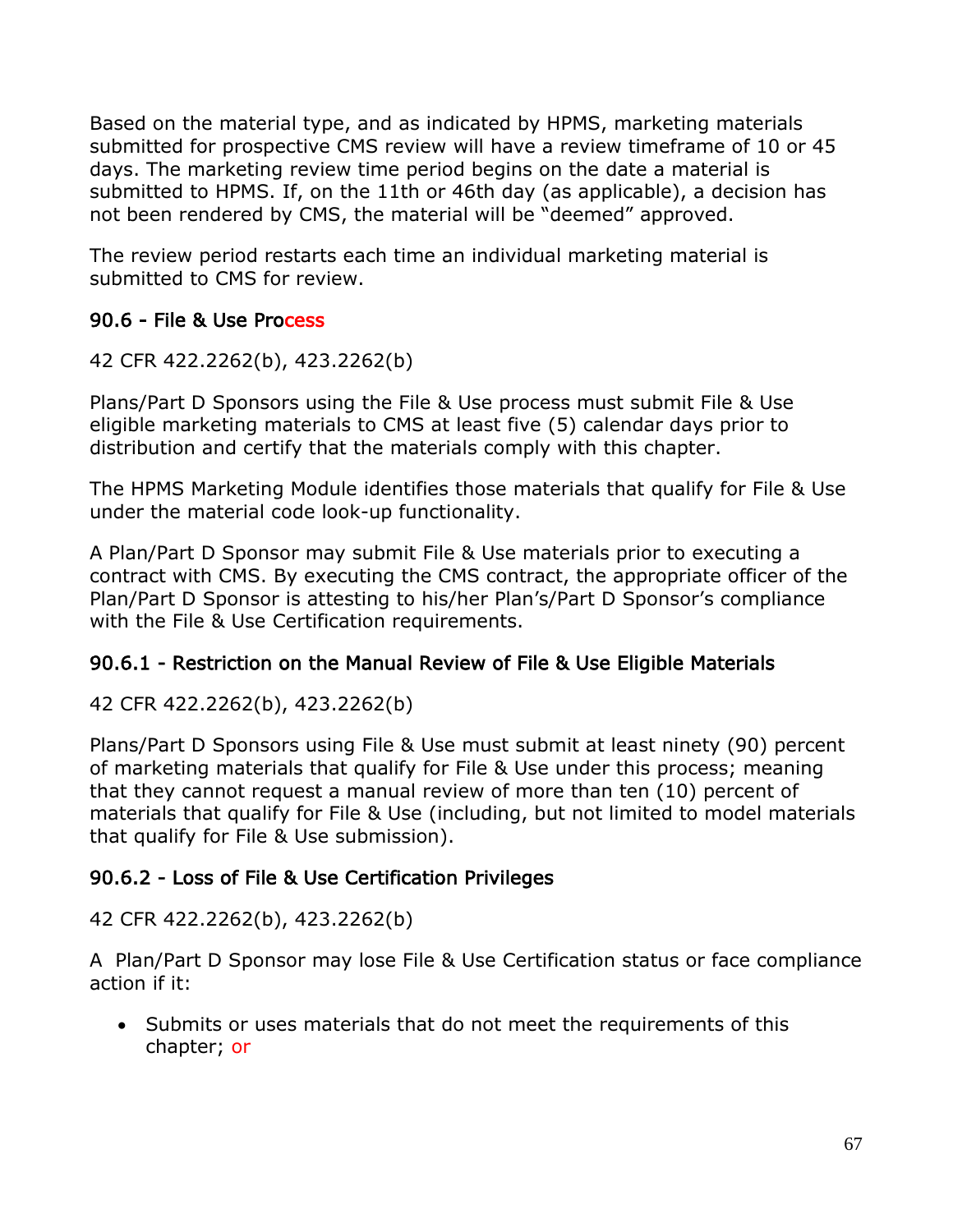• Fails to file material(s) at least five (5) calendar days prior to distribution or publication.

If CMS revokes a Plan's/Part D Sponsor's File & Use Certification privileges, the Plan/Part D Sponsor may be reinstated after the Account Manager and/or Marketing Reviewer has determined through manual review that the compliance concerns have been resolved.

### 90.6.3 - File & Use Retrospective Monitoring Reviews

42 CFR 422.2262(b), 422.2264, 423.2262(b), 422.2264

CMS will periodically conduct retrospective reviews of materials that were submitted under File & Use to ensure compliance by those plans that utilize this feature.

## 90.7 - Model Materials

42 CFR 422.2262 (c), 423.2262 (c)

CMS has developed model materials that are optional for use by Plans/Part D Sponsors; these are considered non-standardized model materials. Plans/Part D Sponsors that choose to modify the model language must ensure that all content contained in the model is included in the non-model document. Model documents modified by the Plan/Part D Sponsor are subject to a forty-five (45) day review period. Plans/Part D Sponsors are required to include the disclaimers from section 50 in their modified model documents. Generally, model documents used without modification will result in a ten (10) day marketing review period or may be submitted via File & Use.

"Without modification" means the Plan/Part D Sponsor used CMS model language verbatim except where indicated and allowed by CMS, (e.g., variable fields). To facilitate review, Plans/Part D Sponsors must indicate the model/exhibit title and applicable CMS chapter/manual or HPMS memorandum date within the comments section of HPMS.

The following allowable alterations to CMS model materials will still render the material eligible for the ten (10) day review period or submission via File & Use:

- Populating variable fields,
- Adding fields to populate with a name, address, date, or enrollee ID,
- Correcting grammatical errors,
- Changing the font,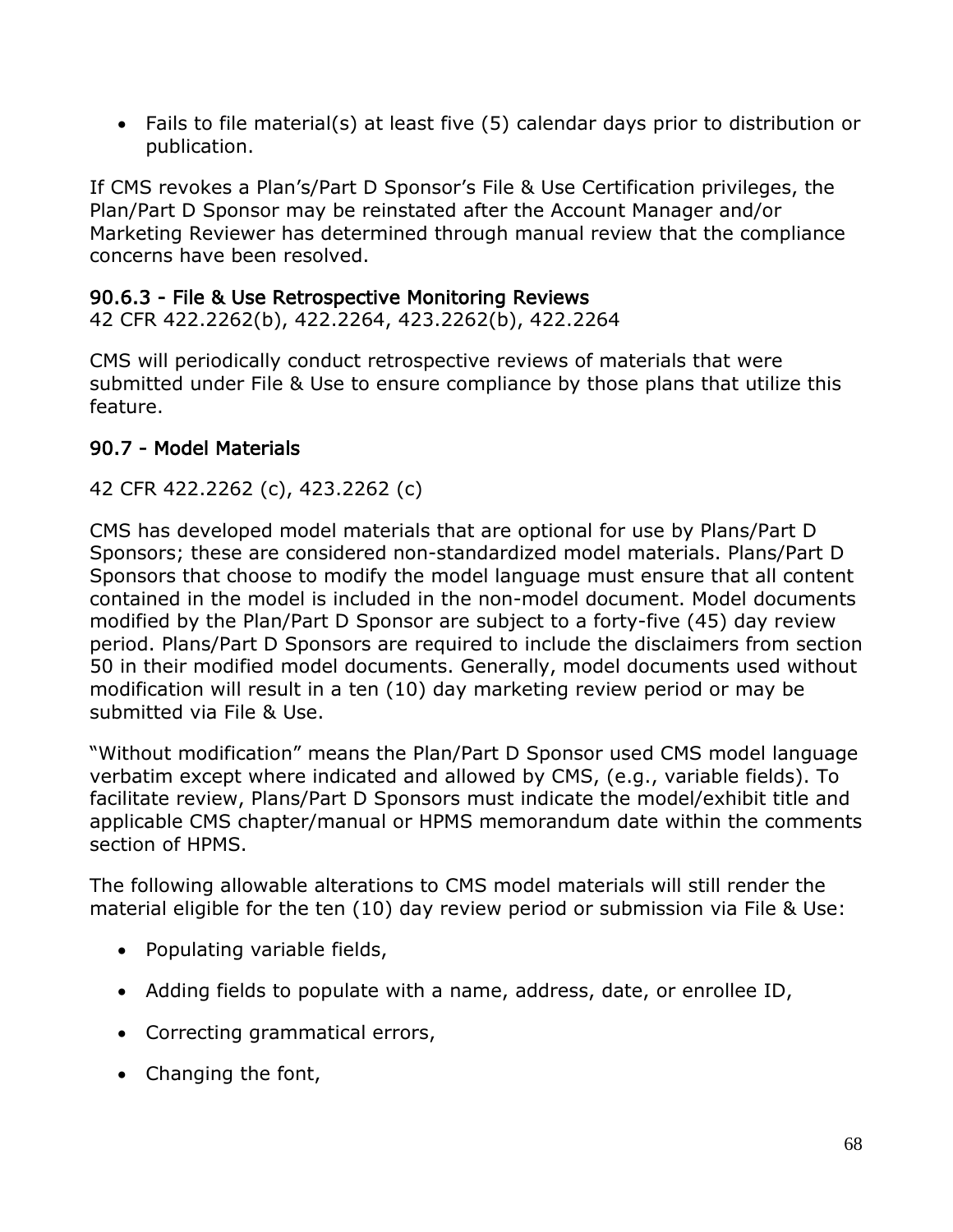- Adding any applicable disclaimers,
- Adding the customer service phone number and/or hours of operation where references are made to call customer service,
- Adding the plan name/logo,
- Adding a table of contents or index to the pharmacy/provider directory, and
- Adding the CMS marketing material identification number.

Unless otherwise required, Plans/Part D Sponsors may choose to retain the title of the model document or modify the title to make it more beneficiary friendly. Any reference to the words "exhibit," "model," or "appendix" contained within the title of the model document must be removed. Any other modifications made to the document will make the material subject to the standard forty-five (45) day review process and/or ineligible for File & Use submission.

NOTE: D-SNPs may remove references to LIS from CMS model materials.

## 90.7.1 - Standardized Language

42 CFR 422.2262(c), 423.2262(c)

Standardized language refers to language developed by CMS which is mandatory for use by Plans/Part D Sponsors and cannot be modified in any way.

## 90.7.2 - Required Use of Standardized Materials

42 CFR 422.2262(c), 423.2262(c)

Standardized materials are documents that a Plan/Part D Sponsor must use without changing the content, format, or order. CMS allows Plans/Part D Sponsors to make the following changes to standardized materials:

- Populating variable fields,
- Correcting grammatical errors,
- Adding the customer service phone number where references are made to call customer service,
- Adding the plan name/logo, and
- Adding the CMS marketing material identification number.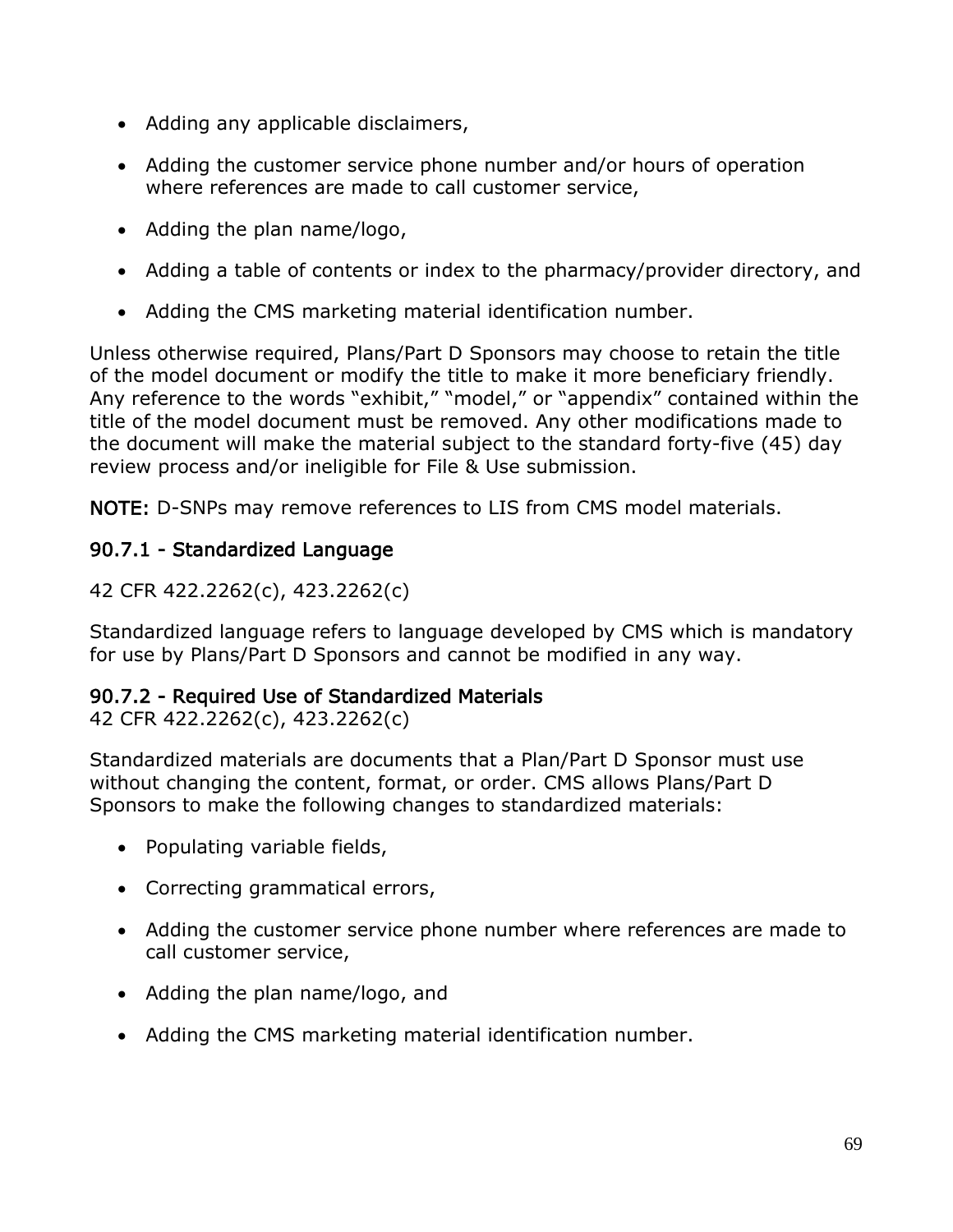### 90.8 - Template Materials

### 42 CFR 422.2262, 423.2262

A "template material" is a marketing material that includes placeholders for variable data to be populated at a later time by the Plan/Part D Sponsor. CMS classifies template materials as either static templates or standard templates.

When submitting unpopulated templates, Plans/Part D Sponsors must show how the placeholders in template materials will be populated by inserting the name of the field or listing all variables (e.g., "<date>", "<\$10.00 Copay/\$15.00 Copay>").

Changes to previously approved non-variable text in a template must be submitted for review and approval by CMS. If there are changes or corrections to final materials (e.g., the benefit or cost-sharing information differs from that in the approved bid), the Plan/Part D Sponsor must correct those materials for prospective enrollees and send errata sheets/addenda/reprints to current enrollees by a reasonable timeframe. In cases of non-compliance, the Plan/Part D Sponsor may be subject to penalties including intermediate sanctions and civil money penalties.

NOTE: Identical materials submitted separately and not noted as template materials are subject to separate reviews.

## 90.8.1 - Static Templates

42 CFR 422.2262, 423.2262

A template material is considered a static template when it includes placeholders for the following variable data fields ONLY:

- Dates;
- Events;
- Addresses, phone or fax numbers;
- Hours of operation;
- Organization or company names;
- Plan/Part D Sponsor name;
- Logos;
- Agent/Agency;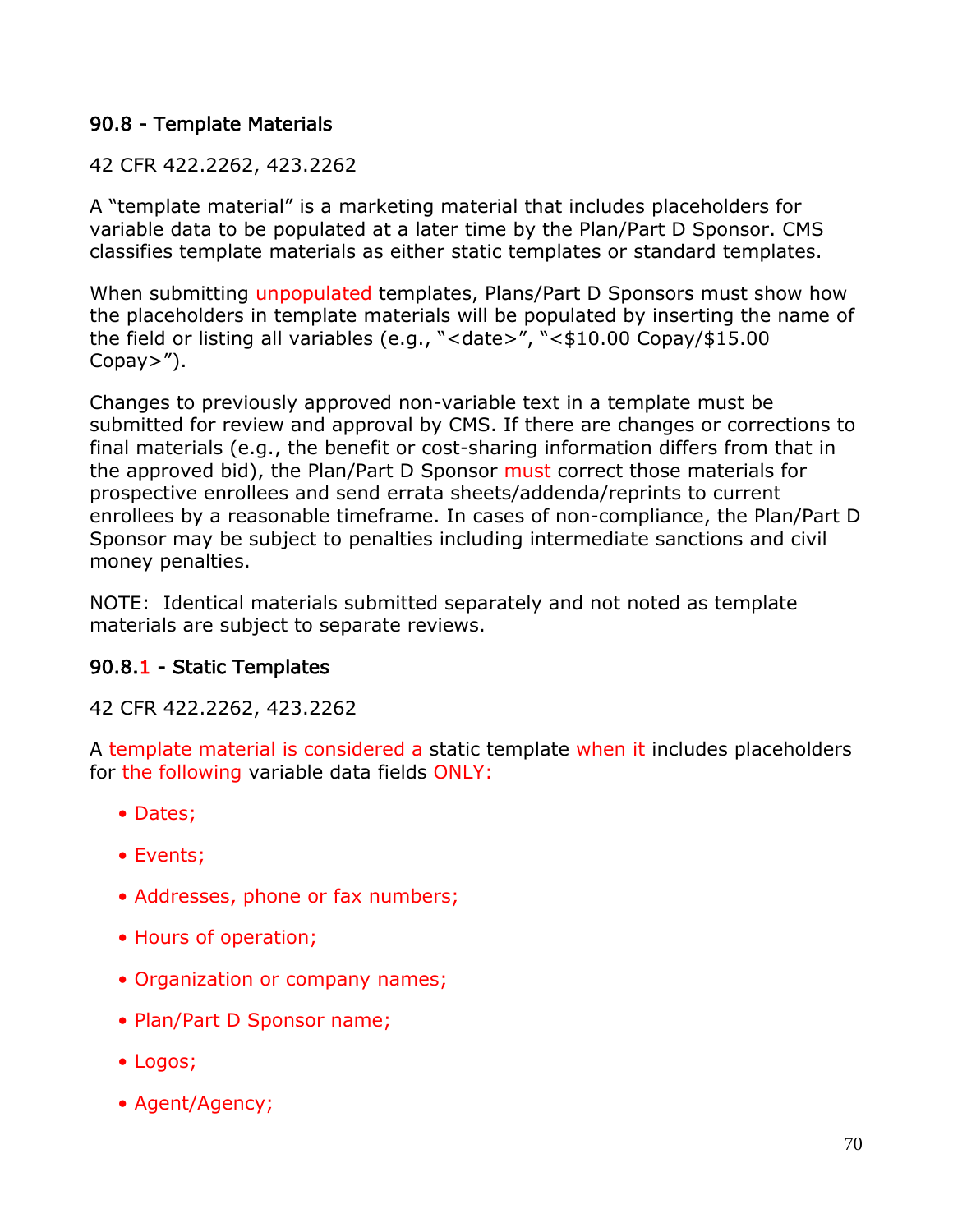- Federal contracting statement/disclaimer;
- Persons' names and pronoun variations;
- URLs;
- Enrollee specific variables, (e.g., case numbers, drug specific references);
- Co-branding information;
- Photos;
- Email addresses and web addresses;
- LIS Rider;
- OEV Scripts and Letters; and
- Page number references.

Plans/Part D Sponsors are not required to submit populated static templates in HPMS.

To be considered a static template, ALL variable data fields within the material must be among those listed above. Since static templates are not resubmitted, Plans/Part D Sponsors are not required to indicate that the submission is a template when submitting the material in HPMS.

## 90.8.2 - Standard Templates

### 42 CFR 422.2262, 423.2262

Standard templates are marketing materials that include placeholders for variable data not listed in 90.8.1, such as plan specific benefits, premiums, and cost sharing. Within thirty (30) days of use, Plans/Part D Sponsors must submit final, populated versions of standard templates in the HPMS Marketing Module using the associated "Final Expedited Review" code. If there is no accompanying "Final Expedited Review" code, Plans/Part D Sponsors may not submit the document as a standard template, but instead must submit the document with all fields populated. Refer to the HPMS Users' Guide for technical template submission instructions.

### 90.8.3 - Template Materials Quality Review and Reporting of Errors

42 CFR 422.2262, 422.2264, 423.2262, 423.2264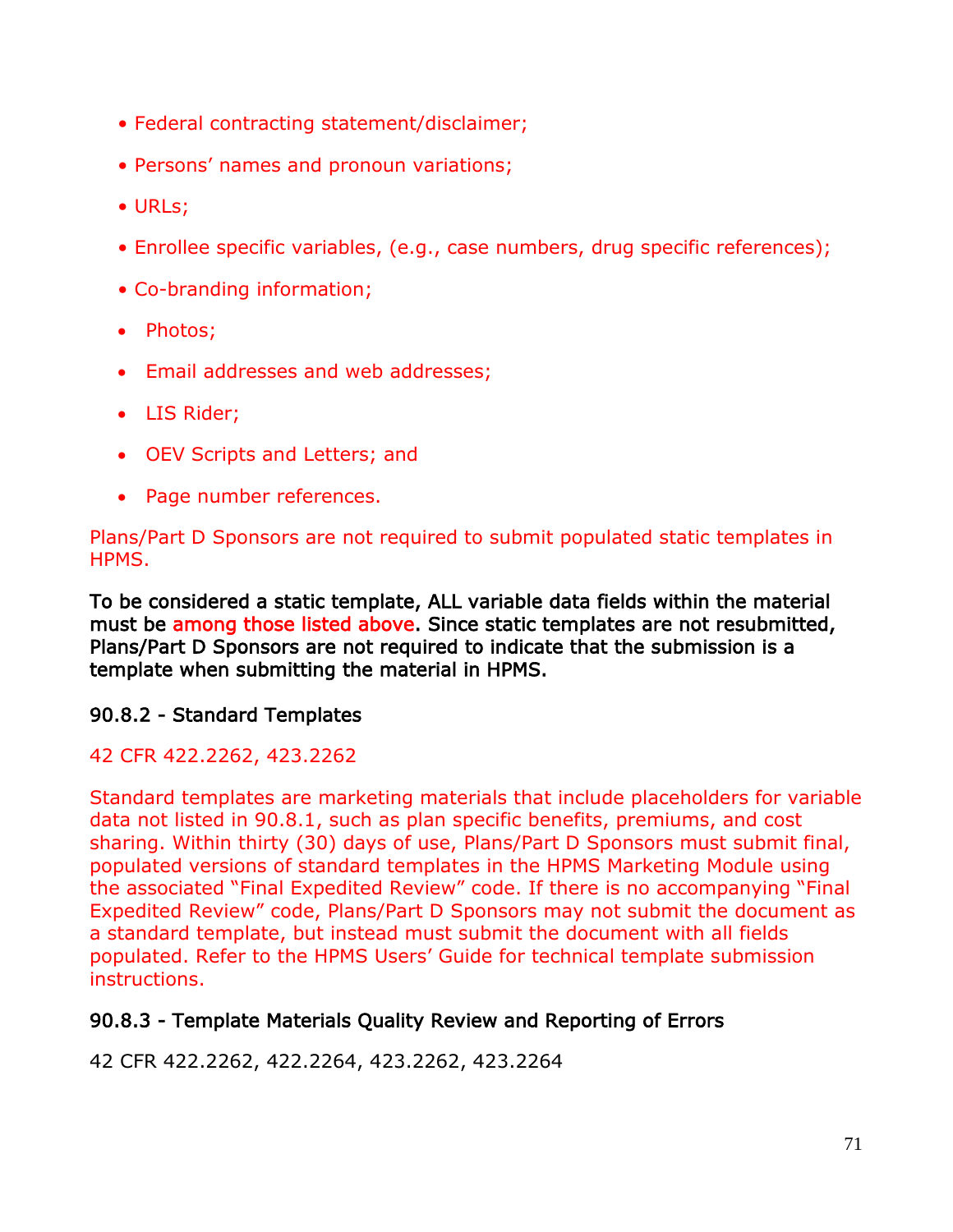CMS may conduct retrospective reviews, quality checks, or audits of populated templates. When errors are discovered by CMS, Plans/Part D Sponsors may be required to remedy the error by providing beneficiaries with updated information via errata sheets or addenda.

When errors are discovered by a Plan/Part D Sponsor, the Plan/Part D Sponsor must report the errors to its Account Manager. In addition, Plans/Part D Sponsors may be required to remedy the error by providing beneficiaries with updated information via errata sheets or addenda.

NOTE: Any materials, such as errata sheet or addenda, must be reviewed and approved by CMS prior to their use.

## 90.9 - Review of Materials in the Marketplace

42 CFR 422.504(f)(2), 422.2268, 423.2268, 423.505(f)

CMS periodically conducts reviews of Plan/Part D Sponsor materials. Reviews could include, but are not limited to, the following activities:

- Review of on-site marketing facilities, products, and activities during regularly scheduled contract compliance monitoring visits
- Random review of actual marketing pieces as they are used

# 100 - Plan/Part D Sponsor Websites and Social/Electronic Media

# 42 CFR 422.111(h), 422.2264, 422.2268, 423.128(d), 423.2264, 423.2268

Plans/Part D Sponsors must maintain their current contract year website for current beneficiaries through December 31 of each year. They are expected not to include content on their website or on social/electronic media (e.g., Facebook, Twitter, YouTube, LinkedIn, Scan Code, or QR Code) for the next contract year prior to October 1.

All Plan/Part D Sponsor websites must be clear and easy to navigate. Any marketing materials that include a web address for the Plan's/Part D Sponsor's website are expected to link directly to the organization's Medicare-specific pages.

Plans/Part D Sponsors are expected to post materials needed to make an informed decision (e.g., SB) in such a manner as to allow beneficiaries the ability to read them prior to accessing an enrollment form.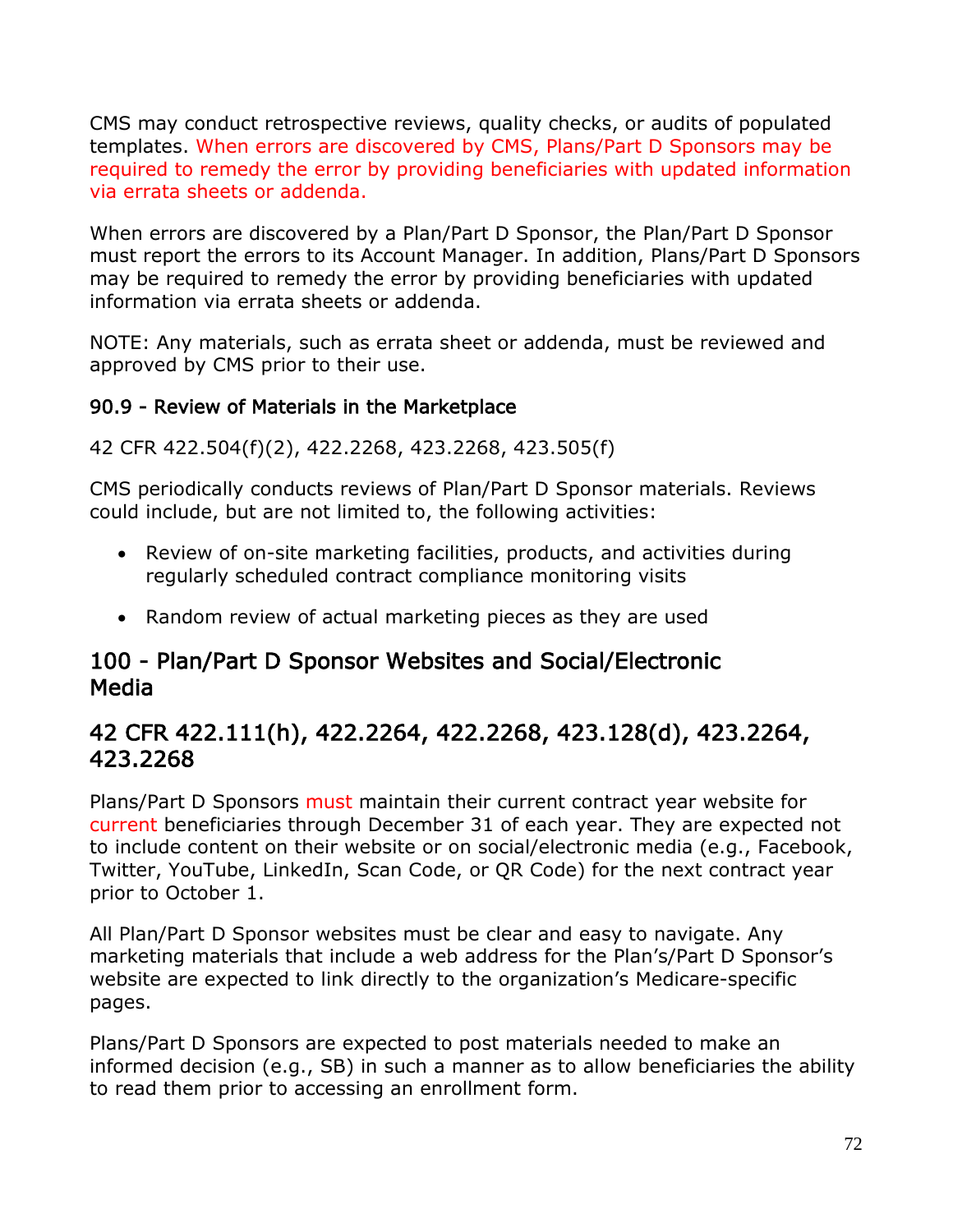Plans/Part D Sponsors should not provide links to foreign drug sales. This includes links from advertisements that may appear on the website.

If a Plan/Part D Sponsor posts required information (see sections 100.1 and 100.2) to a social media site, that information must also be posted on the Plan's/Part D Sponsor's official website to comply with the disclosure requirement. For example, enrollees of the public should be able to learn about the requirements in those sections without having to join a third-party social media website.

Events held through social media must adhere to the guidelines set forth in section 70.9.

### 100.1 - General Website Requirements

All Plan/Part D Sponsor websites are expected to:

- Maintain a separate and distinct section of their website for Medicare information if the Plan/Part D Sponsor markets other lines of business
- Include the plan's toll-free customer service number and hours of operation, TTY number, and either a physical address or Post Office Box
- Include the status pending until CMS has granted an approval/disapproval (Refer to 90.2.2). If a portion of the Plan's/Part D Sponsor's website is disapproved, the disapproved portion must be removed from the website immediately
- Include a date/stamp on the bottom of each Web page with the date the page was last updated
- Clearly label any links. When there is a link to a previously approved marketing material (e.g., SB, formulary, pharmacy/provider directory), the Plan/Part D Sponsor is expected to post the actual material, rather than duplicating the material's content on the website. These materials must also retain their original Material ID
- Provide a direct link to the Medicare.gov website where a beneficiary can enter a complaint in lieu of calling 1-800-Medicare
- Provide instructions on how to appoint a representative and link to the CMS Appointment of Representative Form (CMS Form-1696)

All Plan/Part D Sponsor websites must: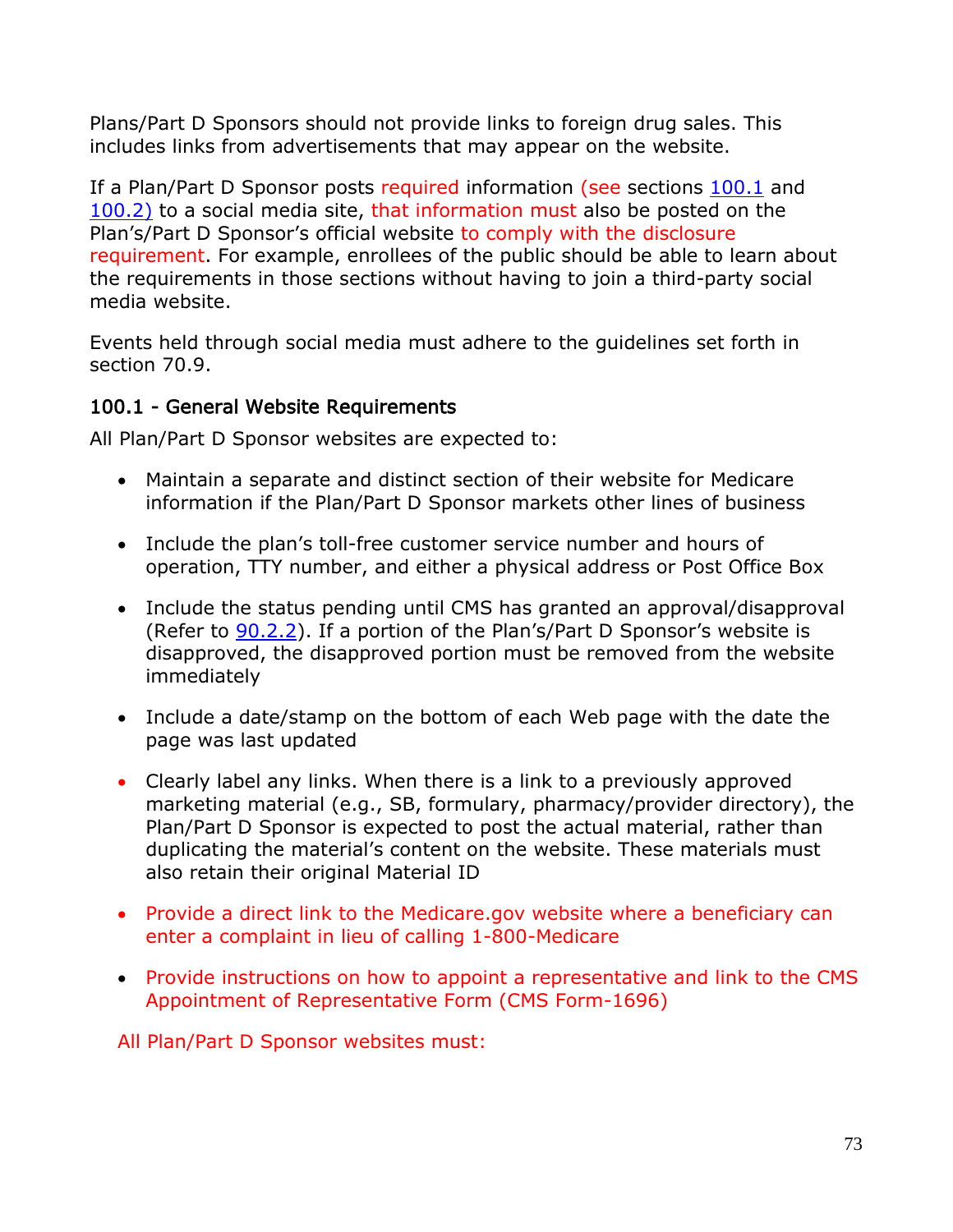- Notify individuals that s/he will leave the Plan's/Part D Sponsor's Medicare information if there is a link on the Plan's/Part D Sponsor's website that will take an individual to non-Medicare information or to a different website
- Post all required translated materials identified in sections 30.6, 30.7, and 30.10 and the Part D transition letter(s), except in cases in which the translated documents will be sent to specific enrollees (e.g., the LIS Rider) if Plans/Part D Sponsors have service areas that meet the 5% language threshold

### 100.2 - Required Content

All Plans/Part D Sponsors should review website content monthly and update as necessary. Websites must include:

- Information on beneficiaries' and Plans'/Part D Sponsors' rights and responsibilities upon disenrollment
- Service area listing
- A list of premiums and cost-sharing (e.g., co-payments, co-insurance and deductibles) including any conditions and limitations
- A list of any out-of-network coverage rules
- Instructions on how to appoint a representative and link to the CMS Appointment of Representative Form (CMS Form-1696)
- A description of and information on how to file a grievance, an organization/coverage determination, and an appeal. This information must include:
	- Procedures for filing an organization/coverage determination, a grievance, and an appeal
	- Phone number(s) for receiving oral requests
	- Mailing address for written requests
	- Fax number for written requests
	- Links, if applicable to any forms created by the Plan/Part D Sponsor for appeals and grievances
	- Information on how to obtain an aggregate number of grievances, appeals, and exceptions filed with the Plan/Part D Sponsor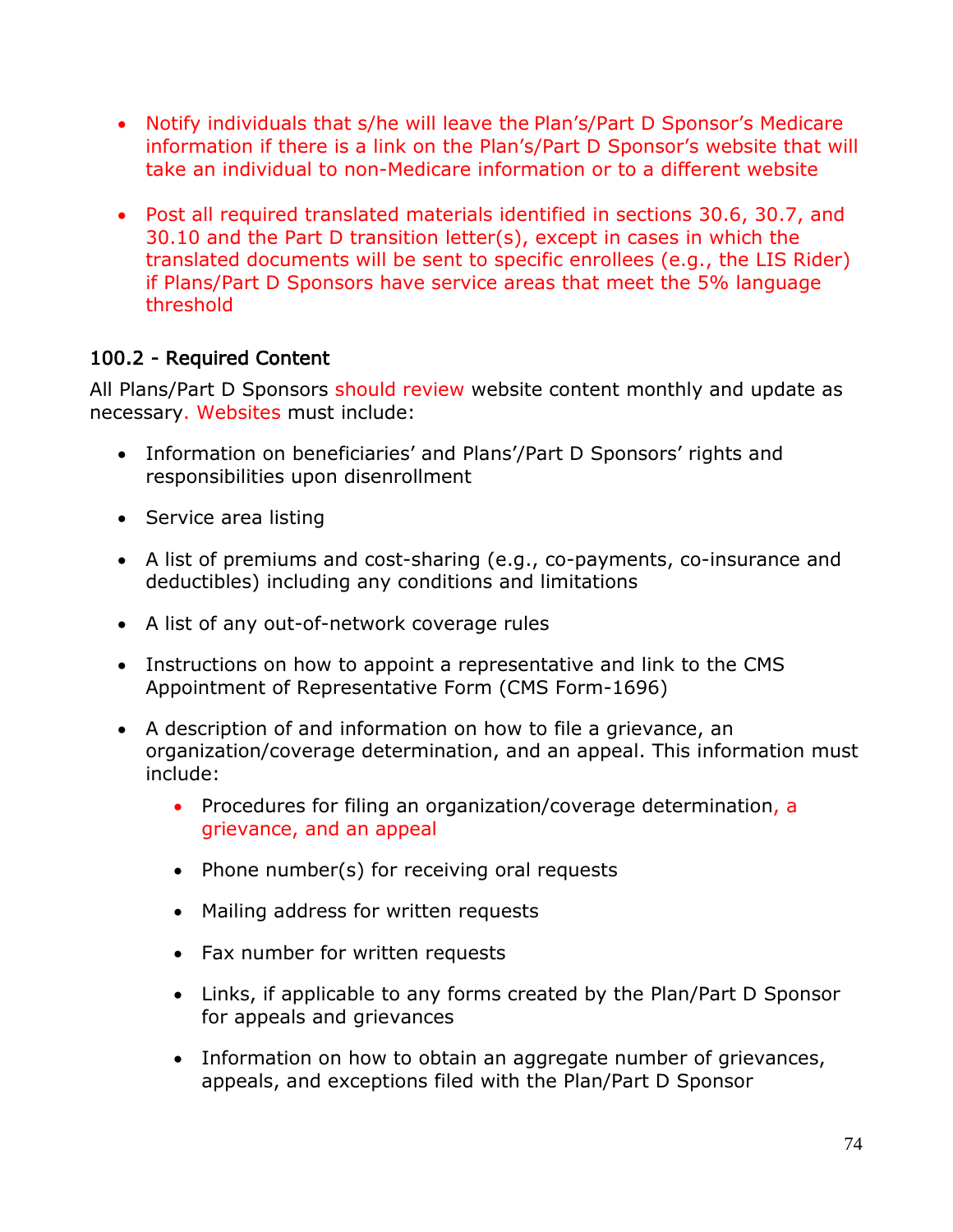• Contact numbers that enrollees and/or physicians can use for process or status questions

Part D sponsor website content must include:

- Immediate access to the coverage determination and redetermination processes through a secure location prominently displayed on the website
- Direct links to the Request for Medicare Prescription Drug Determination Request Form(s) for enrollees and providers; the model for the form(s) is found on CMS' Part D appeals webpage
- Quality assurance policies and procedures, including Medication Therapy Management (MTM) information, and drug and/or utilization management information
- Part D sponsors are expected to include a separate section or page about MTM programs, written in plain language appropriate for beneficiaries, including:
	- Part D Sponsors' specific eligibility requirements,
	- A statement informing beneficiaries about who to contact at the Part D Sponsor for more information, with customer service personnel prepared to answer questions about the MTM program,
	- High level summary of services offered as part of the MTM program,
	- A statement explaining the purpose and benefits of MTM, and that this is a free service for eligible beneficiaries,
	- A description of how the beneficiary will be notified by the Part D Sponsor that they are eligible and enrolled in the MTM program,
	- Statements on how they will be contacted and offered services by the Part D Sponsor, including the comprehensive medication review and targeted medication reviews, and a description of how the reviews are conducted and delivered, including time commitments and materials beneficiaries will receive,
	- A statement on how the beneficiary may obtain MTM service documents, including a blank copy of the Personal Medication List posted on the website, and
	- A statement clarifying that these programs are not considered a benefit.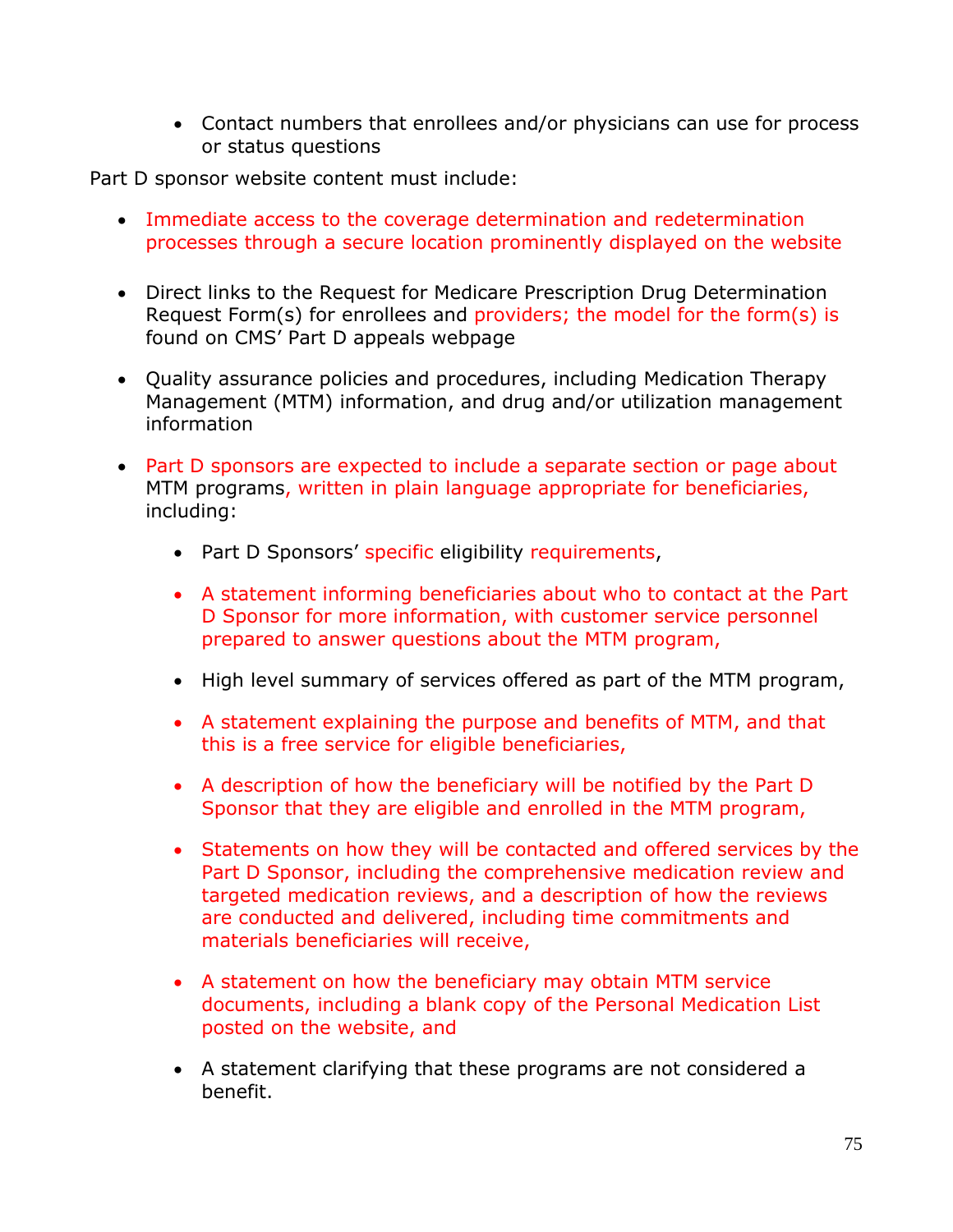• The materials in Section 100.2.2.

PFFS Plan websites must include:

• A link to Plan's/Part D Sponsor's Terms and Conditions of Payment

MSA Plan websites must include the following statements:

- "You must file Form 1040, US Individual Income Tax Return, along with Form 8853, "Archer MSA and Long-Term Care Insurance Contracts" with the Internal Revenue Service (IRS) for any distributions made from your Medicare MSA account to ensure you aren't taxed on your MSA account withdrawals. You must file these tax forms for any year in which an MSA account withdrawal is made, even if you have no taxable income or other reason for filing a Form 1040. MSA account withdrawals for qualified medical expenses are tax free, while account withdrawals for non-medical expenses are subject to both income tax and a fifty (50) percent tax penalty."
- "Tax publications are available on the IRS website at http://www.irs.gov or from 1-800-TAX-FORM (1-800-829-3676)."

### 100.2.1 – Required Documents for All Plans/Part D Sponsors

All Plans/Part D Sponsors must post the following materials on the Plan's/Part D Sponsor's website:

- Summary of Benefits
- Multi-language Insert
- Annual Notice of Change/Evidence of Coverage (most current version)
- Provider and/or Pharmacy Directory as applicable
- Privacy Notice under the HIPAA Privacy Rule (privacy notices are subject to enforcement by the Office for Civil Rights)
- CMS Star Ratings document
- Any form developed to be used by physicians when providing a supporting statement for an exceptions request
- Any form developed by the Plan/Part D Sponsor to be used by a physician or enrollee to satisfy a prior authorization or other utilization management requirement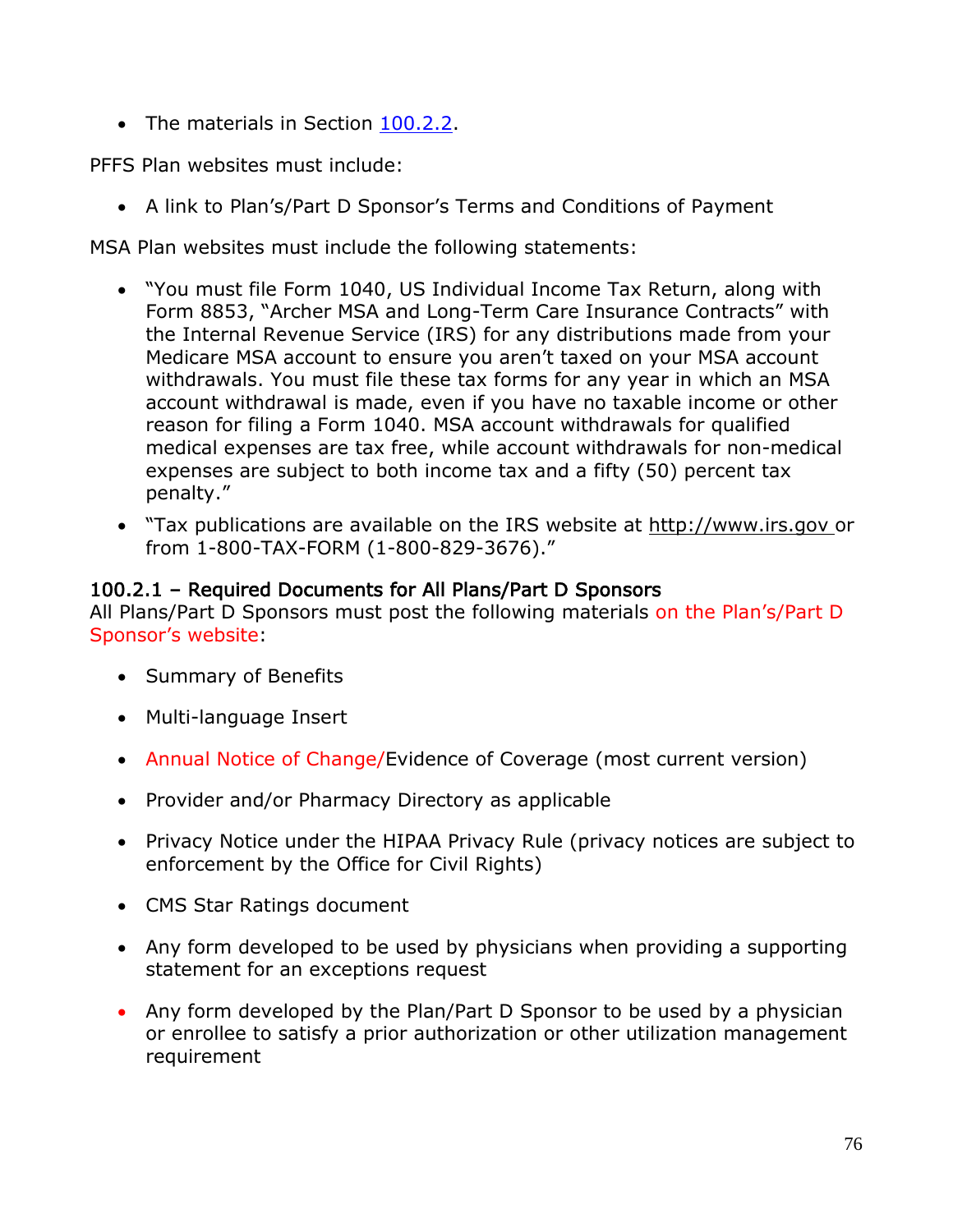• CMS Part D Model Coverage Determination and Redetermination Request Forms

All Plans/Part D Sponsors must provide the following materials upon request and CMS expects Plans/Part D Sponsors to post them on the Plan/Part D Sponsor website:

- Enrollment Instructions and Forms
- Any form developed by the Plan/Part D Sponsor to be used by a physician or enrollee to satisfy a prior authorization or other utilization management requirement

### 100.2.2 – Required Documents for Part D Sponsors

Part D Sponsors must post the following materials online:

- Current Comprehensive Formulary (updated at least monthly if changes are made to the formulary),including when applicable:
	- Prior authorization criteria
	- Step therapy criteria
- LIS Premium Summary Chart

Part D Sponsors are expected to post the Prescription Drug Transition Policy online.

### 100.3 - Electronic Enrollment

Except as described below, all Plans/Part D Sponsors must accept enrollment requests submitted through the Medicare Online Enrollment Center (OEC).

- The OEC is not available to individuals seeking enrollment in Medicare Savings Account (MSA) plans and 800 series employer group waiver plans
- SNPs and Religious Fraternal Benefit plans may, but are not required to, accept enrollment requests through the OEC
- Section 1876 cost plans may, but are not required to, accept enrollment requests through the OEC

Plans/Part D Sponsors may develop and offer electronic enrollment mechanisms that permit enrollment requests to be submitted via a Plan/Part D Sponsorowned electronic device or the Plan's/Part D Sponsor's secure internet website. (See Chapter 2 of the Medicare Managed Care Manual, Chapter 17d of the Medicare Managed Care Manual, and Chapter 3 of the Prescription Drug Manual for specific electronic enrollment website requirements).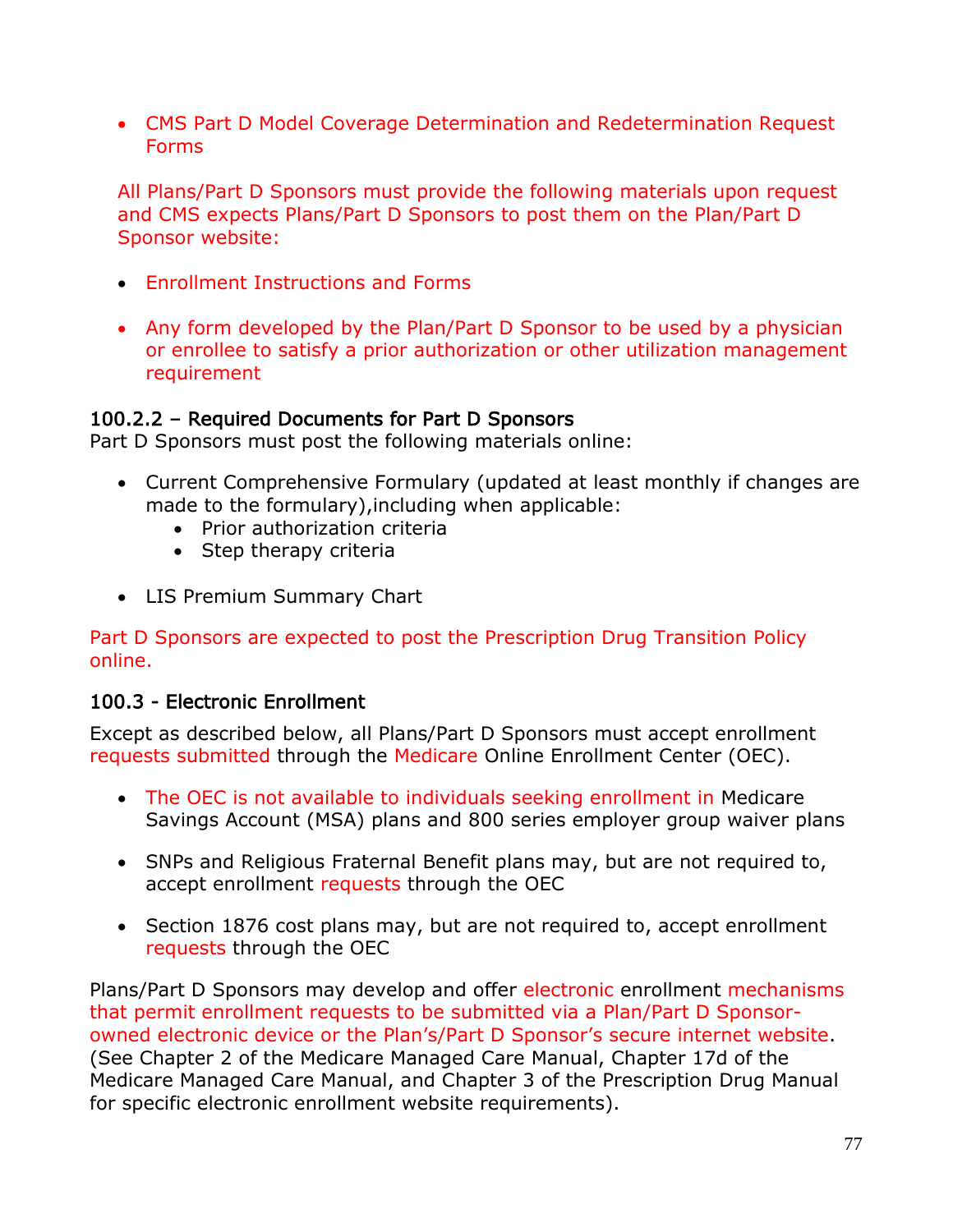Plans/Part D Sponsors using enrollment software on Plan/Part D Sponsor-owned mobile devices (e.g., smartphones or tablets) must submit the mobile pages following the website submission guidance (see 90.2.2).

Enrollment via a website other than a website owned by the Plan/Part D Sponsor, such as an agent/broker or other third party, website is not permitted.

## 100.4 – Online Provider Directory Requirements

MA, MA-PD, and section 1876 cost plans must post a provider directory that should be printable applicable for all products defined by service areas or general geographic area. This may be accomplished by:

- Posting a searchable "master" provider directory that represents the complete network for the Plan/Part D Sponsor
- Posting individual provider directories by product and/or service area (e.g., mirroring those that will be printed for the Plan's/Part D Sponsor's membership)
- Using a search engine. If a Plan/Part D Sponsor uses a search engine on its website, it must include all the requirements in the model Directory

### 100.5 – Online Formulary, Utilization Management (UM), and Notice Requirements

42 CFR 423.128(d)(2)(ii)

The requirements in this section apply to online versions of formularies, including UM documents, and notice in Part D Plans and MA-PD Plans.

Plan formularies must display all information contained within the HPMS formulary files. Plans will be allowed to make minor modifications to address issues such as abbreviations and/or grammatical truncation.

The information in the website formulary is expected to meet all of the requirements listed below. Utilization management documents are expected to, at a minimum, fulfill the requirements listed in the first four bullets as well as any other applicable requirements listed below.

- Be available at the start of each new contract year enrollment period
- Be updated at least once per month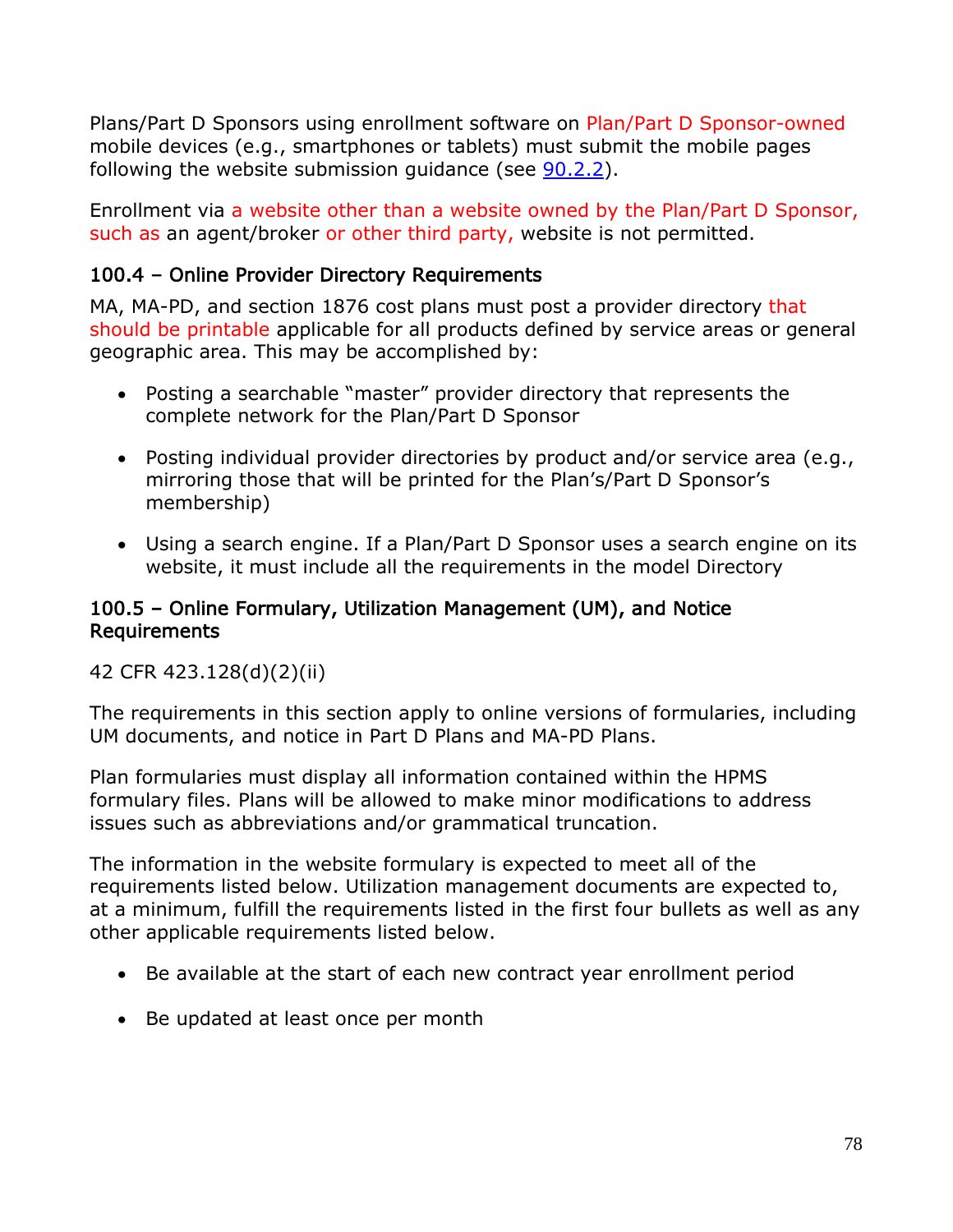- Be available through a link to a downloadable document. In addition, Part D sponsors may provide an on-line formulary search tool but such tools cannot be used as a substitute for the required downloadable documents.
- Indicate when the document and search tool (if available) was last updated by including the phrase, "Updated MM/YYYY" or "No changes made since MM/YYYY"; explain that enrollees can contact the sponsor for the most recent list of drugs; and provide the sponsor phone number, hours, and web address
- Define a comprehensive formulary (either in a link or through an introductory screen)
- Provide an explanation of how to use the search tool, if available
- Be accessible by a drug name search
- Expected to explain or link to an explanation of how to obtain an exception to the Part D sponsor's formulary, utilization management tools, or (if applicable) tiered cost sharing provided when search results indicate a drug is not covered
- Part D Sponsors may include formulary and non-formulary alternatives; however, the formulary alternatives are expected to be clearly marked as formulary drugs without the need for further navigation. If not all formulary alternatives will be listed, the Part D Sponsor is expected to include the following disclaimer: "This is not a complete list of all formulary alternatives covered by the Part D sponsor for the drug you have selected."

Each search result that appears in the downloadable format or search tool is expected to at a minimum:

- Indicate whether a drug is covered, its tier placement, and any applicable utilization management requirements. If quantity limit restrictions apply, the quantity limit amount and days' supply is expected to be displayed. If prior authorization or step therapy restrictions are applicable, then the criteria is expected to also be included.
- For drugs with a Part B versus D administrative prior authorization requirement, the following statement: "This drug may be covered under Medicare Part B or D depending upon the circumstances. Information may need to be submitted describing the use and setting of the drug to make the determination."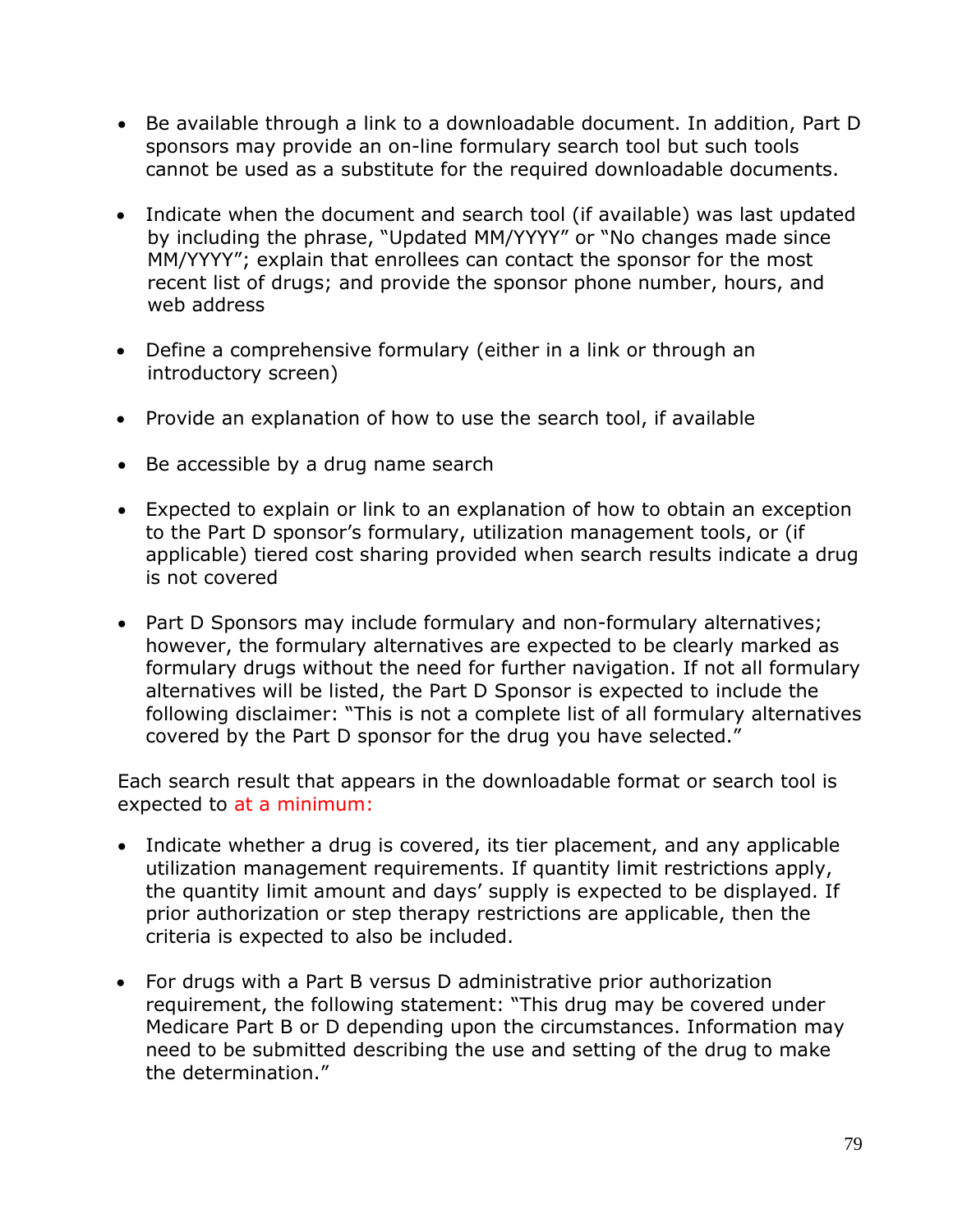- When the online formulary search tool results indicate a drug is not covered, explain or link to an explanation of how to obtain an exception to the Part D sponsor's formulary, utilization management tools or tiered cost sharing both by an introductory screen and when search results indicate a drug is not covered
- Provide an indicator to identify mail-order availability, excluded drugs, free first fill drugs, limited access drugs, drugs covered in the coverage gap, and drugs covered under the medical benefit (for home infusion drugs only)

Utilization management documents (detailing the criteria needed to satisfy the prior authorization and/or step therapy requirements) and the transition policy document are reviewed and approved as part of the HPMS formulary review process and not the HPMS marketing process See the Prescription Drug Manual, Chapter 6, section 30.2.7 [\(http://www.cms.gov/Medicare/Prescription-Drug-](http://www.cms.gov/Medicare/Prescription-Drug-Coverage/PrescriptionDrugCovContra/PartDManuals.html)[Coverage/PrescriptionDrugCovContra/PartDManuals.html\)](http://www.cms.gov/Medicare/Prescription-Drug-Coverage/PrescriptionDrugCovContra/PartDManuals.html).

Online notices: Part D sponsors may post online the notice of formulary changes, provided that this notice:

- Includes notice for all changes associated with removing or changing a Part D drug or adding authorization, quantity limits, step therapy, changing the cost sharing status, or any other restrictions on a drug
- Meets all requirements for written notice specified in the Prescription Drug Manual, Chapter 6, section 30.3.4 [\(http://www.cms.gov/Medicare/Prescription-Drug-](http://www.cms.gov/Medicare/Prescription-Drug-Coverage/PrescriptionDrugCovContra/PartDManuals.html)[Coverage/PrescriptionDrugCovContra/PartDManuals.html\)](http://www.cms.gov/Medicare/Prescription-Drug-Coverage/PrescriptionDrugCovContra/PartDManuals.html), which includes provision of effective date, name of drug, nature of the change (removed or changed drug to preferred or cost-sharing status), reason for the change, list of alternative drugs and expected cost-sharing, and information on obtaining coverage determination or exception thereto

This information must be maintained on the website until the next annual mailing of the updated formulary.

Electronic notice cannot substitute for notice otherwise required to appear for instance, in the EOB or in writing as specified in the PDM, Chapter 6, section 30.3.4 cited above.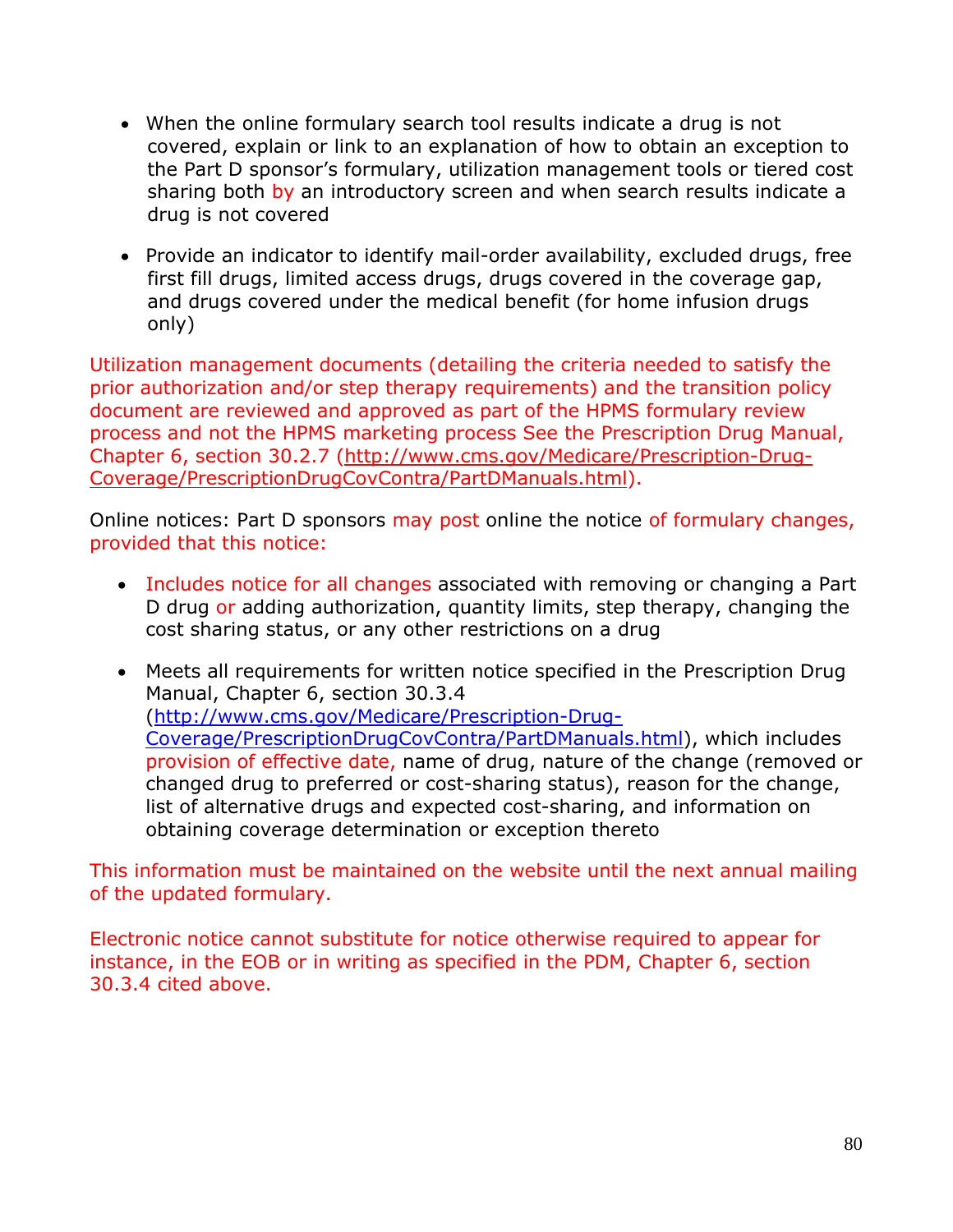# 120 - Marketing and Sales Oversight and Responsibilities

## 120.1 - Compliance with State Licensure and Appointment Laws

42 CFR 422.2272(c), 423.2272(c)

In engaging marketing representatives to sell Medicare products, Plans/Part D Sponsors must comply with applicable State licensure and/or appointment laws.

## 120.2 - Plan Reporting of Terminated Agents

42 CFR 422.2272(c)-(e); 423.2272(c)-(e)

Plans/Part D Sponsors must report the termination of any agents/brokers to the State and CMS, and the reasons for the termination, if State law requires the reasons to be reported.

Upon discovering incidents of unlicensed agents or brokers submitting enrollment applications, Plans/Part D Sponsors must terminate the relationship and report the agent/broker to the authority in the State where the application was submitted. Additionally, Plans/Part D Sponsors must notify any beneficiaries who were enrolled by unqualified agents/brokers (e.g., unlicensed, not appointed, or has not completed the annual training/testing) and advise those beneficiaries of the agents'/brokers' status. Beneficiaries may request to make a plan change under 42 CFR 422.62(b)(3) or 423.38(c)(8)(i).

## 120.3 - Agent/Broker Training and Testing

42 CFR 422.2274(b) and (c), 423.2274(b) and (c)

Plans/Part D Sponsors must ensure that all agents/brokers (employed/captive or independent) selling Medicare products are trained and tested annually on Medicare rules, regulations, and on details specific to the plan products that they sell. This means that training and testing must take place prior to the broker/agent selling the product. In addition, agents/brokers must obtain a passing score of at least eighty-five percent on the test.

CMS will provide guidance, updated annually, for agents/brokers training/testing. Plans/Part D Sponsors must ensure that their agents/brokers training/testing programs are designed and implemented in a way that maintains the integrity of the training and testing, and must have the ability to provide this information to CMS upon request.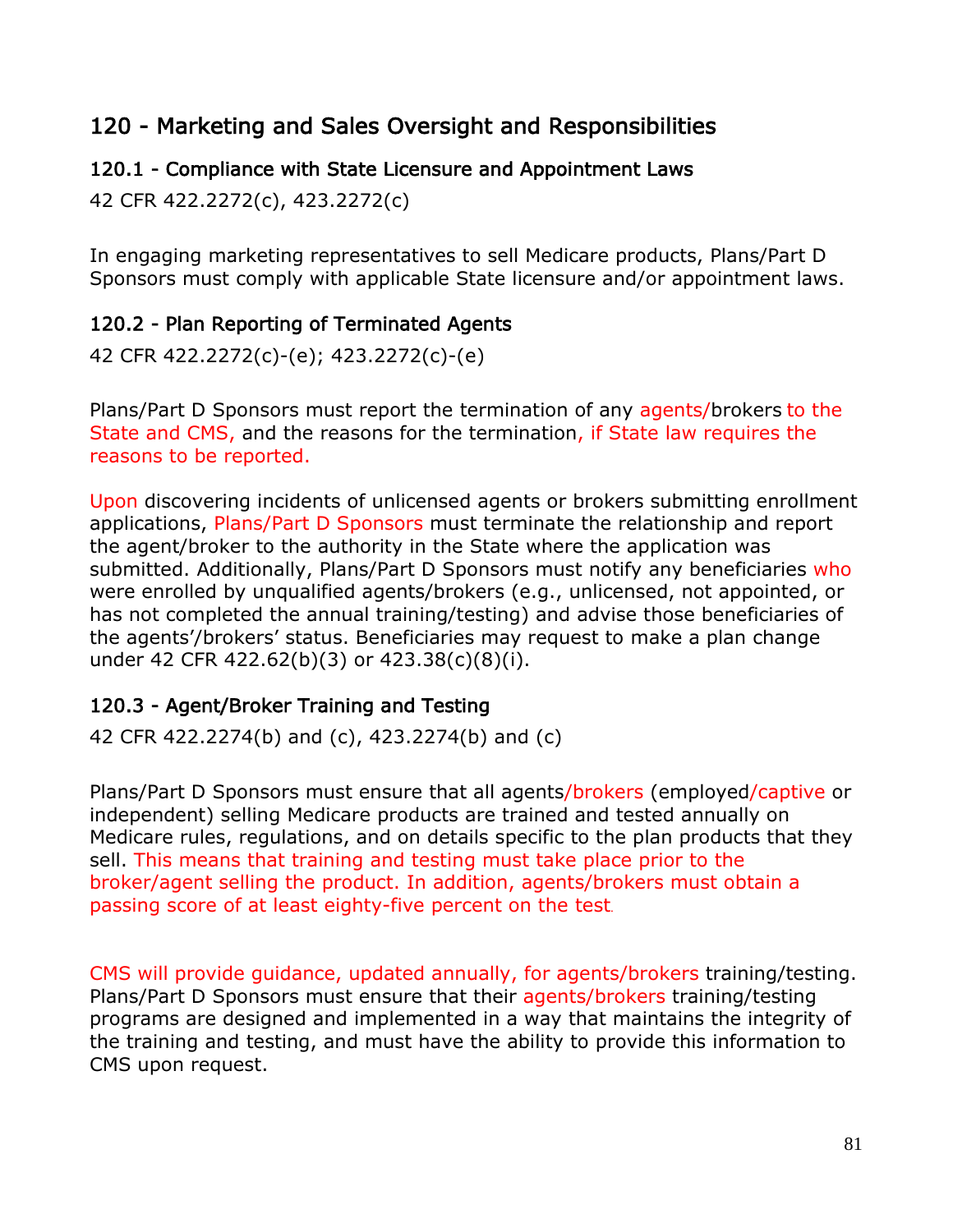### 120.4 - Compensation Applicability and Definitions

42 CFR 422.2274(a), 423.2274(a)

NOTE: In accordance with CMS-4159-F published on May 23, 2014, section 120.4 provisions will apply on January 1, 2015.

All compensation requirements contained in this section apply to independent agents/brokers. Employed and captive agents/brokers who only sell for one Plan/Part D Sponsor are exempt from compensation requirements, except where noted (e.g., referral/finder fees). However, all other marketing and sales requirements must be met.

### Compensation:

Compensation includes monetary or non-monetary remuneration of any kind relating to the sale or renewal of a policy including, but not limited to, commissions, bonuses, gifts, prizes, awards, and referral/finder's fees.

Compensation DOES NOT include:

- The payment of fees to comply with State appointment laws
- Training
- Certification
- Testing costs
- Reimbursement for mileage to, and from, appointments with beneficiaries
- Reimbursement for actual costs associated with beneficiary sales appointments such as venue rent, snacks, and materials

### Initial Compensation:

Initial compensation is paid at or below the fair market value (FMV) cut-off amounts published by CMS annually.

### Renewal Compensation:

Renewal compensation is paid for each enrollment in Year 2 and beyond up to fifty (50) percent of the current FMV, published by CMS annually.

A "like plan type" enrollment includes: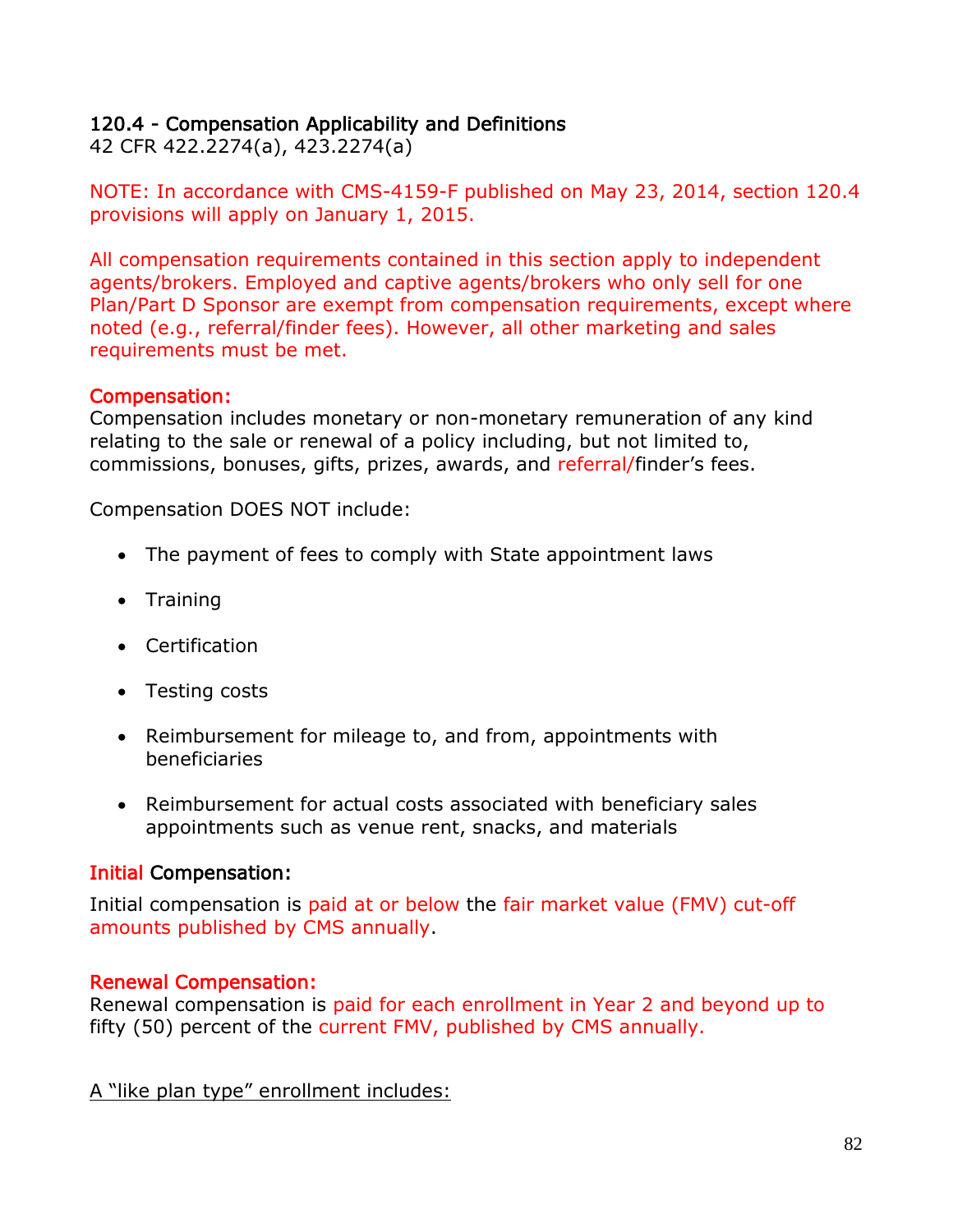- A PDP to another PDP
- An MA, MA-PD, or MMP to another MA, MA-PD or MMP
- A section 1876 cost plan to another section 1876 cost plan

An "unlike plan type" enrollment includes:

- An MA or MA-PD plan to a PDP or section 1876 cost plan
- A PDP to a section 1876 cost plan or an MA (or MA-PD) plan
- A section 1876 cost plan to an MA (or MA-PD) plan or PDP

NOTE: For dual enrollments (e.g., enrollment in an MA-only plan and a standalone PDP), the compensation rules apply independently to each plan. However, when dual enrollments are replaced by an enrollment in a single plan, compensation is paid based on the MA movement (e.g., movement from an MAonly plan and PDP to an MA-PD plan would be compensated at the renewal compensation amount for the MA to MA-PD "like plan type" move).

## 120.4.1 - General Rules Regarding Compensation

Plans/Part D Sponsors may not pay agents/brokers who have not been trained and tested.

Plans/Part D Sponsors may not pay compensation to agents/brokers not meeting licensure/appointment requirements or those that have been terminated for cause.

When a Plan/Part D Sponsor and/or a contracted independent agent/broker terminates the contract, any future payment of existing business will be governed by the terms of the contract.

## 120.4.2 – Compensation Payment Requirements

42 CFR 422.2274(a), 423.2274(a)

- Plans/Part D sponsors must notify CMS of their compensation schedule in HPMS by the date specified each year
- Plans/Part D sponsors may decide each year whether or not they will use independent agents
- The compensation year is January 1 through December 31 of each year. Payments must be calculated based on the January through December enrollment year. Payments may not be based on enrollment years (rolling basis) other than January through December. For example, if a beneficiary's enrollment is effective on September 1, then the initial year for that beneficiary ends on December 31, even though the beneficiary has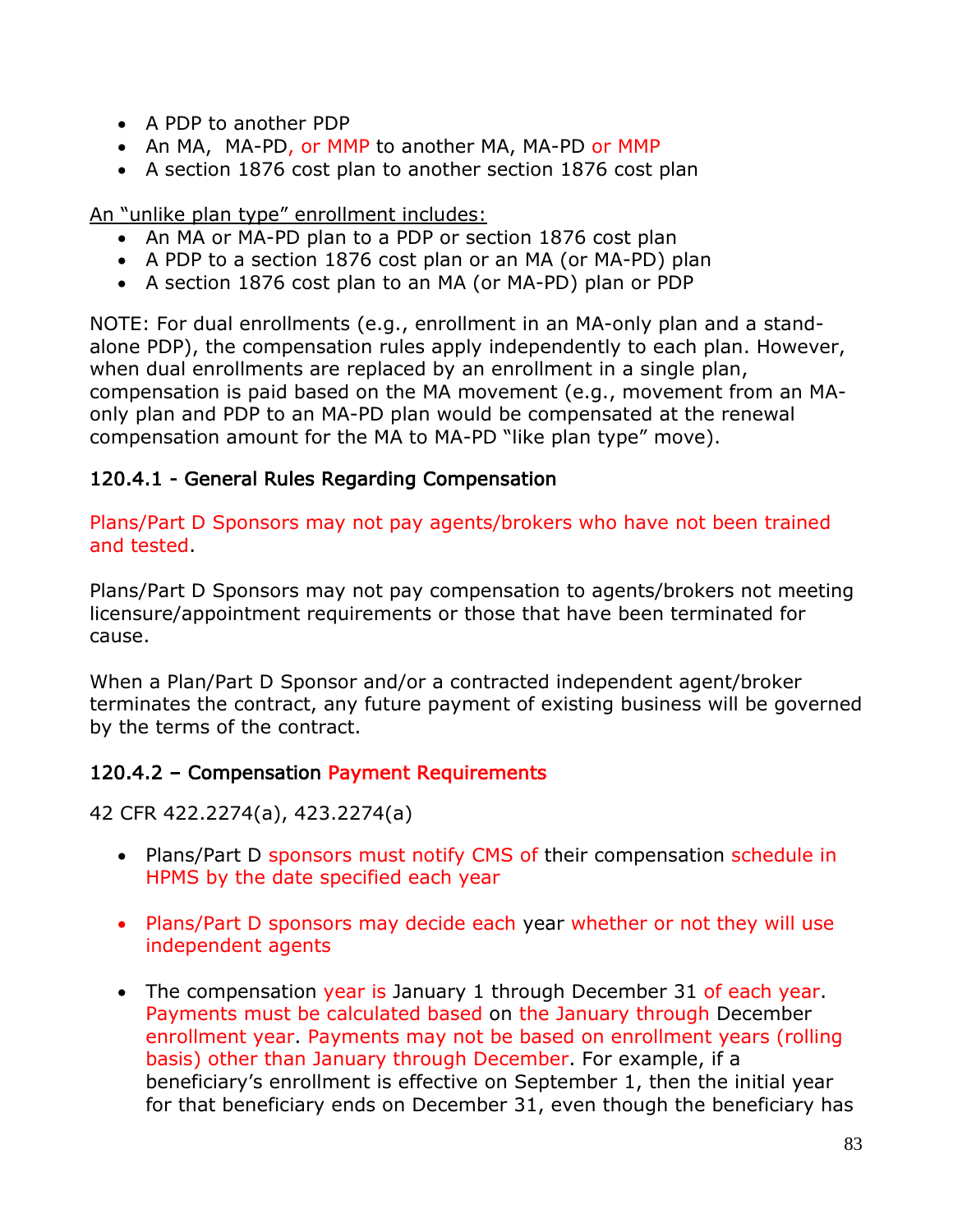only been in the plan for four (4) months. In January of the next year, the plan would begin paying renewal payments to the agent who assisted this beneficiary.

- Initial compensation is paid for the beneficiary's first year of enrollment
- Initial compensation is also paid when a beneficiary enrolls in an "unlike plan type," if the beneficiary is currently in a renewal year
- Renewal compensation is paid following the initial year compensation
- Renewal compensation is also paid when a beneficiary enrollees in a new, "like plan type." A new "like plan type" may be a change from one plan to another plan within the same Parent Organization or between different Parent Organizations.
- The monthly MARx agent/broker compensation report will provide Plans/Part D Sponsors with the information necessary to determine whether they should make an initial or renewal payment
- Compensation may only be paid for the number of months a beneficiary is enrolled
- Plans/Part D Sponsors may only pay compensation for the current year enrollment. Payments may not be paid until January 1 and must be paid in full by December 31 of the enrollment year. Plans/Part D Sponsors may pay compensation annually, quarterly, monthly, or utilizing other schedules.
- When a beneficiary enrolls in a plan and has no prior plan history (as indicated on the MARX agent/broker compensation report), Plans/Part D Sponsors may pay the full year initial compensation amount or a pro-rated amount based on the number of months the beneficiary is enrolled
- When a beneficiary changes plans during the initial year, the Plan/Part D Sponsor must pay the agent/broker at a pro-rated initial year rate, based on the number of months the beneficiary is enrolled. For example, if an initial beneficiary changes from one Parent Organization to another Parent Organization in May, the new Parent Organization must pay 8/12ths of the initial compensation.
- The movement by a beneficiary from an employer group plan to an individual plan (either within the same Plan/Part D Sponsor or between different Plan/Part D Sponsors) counts as an initial enrollment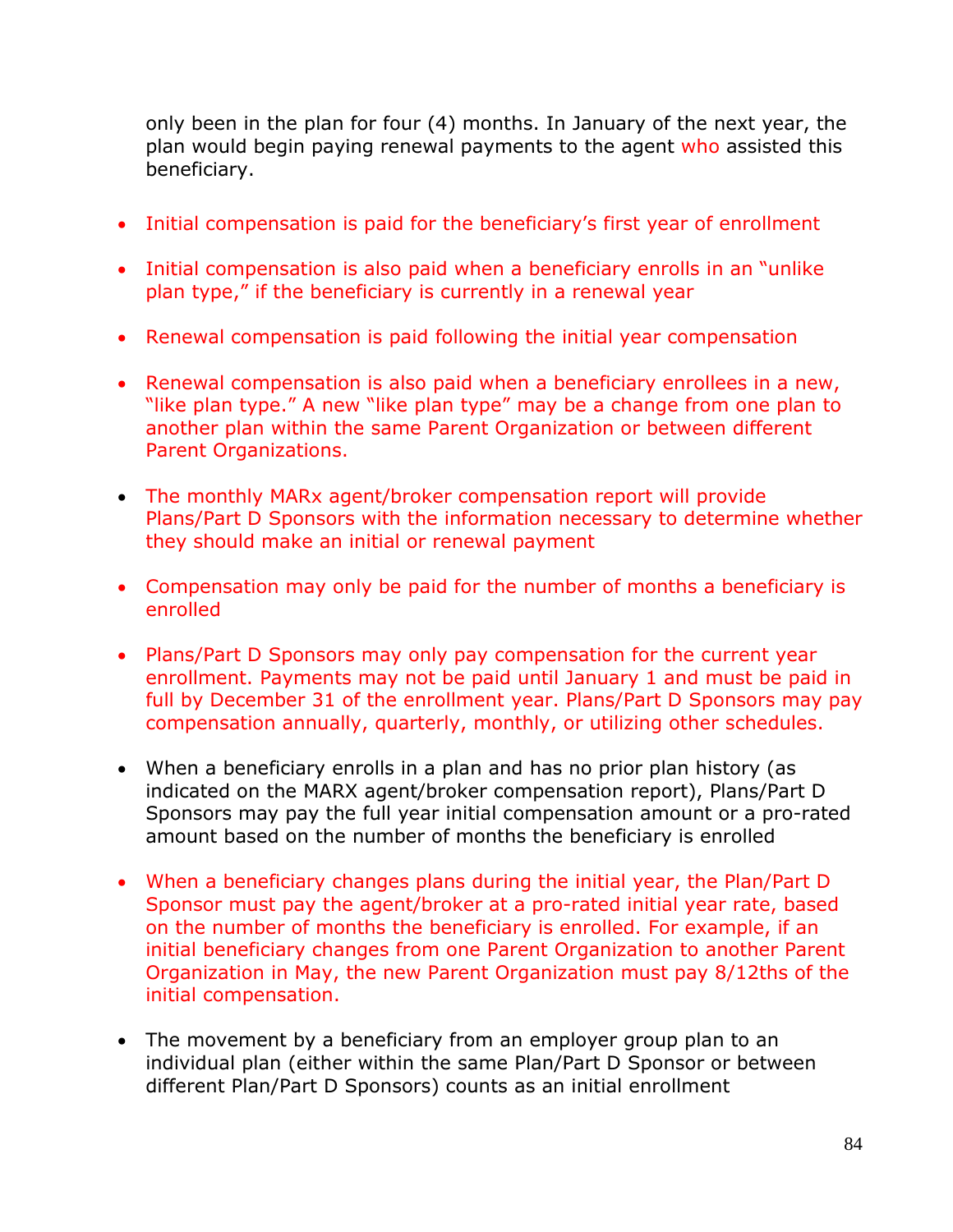- When a beneficiary enrolls in an MA-PD plan, compensation should be paid using the MA compensation amount. MA-PD Plans should not pay both the MA and PDP compensation amounts.
- Compensation for dual enrollments should be paid independently (e.g., when a beneficiary enrolls in both a section 1876 cost plan and a standalone PDP, compensation should be paid for both enrollments)
- If the Plan/Part D Sponsor contracts with a third party entity to sell its products, the Plan/Part D Sponsor must ensure payment is at or below the initial and renewal compensation maximum amounts
- Plans/Part D Sponsors must establish a compensation structure for new and replacement enrollments and renewals effective in a given plan year that must be available upon CMS request for audits, investigations, and to resolve complaints. Compensation structures must be in place by the beginning of Annual Enrollment Period (AEP), which is October 1.
- Compensation for referral/finder's fees paid to all agents and brokers, which includes independent, employed, and captive agents and brokers, may not exceed \$100 for an agent or broker to recommend or enroll a beneficiary into a Plan/Part D Sponsor that meets beneficiaries' healthcare needs.
- Referral/finder's fees paid to all agents and brokers must be part of total compensation not to exceed FMV for that contract year.

# 120.4.3 - Compensation Recovery Requirements (Charge-backs)

42 CFR 422.2274(a)(4)(ii), 423.2274(a)(4)(ii)

Plans/Part D Sponsors must recover compensation payments from agents/brokers under two circumstances: 1) when a beneficiary disenrolls from a plan within the first three months of enrollment (rapid disenrollment), and 2) any other time a beneficiary is not enrolled in a plan.

## Rapid Disenrollment

- Rapid disenrollment applies when an enrollee moves from one Parent Organization to another Parent Organization, or when a enrollee moves from one plan to another plan within the same Parent Organization
- Rapid disenrollment compensation recovery does not apply when a beneficiary enrolls in a plan effective October 1, November 1, or December 1, and subsequently changes plans effective January 1 of the following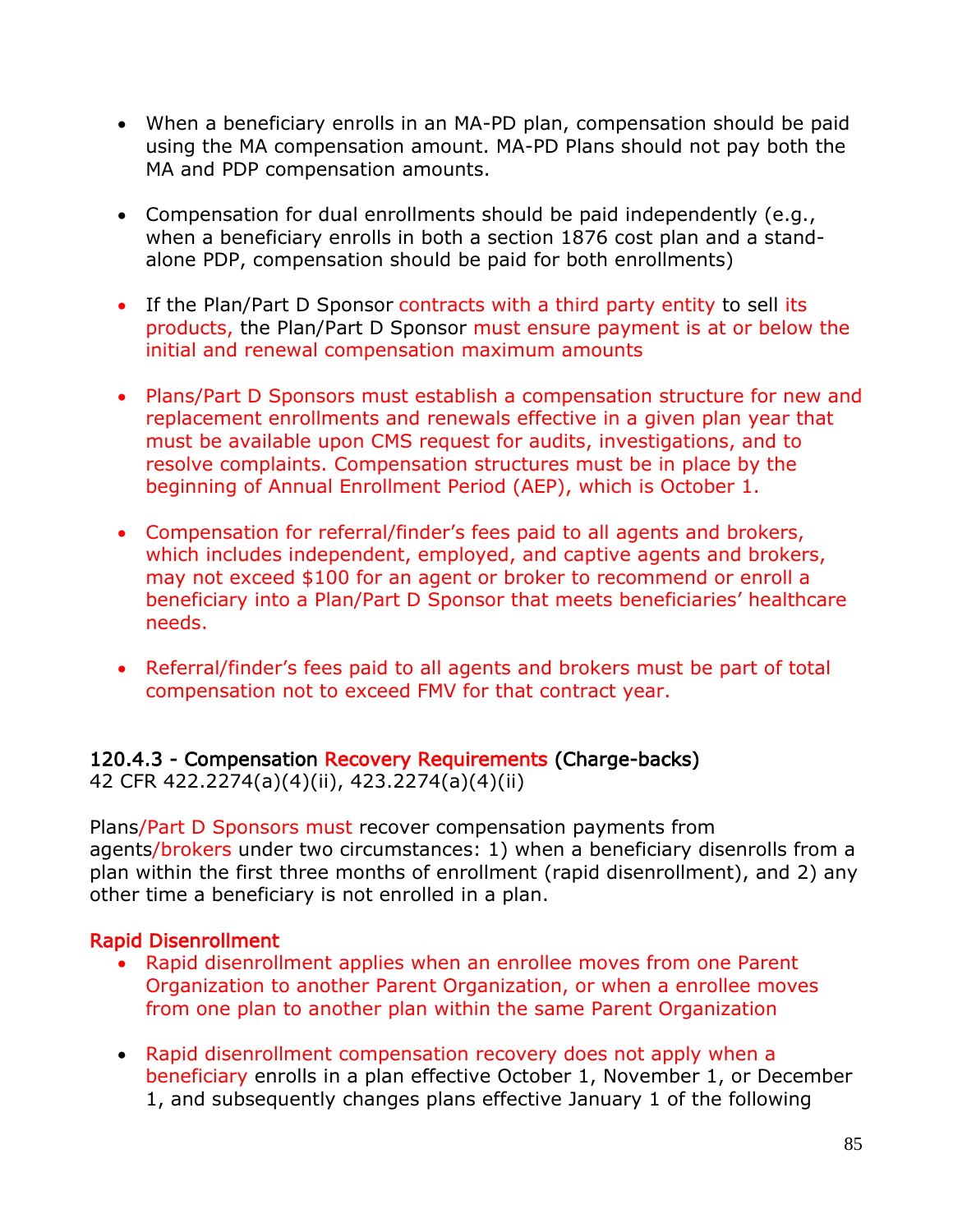year. If, however, a beneficiary enrolls in October and disenrolls in December, the Plan/Part D Sponsor should recover compensation based on the rapid disenrollment.

- Rapid disenrollment compensation recovery does not apply when a beneficiary disenrolls within the first three months for any of the following reasons:
	- Other creditable coverage
	- Moving into or out of an institution
	- Gains/drops employer/union sponsored coverage
	- CMS sanction against the plan/contract violation
	- Plan terminations and non-renewals
	- In order to coordinate with Part D enrollment periods
	- In order to coordinate with an SPAP
	- Becoming dually eligible for both Medicare and Medicaid
	- Qualifying for another plan based on special needs
	- Becoming LIS eligible
	- Qualifying for another plan based on a chronic condition
	- Due to an auto- or facilitated enrollment
	- Death
	- Moves out of the service area
	- Non-payment of premium
	- Loss of entitlement
	- Retroactive notice of Medicare entitlement
	- When moving to a plan with a 5-star rating or out of a low performing plan.

#### Other Compensation Recovery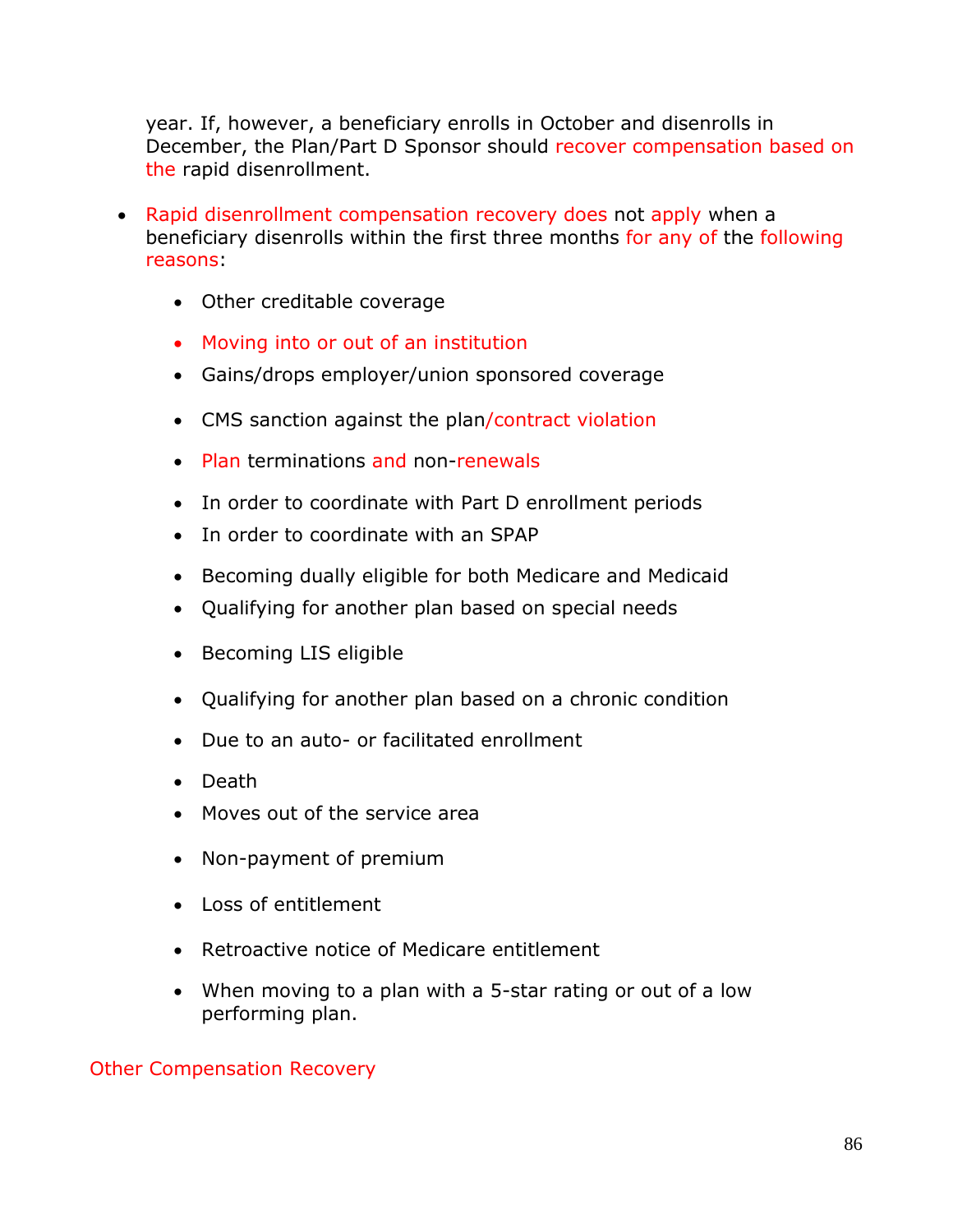- Plans/Part D Sponsors must recover a pro-rated amount of initial compensation when an enrollee disenrolls from a plan. The amount recovered must be equal to the number of months not enrolled. For example, an enrollee *ages in* effective April 1. The enrollee disenrolls effective September 30 of the same year. The plan initially paid a full initial compensation. Since the enrollee disenrolled (not a rapid disenrollment), the Plan/Part D Sponsor must recover 6/12ths of the initial compensation (January through March and October through December).
- Plans/Part D Sponsors must recover a pro-rated amount of renewal compensation when an enrollee disenrolls from a plan. This amount must be equal to the number of months not enrolled. For example, a renewal enrollee disenrolls effective February 28. The Plan/Part D Sponsor must recover 10/12ths of the renewal payment.

### 120.4.4 - Payments other than Compensation

42 CFR 422.2274, 423.2274

Payments made to third parties for services other than enrollment of beneficiaries (e.g., training, customer service, or agent recruitment) must not exceed an amount that is commensurate with the amounts paid by the Plan/Part D Sponsor to a third party for similar services during each of the previous two (2) years.

### 120.5 - Additional Marketing Fees

42 CFR 422.2274(a), 423.2274(a)

A Plan/Part D Sponsor may not charge a beneficiary or allow its marketing representatives to charge a beneficiary a marketing fee. All costs associated with the marketing of a plan are the responsibility of the Plan/Part D Sponsor.

### 120.6 - Activities That Do Not Require the Use of State-Licensed Marketing Representatives

42 CFR 422.2272(c), 423.2272(c)

The following activities conducted by a plan customer service representative do not require the use of a State-licensed marketing representative because they are not marketing activities. These include:

- Providing factual information
- Fulfilling a request for materials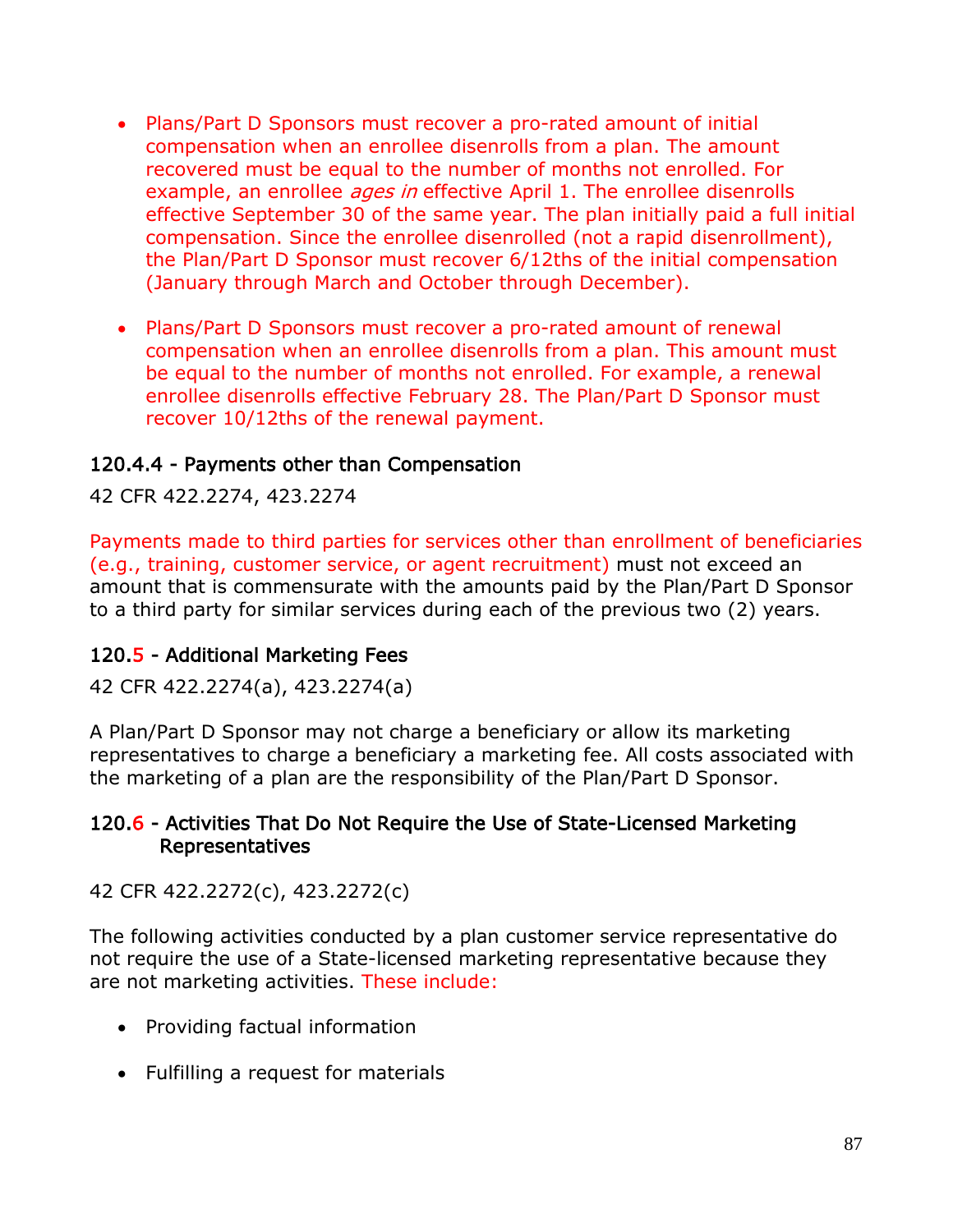- Taking demographic information in order to complete an enrollment application at the initiative of the prospective enrollee
- "For-cause" review of materials and activities when complaints are made by any source, and CMS determines it is appropriate to investigate
- "Secret shopper" activities where CMS requests Plan/Part D Sponsor materials such as enrollment packets

However, if Plans/Part D Sponsors use licensed agents/brokers (employed or contracted) as customer service representatives, they cannot act as both a customer service representative and a sales/marketing agent/broker.

# 130 - Employer/Union Group Health Plans

Sections 1857(i) and 1860D-22(b) of the Social Security Act, 42 CFR 422.2276, 423.458, 423.2276

CMS has issued various employer group waivers and/or modifications to the Medicare Part C and Part D rules for marketing and disclosure/dissemination of information to Medicare beneficiaries. Waivers are limited in scope to their stated parameters, and employer group waiver plans (EGWPs) must follow all Part C and D rules unless explicitly waived. For specific guidance regarding these waivers or modifications of marketing and disclosure/dissemination of information requirements for employer/union-sponsored group health plans, please refer to Chapter 9 of the Medicare Managed Care Manual, and Chapter 12 of the Prescription Drug Benefit Manual.

Plans offering employer group health plans are no longer required to submit informational copies of their dissemination materials to CMS at the time of use. However, as a condition of CMS providing these particular waivers or modifications, CMS reserves the right to request and review these materials in the event of beneficiary complaints or for any other reason it determines to ensure the information accurately and adequately informs Medicare beneficiaries about their rights and obligations under the plan. For more information about these requirements, refer to Chapter 9 of the Medicare Managed Care Manual, and Chapter 12 of the Prescription Drug Benefit Manual.

# Table 130-1. Marketing Provisions – Employer/Union Group Plans

Marketing Provisions that apply to Employer/Union Group Plans

These requirements are applicable for the transaction between the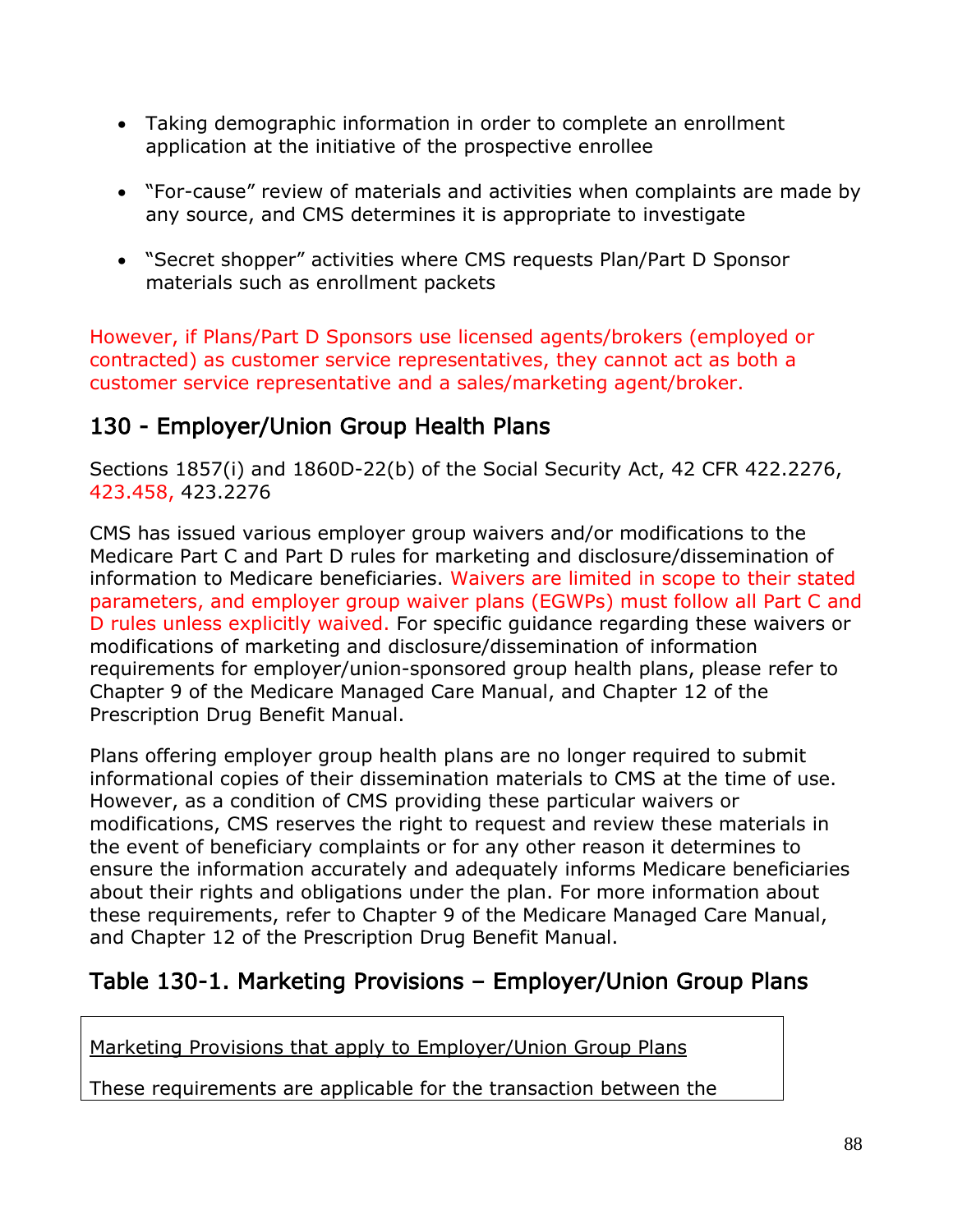agent/broker selling the plan to the employer/union. All activities conducted by the employer/union or its designees to sign up individual employees to the plan(s) selected by the employer/union are excluded from these provisions.

Note: This table contains a partial list if exclusions. Please refer to Chapter 9 of the Medicare Managed Care Manual, and Chapter 12 of the Prescription Drug Benefit Manual for additional information.

| Provision                                                                                                                                                 | Applicable | Non-<br>Applicable<br>(Waived) |
|-----------------------------------------------------------------------------------------------------------------------------------------------------------|------------|--------------------------------|
| <b>Nominal Gifts</b>                                                                                                                                      | X          |                                |
| <b>Unsolicited Contacts</b>                                                                                                                               |            | X                              |
| Cross-selling                                                                                                                                             |            | X                              |
| Scope of Appointments                                                                                                                                     |            | X                              |
| Sales/Marketing in Health Care Settings                                                                                                                   | X          |                                |
| Sales/Marketing at Educational Events                                                                                                                     | X          |                                |
| Co-branding                                                                                                                                               | X          |                                |
| <b>Provision of Meals</b>                                                                                                                                 |            | X                              |
| Appointment of Agents/Brokers                                                                                                                             | X          |                                |
| <b>State Licensed</b>                                                                                                                                     | X          |                                |
| Reporting of Terminated Agents/Brokers                                                                                                                    | X          |                                |
| Agent/Broker Compensation                                                                                                                                 |            | X                              |
| Agent/Broker Training and Testing - Agents<br>must be thoroughly familiar with the<br>products they are selling; including the plan                       |            |                                |
| specific details and the Medicare rules that                                                                                                              | X          | X                              |
| apply to the specific products. The<br>organization/sponsor is responsible for<br>ensuring that the agents selling for them<br>have sufficient knowledge. | (training) | (testing)                      |

# 140 - Medicare Medical Savings Account (MSA) Plans

42 CFR 422.2264, 423.2264

MSAs must comply with all applicable guidance set forth in this chapter. Additionally, MSA plans may not:

• Imply that the plan operates as a supplement to Medicare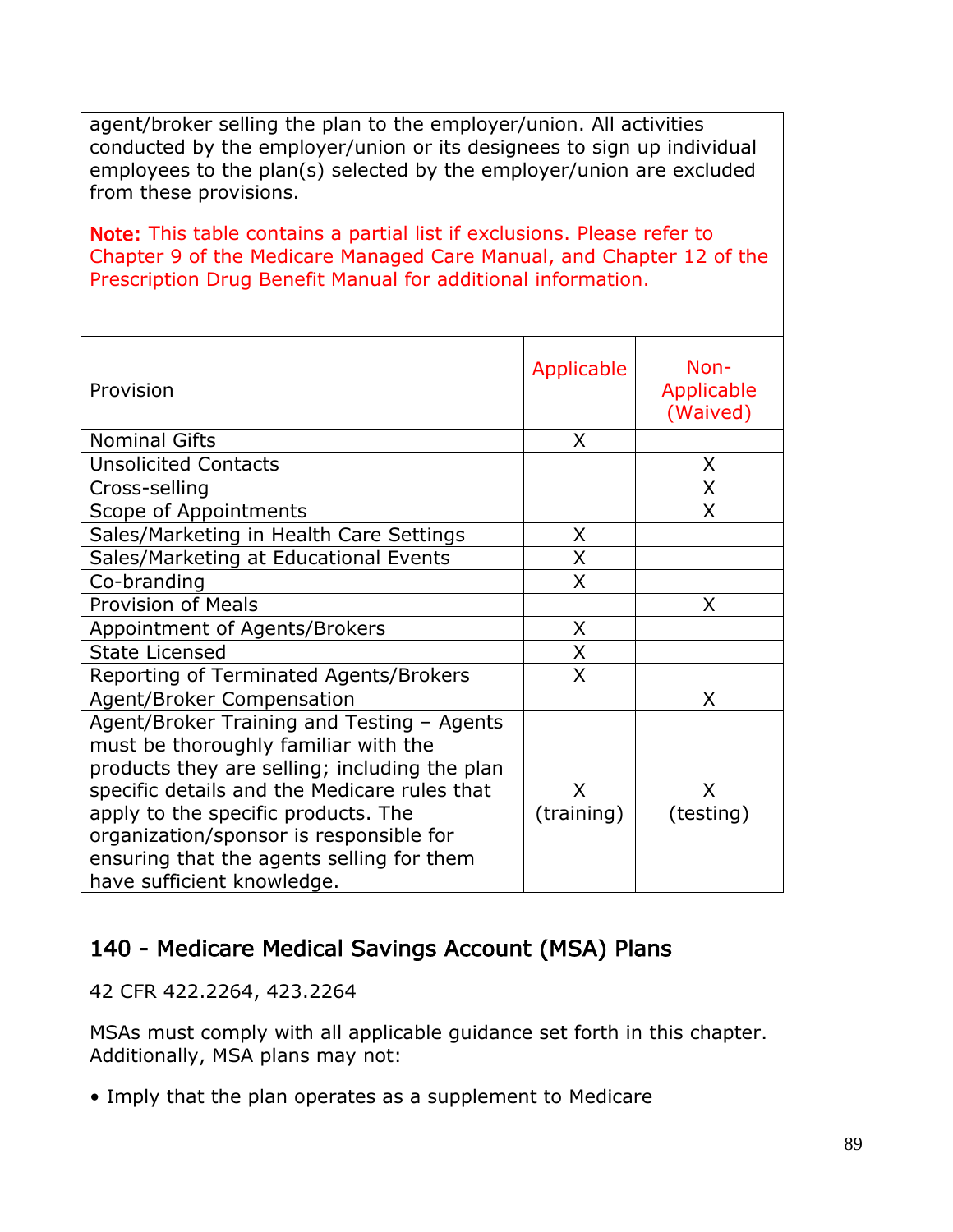• Use the term "network" to describe a list of contracted preferred providers

See section 100 for additional MSA requirements related to websites.

# 150 - Use of Medicare Mark for Part D Sponsors

Section 1140 of the Social Security Act

All Part D Sponsors will sign a licensing agreement to use the official Medicare Mark via the HPMS contracting module. All applicant and renewing Part D sponsors sign the Medicare Mark licensing agreements via the HPMS electronic signature process. The license agreement is effective for a single contract year and Part D sponsors must renew annually to continue using the Medicare Mark logo.

## 150.1 - Authorized Users for Medicare Mark

Section 1140 of the Social Security Act

All Part D Sponsors are authorized to use the Medicare Prescription Drug Benefit Program Mark only after electronically executing the Medicare Mark License Agreement in HPMS. In certain circumstances, the Medicare Mark License Agreement may be signed in hard copy rather than electronically. Only a CEO, CFO, or COO who is designated as an authorized signer in HPMS is eligible to execute the Medicare Mark License Agreement. Part D Sponsors may use the mark on marketing materials consistent with this chapter.

### 150.2 - Use of Medicare Prescription Drug Benefit Program Mark on Items for Sale or Distribution

Section 1140 of the Social Security Act

All Part D Sponsors may use the Medicare Prescription Drug Benefit Program Mark on items they distribute, provided the item(s) follow(s) guidelines for nominal gifts, as provided in Appendix 1 and section 70.1.1. Items with the Medicare Prescription Drug Benefit Program Mark cannot be sold for profit.

## 150.3 - Approval to Use the Medicare Prescription Drug Benefit Program Mark

## Section 1140 of the Social Security Act

The process to grant authorized users access to the Medicare Prescription Drug Benefit Program Mark for use on Part D marketing materials is described below.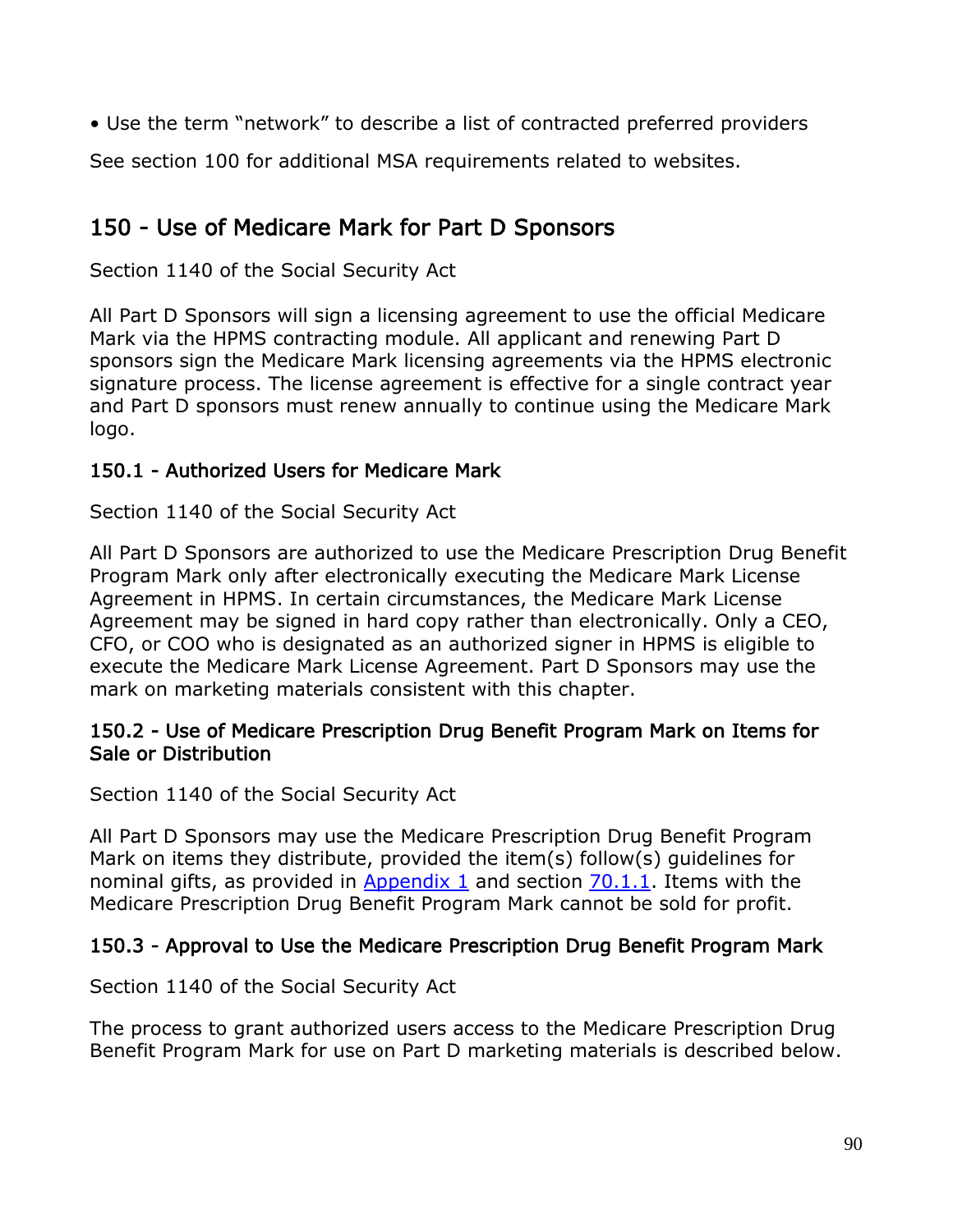- 1. The Part D Sponsor electronically signs the Medicare Mark License Agreement in HPMS (or signs a hardcopy, as applicable)
- 2. CMS counter-signs the Part D Sponsor's contract
- 3. CMS sends the Medicare Mark URL to the Part D Sponsor

After receipt of the URL, organizations may begin using the mark on marketing materials (including the Part D membership ID card) that are required to be submitted to CMS for review.

Requests to distribute other items (materials that are not included in this chapter) bearing the Medicare Prescription Drug Benefit Program Mark must be submitted to CMS at least thirty (30) days prior to the anticipated date of distribution. Requests should be sent to: CMS External Affairs Office/Visual & Multimedia Communications Group at 7500 Security Blvd., Baltimore, MD 21244- 1850, Mail Stop: C1-16-03.

Once a request has been approved the following will apply: 1) approval will be effective for a period not to exceed one year; and 2) approval will be granted only for those items for which use of the mark was requested in the request letter and for which written approval was granted.

### 150.4 - Restrictions on Use of the Medicare Prescription Drug Benefit Program Mark

Section 1140 of the Social Security Act

Unless otherwise approved, no individuals, organizations, and/or commercial firms may distribute materials bearing the Medicare Prescription Drug Benefit Program Mark.

Unauthorized use of the Medicare Prescription Drug Benefit Program Mark should be reported immediately so that appropriate legal action can be taken. Reports of unauthorized use should be referred to CMS's External Affairs Office at 7500 Security Blvd., C1-16-03, Baltimore, MD 21244-1850, or by telephone to 410.786.7214.

### 150.5 - Prohibition on Misuse of the Medicare Prescription Drug Benefit Program **Mark**

Section 1140 of the Social Security Act

42 U.S.C. section 1320b-10 prohibits the misuse of the Medicare name and marks. In general, it authorizes the Inspector General of the Department of Health and Human Services (DHHS) to impose penalties on any person who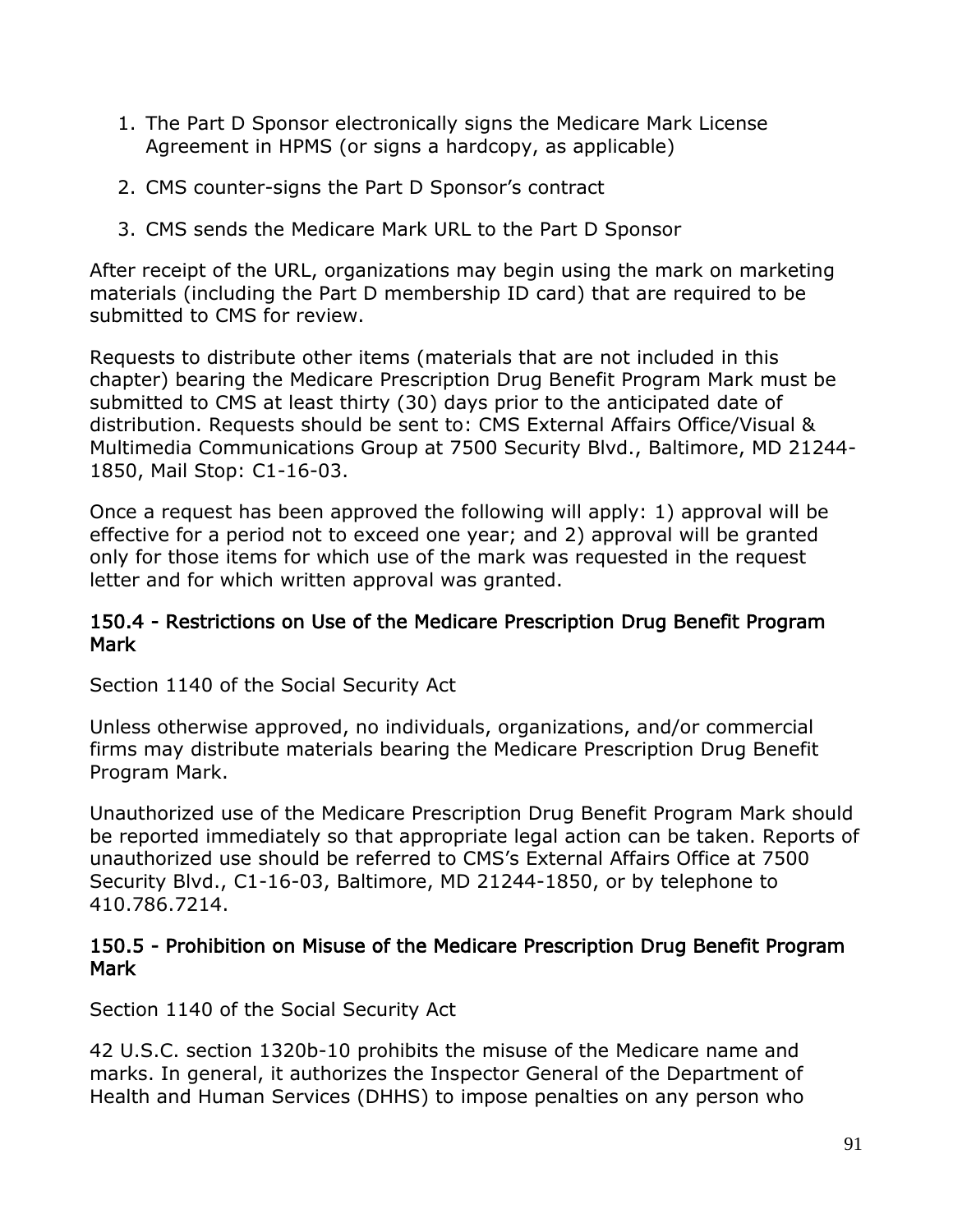misuses the term Medicare or other names associated with DHHS in a manner which the person knows or should know gives the false impression that it is approved, endorsed, or authorized by DHHS. Offenders are subject to fines of up to \$5,000 per violation or in the case of a broadcast or telecast violation, \$25,000.

## 150.6 - Mark Guidelines

Section 1140 of the Social Security Act

The Medicare Prescription Drug Benefit Program Mark is a logotype comprised of the words Medicare Rx with the words Prescription Drug Coverage directly beneath.



Always use reproducible art available electronically. Do not attempt to recreate the Program Mark or combine it with other elements to make a new graphic. Artwork will be supplied in .EPS, .TIFF or .JPG format after notification of approval into the program. Other file formats are available from CMS's Office of External Affairs upon request.

## 150.6.1 - Mark Guidelines - Negative Program Mark

Section 1140 of the Social Security Act

The Medicare Prescription Drug Benefit Program Mark may be reversed out in white. The entire mark must be legible.



# 150.6.2 - Mark Guidelines - Approved Colors

Section 1140 of the Social Security Act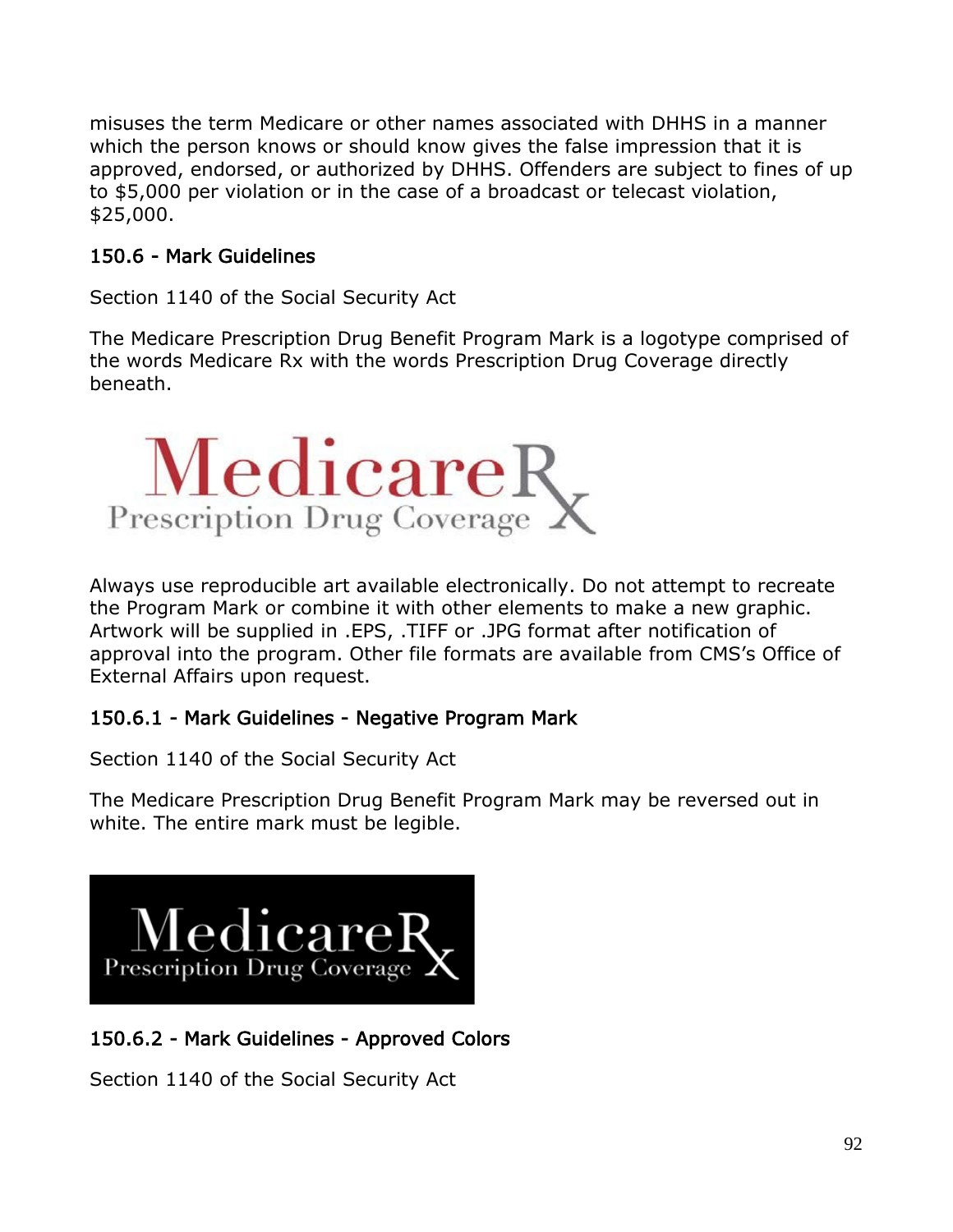The two (2)-color mark is the preferred version. It uses PMS 704 (burgundy) and sixty-five (65) percent process black. It is recommended that if the CMS mark is used in conjunction with the brand mark, that the black versions of those logos be used.



The 1-color version in grayscale is acceptable. The mark elements are onehundred (100) percent black except for the word "Medicare" which is fifty-five (55) percent black.



The 1-color version in one-hundred (100) percent black also is acceptable.



# 150.6.3 - Mark Guidelines on Languages

Section 1140 of the Social Security Act

The Spanish version of the Medicare Prescription Drug Benefit Program Mark may be used in place of the English language version on materials produced entirely in Spanish. The two (2)-color version is preferred, but the grayscale, black and negative versions may be used.



## 150.6.4 - Mark Guidelines on Size

Section 1140 of the Social Security Act

To maintain clear legibility of the Program Mark, never reproduce it at a size less than one (1) inch wide. The entire mark must be legible.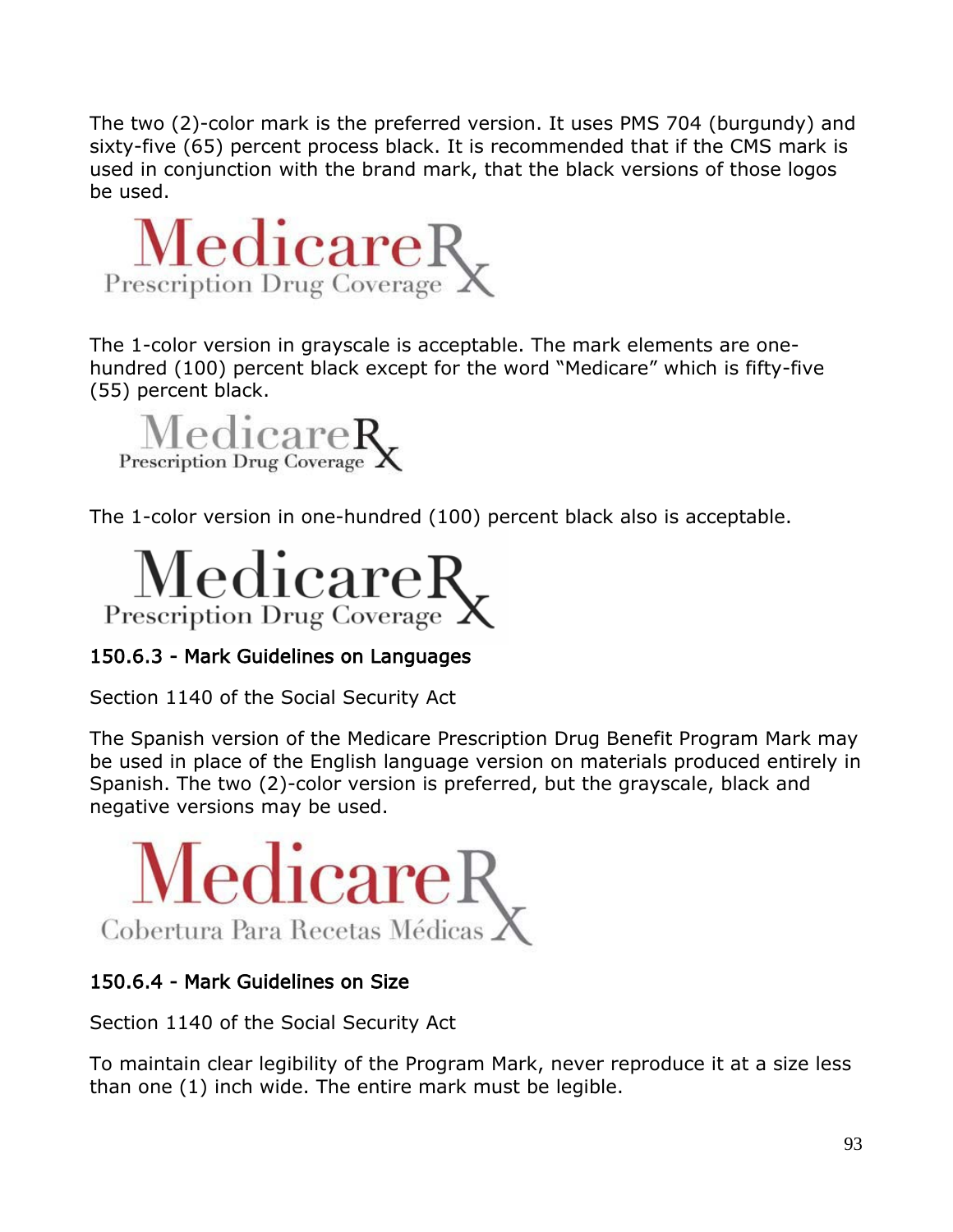

## 150.6.5 - Mark Guidelines on Clear Space Allocation

Section 1140 of the Social Security Act

The clear space around the Medicare Prescription Drug Benefit Program Mark prevents any nearby text, image or illustration from interfering with the legibility and impact of the mark. The measurement "x" can be defined as the height of the letter "x" in "Rx" in the Program Mark. Any type or graphic elements must be at least "x" distance from the mark as shown by the illustration.



## 150.6.6 - Mark Guidelines on Bleed Edge Indicator

Section 1140 of the Social Security Act

The Program Mark may not bleed off any edge of the item. The mark should sit at least one-eighth (1/8) inch inside any edges of the item.

### 150.6.7 - Mark Guidelines on Incorrect Use

Section 1140 of the Social Security Act

Following are rules for preventing incorrect use of the Medicare Prescription Drug Benefit Program Mark:

- Do not alter the position of the mark elements
- Do not alter the aspect ratio of the certification mark. Do not stretch or distort the mark.
- Always use the mark only as provided in the CMS approval/license agreement
- Do not rotate the mark or any of its elements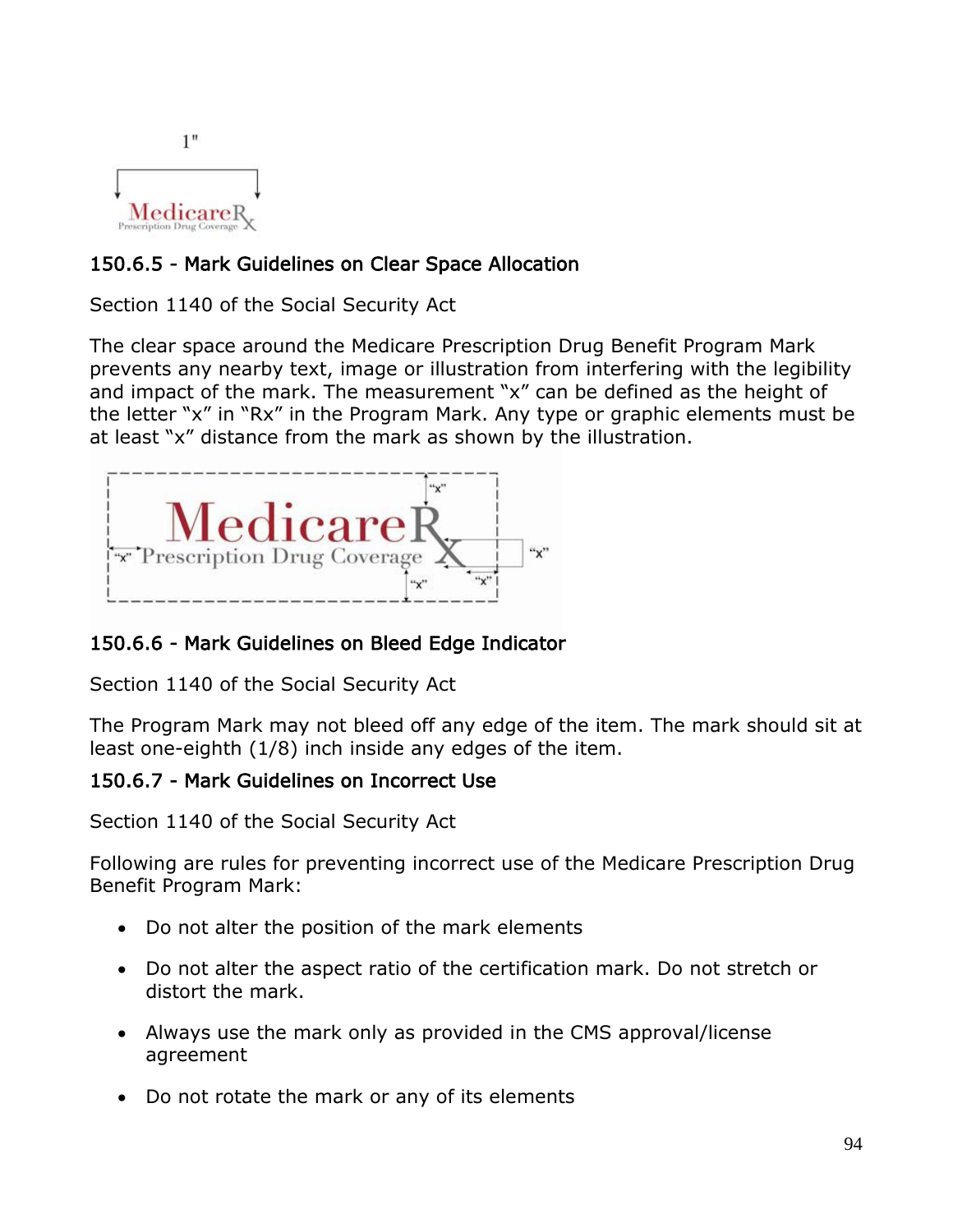- Do not alter or change the typeface of the mark
- Do not alter the color of any of the mark elements
- Do not position the mark near other items or images. Maintain the clear space allocation.
- Do not position the mark to bleed off any edge. Maintain one-eight (1/8) inch safety from any edge.
- Do not use any of the mark elements to create a new mark or graphic
- Do not use the mark on background colors, images or other artwork that interfere with the legibility of the mark.

### 150.7 – Mark Guidelines for Part D Standard Pharmacy ID Card Design

Section 1140 of the Social Security Act

Usage of the Medicare Prescription Drug Benefit Program Mark on an ID Card must be consistent with section 60.2 of this chapter.

|               | Part D Plan Sponsor Name/Logo |                                                                                         |  |
|---------------|-------------------------------|-----------------------------------------------------------------------------------------|--|
|               |                               | sponsor<br>logo<br>place-<br>holder                                                     |  |
| <b>RxBin</b>  | 999999                        |                                                                                         |  |
|               | <b>RxPCN ABC1234567</b>       |                                                                                         |  |
| RxGrp         | ABC123456789                  | $\operatorname*{MedicareR}_{\text{Prescription Drug} }\xspace_{\text{Coverage}}\xspace$ |  |
| <b>Issuer</b> | (80840)                       |                                                                                         |  |
| ID            | 12345678901                   |                                                                                         |  |
| Name          | <b>JOHN O PUBLIC</b>          | <b>CMS - 85555 XXXX</b>                                                                 |  |

# 160 - Allowable Use of Medicare Beneficiary Information Obtained from CMS

All MA, Part D, PACE, and section 1876 cost plans sign a data use attestation under which they agree that they will restrict the use of Medicare data to those purposes directly related to the administration of the Medicare managed care and/or outpatient prescription drug benefits for which they have contracted with CMS to administer. Plans/Part D Sponsors also agree not to use that information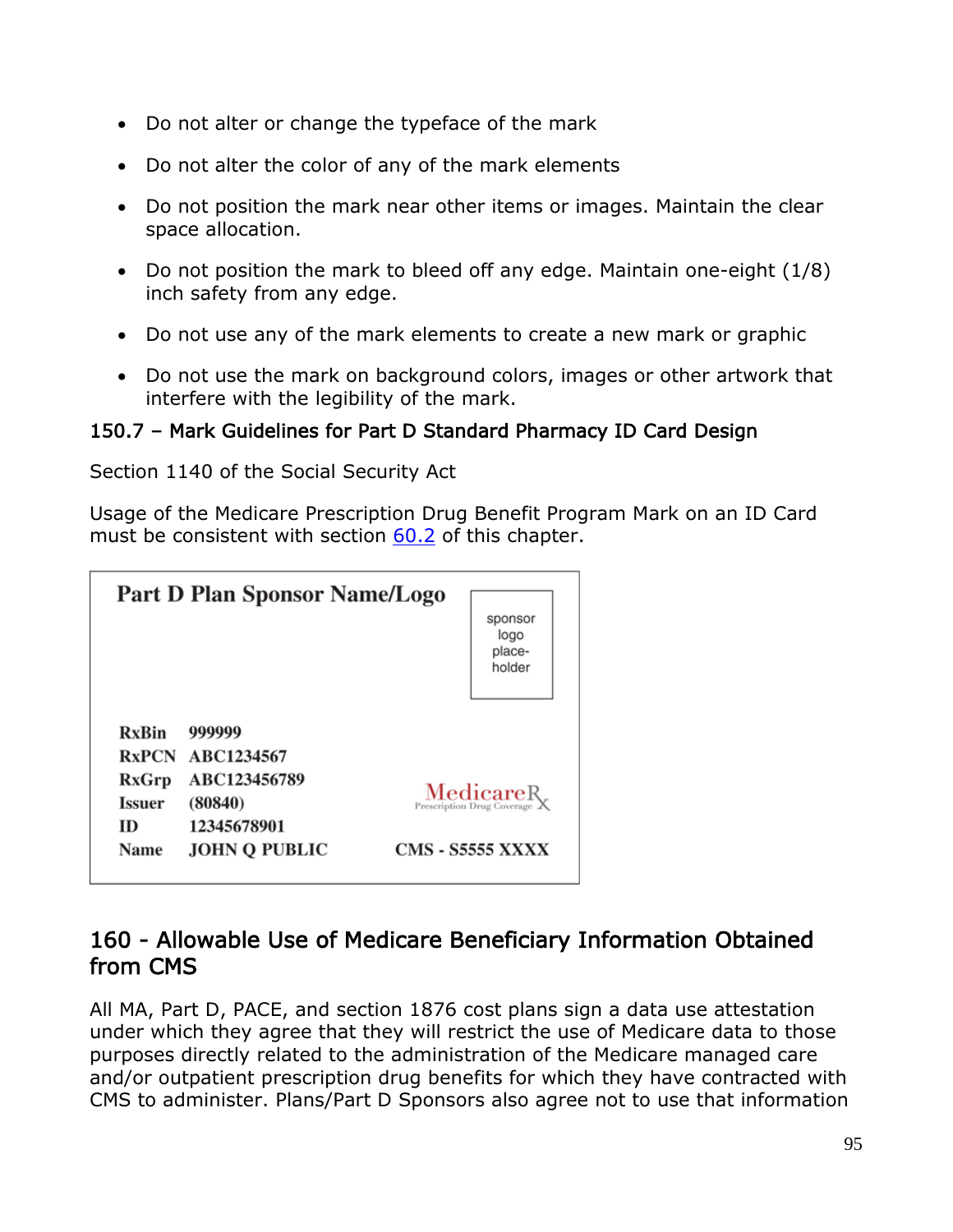to develop, market, or operate lines of business unrelated to their Medicare plan operations.

For purposes of these Data Use Attestations, CMS-provided data includes information provided by beneficiaries in the course of their enrollment in a Medicare plan as well as data obtained solely as a result of access to CMS systems granted to the contracting organization or sponsor because it is a Part C, Part D, PACE or section 1876 cost plan contractor. Except in cases in which the enrollee gave information as part of a commercial relationship prior to enrollment in the Medicare plan, the contracting organization or sponsor was only given the information on the application as a result of the contract with CMS.

While Plans/Part D Sponsors with a previous commercial relationship with Medicare beneficiaries (and employers offering Medicare plans) may have obtained their personal data through that relationship, and therefore are not obligated to follow the Data Use Agreement in connection with such data, we encourage Plans/Part D Sponsors to follow these data use guidelines as a good business practice for protecting beneficiaries from potentially unwelcome marketing and other communications. Examples of what is considered a previous commercial relationship include membership in such products as:

- Long-term care insurance
- Life-insurance policies
- Non-Medicare employer or retiree plans
- Medigap policies

While it is important to protect Medicare beneficiaries from potentially unwelcome marketing and other communications, we also recognize Plan/Part D Sponsors' interest in contacting their enrollees on issues unrelated to the specific plan benefit that they contract with CMS to provide. This section contains additional guidance for Plans/Part D Sponsors on the distribution of other types of non-plan related information.

# 160.1 - When Prior Authorization from the Beneficiary Is Not Required

Plan/Part D Sponsor marketing materials describing health-related lines of business to current enrollees do not require prior authorization (See 40.8 for additional information). Examples of health-related information that do not require prior authorization include:

- Long-term care insurance
- Separate dental or vision policies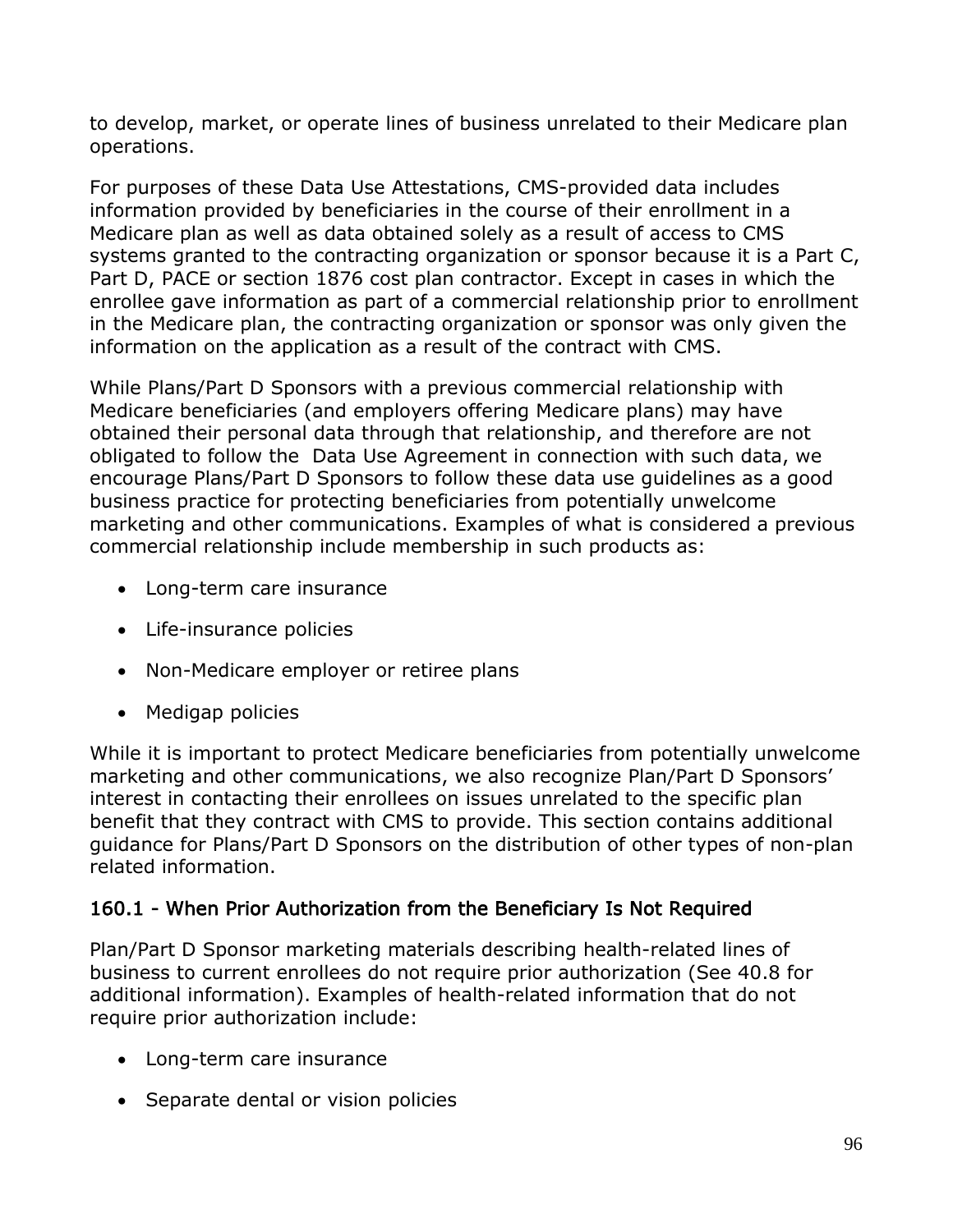- Health-related value-added items and services (VAIS)
- Information about current plan coverage or other Medicare products offered by the Plan/Part D Sponsor
- Plan and health information in monthly newsletters
- Information on disease management programs
- Mailings describing benefits changes
- Information on Medicaid and other community or social services program

## 160.2 - When Prior Authorization from the Beneficiary Is Required

Plans/Part D Sponsors must obtain authorization from an enrollee prior to using or disclosing the enrollee's protected health information for marketing purposes. For exceptions, see Appendix 2, Multiple Lines of Business - HIPAA Privacy Rule. Examples of non-health related issues plans may communicate after receiving prior authorization ("opt-in") of current enrollees include:

- Accident-only policies
- Life insurance policies
- Annuities
- Volunteer or community activities
- Pending State or Federal legislation
- Joining grassroots advocacy organizations and information about such advocacy

## 160.3 - Obtaining Prior Authorization

Following are examples of how the prior authorization required under section 160.2 may be obtained. With any of these examples, Plans/Part D Sponsors must receive the enrollee's "opt-in" authorization prior to sending any non-plan or nonhealth related information, and Plans/Part D Sponsors should keep evidence of authorization for audit purposes.

• Plans/Part D Sponsors may send, at their own expense, written requests to enrollees to obtain the beneficiary's authorization for the organization or sponsor to contact him/her for purposes unrelated to plan benefits administration or CMS contract execution. The beneficiary must sign and return the request before the plan can send non-plan related materials or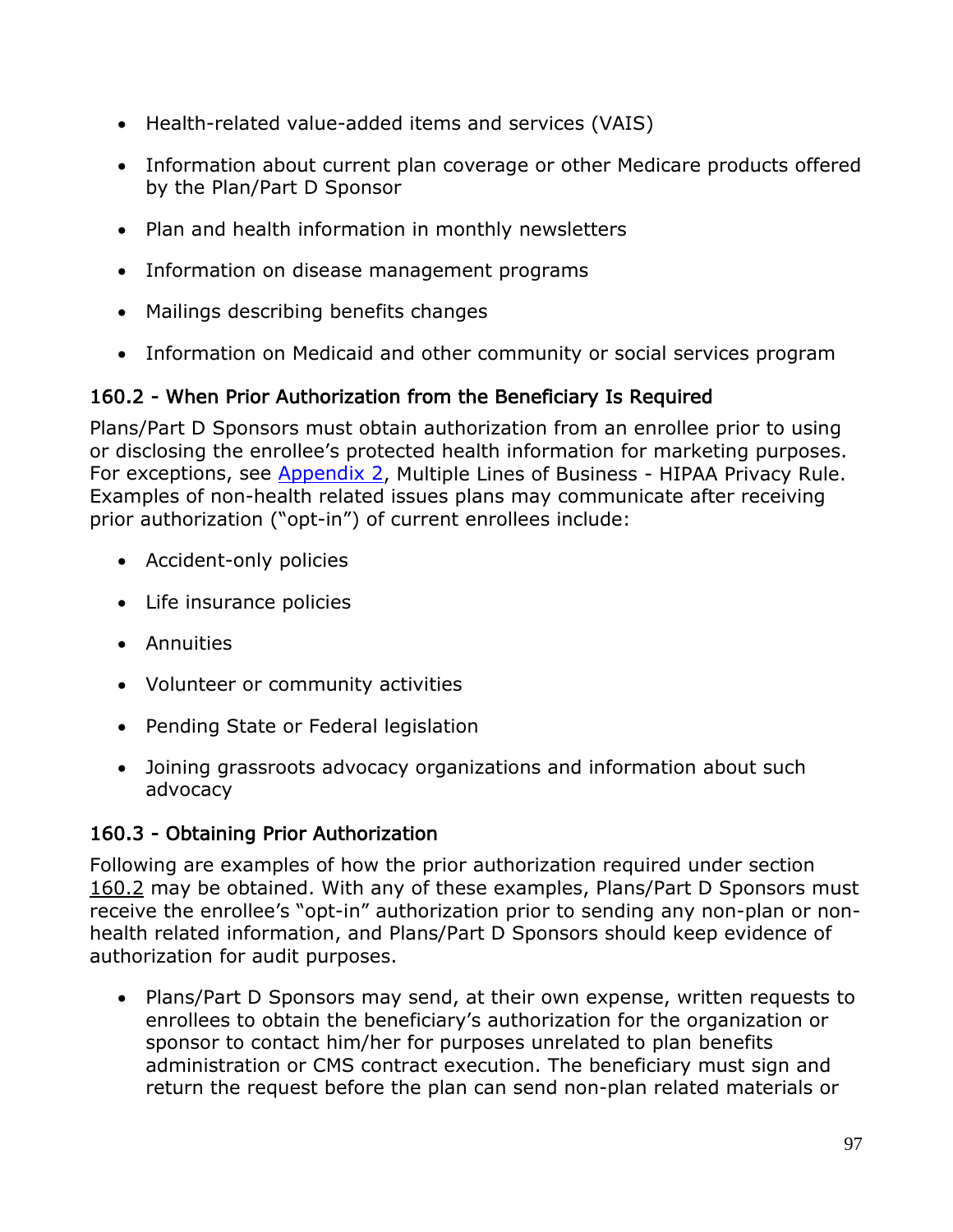information. This authorization may also be obtained by directing a beneficiary to a website to provide the requisite consent. Note that if the plan uses a website for the "opt-in" process, the link from the plan's Medicare product website must inform the beneficiary that he or she is leaving the Medicare product website and going to the non-Medicare product website, as provided in section 100.1. Once a beneficiary "opts-in," the Plans/Part D Sponsors must be clear that the beneficiary will receive additional information that may be non-plan or non-health related.

- Beneficiaries can complete a prior authorization in person at marketing events, health fairs, or other public venues
- Beneficiaries can complete the prior authorization over the telephone, provided the authorization is recorded. The call must be a beneficiaryinitiated inbound telephone call and scripts for such calls must comply with all guidance in section 80.
- Beneficiaries can complete the prior authorization via an email to the plan, provided that the authorization includes an electronic signature

Regardless of the method by which the prior authorization is obtained, (e.g., written, telephonic, on a website), the following rules apply:

- The request must include one or more types of information for which authorization is being sought. If authorization is being sought for more than one type of information, a check box (or verbal agreement, if a telephonic authorization) needs to be assigned to each type of information. Furthermore, the type of information can only be described in general terms. For example, "Check the boxes of the types of information you would like to receive: life insurance, long-term care insurance, pending State and Federal legislation, grass-roots advocacy."
- The request for authorization should not include any non-plan or non-health related content, nor should it be included in the same mailing as information on non-health related issues, unless the Plan/Part D Sponsor has previously received prior authorization to send that particular nonhealth related information to that enrollee. For example, a request for authorization to send information about life insurance should not include a statement like "Make sure your spouse's future is secure, with a life insurance policy from us," and/or should not be sent with documents that include details about the life insurance policy.
- The request for authorization can be included in the same mailing as planrelated or health-related mailings to enrollees, as provided in the MMG. The request for authorization may not be included on the enrollment form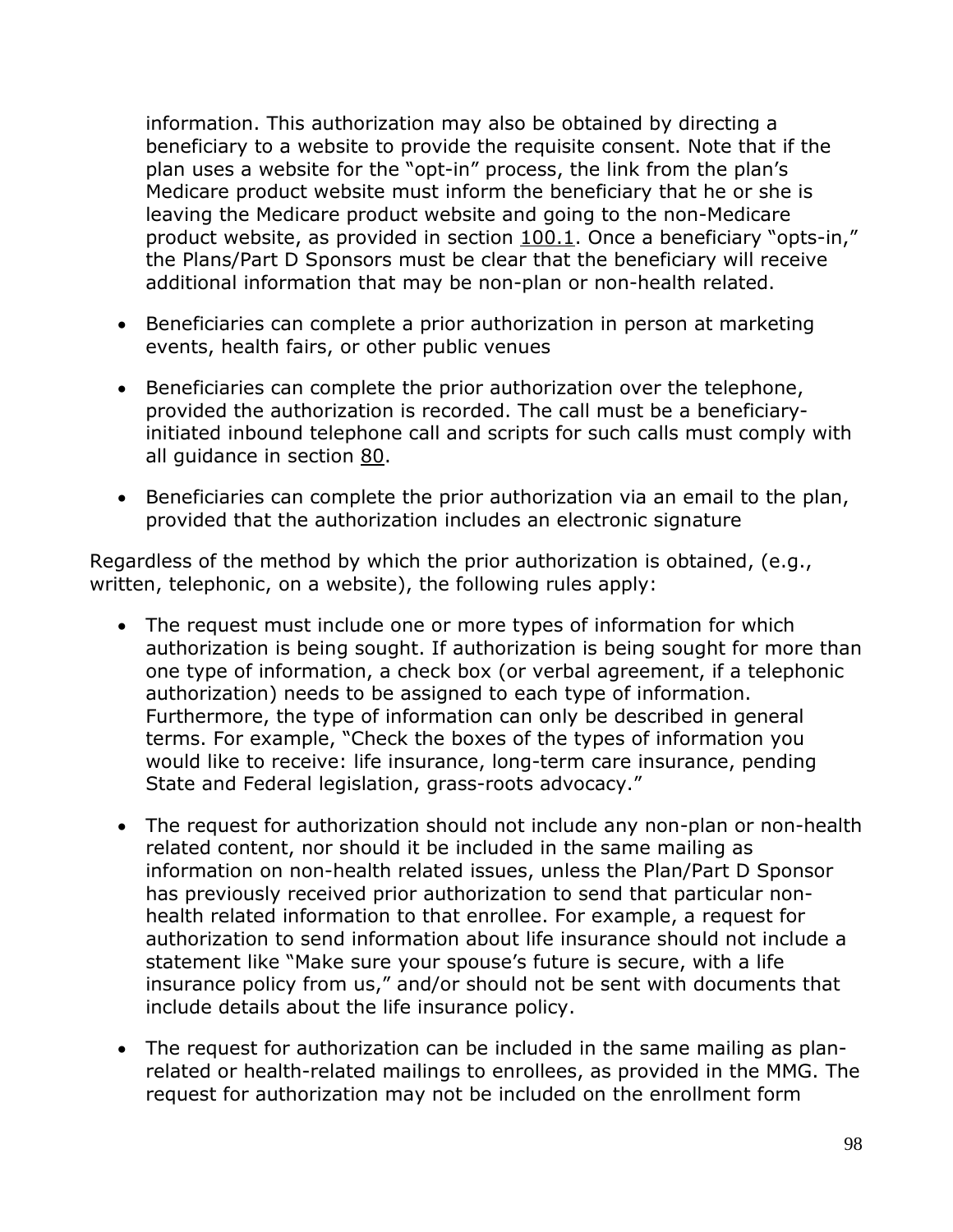(whether in hard copy or in electronic forms available via the plan's website) or made during the processing of a telephonic enrollment.

- The request for authorization should not be confusing or misleading to enrollees by purporting to have current plan benefit information or by suggesting that the content includes official information from the Medicare program
- These requests for authorization are not subject to review by CMS, and should not be uploaded into HPMS. However, per section 20, Plans/Part D Sponsors are still responsible for ensuring that all materials intended for Medicare beneficiaries meet the requirements of this chapter and applicable law (e.g., the HIPAA Privacy Rule), and for maintaining such materials so as to make them available, through HPMS or other means, upon CMS' request.

CMS is adopting the same requirements for these authorizations as are required by the HIPAA Privacy Rule. Additional details on what is required for an acceptable attestation can be found at 45 CFR 164.508.

### 160.4 - Sending Non-plan and Non-health Information Once Prior Authorization is Received

Non-plan and non-health related content can be provided to enrollees once prior authorization is received.

- Non-health related content cannot be delivered with plan-related materials; including in mailings, on websites, or during outbound telephone calls related to current plan information
- Health-related content can be included with plan-related materials

In addition, these materials should include the disclaimer, "Medicare has neither reviewed, nor endorses, this information."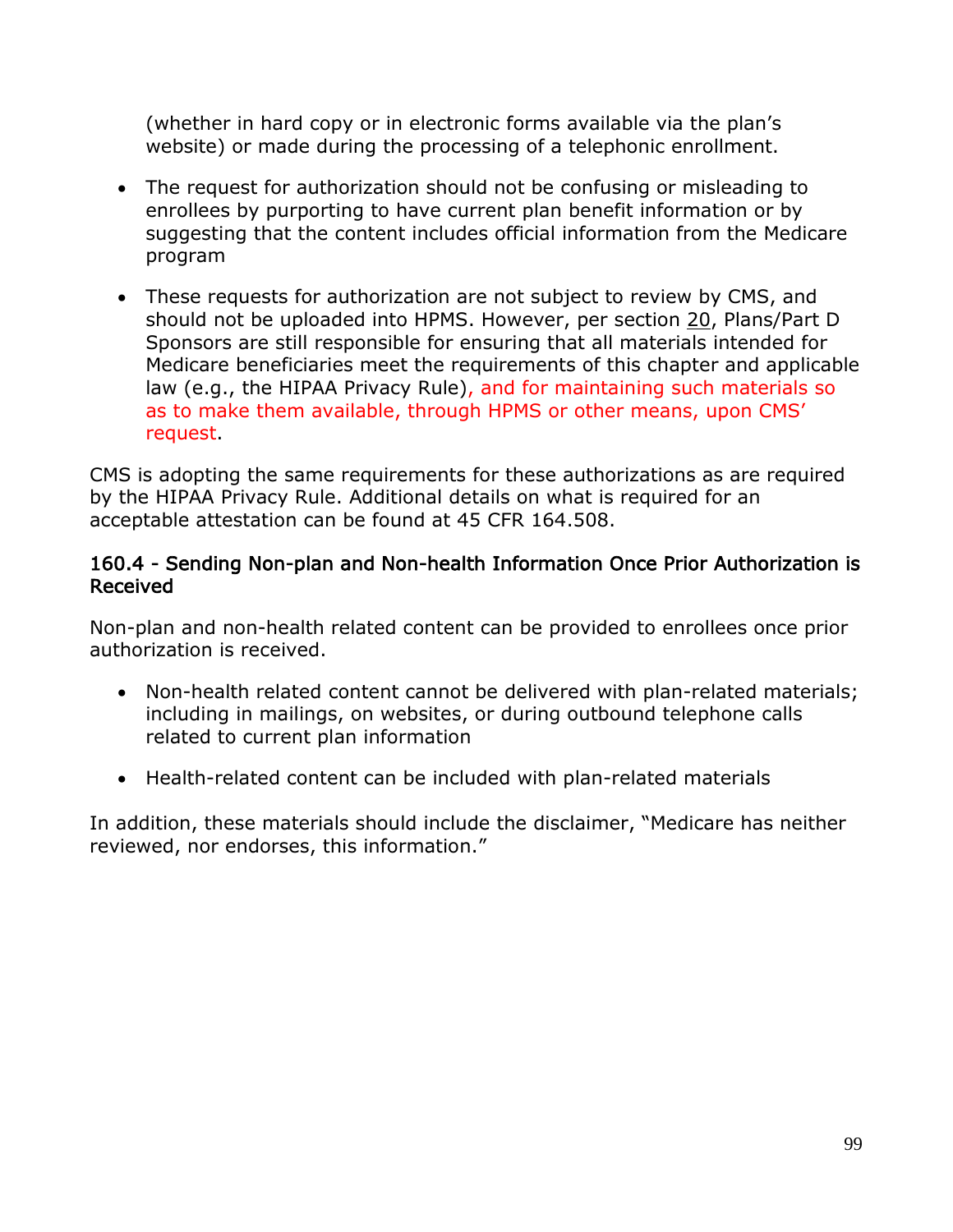# Appendix 1 - Definitions

422.111, 422.2260, 423.2260, 422.2268, 423.128, 423.2268

The following definitions apply for purposes of the MMG only.

Ad hoc Enrollee Communication Materials

Ad hoc enrollee communication materials are informational materials that are targeted to current enrollees, are customized or limited to a subset of enrollees, apply to a specific situation or cover enrollee-specific claims processing or other operational issues, and which do not include information about the plan's benefit structure. In addition, these communication materials are those that are not tied to regularly occurring events like people who are aging into Medicare, the Annual Enrollment Period, or a new contract year. These materials are not considered marketing materials and should be in a clear and accurate format. Examples of these materials include, but are not limited to, the following:

- Letters about a shortage of formulary drugs due to a manufacturer recall letter
- Letters to communicate that a beneficiary is receiving a refund or is being billed for underpayments
- Letters describing enrollee-specific claims processing issues
- Customer service correspondence pertaining to unique questions or issues that affect an individual or small subset of the plan's enrollment

NOTE: Model enrollment/disenrollment materials are not considered ad hoc enrollee communications.

### Advertising

Advertising materials are primarily intended to attract or appeal to a potential Plan/Part D Sponsor enrollee. Advertising materials contain less detail than other marketing materials, and may provide benefit information at a level to entice a potential enrollee to request additional information.

### Alternate Formats

Alternate formats are used to convey information to beneficiaries with disabilities (e.g., Braille, large print, and audio).

Banner and Banner-Like Advertisements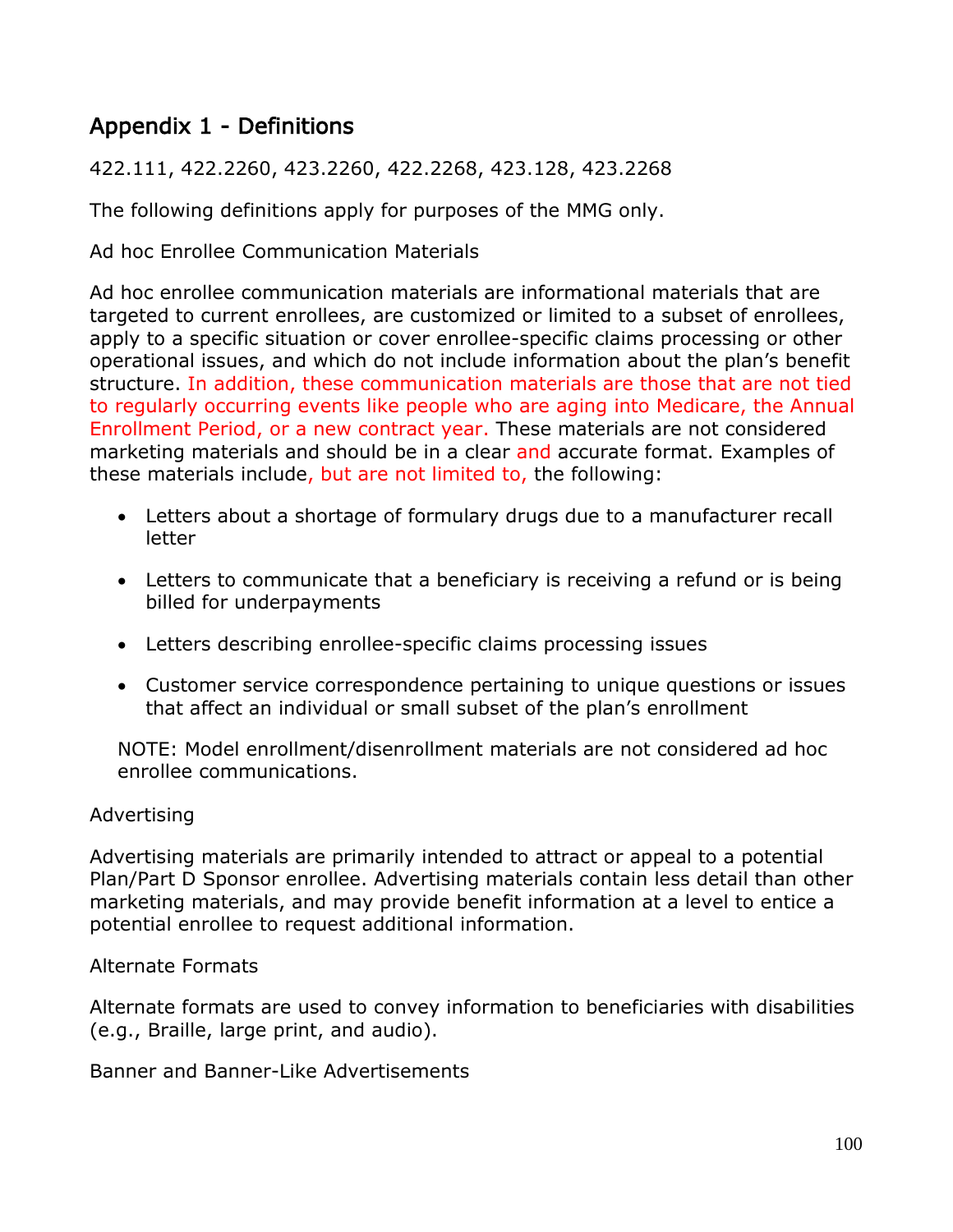Banner advertisements are typically used in television ads, and flash information quickly across a screen with the sole purpose of enticing a prospective enrollee to contact the Plan/Part D Sponsor to enroll or for more information. A "banner-like" advertisement is usually in some media other than television, e.g., outdoor advertising and internet banner ads, and is intended to be very brief and to entice someone to call the Plan/Part D Sponsor or to alert someone that information is forthcoming.

### Co-Branding

Co-branding is defined as a relationship between two or more separate legal entities, one of which is an organization that sponsors a Medicare plan. Cobranding means when the Plan/Part D Sponsor displays the name(s) or brand(s) of the co-branding entity or entities on its marketing materials to signify a business arrangement. Co-branding arrangements allow a Plan/Part D Sponsor and its co-branding partner(s) to promote enrollment in the plan. Co-branding relationships are entered into independent of the contract that the Plan/Part D Sponsor has with CMS.

### Direct mail

Direct mail is information sent to a beneficiary to attract attention or interest to a potential enrollee and allow him/her to request additional information.

### Educational Event

Educational events are designed to inform Medicare beneficiaries about Medicare Advantage, Prescription Drug or other Medicare programs and do not include marketing (i.e., the event sponsor does not steer, or attempt to steer, potential enrollees toward a specific plan or limited number of plans).

### Enrollment Materials

Enrollment materials are materials used to enroll or disenroll a beneficiary from a plan, or materials used to convey information specific to enrollment and disenrollment issues such as enrollment and disenrollment notices.

### Joint Enterprise

A joint enterprise is a group of organizations that are State-licensed as riskbearing entities that jointly enter into a single contract with CMS to offer a Regional Preferred Provider Organization (RPPO) plan or PDP in a multi-State region. The participating organizations contract with each other to create a single "joint enterprise" and are considered an "entity" for purposes of offering a RPPO or PDP.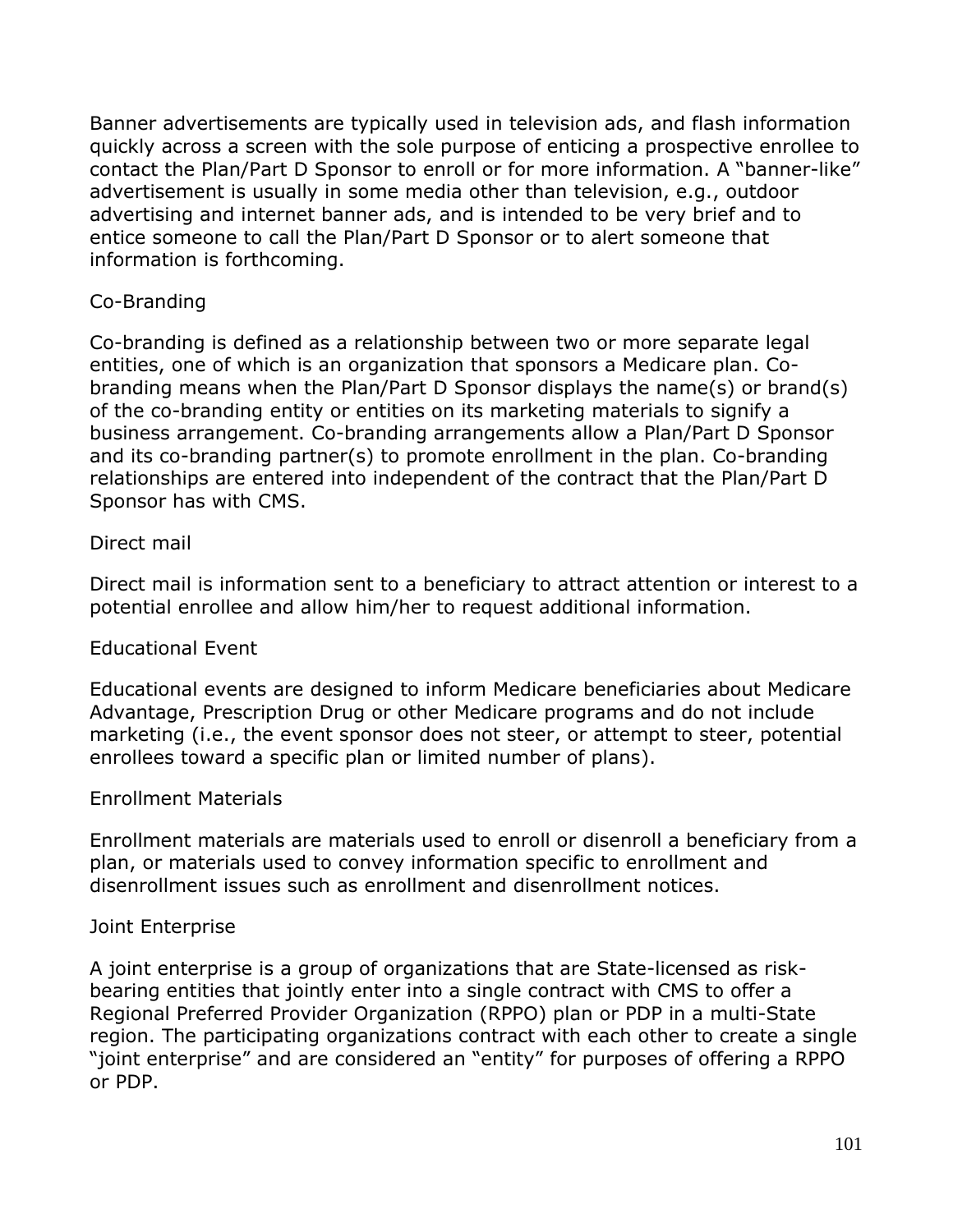### Marketing

Marketing is the act of steering, or attempting to steer, a potential enrollee towards a plan or limited number of plans, or promoting a plan or a number of plans.

### Marketing Materials

Marketing materials are any materials targeted to Medicare beneficiaries that:

- 1. Promote the Plan/Part D Sponsor, or any MA plan, MA-PD plan, section 1876 cost plan, or PDP offered by the Plan/Part D Sponsor.
- 2. Inform Medicare beneficiaries that they may enroll, or remain enrolled in, an MA plan, MA-PD plan, section 1876 cost plan, or PDP offered by the Plan/Part D Sponsor.
- 3. Explain the benefits of enrollment in an MA plan, MA-PD plan, section 1876 cost plan, or PDP or rules that apply to enrollees.
- 4. Explain how Medicare services are covered under an MA plan, MA-PD plan, section 1876 cost plan or PDP plan, including conditions that apply to such coverage.

### Marketing/Sales Event

Marketing/sales events are events designed to steer, or attempt to steer, potential enrollees toward a plan or a limited set of plans. At marketing/sales events, the Plan/Part D Sponsor may promote specific benefits/premiums and/or services offered by the plan. Plans/Part D Sponsors may conduct a formal event where a presentation is provided to Medicare beneficiaries or an informal event where Plans/Part D Sponsors are only distributing health plan brochures and preenrollment materials. Plans/Part D Sponsors may also accept enrollment forms and perform enrollment at marketing/sales events.

### Marketing Appointments

Marketing appointments are individual appointments designed to steer or, attempt to steer, potential enrollees toward a plan or limited number of plans. All individual appointments between an agent and a beneficiary are considered marketing/sales appointments regardless of the content discussed.

Medication Therapy Management (MTM) program materials are:

o Materials provided to enrollees enrolled in the MA or PDP plan who are eligible for the plan's MTM program;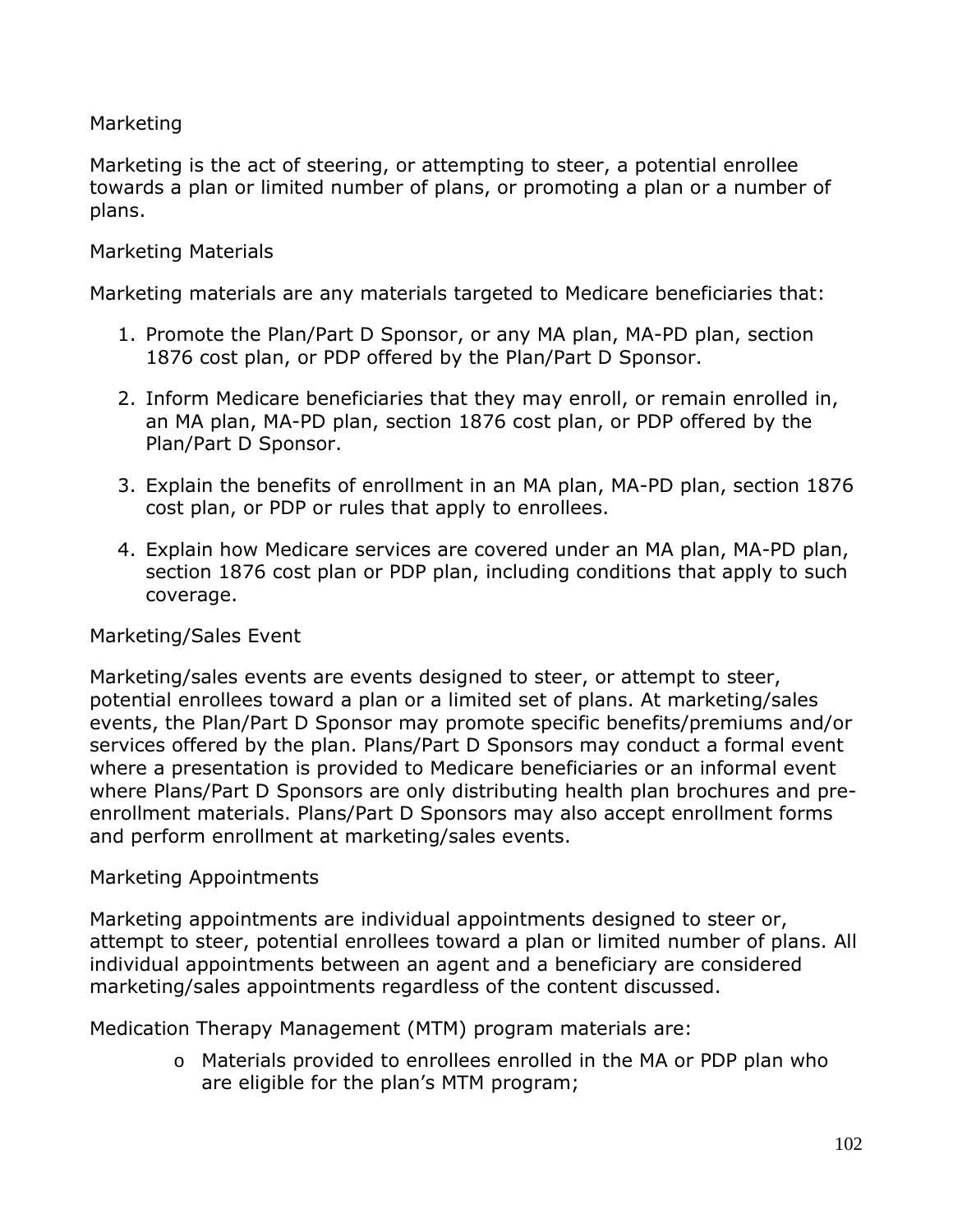- o Materials that address issues unique to individual enrollees; and
- o The Part D MTM program comprehensive medication review summary in CMS' standardized format that is provided to a beneficiary

Note: MTM materials must not include any marketing messages, or promotional messages.

#### Model Document

Model documents are materials for which CMS has provided model language which, when used without modification, qualifies for a 10-day review or for submission through the File & Use process.

Multi Contract Entities (MCE)

MCE is a designation available for Plans/Part D Sponsors that have multiple MA/PDP contracts with CMS. Being designated as an MCE allows a Plan/Part D Sponsor to submit template materials to CMS that are representative of all or a selection of the Plan's/Part D Sponsor's contracts.

Nominal Value

Nominal value is defined as an individual item/service worth \$15 or less (based on the retail value of the item).

Outdoor Advertising (ODA)

Outdoor advertising is outdoor marketing material intended to capture the attention of a passing audience (e.g., billboards, signs attached to transportation vehicles), and to influence them to request more detailed information on the product being advertised.

Post-Enrollment Marketing Materials

Post-enrollment marketing material is a subset of marketing materials used by a Plan/Part D Sponsor to convey benefits or operational information to current enrollees.

Pre-Enrollment Marketing Materials

Pre-enrollment marketing material is a subset of marketing materials used prior to enrollment. Pre-enrollment materials may contain plan rules and/or benefit information.

Promotional Activities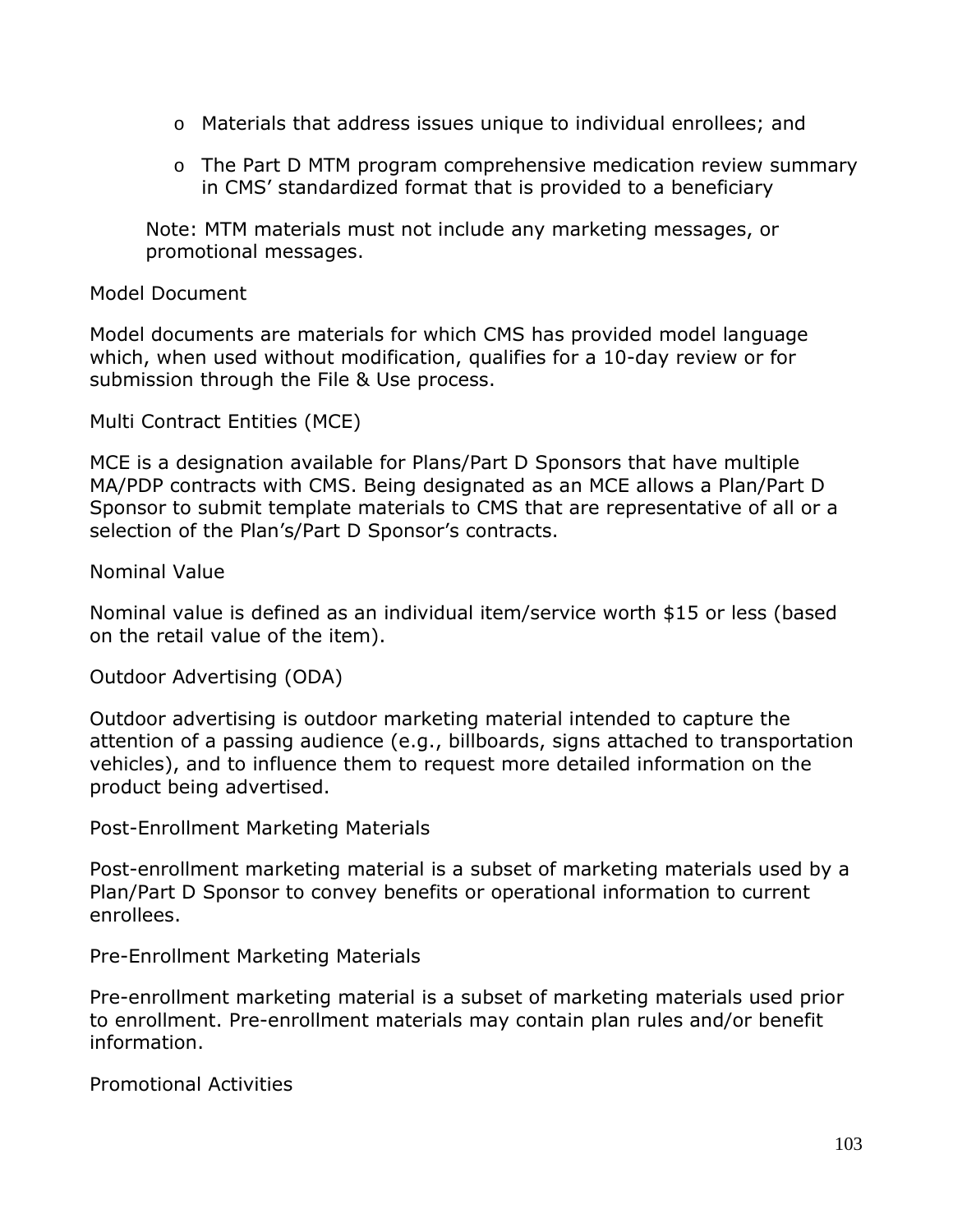Promotional activities are activities performed by a Plan/Part D Sponsor, or by an individual or organization on a Plan's/Part D Sponsor's behalf, to inform current and potential enrollees of the products available.

#### **Scripts**

Scripts are standardized text to provide information. Generally speaking, CMS categorizes scripts as either informational in nature or related to sales/enrollment. Informational scripts are designed to respond to beneficiary questions and requests and provide objective information about the plan and Medicare program. Sales and enrollment scripts are intended to steer a beneficiary towards a plan or limited number of plans and those used to enroll a beneficiary into a plan.

#### Standardized Language

Standardized language is language developed by CMS or another Federal agency that is mandatory for use by the Plan/Part D Sponsor and cannot be modified except as noted by CMS (e.g., ANOC/EOC, SB, Plan Ratings).

State Pharmaceutical Assistance Program (SPAP)

An SPAP is a state program which helps pay drug plan premiums and/or other drug costs for people with Medicare.

Template Materials

Template materials are any marketing materials that include placeholders for variable data to be populated at a later time.

Third Party Marketing Organization (TMO)

Third-party marketing organizations are entities such as a Field Marketing Organization (FMO), General Agent (GA), or similar type of organization that has been retained to sell or promote a Plan's/Part D Sponsor's Medicare products on the Plan's/Part D Sponsor's behalf either directly or through sales agents or a combination of both.

Value Added Items and Services (VAIS)

VAIS are non-benefit items and services provided to a Plan's/Part D Sponsor's enrollees. An item or service is classified as a VAIS if the cost, if any, incurred to the Plan/Part D Sponsor in providing the item or service, is solely administrative. A cost is not automatically classified as administrative simply because it is either minimal or non-medical. The cost, if any, must be intrinsically administrative; the cost must cover such items as clerical or equipment and supplies related to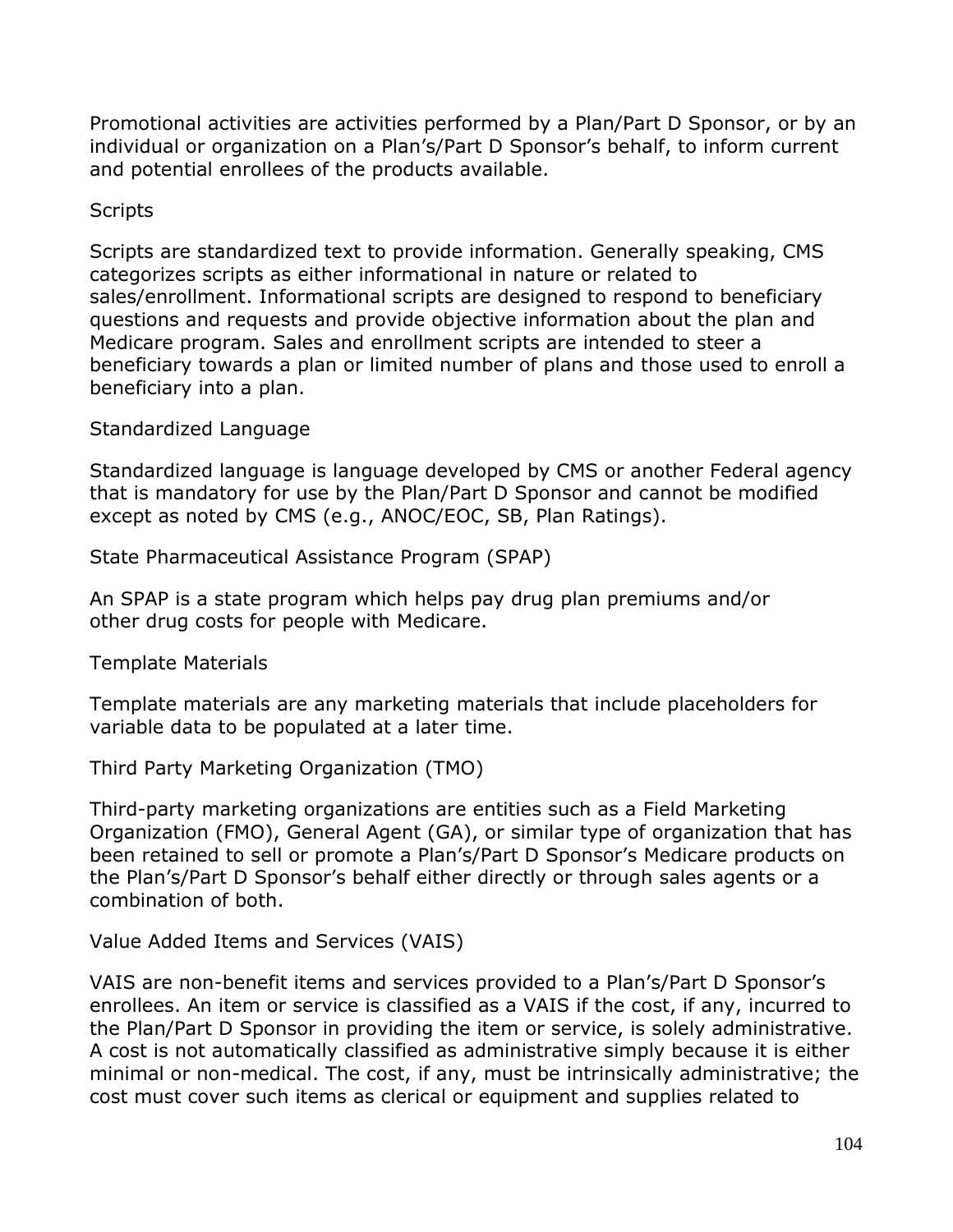communication (such as phone and postage), or database administration (such as verifying enrollment or tracking usage).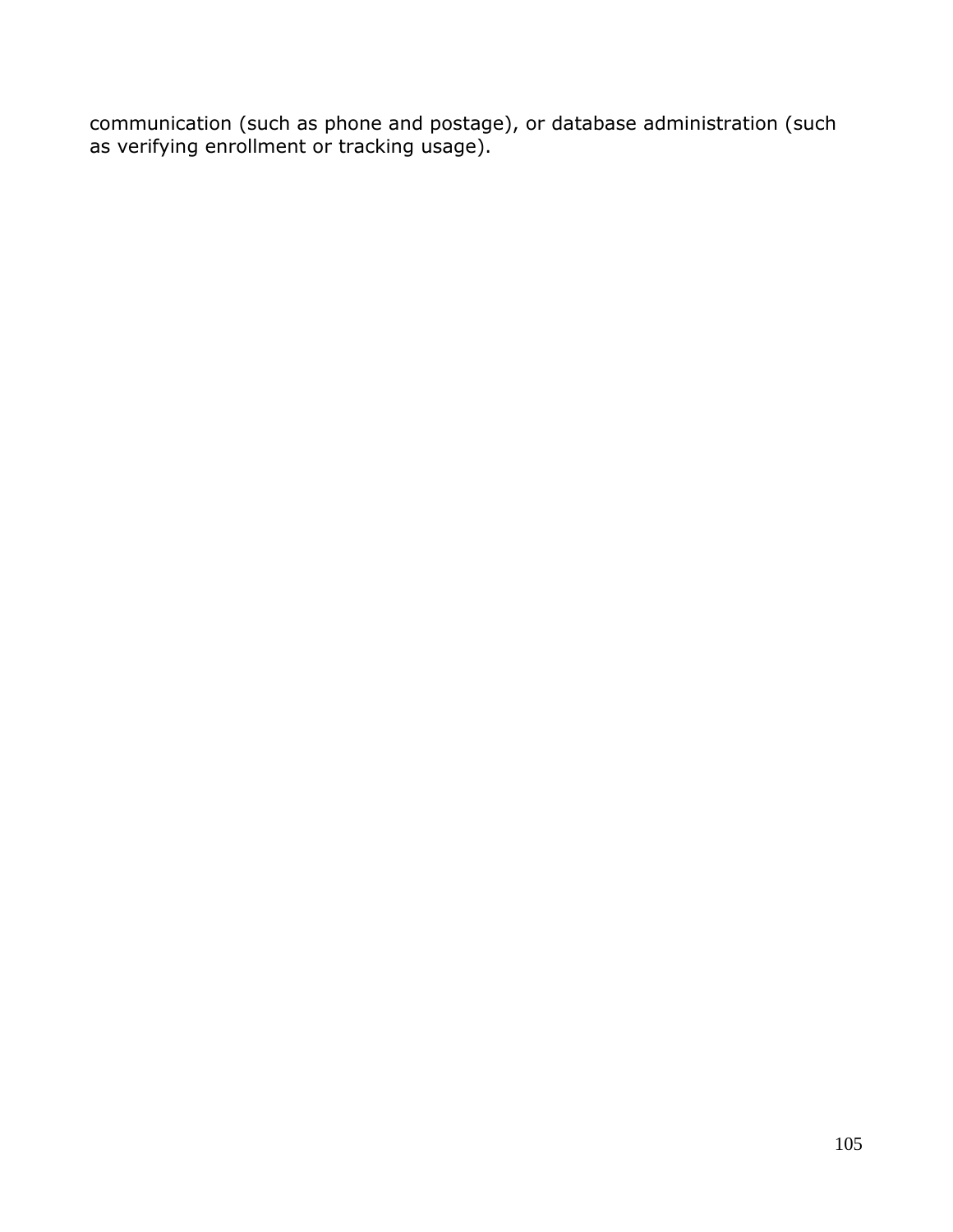# Appendix 2 – Related Laws and Regulations

(Not an exhaustive list)

# Americans with Disabilities Act of 1990

Federal agencies are required to provide notice concerning the need for reasonable accommodation for its beneficiaries, as well as providing those accommodations.

## Use of the Medicare Name

Section 1140 of the Social Security Act

Under Section 1140 of the Social Security Act, 42 U.S.C. 1320b–10, it is forbidden for any person to use words or symbols, including "Medicare," "Centers for Medicare & Medicaid Services," "Department of Health and Human Services," or "Health & Human Services" in a manner that would convey the false impression that the business or product mentioned is approved, endorsed, or authorized by Medicare or any other government agency. This rule extends to Plans, Part D sponsors, and downstream contractors that may be directly or indirectly involved in marketing Medicare plans. Plans/Part D Sponsors should ensure that their subcontractors are not using the Medicare name in a misleading manner.

## Privacy and Confidentiality

42 CFR 422.118, 423.136

Plans/Part D Sponsors and providers are responsible for following all Federal and State laws regarding confidentiality and disclosure of patient information to Plans/Part D Sponsors for marketing purposes. This obligation includes compliance with the provisions of the HIPAA Privacy Rule and its specific rules regarding uses and disclosures of beneficiary information. HIPAA and privacy documents (e.g., a HIPAA/privacy document for a beneficiary's signature in a provider's office) are not considered marketing documents and therefore do not need to be submitted in HPMS. Refer to section 20 regarding materials not subject to review. Additional information on the HIPAA Privacy Rule and its disclosure requirements can be found at [http://www.hhs.gov/ocr/privacy/.](http://www.hhs.gov/ocr/privacy/)

## Multiple Lines of Business - HIPAA Privacy Rule

## 45 CFR 160, 164

Plans/Part D Sponsors are not required to obtain authorization from enrollees to use or disclose an enrollee's protected health information with regard to providing communication about replacements of or enhancements to the Plan's/Part D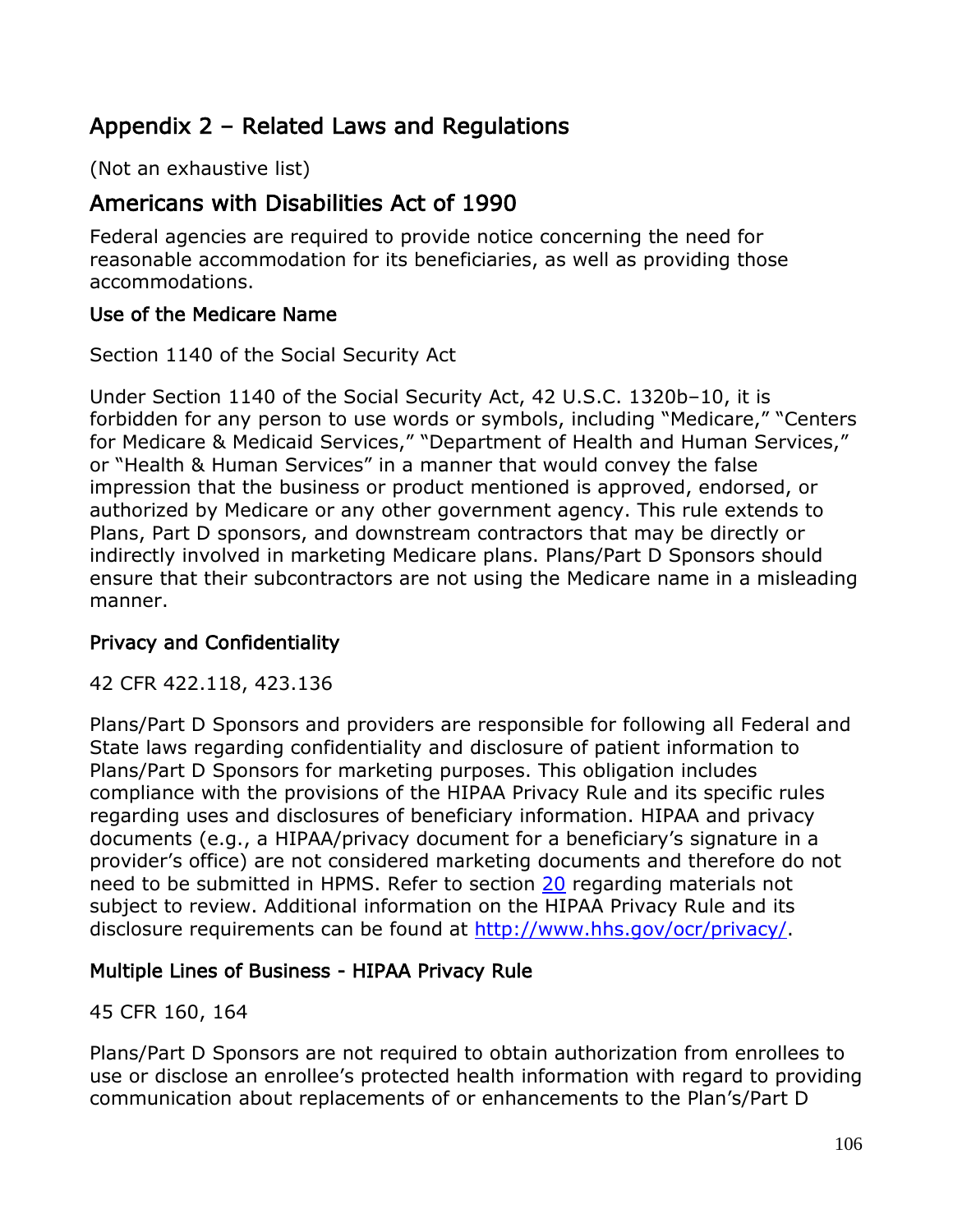Sponsor's benefits or the Plan's/Part D Sponsor's health-related value-added products and services that are only available to plan enrollees, but are not part of the enrollee's plan of benefits. These categories are explicitly noted as exceptions to the definition of marketing in the HIPAA Privacy Rule. See, 45 FR 5566 at 5592. In complying with these exceptions, Plans/Part D Sponsors may be able to use and disclose protected health information to make communications to enrollees about other health-related lines offered provided by the covered entity.

However, Plans/Part D Sponsors must obtain written authorization from an enrollee prior to using or disclosing the enrollee's protected health information for any communications that encourage the recipients to buy or use a product or service that does not fall within the exceptions to the definition of marketing under the HIPAA Privacy Rule. For example, enrollee authorization is likely needed if the product is a pass-through of a discount available to the public at large, such as an accident-only policy, a life insurance policy, or an item or service that is not health-related.

## Telephonic Contact

Federal Trade Commission's Requirements for Sellers and Telemarketers apply including:

- Federal Communications Commission rules and applicable State law
- National-Do-Not-Call Registry
- "Do not call again" requests, and
- Federal and State calling hours

### Use of Federal Funds

(Division F, Title V, section 503(b), Departments of Labor, HHS, and Education Appropriations Act, 2009, as enacted by section 5, Omnibus Appropriations Act, 2009, Pub. L. 111-8, 123 Stat. 524, 802 (March 11, 2009))

CMS prohibits the use of Federal funds for non-plan related activities that are designed to influence State or Federal legislation or appropriations, by MAOs, Part D sponsors, section 1876 cost plans, PACE plans, and MA demonstration plans. Specifically, the Department of Health and Human Services' Annual Appropriations Acts states that no appropriated funds may be used to pay the "salary or expenses of any grant or contract recipient, or agent acting for such recipient, related to any activity designed to influence legislation or appropriations pending before the Congress or any State legislature."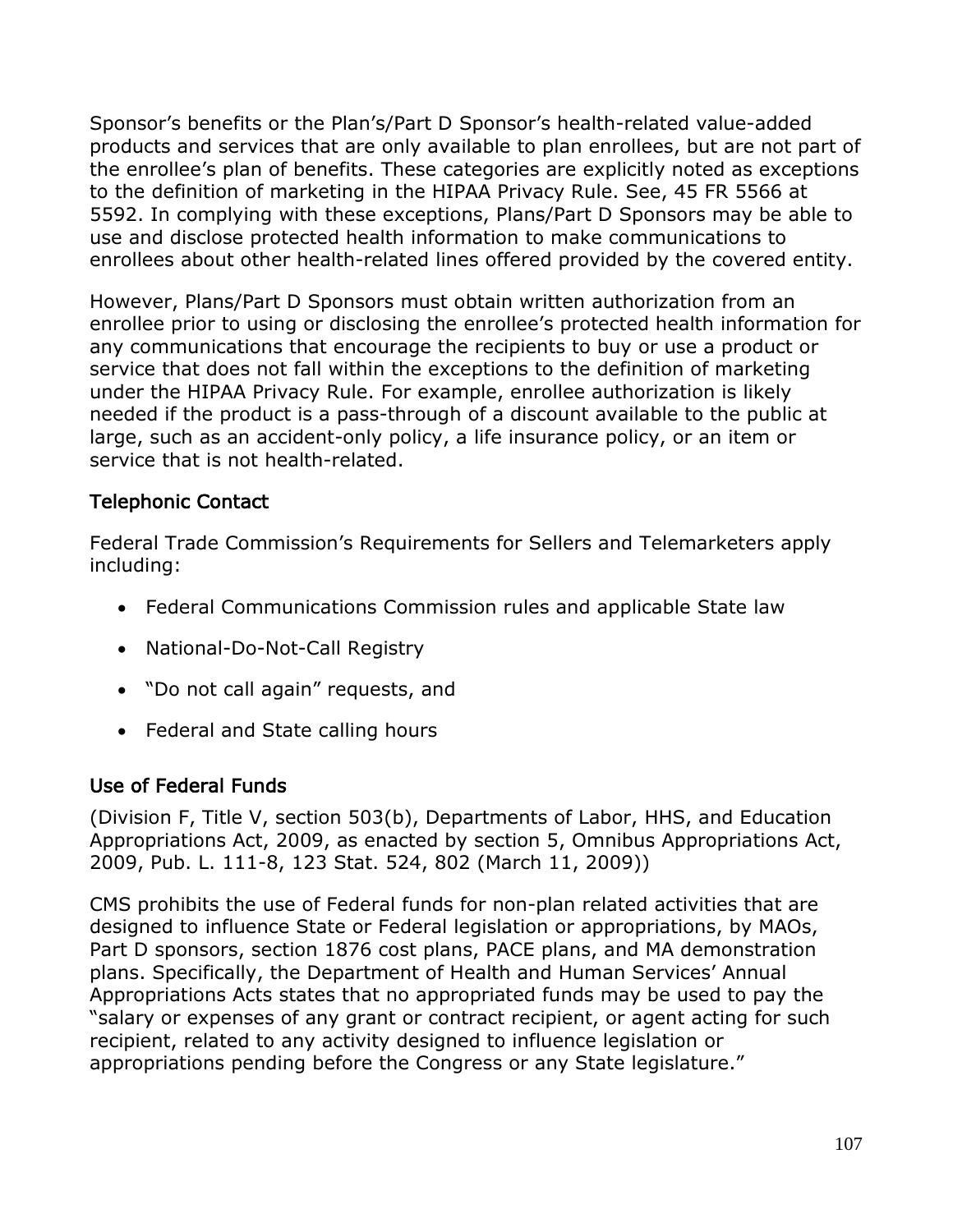### Section 508 of the Rehabilitation Act

(Section 508 of the Rehabilitation Act (29 U.S.C. 794d), as amended by the Workforce Investment Act of 1998 (P.L. 105-220), August 7, 1998)

All Plans/Part D Sponsors are required to have an internet website that is compliant with web-based technology and information standards for people with disabilities as specified in section 508 of the Rehabilitation Act. For additional information, please go to the following website address: [http://www.section508.gov.](http://www.section508.gov/)

NOTE: These Federal requirements are extended to all Plans/Part D Sponsors through the requirements for non-discrimination under Federal grants and programs (29 USC section 794).

### Section 504 of the Rehabilitation Act

All Plans/Part D Sponsors are required to ensure effective communication with individuals with disabilities and to provide auxiliary aids and services, such as alternate formats, to individuals with disabilities to ensure effective communication and an equal opportunity to access the agencies' programs. These and other prohibitions against discrimination based on disability can be found in the DHHS Section 504 regulation at 45 CFR Part 84.

#### Mailing Standards

Plans/Part D Sponsors must comply with the mailing standards of the United States Postal Service contained in the Domestic Mail Manual.

### Plain Writing Act of 2010

(P.L. 111-274, 124 STAT. 2861 (October 13, 2010))

Plans/Part D Sponsors are required to write all Medicare publications, forms, and publicly distributed documents in a clear, concise, and well-organized manner.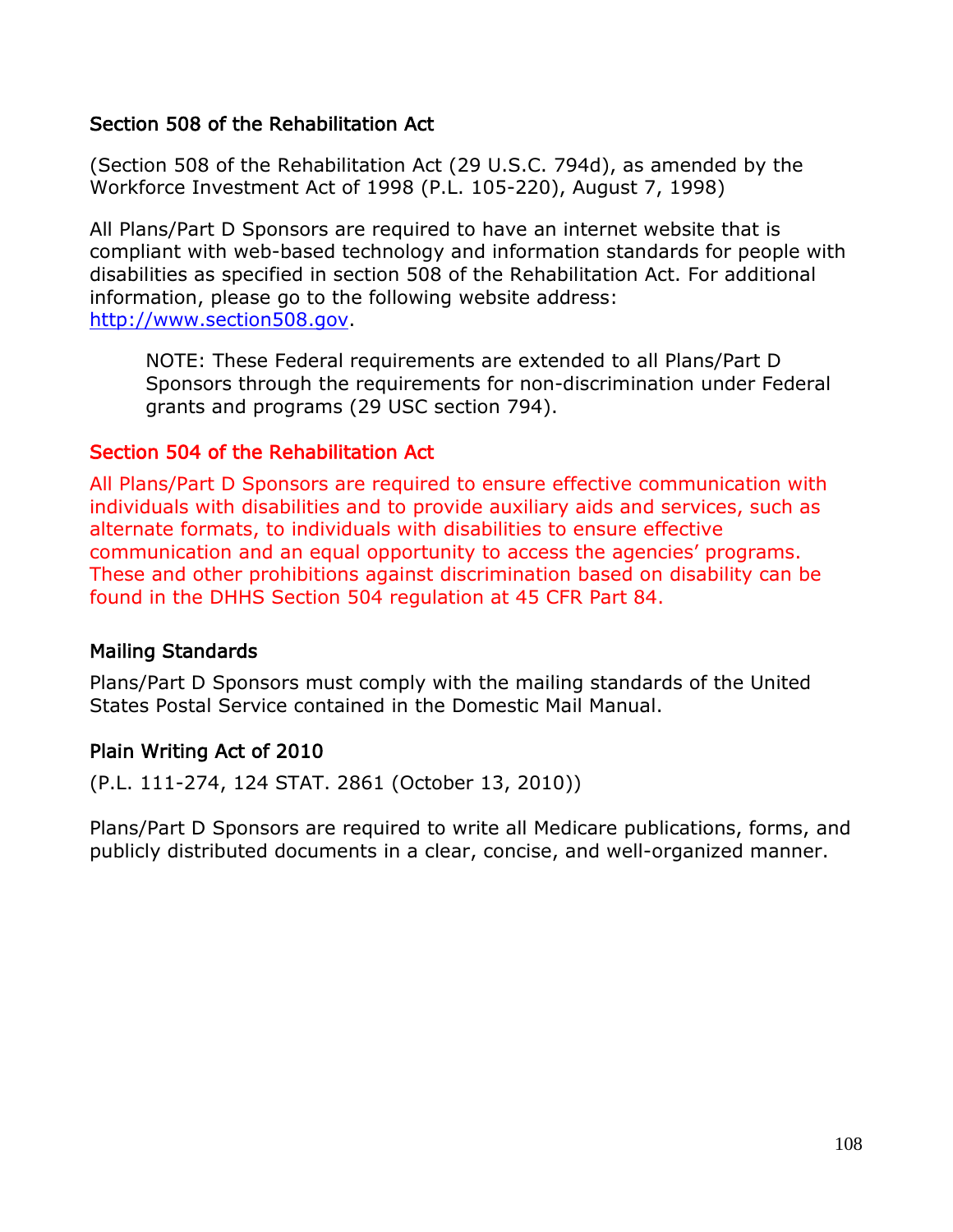# Appendix 3 – Multi-Language Insert

## Multi-language Interpreter Services

English: We have free interpreter services to answer any questions you may have about our health or drug plan. To get an interpreter, just call us at [1-xxxxxx-xxxx]. Someone who speaks English/Language can help you. This is a free service.

Spanish: Tenemos servicios de intérprete sin costo alguno para responder cualquier pregunta que pueda tener sobre nuestro plan de salud o medicamentos. Para hablar con un intérprete, por favor llame al [1-xxx-xxxxxxx]. Alguien que hable español le podrá ayudar. Este es un servicio gratuito.

Chinese Mandarin: 我们提供免费的翻译服务,帮助您解答关于健康或药物保险的任何疑 问 。如果您需要此翻译服务,请致电 1-xxx-xxx-xxxx。我们的中文工作人员很乐意帮助您。 这是一项免费服务。

Chinese Cantonese: 您對我們的健康或藥物保險可能存有疑問,為此我們提供免費的翻譯 服務。如需翻譯服務,請致電 1-xxx-xxx-xxxx。我們講中文的人員將樂意為您提供幫助。這 是一項免費服務。

Tagalog: Mayroon kaming libreng serbisyo sa pagsasaling-wika upang masagot ang anumang mga katanungan ninyo hinggil sa aming planong pangkalusugan o panggamot. Upang makakuha ng tagasaling-wika, tawagan lamang kami sa [1 xxx-xxx-xxxx]. Maaari kayong tulungan ng isang nakakapagsalita ng Tagalog. Ito ay libreng serbisyo.

French: Nous proposons des services gratuits d'interprétation pour répondre à toutes vos questions relatives à notre régime de santé ou d'assurancemédicaments. Pour accéder au service d'interprétation, il vous suffit de nous appeler au [1-xxx-xxx-xxxx]. Un interlocuteur parlant Français pourra vous aider. Ce service est gratuit.

Vietnamese: Chúng tôi có dịch vụ thông dịch miễn phí để trả lời các câu hỏi về chương sức khỏe và chương trình thuốc men. Nếu quí vị cần thông dịch viên xin gọi [1-xxx-xxx-xxxx] sẽ có nhân viên nói tiếng Việt giúp đỡ quí vị. Đây là dịch vụ miễn phí .

German: Unser kostenloser Dolmetscherservice beantwortet Ihren Fragen zu unserem Gesundheits- und Arzneimittelplan. Unsere Dolmetscher erreichen Sie unter [1-xxx-xxx-xxxx]. Man wird Ihnen dort auf Deutsch weiterhelfen. Dieser Service ist kostenlos.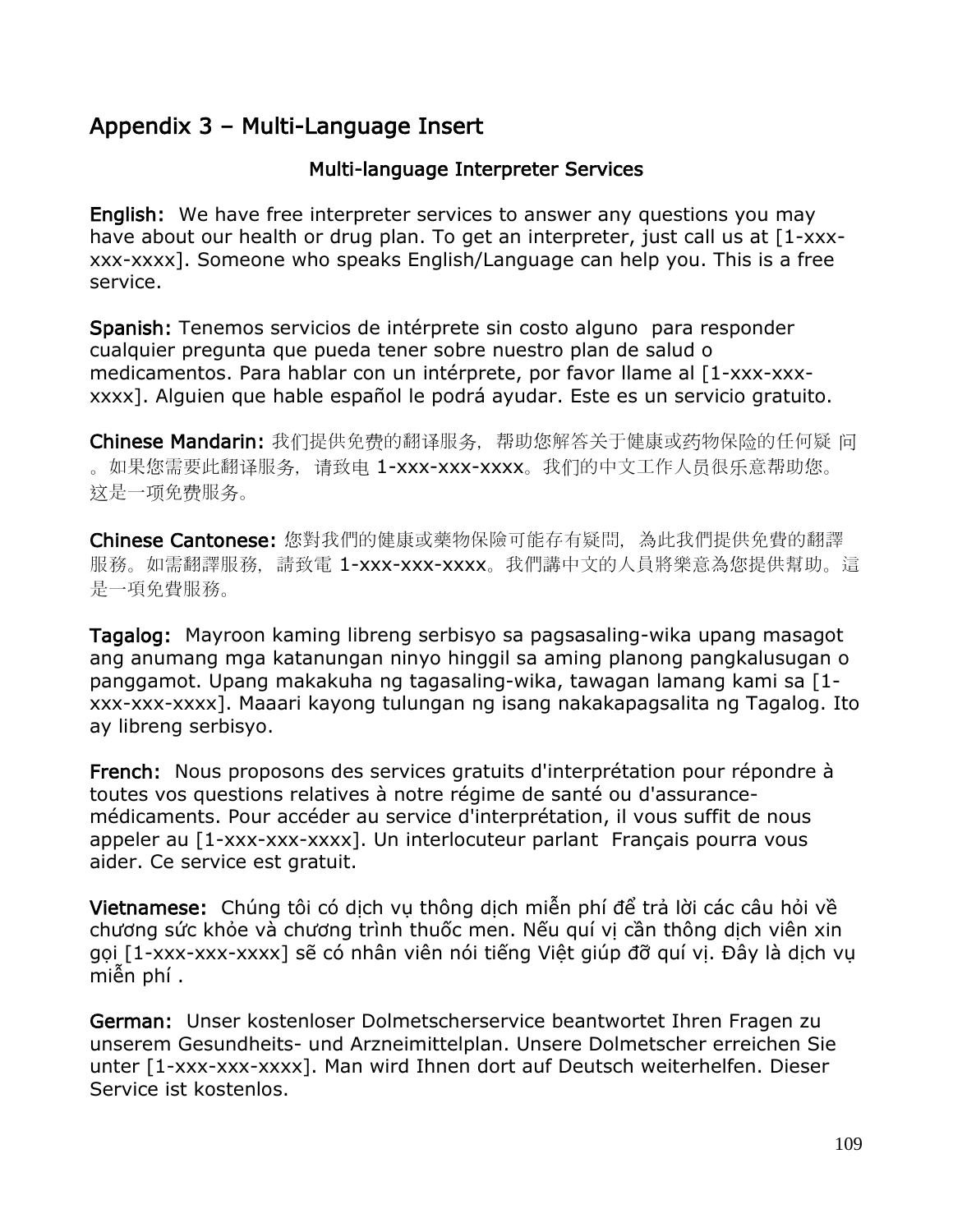Korean: 당사는 의료 보험 또는 약품 보험에 관한 질문에 답해 드리고자 무료 통역 서비스를 제공하고 있습니다. 통역 서비스를 이용하려면 전화 [1-xxx-xxx-xxxx]번으로 문의해 주십시오. 한국어를 하는 담당자가 도와 드릴 것입니다. 이 서비스는 무료로 운영됩니다.

Russian: Если у вас возникнут вопросы относительно страхового или медикаментного плана, вы можете воспользоваться нашими бесплатными услугами переводчиков. Чтобы воспользоваться услугами переводчика, позвоните нам по телефону [1-xxx-xxx-xxxx]. Вам окажет помощь сотрудник, который говорит по-pусски. Данная услуга бесплатная.

#### Arabic:

إننا نقدم خدمات المترجم الفوري المجانية للإجابة عن أي أسئلة تتعلق بالصحة أو جدول الأدوية لدينا. للحصول على مترجم فوري، ليس عليك سوى الاتصال بنا على [-1×××-×××-××××]. سيقوم شخص ما يتحدث .بمساعدتك. هذه خدمة مجانية العربية

## Hindi $^{\mathsf{1}}$

Italian: È disponibile un servizio di interpretariato gratuito per rispondere a eventuali domande sul nostro piano sanitario e farmaceutico. Per un interprete, contattare il numero [1-xxx-xxx-xxxx]. Un nostro incaricato che parla Italianovi fornirà l'assistenza necessaria. È un servizio gratuito.

Portugués: Dispomos de serviços de interpretação gratuitos para responder a qualquer questão que tenha acerca do nosso plano de saúde ou de medicação. Para obter um intérprete, contacte-nos através do número [1-xxx-xxx-xxxx]. Irá encontrar alguém que fale o idioma Português para o ajudar. Este serviço é gratuito.

French Creole: Nou genyen sèvis entèprèt gratis pou reponn tout kesyon ou ta genyen konsènan plan medikal oswa dwòg nou an. Pou jwenn yon entèprèt, jis rele nou nan [1-xxx-xxx-xxxx]. Yon moun ki pale Kreyòl kapab ede w. Sa a se yon sèvis ki gratis.

Polish: Umożliwiamy bezpłatne skorzystanie z usług tłumacza ustnego, który pomoże w uzyskaniu odpowiedzi na temat planu zdrowotnego lub dawkowania leków. Aby skorzystać z pomocy tłumacza znającego język polski, należy zadzwonić pod numer [1-xxx-xxx-xxxx]. Ta usługa jest bezpłatna.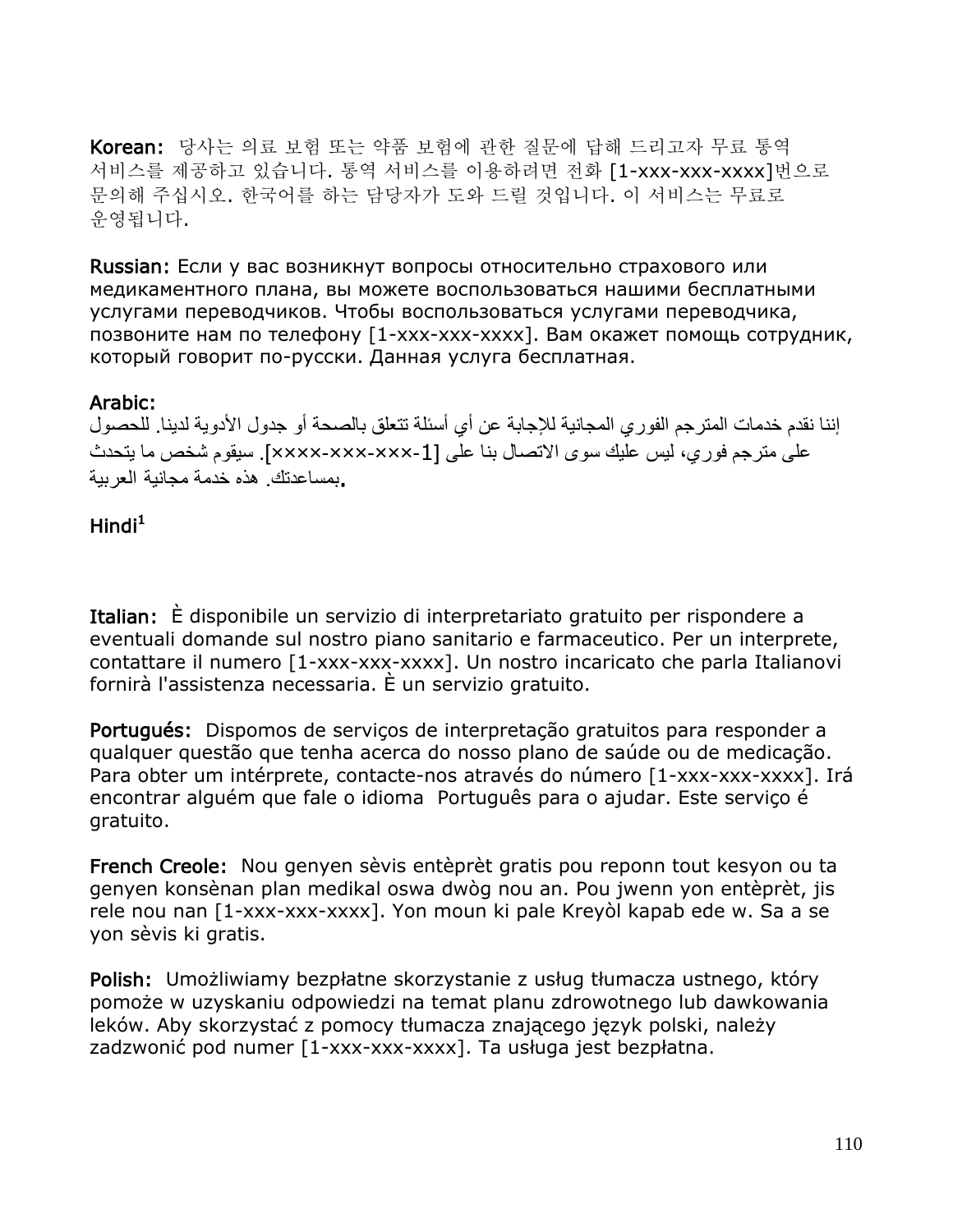Japanese: 当社の健康 健康保険と薬品 処方薬プランに関するご質問にお答えするため に 、無料の通訳サービスがありますございます。通訳をご用命になるには、[1-xxx-xxx xxxx]にお電話ください。日本語を話す人 者 が支援いたします。これは無料のサー ビスで す。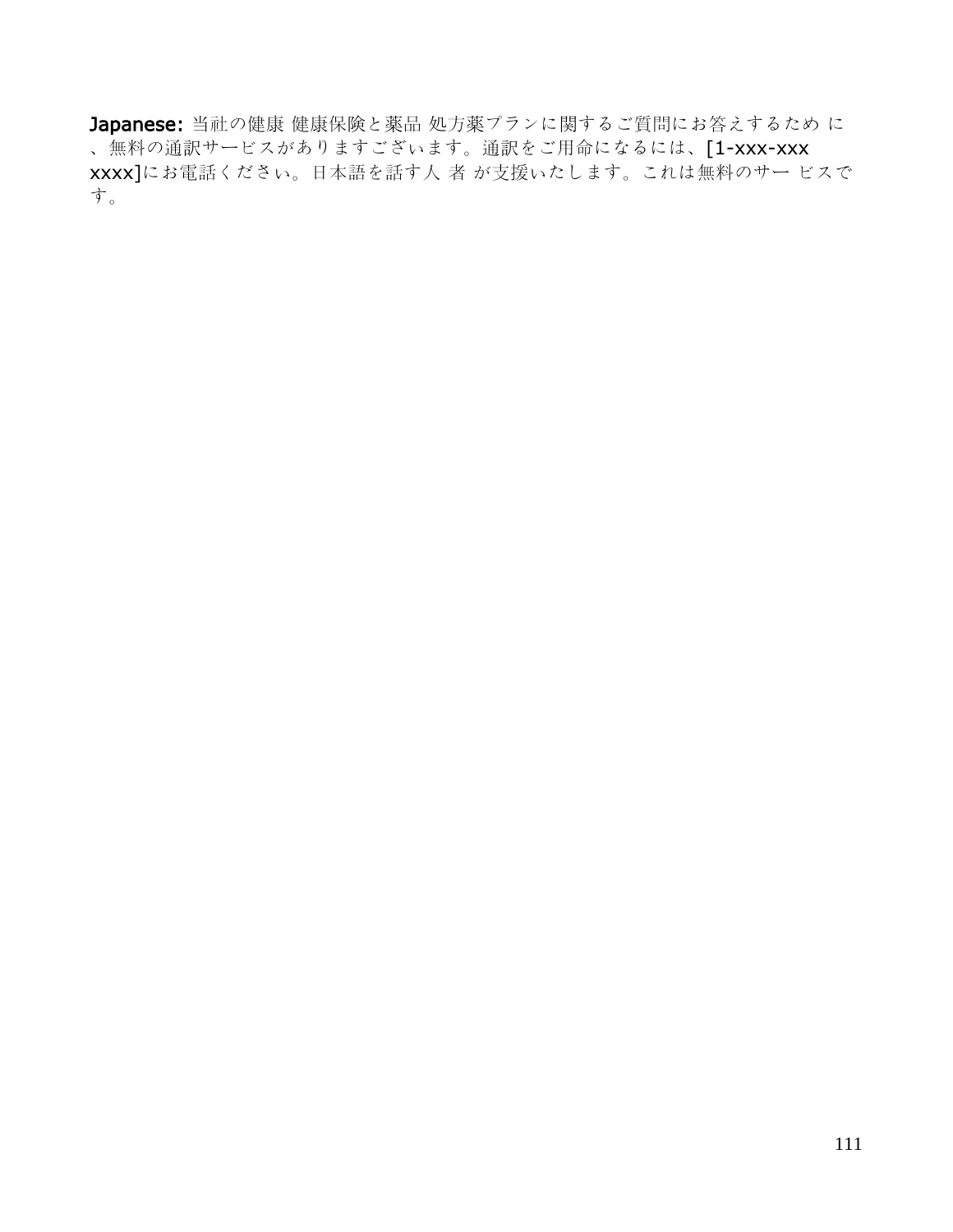# Appendix 4 – Pharmacy Technical Help/Coverage Determinations and Appeals Call Center Requirements

# Pharmacy Technical Help Call Center Requirements

42 CFR 423.128(d)(1)

Part D Sponsors must operate a toll-free pharmacy technical help call center or make available call support to respond to inquiries from pharmacies and providers regarding the beneficiary's Medicare prescription drug benefit; inquiries may pertain to operational areas such as claims processing, benefit coverage, claims submission, and claims payment. This requirement can be accommodated through the use of on-call staff pharmacists or by contracting with the organization's PBM during non-business hours as long as the individual answering the call is able to address the call at that time. The call center must operate or be available during usual business hours, which CMS interprets to mean during the entire period in which the Part D Sponsor's network pharmacies in its plans' service areas are open (e.g., Part D Sponsors whose pharmacy networks include twenty-four (24) hour pharmacies must operate their pharmacy technical help call centers twenty-four (24) hours a day as well).

To be considered fully compliant with the regulatory requirement to meet standard customer service business practices, the pharmacy technical help call center operates within the following standards:

- Average hold time not to exceed two (2) minutes. The average hold time is defined as the time spent on hold by the caller following the interactive voice response (IVR) system, touch tone response system, or recorded greeting and before reaching a live person.
- Eighty (80) percent of incoming calls answered within thirty (30) seconds
- Disconnect rate of all incoming calls not to exceed five (5) percent

## Part D Sponsor Coverage Determinations and Appeals Call Center Requirements

### 423.128(b)(7), 423.128(d)(1)(iv), 423.566(a)

All Part D Sponsors must operate a toll-free call center with live customer service representatives available to respond to providers or enrollees for information related to coverage determinations (including exceptions and prior authorizations), and appeals. Part D Sponsors are required to provide immediate access to the coverage determination and redetermination processes via their toll-free call centers. The call centers must operate during normal business hours, which CMS interprets to mean at least from 8:00 a.m. to 8:00 p.m., Monday